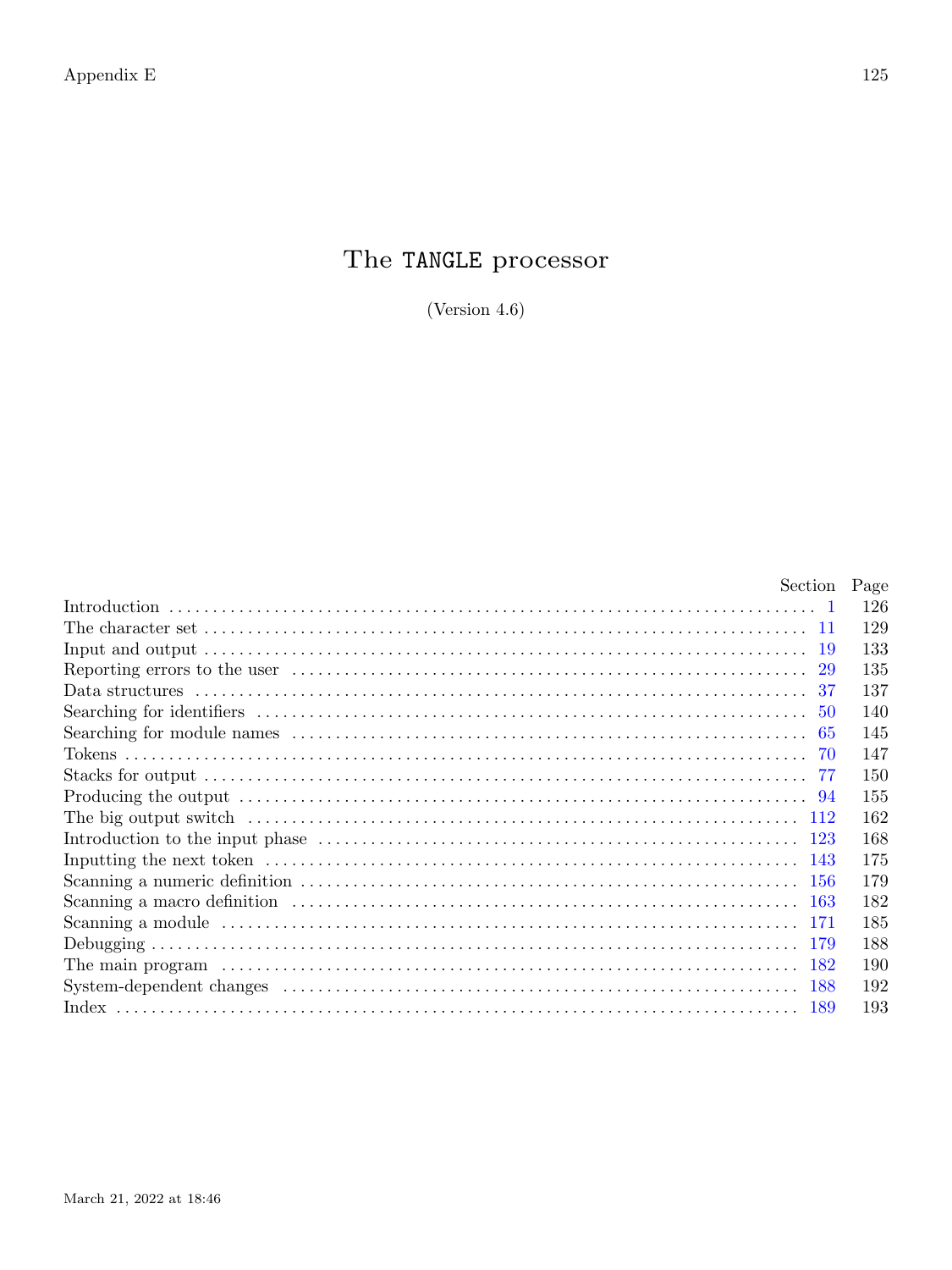<span id="page-1-0"></span>1. Introduction. This program converts a WEB file to a Pascal file. It was written by D. E. Knuth in September, 1981; a somewhat similar SAIL program had been developed in March, 1979. Since this program describes itself, a bootstrapping process involving hand-translation had to be used to get started.

For large WEB files one should have a large memory, since TANGLE keeps all the Pascal text in memory (in an abbreviated form). The program uses a few features of the local Pascal compiler that may need to be changed in other installations:

- 1) Case statements have a default.
- 2) Input-output routines may need to be adapted for use with a particular character set and/or for printing messages on the user's terminal.

These features are also present in the Pascal version of TEX, where they are used in a similar (but more complex) way. System-dependent portions of TANGLE can be identified by looking at the entries for 'system dependencies' in the index below.

The "banner line" defined here should be changed whenever TANGLE is modified.

define  $banner \equiv$  This  $is$  TANGLE, version 4.6

2. The program begins with a fairly normal header, made up of pieces that will mostly be filled in later. The WEB input comes from files web-file and change-file, the Pascal output goes to file *Pascal-file*, and the string pool output goes to file *pool*.

If it is necessary to abort the job because of a fatal error, the program calls the 'jump out' procedure, which goes to the label  $end_of\_TANCE$ .

define end of TANGLE = 9999 { go here to wrap it up }

 $\langle$  Compiler directives [4](#page-2-0)  $\rangle$  $\mathbf{program} \quad \textit{TANGLE} (\textit{web}\_\textit{file}, \textit{change}\_\textit{file}, \textit{Pascal}\_\textit{file}, \textit{pool});$ label end\_of\_TANGLE; { go here to finish } const  $\langle$  Constants in the outer block  $\langle$ type  $\langle$  Types in the outer block [11](#page-4-0)  $\rangle$ var  $\langle$  Globals in the outer block [9](#page-3-0) $\rangle$  $\langle$  Error handling procedures [30](#page-10-0)  $\rangle$ procedure *initialize*: var  $\langle$  Local variables for initialization [16](#page-7-0) $\rangle$ begin  $\langle$  Set initial values [10](#page-3-0)  $\rangle$ end;

3. Some of this code is optional for use when debugging only; such material is enclosed between the delimiters debug and gubed. Other parts, delimited by stat and tats, are optionally included if statistics about TANGLE's memory usage are desired.

define  $debug \equiv \mathcal{Q} \{ \}$  { change this to ' $debug \equiv$ ' when debugging } **define** gubed  $\equiv \mathbf{Q}$  { change this to 'gubed  $\equiv$  ' when debugging } format  $debug \equiv begin$ format gubed  $\equiv end$ define  $stat \equiv \mathcal{A}$  { change this to ' $stat \equiv$ ' when gathering usage statistics } define  $\text{tats} \equiv \text{Q}$  { change this to ' $\text{tats} \equiv$ ' when gathering usage statistics } format  $stat \equiv begin$ format tats  $\equiv end$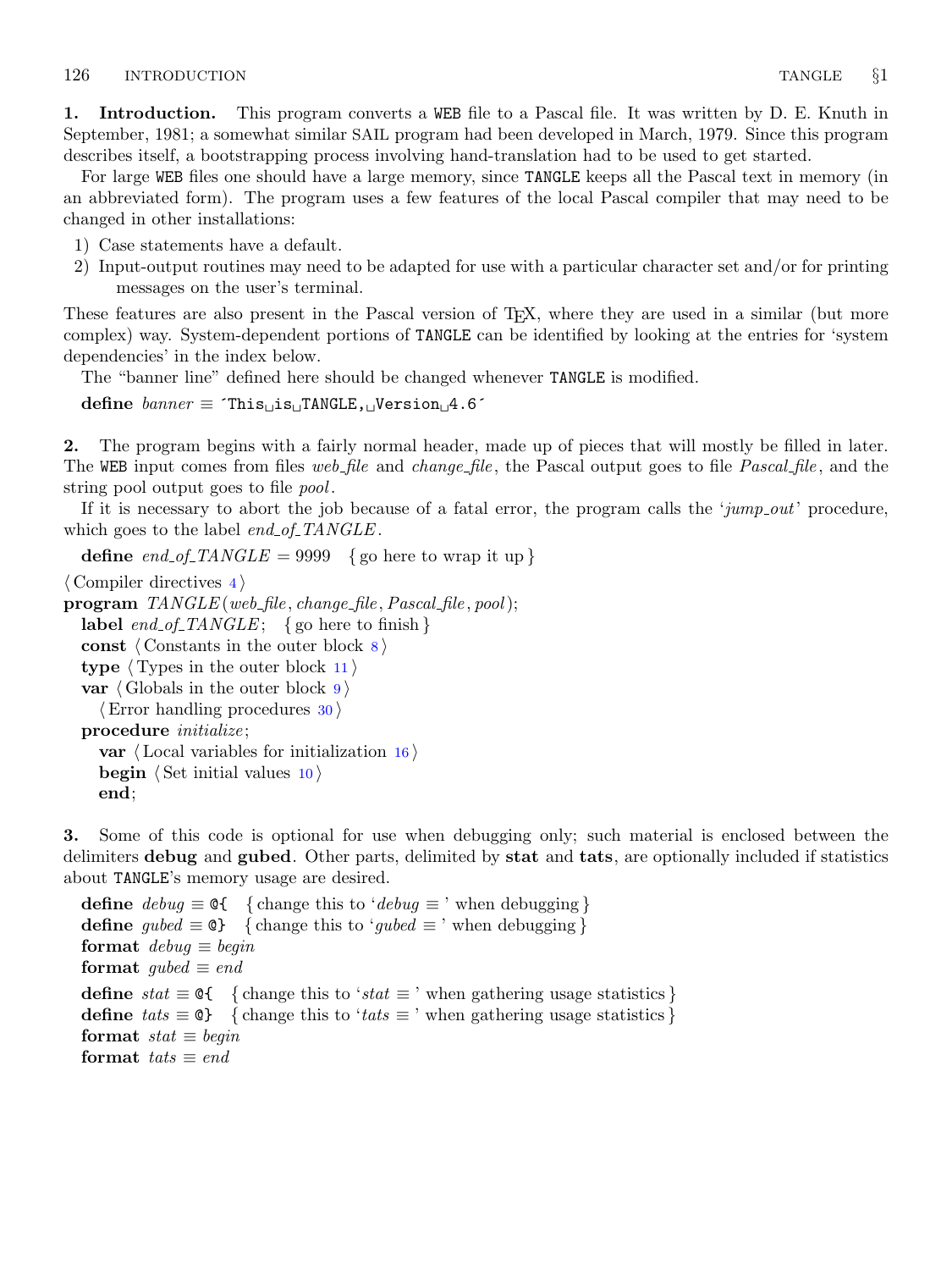<span id="page-2-0"></span>4. The Pascal compiler used to develop this system has "compiler directives" that can appear in comments whose first character is a dollar sign. In production versions of TANGLE these directives tell the compiler that it is safe to avoid range checks and to leave out the extra code it inserts for the Pascal debugger's benefit, although interrupts will occur if there is arithmetic overflow.

 $\langle$  Compiler directives  $4 \rangle \equiv$ 

 $\text{@{a}$  $\text{@c}$ ,  $A +$ ,  $D - \text{@}$  { no range check, catch arithmetic overflow, no debug overhead } debug  $\text{@G@$C+, D+@}$  gubed { but turn everything on when debugging}

This code is used in section [2](#page-1-0).

5. Labels are given symbolic names by the following definitions. We insert the label 'exit:' just before the 'end' of a procedure in which we have used the 'return' statement defined below; the label 'restart' is occasionally used at the very beginning of a procedure; and the label 'reswitch' is occasionally used just prior to a case statement in which some cases change the conditions and we wish to branch to the newly applicable case. Loops that are set up with the loop construction defined below are commonly exited by going to 'done' or to 'found' or to 'not-found', and they are sometimes repeated by going to 'continue'.

define  $exit = 10$  {go here to leave a procedure} define  $\text{restart} = 20$  { go here to start a procedure again } define reswitch = 21 { go here to start a case statement again } define *continue* = 22 { go here to resume a loop } **define**  $done = 30$  { go here to exit a loop } **define**  $found = 31$  { go here when you've found it } **define**  $not\_found = 32$  { go here when you've found something else }

6. Here are some macros for common programming idioms.

define  $incr(\#) \equiv # \leftarrow # + 1$  {increase a variable by unity } define  $decr(\texttt{\#}) \equiv \texttt{\#} \leftarrow \texttt{\#} - 1$  { decrease a variable by unity } define  $loop \equiv$  while true do { repeat over and over until a goto happens} define  $do\_nothing \equiv \{$  empty statement  $\}$ define return  $\equiv$  goto exit { terminate a procedure call } format return  $\equiv$  nil format  $loop \equiv x clause$ 

7. We assume that case statements may include a default case that applies if no matching label is found. Thus, we shall use constructions like

> case x of 1:  $\langle \text{code for } x = 1 \rangle;$ 3:  $\langle \text{code for } x = 3 \rangle$ ; **othercases**  $\langle \text{code for } x \neq 1 \text{ and } x \neq 3 \rangle$ endcases

since most Pascal compilers have plugged this hole in the language by incorporating some sort of default mechanism. For example, the compiler used to develop WEB and T<sub>EX</sub> allows '*others*:' as a default label, and other Pascals allow syntaxes like 'else' or 'otherwise' or '*otherwise*:', etc. The definitions of **othercases** and endcases should be changed to agree with local conventions. (Of course, if no default mechanism is available, the case statements of this program must be extended by listing all remaining cases. The author would have taken the trouble to modify TANGLE so that such extensions were done automatically, if he had not wanted to encourage Pascal compiler writers to make this important change in Pascal, where it belongs.)

define *othercases*  $\equiv$  *others*: { default for cases not listed explicitly } define endcases  $\equiv$  end { follows the default case in an extended case statement } format *othercases*  $\equiv$  *else* format endcases  $\equiv$  end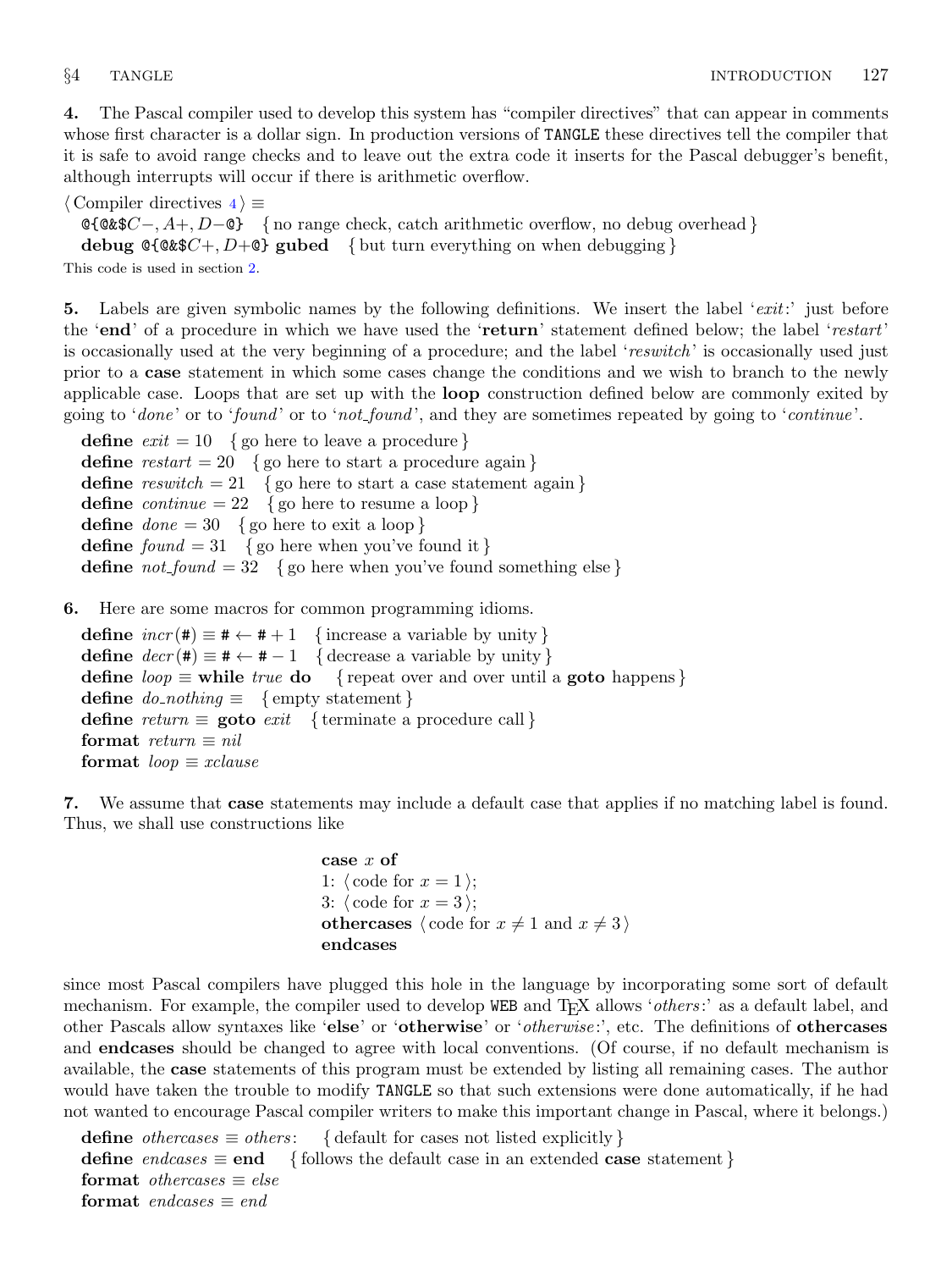<span id="page-3-0"></span>8. The following parameters are set big enough to handle T<sub>E</sub>X, so they should be sufficient for most applications of TANGLE.

 $\langle$  Constants in the outer block  $\langle$  \ended \rightarrow \rightarrow \rightarrow \rightarrow \rightarrow \rightarrow \rightarrow \rightarrow \rightarrow \rightarrow \rightarrow \rightarrow \rightarrow \rightarrow \righta

 $\text{buf\_size} = 100;$  { maximum length of input line }

 $max_b \, y \, t = 45000; \quad \{1/ww \text{ times the number of bytes in identifiers, strings, and module names; must$ be less than 65536 }

 $max\_toks = 65000;$ 

{ 1/zz times the number of bytes in compressed Pascal code; must be less than 65536 }  $max\_names = 4000;$  {number of identifiers, strings, module names; must be less than 10240 }  $max\_texts = 2000;$  { number of replacement texts, must be less than 10240 } hash size = 353; { should be prime } longest\_name = 400; { module names shouldn't be longer than this }  $line_length = 72;$  {lines of Pascal output have at most this many characters}  $out_buf\_size = 144; \{ length of output buffer, should be twice line\_length \}$  $stack\_size = 50; \{ number of simultaneous levels of macro expansion \}$  $max_id.length = 12; \{long identifiers are choped to this length, which must not exceed line_length\}$ unambig length = 7; { identifiers must be unique if chopped to this length }

{ note that 7 is more strict than Pascal's 8, but this can be varied } This code is used in section [2](#page-1-0).

9. A global variable called *history* will contain one of four values at the end of every run: *spotless* means that no unusual messages were printed; harmless message means that a message of possible interest was printed but no serious errors were detected; error\_message means that at least one error was found; fatal\_message means that the program terminated abnormally. The value of *history* does not influence the behavior of the program; it is simply computed for the convenience of systems that might want to use such information.

define spotless =  $0 \{ history value for normal jobs \}$ define harmless message  $= 1$  { history value when non-serious info was printed } define error message  $= 2 \{ history \ value \ when an error was noted\}$ define fatal message = 3 { history value when we had to stop prematurely } define mark\_harmless  $\equiv$  if history = spotless then history  $\leftarrow$  harmless\_message define mark\_error  $\equiv$  history  $\leftarrow$  error\_message define  $mark\_fatal \equiv history \leftarrow fatal\_message$ 

 $\langle$  Globals in the outer block  $9 \rangle \equiv$ 

history: spotless ...  $fatal_m \neq s$ ; {how bad was this run?}

See also sections [13,](#page-5-0) [20,](#page-8-0) [23](#page-8-0), [25](#page-8-0), [27](#page-9-0), [29,](#page-10-0) [38,](#page-12-0) [40,](#page-13-0) [44,](#page-13-0) [50](#page-15-0), [65](#page-20-0), [70](#page-22-0), [79](#page-25-0), [80,](#page-25-0) [82,](#page-25-0) [86,](#page-26-0) [94](#page-30-0), [95](#page-31-0), [100](#page-33-0), [124,](#page-43-0) [126,](#page-43-0) [143,](#page-50-0) [156,](#page-54-0) [164,](#page-57-0) [171](#page-60-0), [179](#page-63-0), and [185](#page-65-0).

This code is used in section [2](#page-1-0).

10.  $\langle$  Set initial values 10  $\rangle \equiv$ 

 $history \leftarrow spotless;$ 

See also sections [14](#page-6-0), [17,](#page-7-0) [18](#page-7-0), [21](#page-8-0), [26,](#page-9-0) [42](#page-13-0), [46,](#page-13-0) [48,](#page-14-0) [52](#page-15-0), [71,](#page-22-0) [144,](#page-50-0) [152,](#page-52-0) and [180](#page-63-0).

This code is used in section [2](#page-1-0).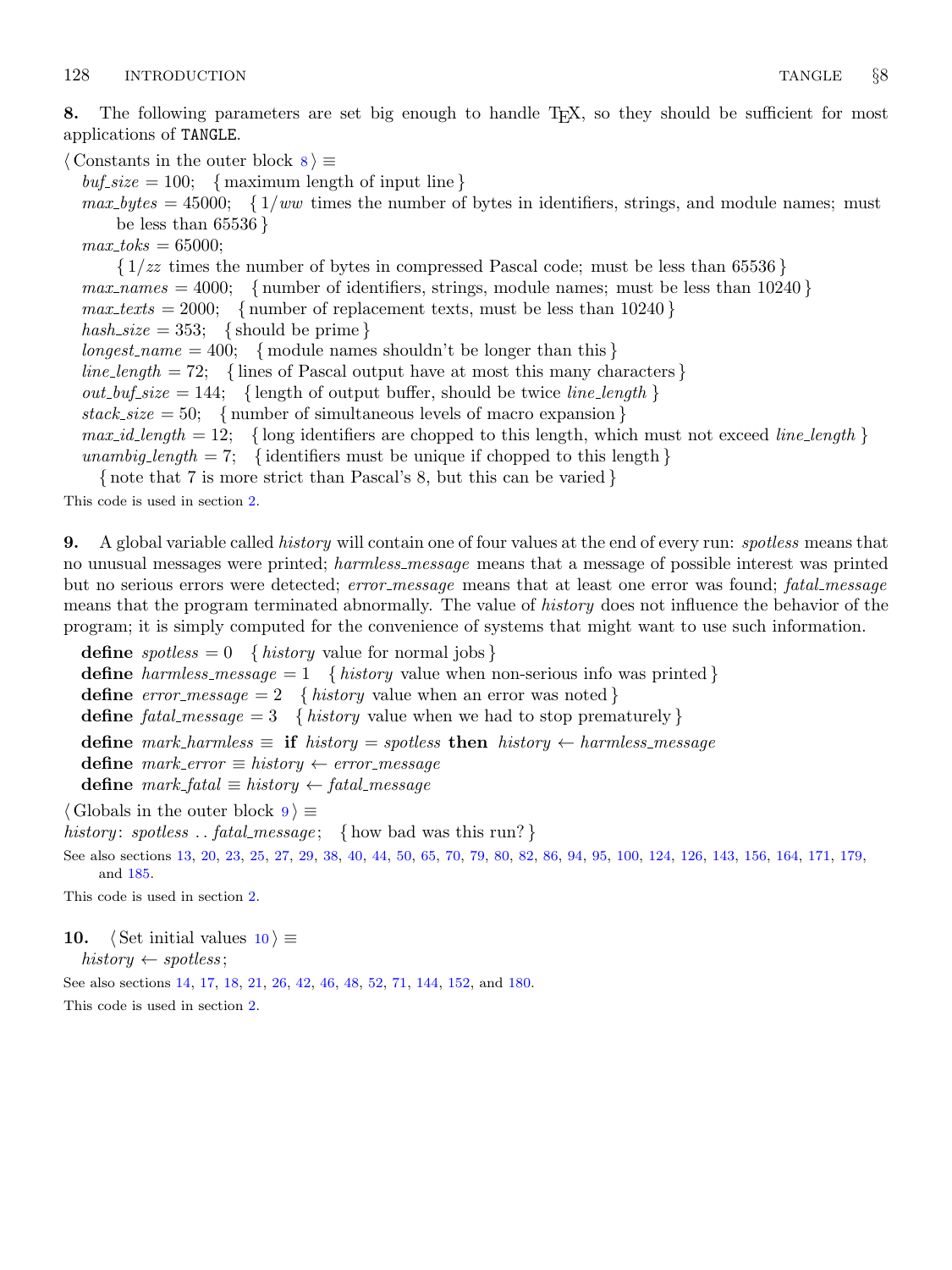<span id="page-4-0"></span>11. The character set. One of the main goals in the design of WEB has been to make it readily portable between a wide variety of computers. Yet WEB by its very nature must use a greater variety of characters than most computer programs deal with, and character encoding is one of the areas in which existing machines differ most widely from each other.

To resolve this problem, all input to WEAVE and TANGLE is converted to an internal eight-bit code that is essentially standard ASCII, the "American Standard Code for Information Interchange." The conversion is done immediately when each character is read in. Conversely, characters are converted from ASCII to the user's external representation just before they are output. (The original ASCII code was seven bits only; WEB now allows eight bits in an attempt to keep up with modern times.)

Such an internal code is relevant to users of WEB only because it is the code used for preprocessed constants like "A". If you are writing a program in WEB that makes use of such one-character constants, you should convert your input to ASCII form, like WEAVE and TANGLE do. Otherwise WEB's internal coding scheme does not affect you.

|                       | $\theta$       | 1            | $\it 2$            | $\mathcal{S}$ | $\overline{4}$ | 5                 | $\boldsymbol{\mathit{6}}$ | $\gamma$       |
|-----------------------|----------------|--------------|--------------------|---------------|----------------|-------------------|---------------------------|----------------|
| $\partial\mathcal{U}$ | $\sqcup$       | Ţ            | $\pmb{\mathsf{H}}$ | #             | \$             | $\%$              | &                         | ,              |
| $^\prime\!050$        | $\overline{C}$ | ⟩            | $\ast$             | $\ddot{}$     | ,              |                   | $\bullet$                 | 7              |
| $^\prime\!060$        | $\mathbf 0$    | 1            | 2                  | 3             | 4              | 5                 | 6                         | $\overline{7}$ |
| $\it 070$             | 8              | 9            | :                  | $\cdot$       | $\,<\,$        | $\qquad \qquad =$ | $\, >$                    | ?              |
| $^\prime\!100$        | $\mathbb{Q}$   | A            | B                  | C             | D              | Е                 | F                         | G              |
| $^\prime\!110$        | $\, {\rm H}$   | I            | J                  | Κ             | Г              | M                 | N                         | 0              |
| $^\prime\!120$        | $\mathbf P$    | Q            | R                  | $\rm S$       | T              | U                 | V                         | W              |
| $^\prime\!130$        | X              | Y            | Z                  | C             |                | J                 | $\hat{\phantom{a}}$       |                |
| $'140$                | $\pmb{\zeta}$  | $\mathbf{a}$ | $\mathbf b$        | $\mathsf{C}$  | d              | $\mathsf{e}$      | $\mathtt f$               | g              |
| $^\prime\!150$        | h              | i            | j                  | k             | $\mathbf{I}$   | ${\tt m}$         | $\mathbf n$               | $\circ$        |
| $^\prime\!160$        | p              | q            | r                  | S             | $\mathbf t$    | u                 | $\mathtt{V}$              | W              |
| $^\prime 170$         | $\mathbf x$    | y            | z                  | €             |                | }                 | $\tilde{\phantom{a}}$     |                |

Here is a table of the standard visible ASCII codes:

(Actually, of course, code  $\partial \mathcal{U}$  is an invisible blank space.) Code  $\partial \mathcal{U}$  was once an upward arrow ( $\uparrow$ ), and code  $137$  was once a left arrow  $(\leftarrow)$ , in olden times when the first draft of ASCII code was prepared; but WEB works with today's standard ASCII in which those codes represent circumflex and underline as shown.

 $\langle$  Types in the outer block 11  $\rangle \equiv$ 

 $ASCII\_code = 0$ ...255; { eight-bit numbers, a subrange of the integers } See also sections [12](#page-5-0), [37,](#page-12-0) [39](#page-12-0), [43](#page-13-0), and [78](#page-25-0).

This code is used in section [2](#page-1-0).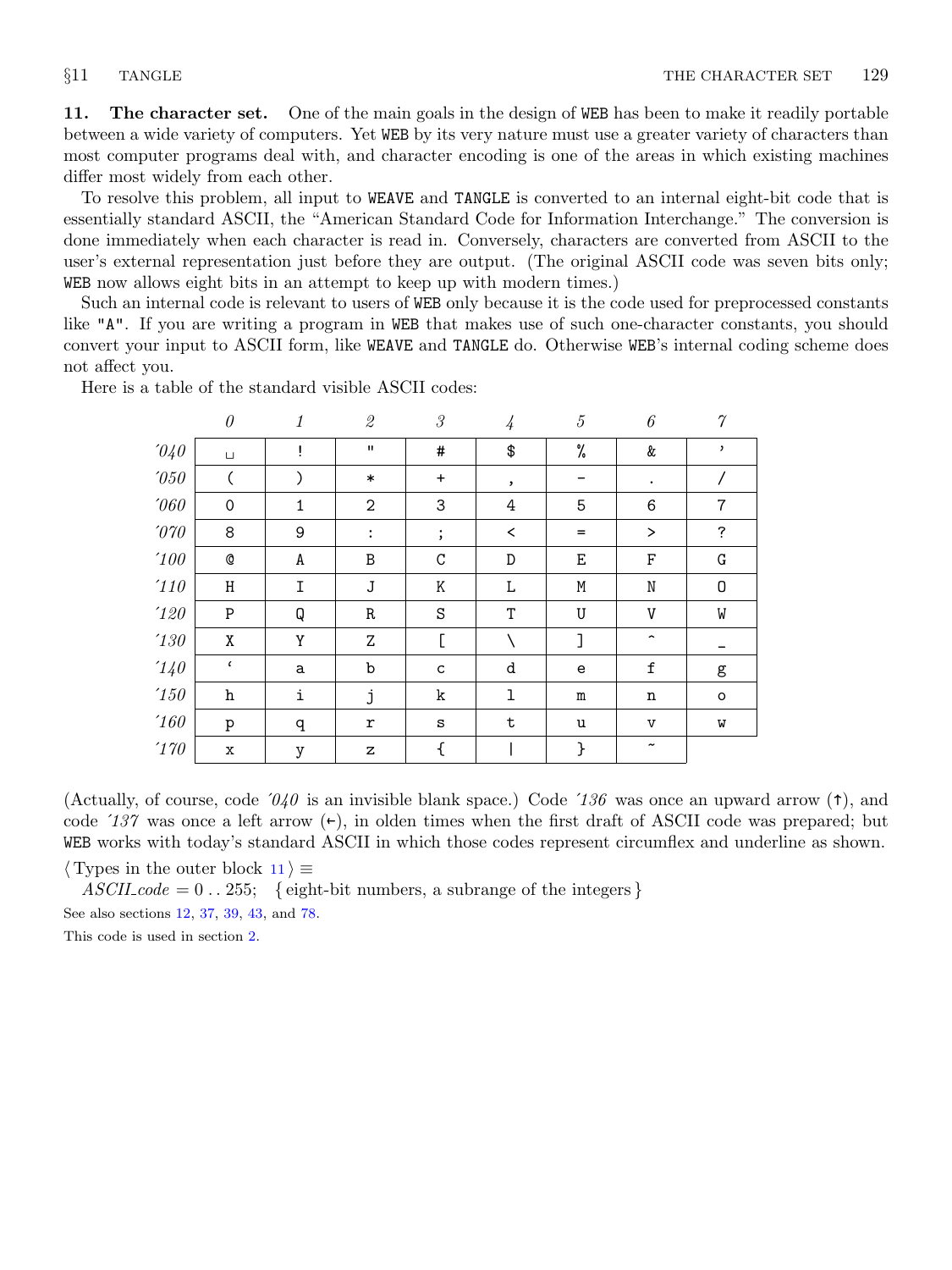<span id="page-5-0"></span>12. The original Pascal compiler was designed in the late 60s, when six-bit character sets were common, so it did not make provision for lowercase letters. Nowadays, of course, we need to deal with both capital and small letters in a convenient way, so WEB assumes that it is being used with a Pascal whose character set contains at least the characters of standard ASCII as listed above. Some Pascal compilers use the original name *char* for the data type associated with the characters in text files, while other Pascals consider *char* to be a 64-element subrange of a larger data type that has some other name.

In order to accommodate this difference, we shall use the name *text\_char* to stand for the data type of the characters in the input and output files. We shall also assume that text char consists of the elements  $chr(first.text\_char)$  through  $chr(last.text\_char)$ , inclusive. The following definitions should be adjusted if necessary.

define  $text\_char \equiv char$  { the data type of characters in text files } define first text char = 0 { ordinal number of the smallest element of text char } define *last\_text\_char* = 255 { ordinal number of the largest element of *text\_char* }  $\langle$  Types in the outer block [11](#page-4-0)  $\rangle$  +≡

text\_file = packed file of text\_char;

13. The WEAVE and TANGLE processors convert between ASCII code and the user's external character set by means of arrays *xord* and *xchr* that are analogous to Pascal's *ord* and *chr* functions.

| $\langle$ Globals in the outer block $9$ $\rangle + \equiv$ |                                                                                                    |
|-------------------------------------------------------------|----------------------------------------------------------------------------------------------------|
|                                                             | <i>xord</i> : $array [text{\,}of\,ASCII_code; \{species conversion of input characters \} ]$       |
|                                                             | xchr: <b>array</b> [ASCII_code] <b>of</b> text_char: { specifies conversion of output characters } |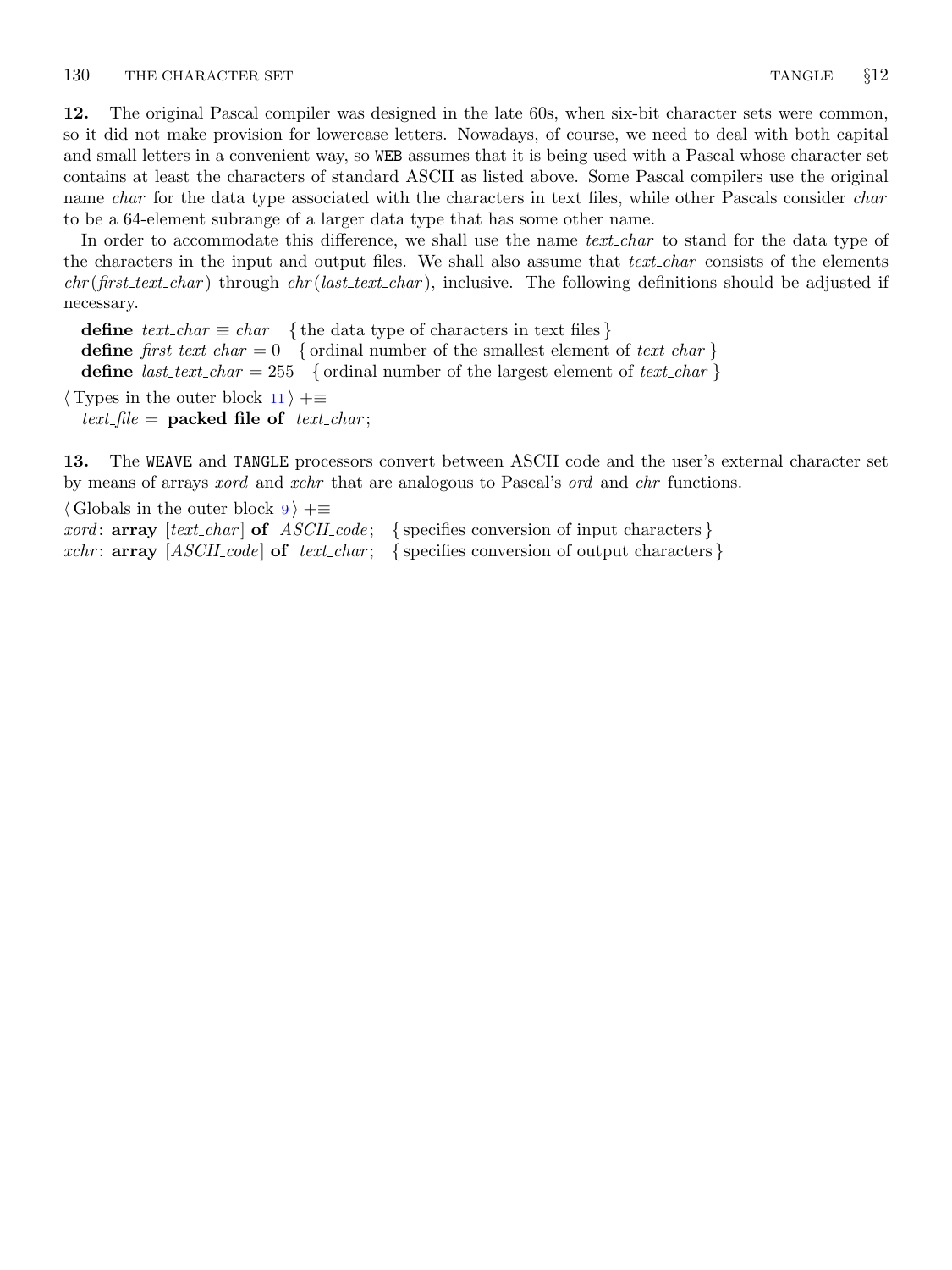<span id="page-6-0"></span>14. If we assume that every system using WEB is able to read and write the visible characters of standard ASCII (although not necessarily using the ASCII codes to represent them), the following assignment statements initialize most of the xchr array properly, without needing any system-dependent changes. For example, the statement  $\text{xchr}[\mathbb{Q}^{\dagger}101]:=\mathbb{A}^{\dagger}$  that appears in the present WEB file might be encoded in, say, EBCDIC code on the external medium on which it resides, but TANGLE will convert from this external code to ASCII and back again. Therefore the assignment statement XCHR[65]:=´A´ will appear in the corresponding Pascal file, and Pascal will compile this statement so that xchr [65] receives the character A in the external (char) code. Note that it would be quite incorrect to say  $xchr[@'101]:= "A",$  because "A" is a constant of type *integer*, not *char*, and because we have " $A'' = 65$  regardless of the external character set.

$$
\langle
$$
 Set initial values 10 $\rangle$  +

 $xchr\left[\left(40\right] \leftarrow \left[1\right]; xchr\left[\left(41\right] \leftarrow \left[1\right]; xchr\left[\left(42\right] \leftarrow \left[1\right]; xchr\left[\left(43\right] \leftarrow \left[4\right]; xchr\left[\left(44\right] \leftarrow \left[3\right]; xchr\left[\left[44\right] \leftarrow \left[3\right]; xchr\left[\left[44\right] \leftarrow \left[3\right]; xchr\left[\left[44\right] \leftarrow \left[3\right]; xchr\left[\left[44\right] \leftarrow \left[3\right]; xchr\left[\left[44\right] \leftarrow \left[3\right];$  $xchr['45] \leftarrow \sqrt[k]{\cdot}$ ;  $xchr['46] \leftarrow \sqrt[k]{\cdot}$ ;  $xchr['47] \leftarrow \cdots$ ;  $xchr[750] \leftarrow \checkmark$ ;  $xchr[751] \leftarrow \checkmark$ ;  $xchr[752] \leftarrow \checkmark$ ;  $xchr[753] \leftarrow \checkmark$ ;  $xchr[754] \leftarrow \checkmark$ ;  $xchr['55] \leftarrow -$ ;  $xchr['56] \leftarrow -$ ;  $xchr['57] \leftarrow '$  $xchr[60] \leftarrow 0$ ';  $xchr[61] \leftarrow 1$ ';  $xchr[62] \leftarrow 2$ ';  $xchr[63] \leftarrow 3$ ';  $xchr[64] \leftarrow 4$ ';  $xchr['65] \leftarrow 5$ ;  $xchr['66] \leftarrow 6$ ;  $xchr['67] \leftarrow 7$ ;  $xchr[70] \leftarrow$  '8';  $xchr[71] \leftarrow$  '9';  $xchr[72] \leftarrow$  ':';  $xchr[73] \leftarrow$ '; ';  $xchr[74] \leftarrow$ '';  $xchr['75] \leftarrow \{^1; xchr['76] \leftarrow^1; xchr['77] \leftarrow^1; xchr['77]$  $xchr['100] \leftarrow$   $\infty$ ;  $xchr['101] \leftarrow$   $\infty$ ;  $xchr['102] \leftarrow \infty$ ;  $xchr['103] \leftarrow \infty$ ;  $xchr['104] \leftarrow \infty$ ;  $xchr['105] \leftarrow \text{`E'}; xchr['106] \leftarrow \text{`F'}; xchr['107] \leftarrow \text{`G'};$  $xchr['110] \leftarrow \text{`H'}; xchr['111] \leftarrow \text{`I'}; xchr['112] \leftarrow \text{`J'}; xchr['113] \leftarrow \text{`K'}; xchr['114] \leftarrow \text{`L'};$  $xchr['115] \leftarrow \gamma'$ ;  $xchr['116] \leftarrow \gamma'$ ;  $xchr['117] \leftarrow \gamma'$ ;  $xchr[120] \leftarrow \text{`P'}; xchr[121] \leftarrow \text{`Q'}; xchr[122] \leftarrow \text{`R'}; xchr[123] \leftarrow \text{`S'}; xchr[124] \leftarrow \text{`T'};$  $xchr['125] \leftarrow \text{`U'}$ ;  $xchr['126] \leftarrow \text{`V'}$ ;  $xchr['127] \leftarrow \text{`W'}$ ;  $xchr['130] \leftarrow \text{`X'}; xchr['131] \leftarrow \text{`Y'}; xchr['132] \leftarrow \text{`Z'}; xchr['133] \leftarrow \text{`C'}; xchr['134] \leftarrow \text{`V'};$  $xchr['135] \leftarrow$  '];  $xchr['136] \leftarrow$  '^';  $xchr['137] \leftarrow$  '\_';  $xchr[140] \leftarrow \cdots$ ;  $xchr[141] \leftarrow a$ ;  $xchr[142] \leftarrow b$ ;  $xchr[143] \leftarrow c$ ;  $xchr[144] \leftarrow d$ ;  $xchr['145] \leftarrow \text{`e'}; xchr['146] \leftarrow \text{`f'}; xchr['147] \leftarrow \text{`g'};$  $xchr['150] \leftarrow \text{`h'}; xchr['151] \leftarrow \text{`i'}; xchr['152] \leftarrow \text{`j'}; xchr['153] \leftarrow \text{`k'}; xchr['154] \leftarrow \text{`1'};$  $xchr['155] \leftarrow \text{`m'}; xchr['156] \leftarrow \text{`n'}; xchr['157] \leftarrow \text{`o'};$  $xchr[160] \leftarrow \text{`p'}; xchr[161] \leftarrow \text{`q'}; xchr[162] \leftarrow \text{`r'}; xchr[163] \leftarrow \text{`s'}; xchr[164] \leftarrow \text{`t'};$  $xchr['165] \leftarrow \text{`u'}; xchr['166] \leftarrow \text{`v'}; xchr['167] \leftarrow \text{`w'};$  $xchr['170] \leftarrow x$ ;  $xchr['171] \leftarrow y$ ;  $xchr['172] \leftarrow z$ ;  $xchr['173] \leftarrow \{x; xchr['174] \leftarrow 1$ ;  $xchr['175] \leftarrow {\text{```}}; xchr['176] \leftarrow {\text{````}};$  $xchr[0] \leftarrow \sim \sim \text{char}[177] \leftarrow \sim \sim \sim \text{#}$  {these ASCII codes are not used}

15. Some of the ASCII codes below  $40$  have been given symbolic names in WEAVE and TANGLE because they are used with a special meaning.

define and  $sign = 4$  { equivalent to 'and' } **define**  $not\_sign = 5 \{$  equivalent to 'not'  $\}$ define set element sign =  $\hat{b}$  { equivalent to 'in' } define  $tab\_mark = '11$  { ASCII code used as tab-skip } define *line\_feed* =  $12$  { ASCII code thrown away at end of line } define  $form\_feed = '14$  { ASCII code used at end of page } define carriage\_return =  $'15$  {ASCII code used at end of line} define left\_arrow = '30 { equivalent to ':='} define  $not\text{-}equal = 32$  { equivalent to '<>' } define  $less\_or\_equal = 34$  { equivalent to ' $\leftarrow$ '} define greater\_or\_equal = '35 { equivalent to '>='} define equivalence sign =  $36 \{$  equivalent to '==' } define  $\text{or}\,\text{-}\text{sign} = 37$  { equivalent to 'or' }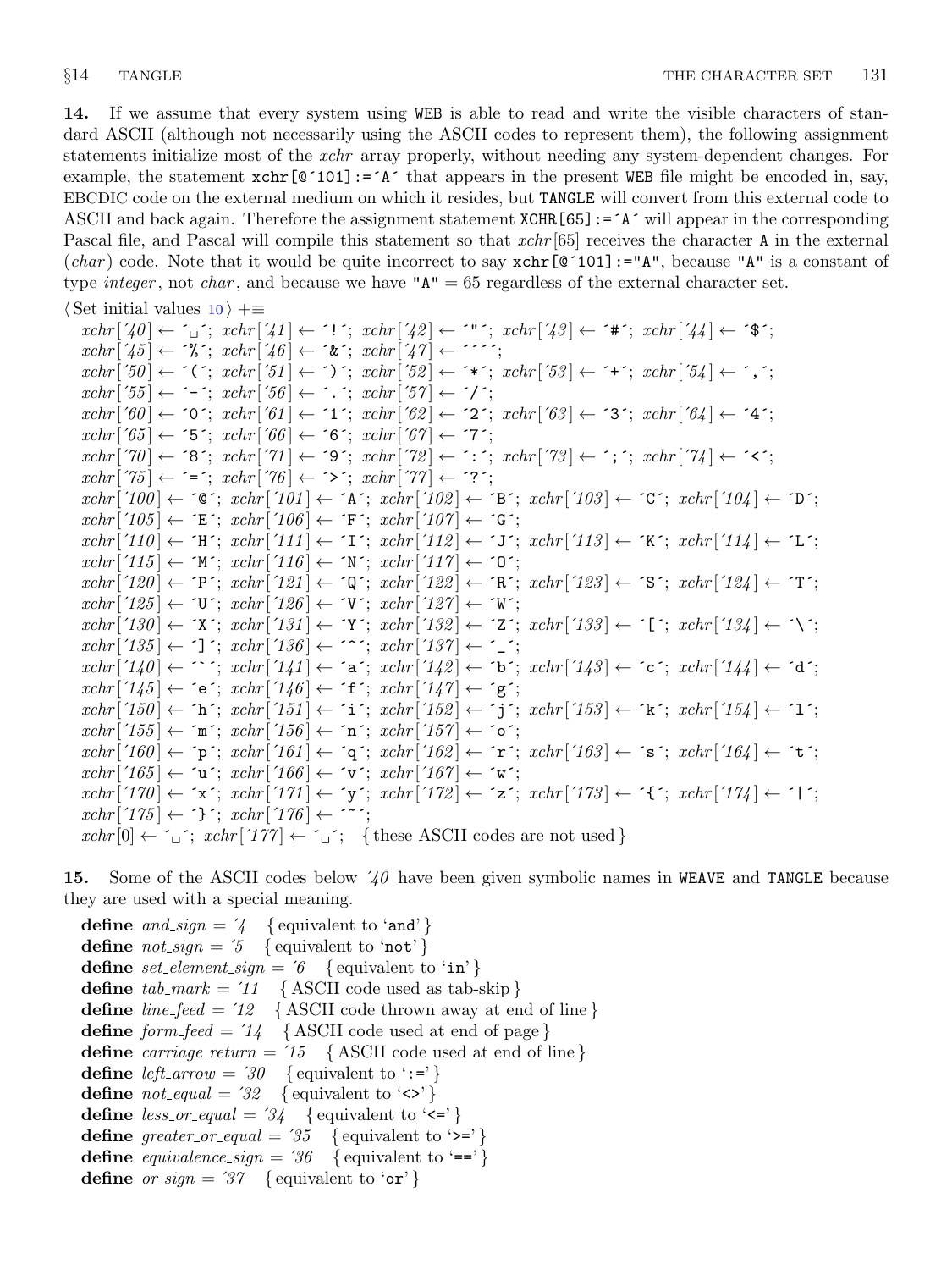<span id="page-7-0"></span>16. When we initialize the *xord* array and the remaining parts of *xchr*, it will be convenient to make use of an index variable, i.

 $\langle$  Local variables for initialization 16 $\rangle \equiv$  $i: 0 \ldots 255;$ See also sections [41](#page-13-0), [45,](#page-13-0) and [51.](#page-15-0)

This code is used in section [2](#page-1-0).

17. Here now is the system-dependent part of the character set. If WEB is being implemented on a gardenvariety Pascal for which only standard ASCII codes will appear in the input and output files, you don't need to make any changes here. But if you have, for example, an extended character set like the one in Appendix C of The T<sub>E</sub>Xbook, the first line of code in this module should be changed to

for  $i \leftarrow 1$  to '37 do  $xchr[i] \leftarrow chr(i);$ 

WEB's character set is essentially identical to T<sub>E</sub>X's, even with respect to characters less than  $40$ .

Changes to the present module will make WEB more friendly on computers that have an extended character set, so that one can type things like  $\neq$  instead of  $\lt\gt$ . If you have an extended set of characters that are easily incorporated into text files, you can assign codes arbitrarily here, giving an xchr equivalent to whatever characters the users of WEB are allowed to have in their input files, provided that unsuitable characters do not correspond to special codes like *carriage\_return* that are listed above.

(The present file TANGLE.WEB does not contain any of the non-ASCII characters, because it is intended to be used with all implementations of WEB. It was originally created on a Stanford system that has a convenient extended character set, then "sanitized" by applying another program that transliterated all of the non-standard characters into standard equivalents.)

 $\langle$  Set initial values [10](#page-3-0)  $\rangle$  +≡ for  $i \leftarrow 1$  to '37 do  $xchr[i] \leftarrow \gamma_{i}$ ; for  $i \leftarrow 200$  to '377 do  $xchr[i] \leftarrow \gamma$ ;

18. The following system-independent code makes the *xord* array contain a suitable inverse to the information in *xchr*.

 $\langle$  Set initial values [10](#page-3-0)  $\rangle$  +≡ for  $i \leftarrow$  first\_text\_char to last\_text\_char do xord  $[chr(i)] \leftarrow "\sqcup"$ ; for  $i \leftarrow 1$  to '377 do xord  $[xchr[i]] \leftarrow i$ ;  $\mathit{word}[\ulcorner \sqcup \ulcorner] \leftarrow " \sqcup"$ ;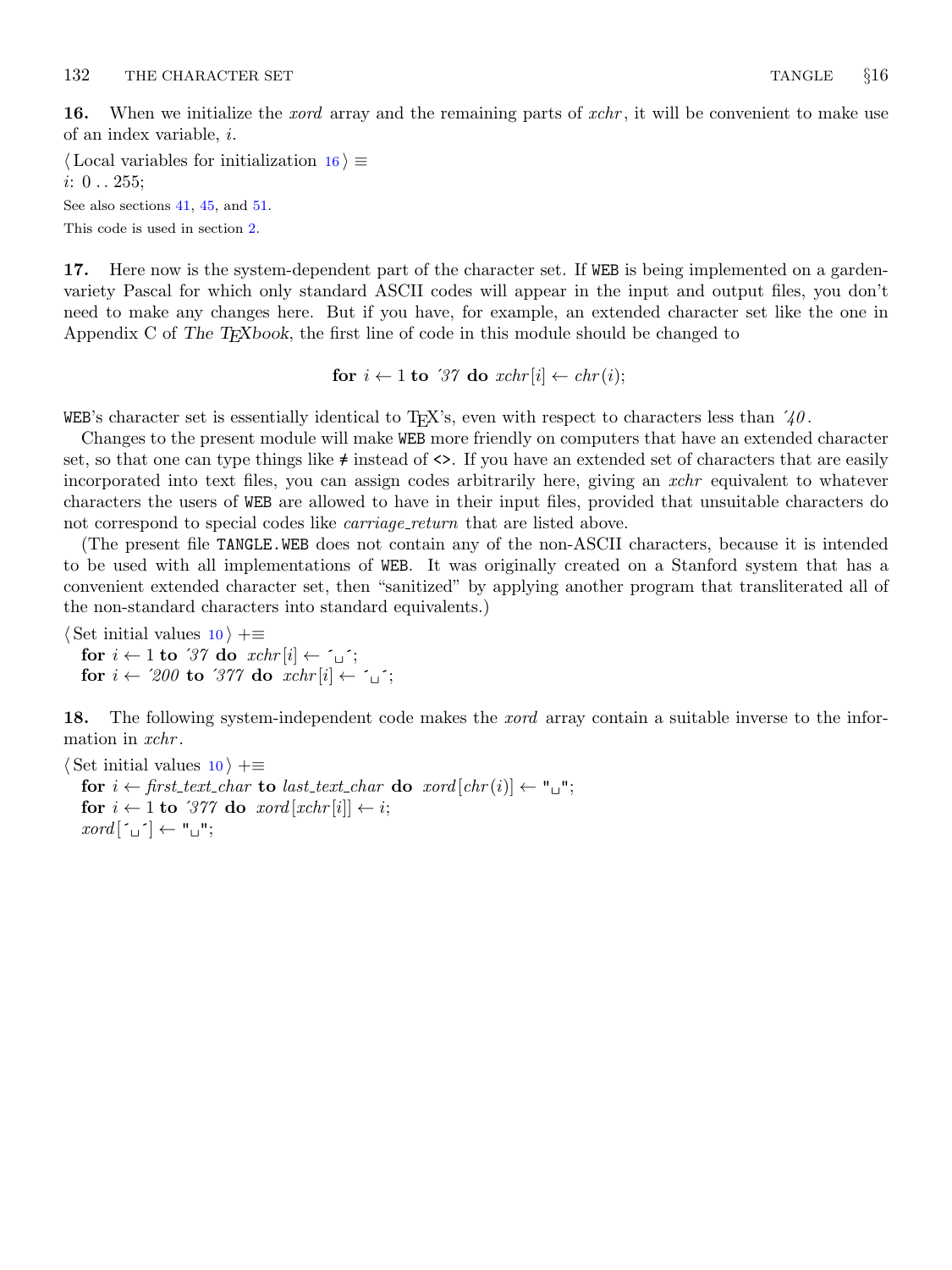<span id="page-8-0"></span>19. Input and output. The input conventions of this program are intended to be very much like those of TEX (except, of course, that they are much simpler, because much less needs to be done). Furthermore they are identical to those of WEAVE. Therefore people who need to make modifications to all three systems should be able to do so without too many headaches.

We use the standard Pascal input/output procedures in several places that T<sub>E</sub>X cannot, since TANGLE does not have to deal with files that are named dynamically by the user, and since there is no input from the terminal.

**20.** Terminal output is done by writing on file  $term\_out$ , which is assumed to consist of characters of type  $text_{.char}$ :

**define**  $print(\textbf{\#}) \equiv write(term\_out, \textbf{\#})$  { '*print*' means write on the terminal } define  $print_{\mu}(\textbf{m}) \equiv write_{\mu} (term_{\mu}, \textbf{m})$  { 'print' and then start new line } define  $new\_line \equiv write\_ln(term\_out)$  { start new line } define  $print\_nl(\#) \equiv \{$  print information starting on a new line } begin new line;  $print(\#);$ end

 $\langle$  Globals in the outer block [9](#page-3-0)  $\rangle$  += term\_out: text\_file; { the terminal as an output file }

21. Different systems have different ways of specifying that the output on a certain file will appear on the user's terminal. Here is one way to do this on the Pascal system that was used in TANGLE's initial development:

 $\langle$  Set initial values [10](#page-3-0)  $\rangle$  +≡ rewrite (term\_out,  $TTY:$ ); {send term\_out output to the terminal}

22. The update\_terminal procedure is called when we want to make sure that everything we have output to the terminal so far has actually left the computer's internal buffers and been sent.

define  $update\_terminal \equiv break(term.out)$  {empty the terminal output buffer }

23. The main input comes from web file; this input may be overridden by changes in *change* file. (If change file is empty, there are no changes.)

 $\langle$  Globals in the outer block [9](#page-3-0)  $\rangle$  += web file: text file; { primary input }  $change_{\text{file}}$ :  $text_{\text{file}}$ ; {updates}

24. The following code opens the input files. Since these files were listed in the program header, we assume that the Pascal runtime system has already checked that suitable file names have been given; therefore no additional error checking needs to be done.

```
procedure open_input; { prepare to read web_file and change_file }
  begin reset(web_file); reset(change_file);
  end;
```
25. The main output goes to *Pascal file*, and string pool constants are written to the *pool* file.

 $\langle$  Globals in the outer block [9](#page-3-0)  $\rangle$  + $\equiv$  $Pascal$ -file: text-file; pool: text\_file;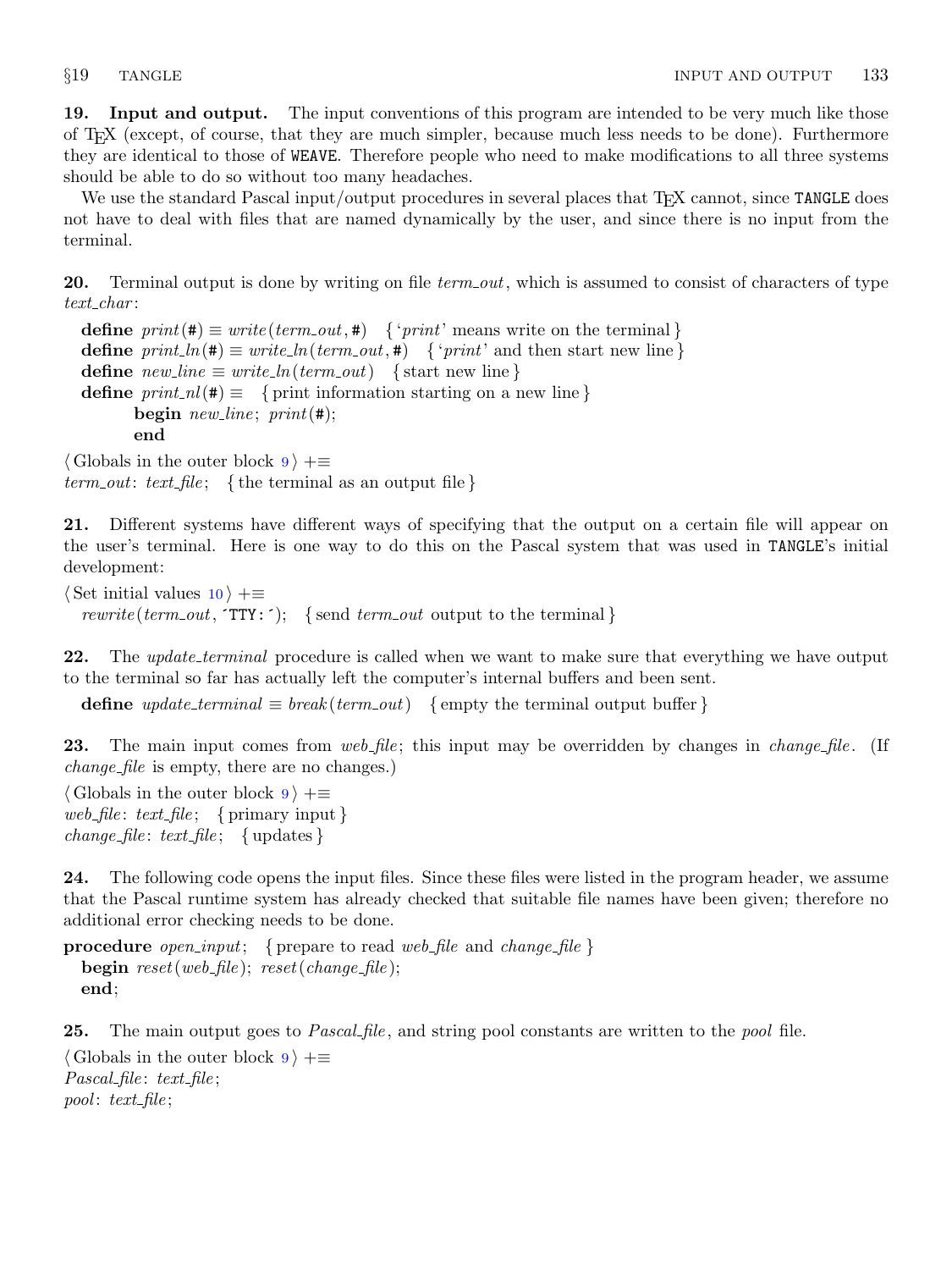<span id="page-9-0"></span>26. The following code opens *Pascal file* and *pool*. Since these files were listed in the program header, we assume that the Pascal runtime system has checked that suitable external file names have been given.

 $\langle$  Set initial values [10](#page-3-0)  $\rangle$  +≡  $rewrite(Pascal_file);$   $rewrite(pool);$ 

27. Input goes into an array called *buffer*.

 $\langle$  Globals in the outer block  $9 \rangle + \equiv$  $9 \rangle + \equiv$ buffer:  $array [0..$   $buf\_size]$  of  $ASCII\_code;$ 

28. The *input ln* procedure brings the next line of input from the specified file into the *buffer* array and returns the value true, unless the file has already been entirely read, in which case it returns false. The conventions of T<sub>E</sub>X are followed; i.e., *ASCII code* numbers representing the next line of the file are input into  $buffer[0], buffer[1], ..., buffer[limit-1]$ ; trailing blanks are ignored; and the global variable limit is set to the length of the line. The value of *limit* must be strictly less than  $buf\_size$ .

We assume that none of the ASCII code values of buffer  $|j|$  for  $0 \leq j \leq l$  imit is equal to 0, '177, line feed, form\_feed, or carriage\_return.

**function** input ln(**var** f : text file): boolean; { inputs a line or returns false } var final limit:  $0$ .. buf size; { limit without trailing blanks} **begin**  $limit \leftarrow 0$ ; final limit  $\leftarrow 0$ ; if  $\operatorname{cof}(f)$  then input\_ln  $\leftarrow$  false else begin while  $\neg$ *eoln*(f) do **begin** buffer  $\left[$ *limit* $\right] \leftarrow$  *xord* $\left[$ *f* $\right]$ ; *get*(*f*); *incr*(*limit*); if buffer[limit − 1]  $\neq$  " $\sqcup$ " then final\_limit  $\leftarrow$  limit; if  $limit = but\_size$  then begin while  $\neg$ eoln(f) do get(f);  $decr (limit);$  {keep buffer [buf\_size] empty } if final limit > limit then final limit  $\leftarrow$  limit;  $print\_nl$ ( $':$  Input line too long');  $loc \leftarrow 0$ ; error; end; end;  $read\_ln(f);$  limit  $\leftarrow final\_limit;$  input\_ln  $\leftarrow true;$ end; end;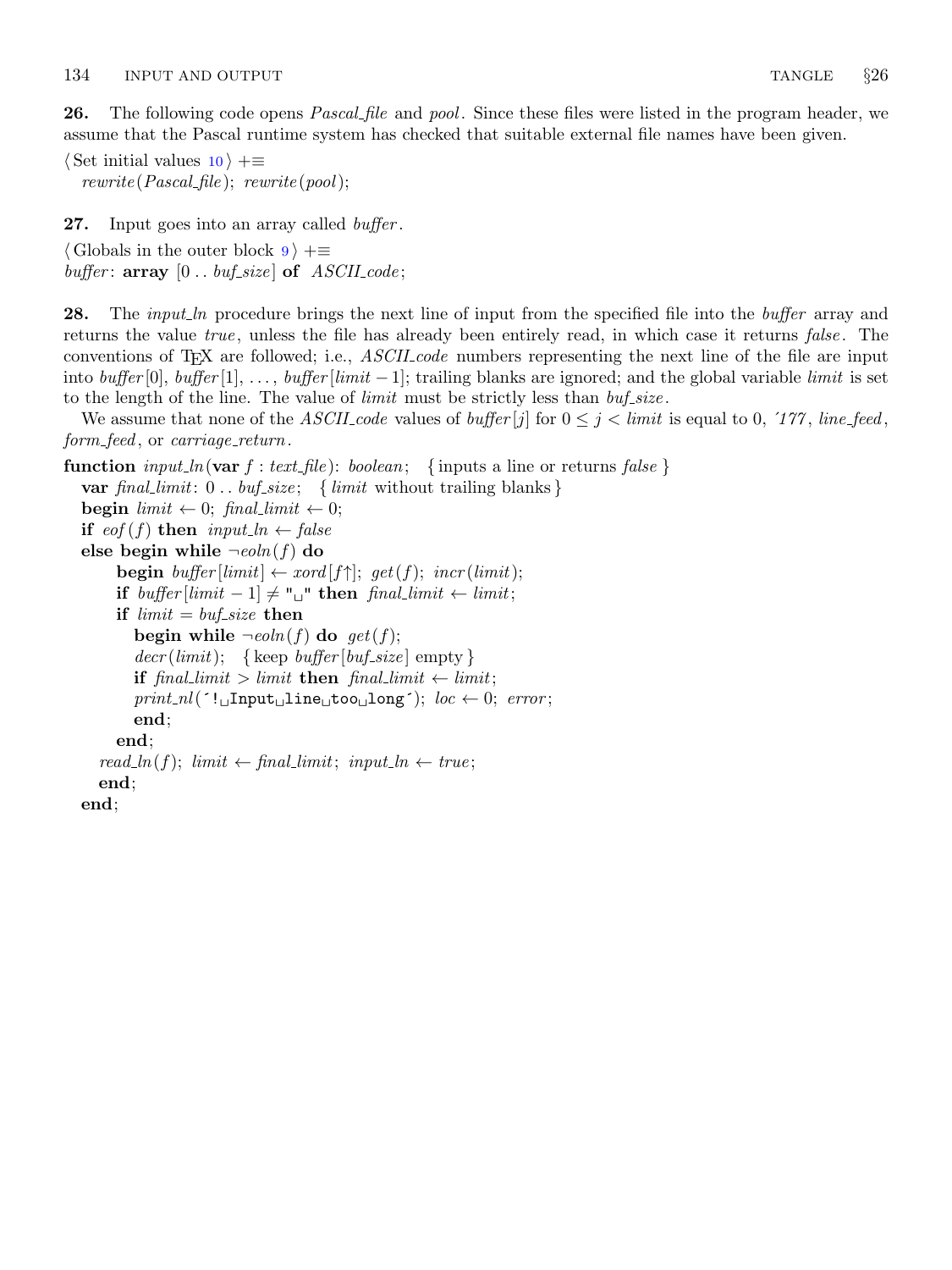<span id="page-10-0"></span>29. Reporting errors to the user. The TANGLE processor operates in two phases: first it inputs the source file and stores a compressed representation of the program, then it produces the Pascal output from the compressed representation.

The global variable *phase\_one* tells whether we are in Phase I or not.

 $\langle$  Globals in the outer block  $9$   $\rangle$  +≡ phase\_one: boolean; { true in Phase I, false in Phase II }

30. If an error is detected while we are debugging, we usually want to look at the contents of memory. A special procedure will be declared later for this purpose.

 $\langle$  Error handling procedures 30  $\rangle \equiv$ debug procedure *debug\_help*; forward; gubed See also sections 31 and [34.](#page-11-0) This code is used in section [2](#page-1-0).

31. During the first phase, syntax errors are reported to the user by saying

 $'err\_print('!$  Error message´)',

followed by 'jump\_out' if no recovery from the error is provided. This will print the error message followed by an indication of where the error was spotted in the source file. Note that no period follows the error message, since the error routine will automatically supply a period.

Errors that are noticed during the second phase are reported to the user in the same fashion, but the error message will be followed by an indication of where the error was spotted in the output file.

The actual error indications are provided by a procedure called *error*.

define  $err\_print(#) \equiv$ begin  $new\_line$ ;  $print(\#);$  error; end

 $\langle$  Error handling procedures 30  $\rangle$  +≡ **procedure** error; { prints '.' and location of error message } var j:  $0 \dots out_buf\_size$ ; {index into *out\_buf* } k, l: 0... buf\_size; {indices into buffer } begin if *phase\_one* then  $\langle$  Print error location based on input buffer  $32 \rangle$  $32 \rangle$ else  $\langle$  Print error location based on output buffer  $33$ ;  $update\_terminal; mark\_error;$ debug debug\_skipped  $\leftarrow$  debug\_cycle; debug\_help; gubed end;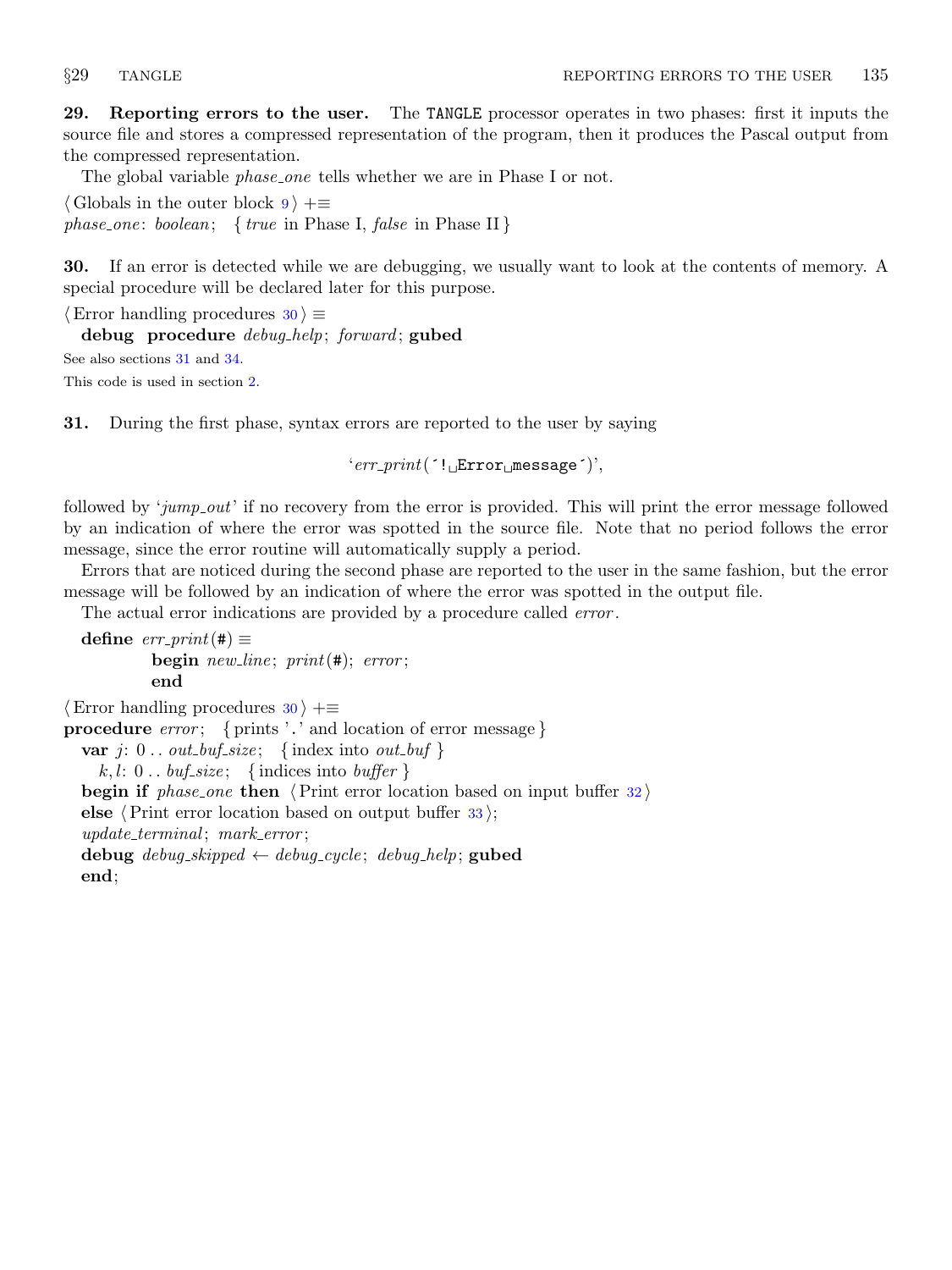<span id="page-11-0"></span>32. The error locations during Phase I can be indicated by using the global variables loc, line, and changing, which tell respectively the first unlooked-at position in buffer, the current line number, and whether or not the current line is from *change-file* or *web-file*. This routine should be modified on systems whose standard text editor has special line-numbering conventions.

 $\langle$  Print error location based on input buffer  $32$   $\equiv$ 

begin if changing then  $print(\cdot, \text{diag}(char \text{diag}(time))$  else  $print(\cdot, \text{diag}(c))$ ;  $print\_ln($  ^1.  $\cdot$ , line : 1, ^)  $\cdot$ ); if  $loc \geq limit$  then  $l \leftarrow limit$ else  $l \leftarrow loc;$ for  $k \leftarrow 1$  to  $l$  do if  $buffer[k-1] = tab\_mark$  then  $print('_1')$ else  $print(xchr[buffer[k-1]]);$  { print the characters already read } new\_line; for  $k \leftarrow 1$  to l do  $print('_1')$ ; {space out the next line} for  $k \leftarrow l + 1$  to limit do print(xchr [buffer  $[k-1]$ ]); { print the part not yet read } print( $\omega$ ); {this space separates the message from future asterisks} end

This code is used in section [31](#page-10-0).

33. The position of errors detected during the second phase can be indicated by outputting the partiallyfilled output buffer, which contains  $out\_ptr$  entries.

 $\langle$  Print error location based on output buffer 33  $\rangle \equiv$ begin  $print\_ln($   $\cdot$   $\cdot$   $\cup$   $(1 \cdot \cdot, line : 1, \cdot) \cdot$ ; for  $j \leftarrow 1$  to *out\_ptr* do *print*(*xchr*[*out\_buf*[ $j - 1$ ]]); { print current partial line }  $print(\hat{\ldots}, \hat{\ldots})$ ; { indicate that this information is partial } end

This code is used in section [31](#page-10-0).

34. The jump out procedure just cuts across all active procedure levels and jumps out of the program. This is the only non-local goto statement in TANGLE. It is used when no recovery from a particular error has been provided.

Some Pascal compilers do not implement non-local goto statements. In such cases the code that appears at label end of TANGLE should be copied into the jump out procedure, followed by a call to a system procedure that terminates the program.

```
define fatal_error (#) \equivbegin new line; print(\texttt{#}); error; mark fatal; jump out;
          end
\langle30 \rangle +≡
procedure jump_out;
```
begin goto  $end_of_TANGLE$ ; end;

35. Sometimes the program's behavior is far different from what it should be, and TANGLE prints an error message that is really for the TANGLE maintenance person, not the user. In such cases the program says  $\mathit{confusion}(\text{'indication\_of\_where\_we\_are'})$ .

define  $\text{confusion}(\texttt{\#}) \equiv \text{fatal\_error}(\texttt{':} \text{``This} \text{''} \text{can} \texttt{``t} \text{``has} \text{''} \text{then} (\texttt{',\#}, \texttt{')'})$ 

36. An overflow stop occurs if TANGLE's tables aren't large enough.

define  $overflow(\texttt{\#}) \equiv \text{fatal_error}(\texttt{':} \text{``Sorry}, \text{``}, \texttt{\#}, \texttt{``} \text{``capacity} \text{``eexceeded''})$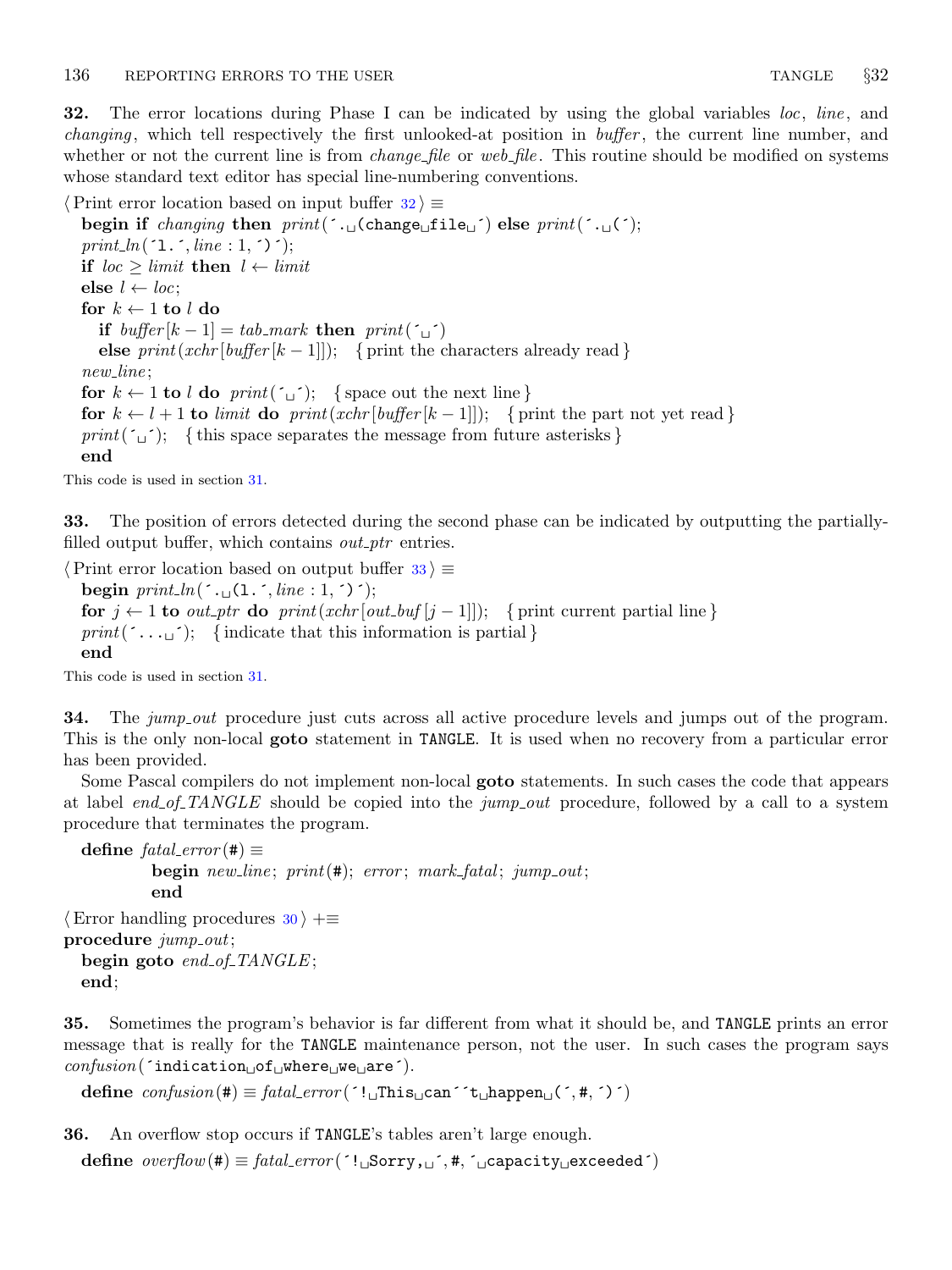<span id="page-12-0"></span>37. Data structures. Most of the user's Pascal code is packed into eight-bit integers in two large arrays called *byte\_mem* and *tok\_mem*. The *byte\_mem* array holds the names of identifiers, strings, and modules; the tok mem array holds the replacement texts for macros and modules. Allocation is sequential, since things are deleted only during Phase II, and only in a last-in-first-out manner.

Auxiliary arrays byte-start and tok-start are used as directories to byte-mem and tok-mem, and the link, ilk, equiv, and text link arrays give further information about names. These auxiliary arrays consist of sixteen-bit items.

 $\langle$  Types in the outer block [11](#page-4-0)  $\rangle$  +≡

 $\text{eight\_bits} = 0.255; \{ \text{ unsigned one-byte quantity} \}$ sixteen bits  $= 0$ . 65535; {unsigned two-byte quantity}

38. TANGLE has been designed to avoid the need for indices that are more than sixteen bits wide, so that it can be used on most computers. But there are programs that need more than 65536 tokens, and some programs even need more than 65536 bytes; TEX is one of these. To get around this problem, a slight complication has been added to the data structures:  $byte\_mem$  and  $tok\_mem$  are two-dimensional arrays, whose first index is either 0 or 1 or 2. (For generality, the first index is actually allowed to run between 0 and ww  $-1$  in byte\_mem, or between 0 and  $zz - 1$  in tok\_mem, where ww and zz are set to 2 and 3; the program will work for any positive values of ww and zz, and it can be simplified in obvious ways if  $ww = 1$ or  $zz = 1.$ 

define  $ww = 2$  {we multiply the byte capacity by approximately this amount } define  $zz = 3$  {we multiply the token capacity by approximately this amount }

 $\langle$  Globals in the outer block [9](#page-3-0)  $\rangle$  +=

byte\_mem: packed array  $[0 \dots ww - 1, 0 \dots max_bytes]$  of  $ASCH\_code$ ; {characters of names} tok mem: packed array  $[0 \tcdot zz - 1, 0 \tcdot \tcdot max\_toks]$  of eight bits; { tokens} byte\_start:  $array \; [0.. \; max\_names]$  of sixteen\_bits; { directory into byte\_mem } tok\_start:  $array \ [0..$  max\_texts of sixteen\_bits; {directory into tok\_mem} link:  $array [0.. max\_names]$  of  $s$ ixteen\_bits; { hash table or tree links } ilk:  $array [0.. max\_names]$  of  $s$ ixteen bits; { type codes or tree links} equiv:  $array \; [0.. \; max\_names]$  of sixteen bits; { info corresponding to names} text link:  $array [0.. max{\text -}tents]$  of  $s$  integrations; {relates replacement texts}

**39.** The names of identifiers are found by computing a hash address  $h$  and then looking at strings of bytes signified by hash  $[h]$ , link  $[hash[h]]$ , link  $[link[hash[h]]]$ , ..., until either finding the desired name or encountering a zero.

A 'name pointer' variable, which signifies a name, is an index into byte start. The actual sequence of characters in the name pointed to by p appears in positions byte\_start[p] to byte\_start[p+ww] – 1, inclusive, in the segment of byte mem whose first index is p **mod** ww. Thus, when  $ww = 2$  the even-numbered name bytes appear in byte\_mem[0,  $*$ ] and the odd-numbered ones appear in byte\_mem[1,  $*$ ]. The pointer 0 is used for undefined module names; we don't want to use it for the names of identifiers, since 0 stands for a null pointer in a linked list.

Strings are treated like identifiers; the first character (a double-quote) distinguishes a string from an alphabetic name, but for TANGLE's purposes strings behave like numeric macros. (A 'string' here refers to the strings delimited by double-quotes that TANGLE processes. Pascal string constants delimited by singlequote marks are not given such special treatment; they simply appear as sequences of characters in the Pascal texts.) The total number of strings in the string pool is called *string ptr*, and the total number of names in byte mem is called name ptr. The total number of bytes occupied in byte mem $[w, *]$  is called byte ptr  $[w]$ .

We usually have *byte\_start* [name\_ptr + w] = *byte\_ptr* [(name\_ptr + w) **mod** ww] for  $0 \leq w < ww$ , since these are the starting positions for the next ww names to be stored in  $byte\_mem$ .

define  $length(\#) \equiv byte\_start[\# + ww] - byte\_start[\#]$  {the length of a name}

 $\langle$  Types in the outer block [11](#page-4-0)  $\rangle$  + $\equiv$ 

name\_pointer =  $0 \dots max\_names; \{$  identifies a name }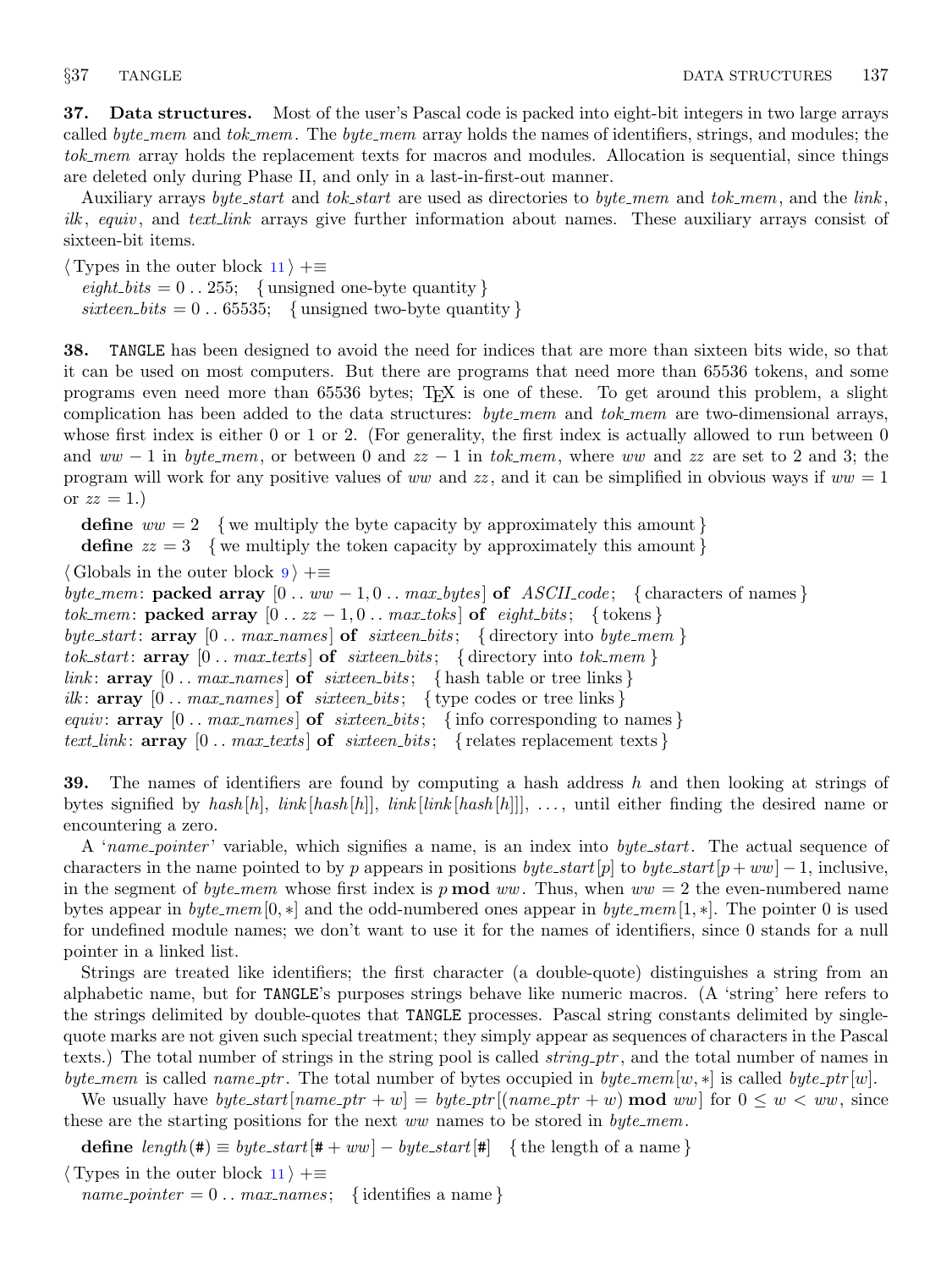<span id="page-13-0"></span>40.  $\langle$  Globals in the outer block  $9 \rangle + \equiv$  $9 \rangle + \equiv$ name\_ptr: name\_pointer; { first unused position in byte\_start } string ptr: name pointer; { next number to be given to a string of length  $\neq 1$  } byte\_ptr:  $array \; [0.. ww-1]$  of  $0.. max_b$ ytes; { first unused position in byte\_mem } pool check sum: integer; { sort of a hash for the whole string pool }

41. (Local variables for initialization  $16$ ) +≡ wi:  $0 \ldots ww - 1$ ; { to initialize the *byte\_mem* indices }

```
42. (Set initial values 10) +≡
  for wi \leftarrow 0 to ww - 1 do
     begin byte_start[wi] \leftarrow 0; byte_ptr[wi] \leftarrow 0;
     end;
  byte_start [ww] \leftarrow 0; {this makes name 0 of length zero }
  name\_ptr ← 1; string_ptr ← 256; pool_check_sum ← 271828;
```
43. Replacement texts are stored in tok\_mem, using similar conventions. A 'text\_pointer' variable is an index into tok-start, and the replacement text that corresponds to p runs from positions tok-start p to tok\_start  $[p + zz] - 1$ , inclusive, in the segment of tok\_mem whose first index is p **mod** zz. Thus, when  $zz = 2$  the even-numbered replacement texts appear in tok\_mem[0,  $*$ ] and the odd-numbered ones appear in tok mem[1, \*]. Furthermore, text link [p] is used to connect pieces of text that have the same name, as we shall see later. The pointer 0 is used for undefined replacement texts.

The first position of tok mem[z, \*] that is unoccupied by replacement text is called tok ptr [z], and the first unused location of tok\_start is called text\_ptr. We usually have the identity tok\_start  $|text_ptr + z|$  =  $tok\_ptr[(text\_ptr + z) \textbf{mod} zz]$ , for  $0 \leq z \leq zz$ , since these are the starting positions for the next zz replacement texts to be stored in  $tok\_mem$ .

 $\langle$  Types in the outer block [11](#page-4-0)  $\rangle$  + $\equiv$ text pointer =  $0$ . max texts; { identifies a replacement text}

44. It is convenient to maintain a variable z that is equal to text-ptr mod zz, so that we always insert tokens into segment  $z$  of  $tok_mem$ .

 $\langle$  Globals in the outer block  $9$   $\rangle$  += text\_ptr: text\_pointer; { first unused position in tok\_start } tok ptr: array  $[0 \tcdot zz - 1]$  of  $0 \tcdot max\_toks$ ; { first unused position in a given segment of tok mem} z:  $0 \ldots zz-1$ ; { current segment of tok\_mem } stat max\_tok\_ptr: array  $[0 \dots zz-1]$  of  $[0 \dots max\_toks; \{ \text{largest values assumed by } tok\_ptr \}$ tats

45. (Local variables for initialization  $16$ ) +≡  $zi: 0 \ldots zz-1;$  { to initialize the  $tok\_mem$  indices }

46. (Set initial values  $10$ ) +≡ for  $zi \leftarrow 0$  to  $zz - 1$  do **begin**  $tok\_start[zi] \leftarrow 0$ ;  $tok\_ptr[zi] \leftarrow 0$ ; end;  $tok\_start[zz] \leftarrow 0;$  {this makes replacement text 0 of length zero } text\_ptr  $\leftarrow$  1;  $z \leftarrow$  1 mod zz;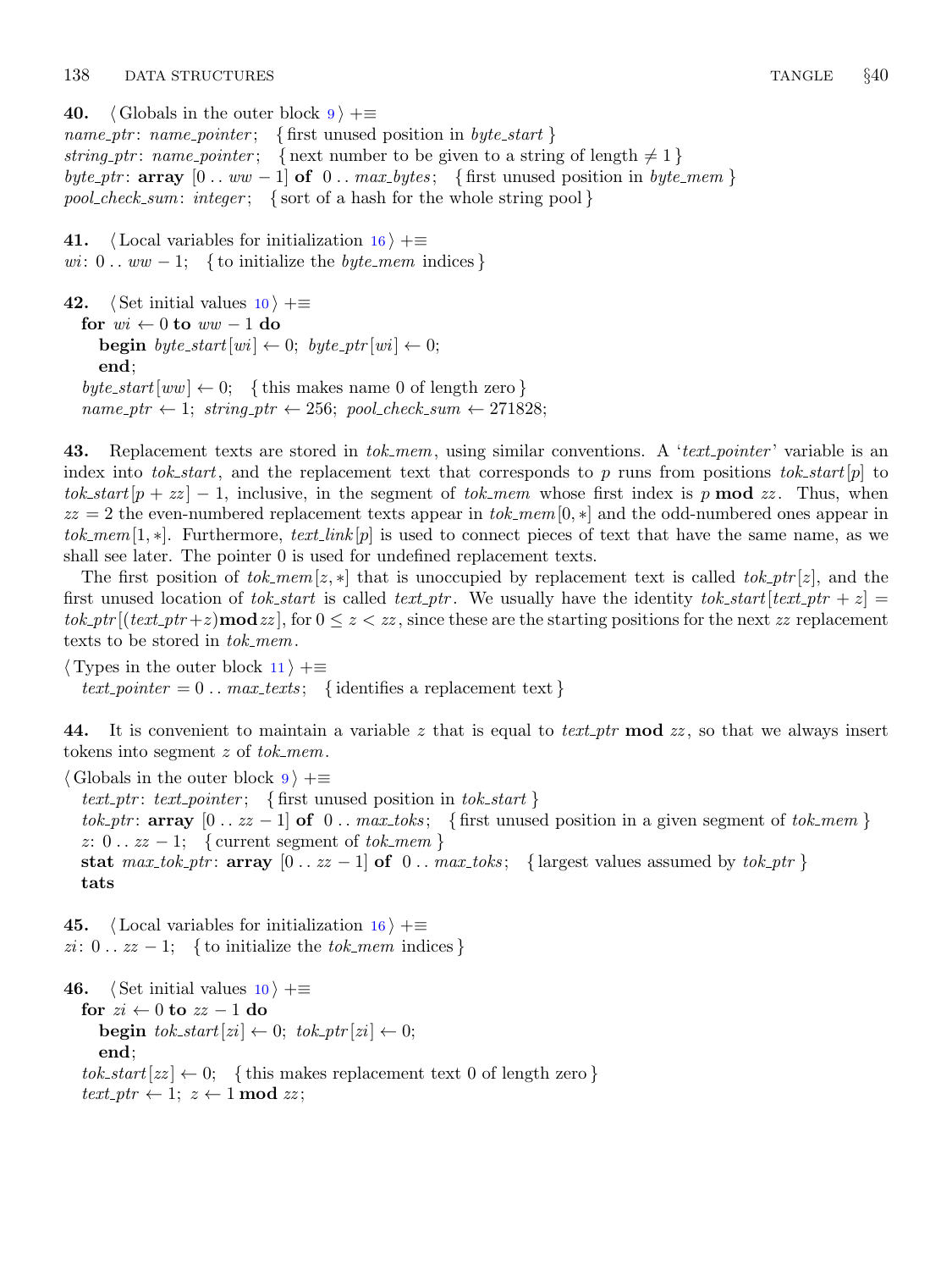<span id="page-14-0"></span>47. Four types of identifiers are distinguished by their  $ilk$ :

normal identifiers will appear in the Pascal program as ordinary identifiers since they have not been defined to be macros; the corresponding value in the *equiv* array for such identifiers is a link in a secondary hash table that is used to check whether any two of them agree in their first unambig length characters after underline symbols are removed and lowercase letters are changed to uppercase.

numeric identifiers have been defined to be numeric macros; their equiv value contains the corresponding numeric value plus  $2^{15}$ . Strings are treated as numeric macros.

simple identifiers have been defined to be simple macros; their equiv value points to the corresponding replacement text.

parametric identifiers have been defined to be parametric macros; like simple identifiers, their equiv value points to the replacement text.

**define** normal  $= 0$  { ordinary identifiers have normal ilk } define *numeric* = 1 { numeric macros and strings have *numeric* ilk } define  $simple = 2$  { simple macros have *simple* ilk } define *parametric* = 3 { parametric macros have *parametric* ilk }

48. The names of modules are stored in *byte\_mem* together with the identifier names, but a hash table is not used for them because TANGLE needs to be able to recognize a module name when given a prefix of that name. A conventional binary search tree is used to retrieve module names, with fields called *llink* and *rlink* in place of link and ilk. The root of this tree is rlink  $[0]$ . If p is a pointer to a module name, equiv  $[p]$  points to its replacement text, just as in simple and parametric macros, unless this replacement text has not yet been defined (in which case  $equiv[p] = 0$ ).

**define**  $\text{link} \equiv \text{link}$  { left link in binary search tree for module names } **define**  $rlink \equiv ilk$  { right link in binary search tree for module names }

 $\langle$  Set initial values [10](#page-3-0)  $\rangle$  +≡

 $rlink[0] \leftarrow 0; \{$  the binary search tree starts out with nothing in it }

 $equiv[0] \leftarrow 0; \{$  the undefined module has no replacement text }

49. Here is a little procedure that prints the text of a given name.

**procedure**  $print_id(p : name\_pointer);$  { print identifier or module name} var k:  $0 \ldots max_b \, y \, t \in \{ \text{index into } byte\_mem \}$ 

w:  $0 \ldots ww - 1$ ; { segment of *byte\_mem* }

begin if  $p \geq name\_ptr$  then  $print('IMPOSIBLE')$ 

else begin  $w \leftarrow p \mod{ww}$ ;

for  $k \leftarrow byte\_start[p]$  to byte\_start $[p + ww] - 1$  do print(xchr[byte\_mem[w, k]]); end;

end;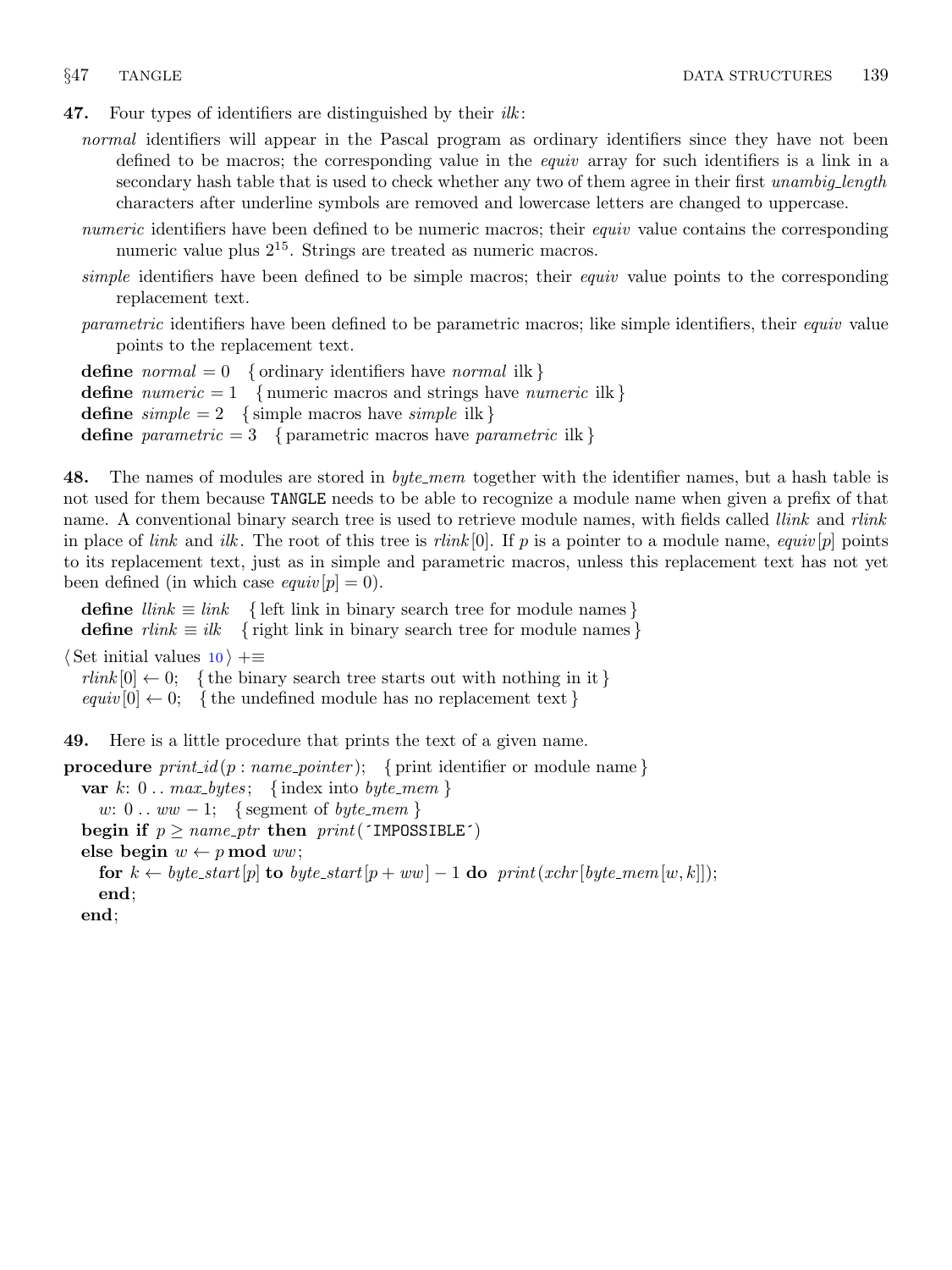<span id="page-15-0"></span>50. Searching for identifiers. The hash table described above is updated by the *id-lookup* procedure, which finds a given identifier and returns a pointer to its index in *byte\_start*. If the identifier was not already present, it is inserted with a given ilk code; and an error message is printed if the identifier is being doubly defined.

Because of the way TANGLE's scanning mechanism works, it is most convenient to let *id*-lookup search for an identifier that is present in the *buffer* array. Two other global variables specify its position in the buffer: the first character is *buffer* [id\_first], and the last is *buffer* [id\_loc –1]. Furthermore, if the identifier is really a string, the global variable *double\_chars* tells how many of the characters in the buffer appear twice (namely @@ and ""), since this additional information makes it easy to calculate the true length of the string. The final double-quote of the string is not included in its "identifier," but the first one is, so the string length is  $id\_loc - id\_first - double\_chars - 1.$ 

We have mentioned that *normal* identifiers belong to two hash tables, one for their true names as they appear in the WEB file and the other when they have been reduced to their first unambig length characters. The hash tables are kept by the method of simple chaining, where the heads of the individual lists appear in the hash and chop hash arrays. If h is a hash code, the primary hash table list starts at hash  $[h]$  and proceeds through *link* pointers; the secondary hash table list starts at *chop\_hash*  $[h]$  and proceeds through *equiv* pointers. Of course, the same identifier will probably have two different values of  $h$ .

The *id lookup* procedure uses an auxiliary array called *chopped id* to contain up to *unambig length* characters of the current identifier, if it is necessary to compute the secondary hash code. (This array could be declared local to *id\_lookup*, but in general we are making all array declarations global in this program, because some compilers and some machine architectures make dynamic array allocation inefficient.)

 $\langle$  Globals in the outer block [9](#page-3-0)  $\rangle$  +≡

*id\_first*:  $0 \ldots \text{buf\_size}$ ; {where the current identifier begins in the buffer } id loc:  $0 \ldots$  buf size; { just after the current identifier in the buffer }  $double\_chars: 0..$  buf\_size; { correction to length in case of strings} hash, chop hash:  $array \vert 0 \ldots has \text{--size} \vert$  of  $s$ ixteen bits; { heads of hash lists } chopped id:  $array \; | 0 \ldots unambig.length |$  of  $ASCII_code; \{ \text{choped identifier } \}$ 

51. Initially all the hash lists are empty.

 $\langle$  Local variables for initialization [16](#page-7-0)  $\rangle$  +≡ h:  $0$ .. hash\_size; {index into hash-head arrays}

**52.**  $\langle$  Set initial values  $10 \rangle$  $10 \rangle$  +≡ for  $h \leftarrow 0$  to hash\_size – 1 do **begin**  $hash[h] \leftarrow 0$ ;  $chop\_hash[h] \leftarrow 0$ ; end;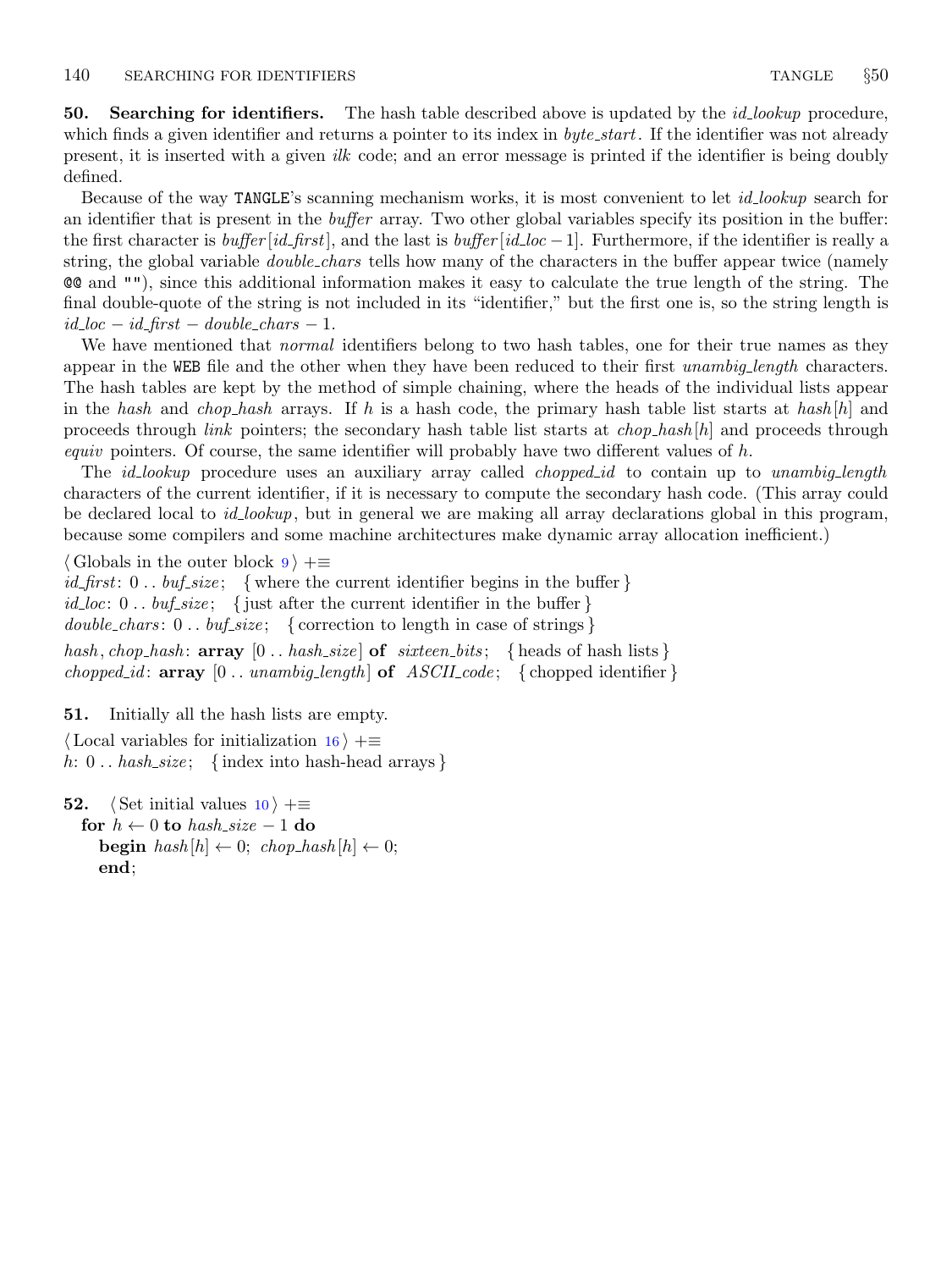<span id="page-16-0"></span>53. Here now is the main procedure for finding identifiers (and strings). The parameter  $t$  is set to normal except when the identifier is a macro name that is just being defined; in the latter case,  $t$  will be numeric, simple, or parametric.

function  $id\_lookup(t : eight\_bits): name\_ pointer; \{ finds current identifier \}$ label found, not\_found;

var c: eight\_bits; { byte being chopped } i:  $0 \ldots \text{buf\_size}$ ; {index into buffer } h:  $0 \ldots hash\_size; \{ hash code\}$  $k: 0...max_b \; \{ \text{index into } byte\_mem \}$ w:  $0 \ldots ww - 1$ ; { segment of *byte\_mem* } l: 0...  $buf\_size$ ; {length of the given identifier} p, q: name\_pointer; { where the identifier is being sought } s:  $0 \ldots$  unambig\_length; {index into chopped\_id} **begin**  $l \leftarrow id\_loc - id\_first;$  { compute the length }  $\langle$  Compute the hash code h 54 $\rangle$ ;  $\langle$  Compute the name location p 55 $\rangle$ ; if  $(p = name\_ptr) \vee (t \neq normal)$  then  $\langle$  Update the tables and check for possible errors [57](#page-17-0);  $id\_lookup \leftarrow p;$ 

end;

**54.** A simple hash code is used: If the sequence of ASCII codes is  $c_1c_2...c_n$ , its hash value will be

 $(2^{n-1}c_1 + 2^{n-2}c_2 + \cdots + c_n) \text{ mod } hash\_size.$ 

 $\langle$  Compute the hash code  $h$  54 $\rangle \equiv$  $h \leftarrow \text{buffer}[\text{id\_first}]; i \leftarrow \text{id\_first} + 1;$ while  $i < i d$ <sub>-loc</sub> do **begin**  $h \leftarrow (h + h + \text{buffer}[i]) \text{ mod } \text{hash\_size}; \text{incr}(i);$ end

This code is used in section 53.

55. If the identifier is new, it will be placed in position  $p = name\_ptr$ , otherwise p will point to its existing location.

 $\langle$  Compute the name location p 55  $\rangle \equiv$  $p \leftarrow hash[h]$ ; while  $p \neq 0$  do begin if  $length(p) = l$  then  $\langle$  Compare name p with current identifier, goto found if equal 56  $\rangle$ ;  $p \leftarrow link |p|$ ; end;  $p \leftarrow name\_ptr; \text{ { the current identifier is new }}$  $link[p] \leftarrow hash[h]$ ;  $hash[h] \leftarrow p$ ; {insert p at beginning of hash list} found: This code is used in section 53.

56. (Compare name p with current identifier, goto found if equal 56)  $\equiv$ **begin**  $i \leftarrow id\_first$ ;  $k \leftarrow byte\_start[p]$ ;  $w \leftarrow p \mod ww$ ; while  $(i < id\_loc) \wedge (buffer[i] = byte\_mem[w, k])$  do begin  $\text{incr}(i)$ ;  $\text{incr}(k)$ ; end; if  $i = id\_loc$  then goto  $found$ ; { all characters agree } end

This code is used in section 55.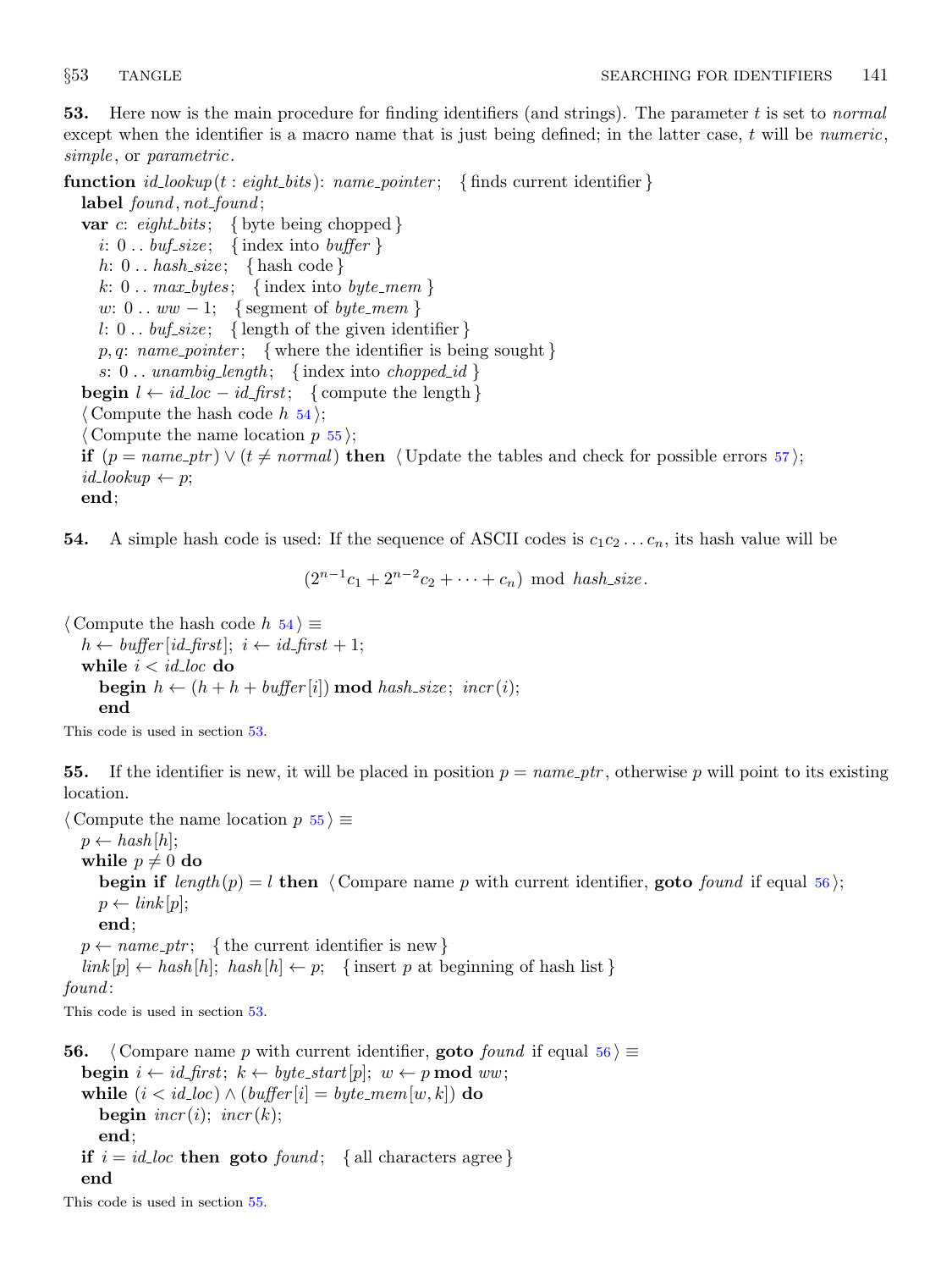<span id="page-17-0"></span>57. (Update the tables and check for possible errors  $57 \ge$ 

**begin if**  $((p \neq name\_ptr) \land (t \neq normal) \land (ilk[p] = normal)) \lor ((p = name\_ptr) \land (t =$ normal)  $\wedge$  (buffer [id\_first]  $\neq$  """")) then  $\langle$  Compute the secondary hash code h and put the first characters into the auxiliary array *chopped id*  $58$ ;

if  $p \neq name\_ptr$  then  $\langle$  Give double-definition error, if necessary, and change p to type t 59 i else  $\langle$  Enter a new identifier into the table at position p [61](#page-18-0) $\rangle$ ;

end

This code is used in section [53](#page-16-0).

58. The following routine, which is called into play when it is necessary to look at the secondary hash table, computes the same hash function as before (but on the chopped data), and places a zero after the chopped identifier in *chopped id* to serve as a convenient sentinel.

(Compute the secondary hash code h and put the first characters into the auxiliary array chopped id 58)  $\equiv$ 

```
begin i \leftarrow id_{\text{first}}; s \leftarrow 0; h \leftarrow 0;
   while (i < id\_loc) \wedge (s < unambig\_length) do
      begin if buffer[i] \neq "_" then
         begin if buffer[i] \geq "a" then choped_id[s] \leftarrow buffer[i] - 740else choped_id[s] \leftarrow buffer[i];h \leftarrow (h + h + \text{choped}_i[d[s]) \text{ mod } \text{hash}_\text{size}; \text{ incr}(s);end;
      incr(i);end;
   choped_id[s] \leftarrow 0;end
This code is used in section 57.
```
59. If a nonnumeric macro has appeared before it was defined, TANGLE will still work all right; after all, such behavior is typical of the replacement texts for modules, which act very much like macros. However, an undefined numeric macro may not be used on the right-hand side of another numeric macro definition, so TANGLE finds it simplest to make a blanket rule that numeric macros should be defined before they are used. The following routine gives an error message and also fixes up any damage that may have been caused.

(Give double-definition error, if necessary, and change p to type t  $59$ )  $\equiv$ {now  $p \neq name\_ptr$  and  $t \neq normal$ } begin if  $ilk[p] = normal$  then begin if  $t = numeric$  then  $err\_print($  '...,This identifier has already appeared');  $\langle$  Remove p from secondary hash table 60 $\rangle$ ; end else err print(´! This identifier was defined before´);  $ilk[p] \leftarrow t;$ end

This code is used in section 57.

60. When we have to remove a secondary hash entry, because a normal identifier is changing to another ilk, the hash code h and chopped identifier have already been computed.

```
\langle Remove p from secondary hash table 60 \rangle \equivq \leftarrow chop\_hash[h];if q = p then chop_hash [h] \leftarrow equiv[p]else begin while equiv[q] \neq p do q \leftarrow equiv[q];
     equiv[q] \leftarrow equiv[p];end
```
This code is used in section 59.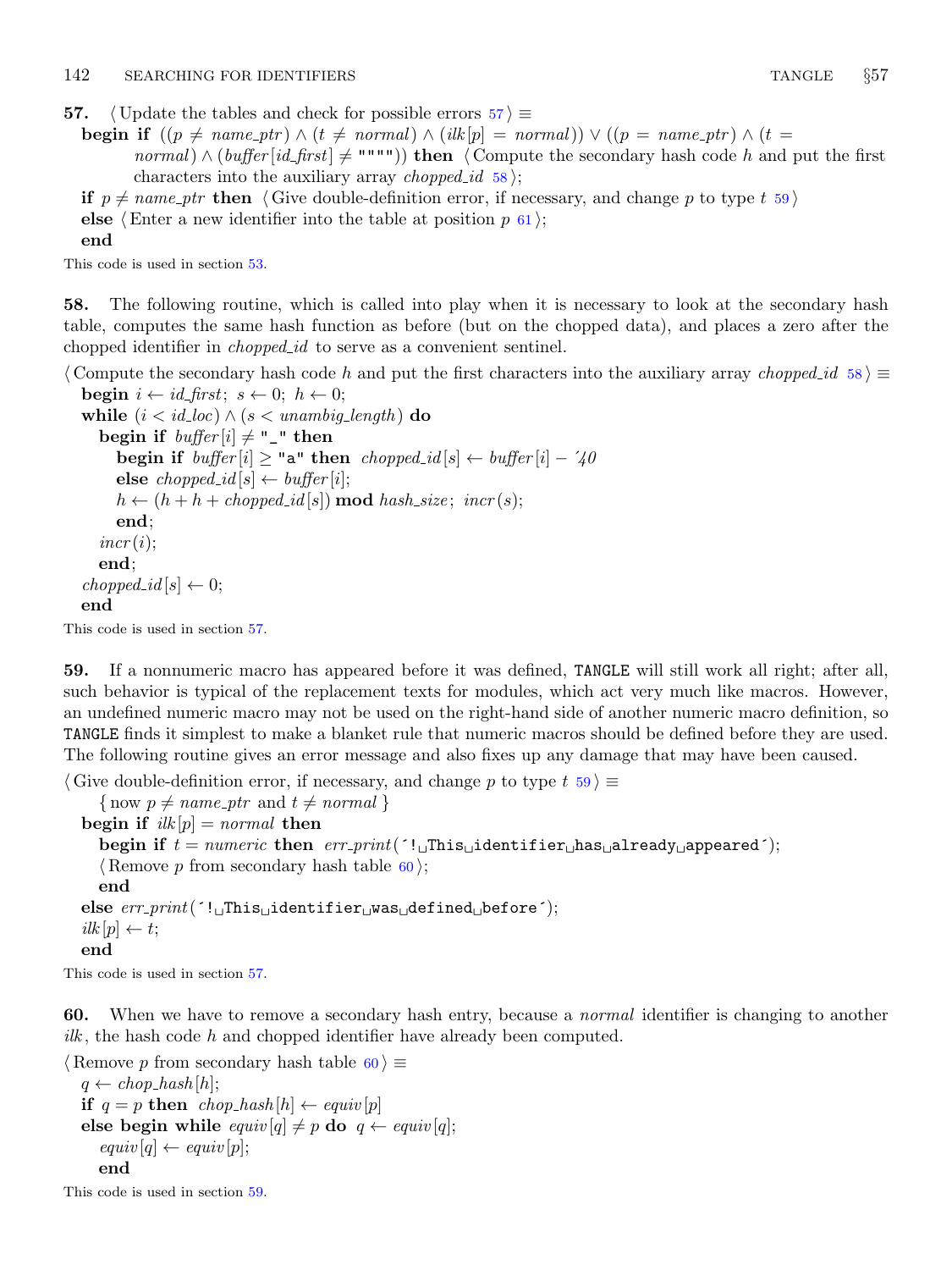<span id="page-18-0"></span>61. The following routine could make good use of a generalized *pack* procedure that puts items into just part of a packed array instead of the whole thing.

 $\langle$  Enter a new identifier into the table at position  $p \ge 1$ begin if  $(t = normal) \wedge (buffer [id\_first] \neq """")$  then  $\langle$  Check for ambiguity and update secondary hash 62 $\rangle$ ;  $w \leftarrow name\_ptr \mod ww; k \leftarrow byte\_ptr[w];$ if  $k + l > max_b \$  then overflow ('byte memory'); if  $name\_ptr > max\_names - ww$  then overflow('name');  $i \leftarrow id_{\text{first}}$ ; { get ready to move the identifier into byte\_mem } while  $i < i d$ <sub>-loc</sub> do **begin** byte\_mem[w, k]  $\leftarrow$  buffer[i]; incr(k); incr(i); end; byte\_ptr  $[w] \leftarrow k$ ; byte\_start  $[name\_ptr + ww] \leftarrow k$ ; incr(name\_ptr); if buffer  $(id\_first] \neq$  """" then  $ilk[p] \leftarrow t$ else  $\langle$  Define and output a new string of the pool [64](#page-19-0) $\rangle$ ; end This code is used in section [57](#page-17-0).

62. (Check for ambiguity and update secondary hash 62)  $\equiv$ begin  $q \leftarrow chop\_hash[h];$ while  $q \neq 0$  do **begin**  $\langle$  Check if q conflicts with p 63 $\rangle$ ;  $q \leftarrow \text{equiv}[q];$ end;  $equiv[p] \leftarrow chop\_hash[h]; chop\_hash[h] \leftarrow p;$  { put p at front of secondary list } end

This code is used in section 61.

**63.**  $\langle$  Check if q conflicts with  $p \ge 63$  i **begin**  $k \leftarrow byte\_start[q]; s \leftarrow 0; w \leftarrow q \mod ww;$ while  $(k < byte\_start[q + ww]) \wedge (s < unambig\_length)$  do begin  $c \leftarrow byte\_mem[w, k]$ ; if  $c \neq$  "\_" then **begin if**  $c \geq$  "a" then  $c \leftarrow c - 40$ ; { merge lowercase with uppercase } if chopped id  $[s] \neq c$  then goto not found;  $incr(s);$ end;  $incr(k);$ end; if  $(k = byte\_start[q + ww]) \wedge (choped_id[s] \neq 0)$  then goto not found;  $print\_nl($  '!<br>
identifier
conflict
with for  $k \leftarrow byte\_start[q]$  to byte\_start $[q + ww] - 1$  do print(xchr[byte\_mem[w,k]]); error;  $q \leftarrow 0$ ; { only one conflict will be printed, since equiv  $[0] = 0$ } not\_found: end

This code is used in section 62.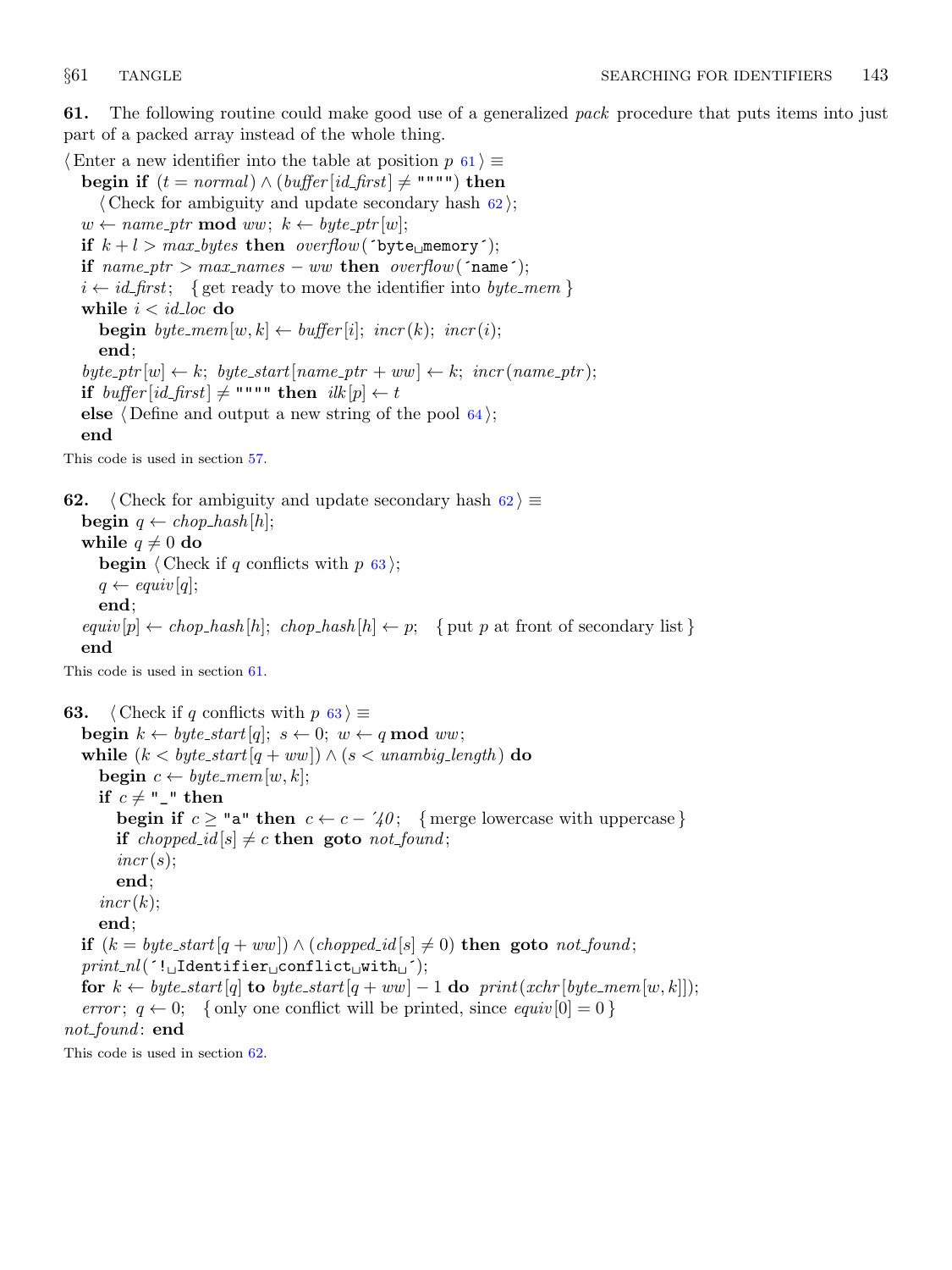<span id="page-19-0"></span>64. We compute the string pool check sum by working modulo a prime number that is large but not so large that overflow might occur.

define  $check\_sum\_prime \equiv$  '3777777667 {  $2^{29} - 73$  }  $\langle$  Define and output a new string of the pool 64 $\rangle \equiv$ **begin**  $ilk[p] \leftarrow numeric; \{ strings are like numeric macros\}$ if  $l - double\_chars = 2$  then { this string is for a single character }  $\text{equiv}[p] \leftarrow \text{buffer}[id\_first + 1] + '100000$ else begin  $\text{equiv } [p] \leftarrow \text{string\_ptr} + \text{100000}; \ l \leftarrow \text{l}-\text{double\_chars} - 1;$ if  $l > 99$  then  $err\_print('! \perp$ Preprocessed $\perp$ string $\perp$ is $\perp$ too $\perp$ long');  $inc(r (string\_ptr);$  write  $(pool, xchr['0" + l div 10], xchr['0" + l mod 10]);$  { output the length }  $pool\_check\_sum \leftarrow pool\_check\_sum + pool\_check\_sum + l;$ while pool check sum > check sum prime do pool check sum  $\leftarrow$  pool check sum – check sum prime;  $i \leftarrow id\_first + 1;$ while  $i < i d$ <sub>-loc</sub> do **begin**  $write(pool, xchr[buffer[i]])$ ; { output characters of string }  $pool\_check\_sum \leftarrow pool\_check\_sum + pool\_check\_sum + buffer[i];$ while pool\_check\_sum > check\_sum\_prime do pool\_check\_sum  $\leftarrow$  pool\_check\_sum – check\_sum\_prime; if  $(buffer[i] = """") \vee (buffer[i] = "@")$  then  $i \leftarrow i + 2$ { omit second appearance of doubled character } else  $\text{incr}(i)$ ; end;  $write\_ln(pool);$ end; end

This code is used in section [61](#page-18-0).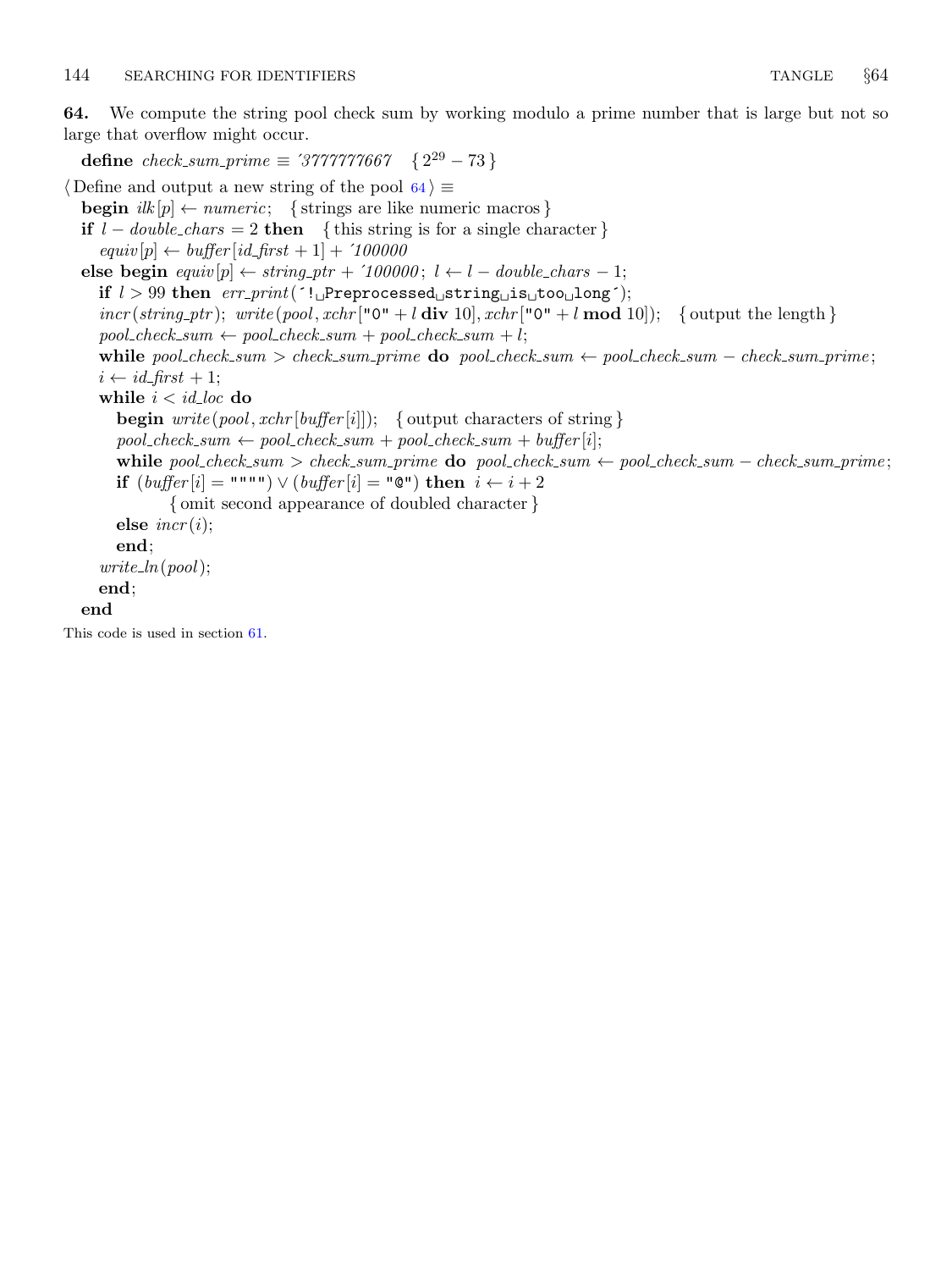<span id="page-20-0"></span>**65.** Searching for module names. The mod-lookup procedure finds the module name mod-text [1.1] in the search tree, after inserting it if necessary, and returns a pointer to where it was found.

```
\langle9 \rangle +≡
mod\_text: \text{array} [0... longest_name] of ASCH\_code; { name being sought for }
```
66. According to the rules of WEB, no module name should be a proper prefix of another, so a "clean" comparison should occur between any two names. The result of mod<sub>-lookup</sub> is 0 if this prefix condition is violated. An error message is printed when such violations are detected during phase two of WEAVE.

define  $less = 0$  {the first name is lexicographically less than the second} define  $equal = 1$  { the first name is equal to the second } define greater  $= 2$  {the first name is lexicographically greater than the second} define  $prefix = 3$  { the first name is a proper prefix of the second } define  $extension = 4$  { the first name is a proper extension of the second} **function**  $mod\_lookup (l: sixteen\_bits): name\_ pointer; \{ finds module name\}$ label found; var c: less ... extension; { comparison between two names } j:  $0 \ldots$  longest\_name; {index into mod\_text} k:  $0 \ldots \text{max_bytes};$  {index into byte\_mem} w:  $0 \ldots ww - 1$ ; { segment of *byte\_mem* } p: name\_pointer; { current node of the search tree } q: name\_pointer; { father of node  $p$  } **begin**  $c \leftarrow greater$ ;  $q \leftarrow 0$ ;  $p \leftarrow rlink[0]$ ; { $rlink[0]$  is the root of the tree} while  $p \neq 0$  do **begin**  $\langle$  Set c to the result of comparing the given name to name p  $\langle$  [68](#page-21-0) $\rangle$ ;  $q \leftarrow p;$ if  $c = less$  then  $p \leftarrow$  llink [q] else if  $c = greater$  then  $p \leftarrow$  rlink [q] else goto  $found;$ end;  $\langle$  Enter a new module name into the tree 67 $\rangle$ ; found: if  $c \neq equal$  then begin  $err\_print($  '!  $\Box$ Incompatible $\Box$ section $\Box$ names');  $p \leftarrow 0$ ; end;  $mod\_lookup \leftarrow p;$ end; **67.**  $\langle$  Enter a new module name into the tree 67  $\rangle \equiv$  $w \leftarrow name\_ptr \mod ww; k \leftarrow byte\_ptr[w];$ if  $k + l > max_b$  bytes then overflow ('byte memory'); if  $name\_ptr > max\_names - ww$  then  $overflow('name');$  $p \leftarrow name\_ptr;$ if  $c = less$  then  $\text{link}[q] \leftarrow p$ else  $\text{rlink }[q] \leftarrow p$ ;  $\text{link}[p] \leftarrow 0; \text{ rlink}[p] \leftarrow 0; \text{ } c \leftarrow \text{ equal}; \text{ } \text{equiv}[p] \leftarrow 0;$ for  $j \leftarrow 1$  to l do byte\_mem[w,  $k + j - 1$ ]  $\leftarrow \text{mod}\text{.text}[j]$ ;

 $byte\_ptr[w] \leftarrow k + l$ ;  $byte\_start(name\_ptr + ww] \leftarrow k + l$ ;  $incr(name\_ptr)$ ;

This code is used in section 66.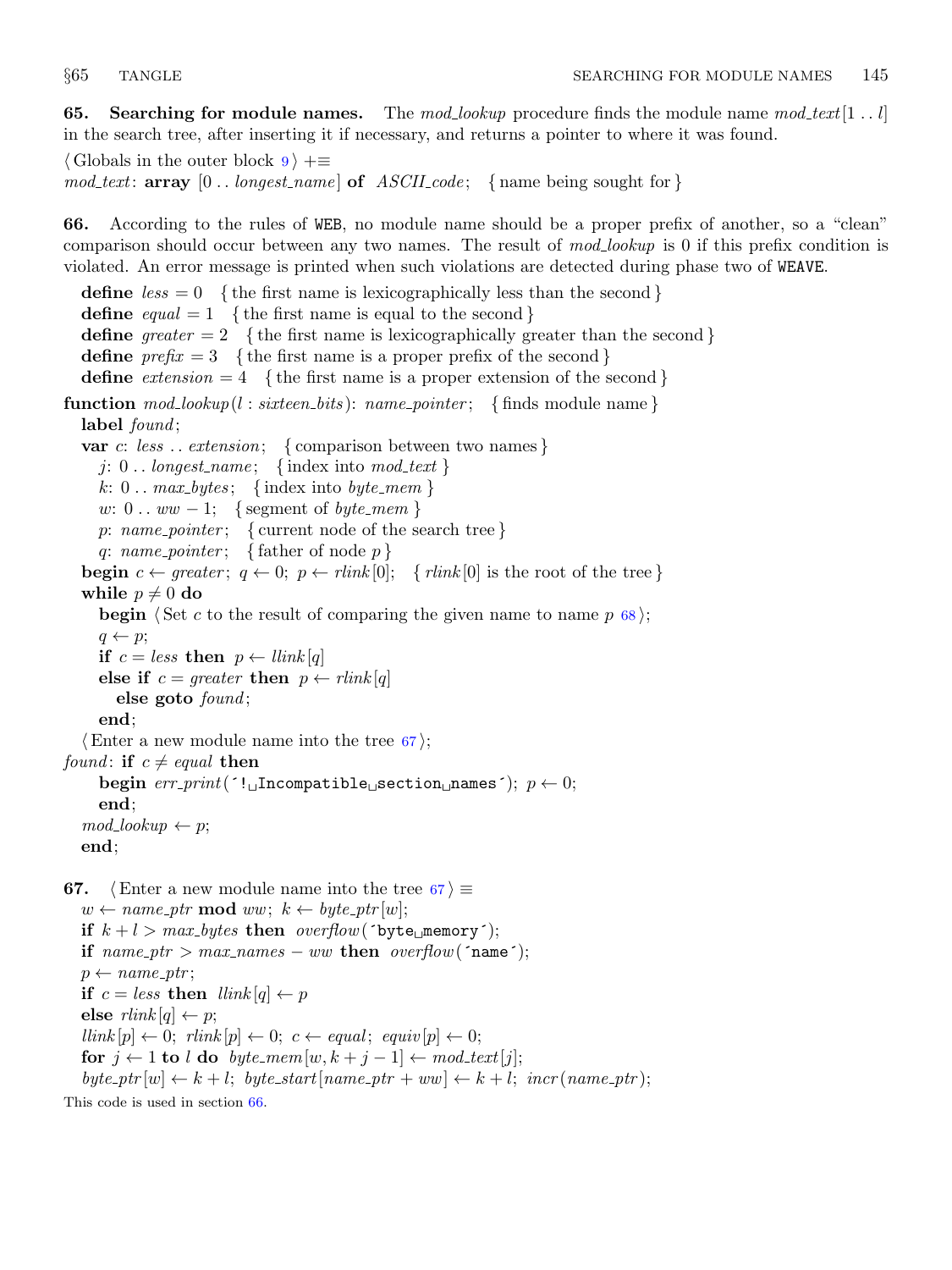<span id="page-21-0"></span>68. Set c to the result of comparing the given name to name  $p \, 68$  i ≡ **begin**  $k \leftarrow byte\_start[p]$ ;  $w \leftarrow p \mod ww$ ;  $c \leftarrow equal$ ;  $j \leftarrow 1$ ; while  $(k < byte.start[p + ww]) \wedge (j < l) \wedge (mod.text[j] = byte_mean[w, k])$  do begin  $\text{incr}(k)$ ;  $\text{incr}(j)$ ; end; if  $k = byte\_start[p + ww]$  then if  $j > l$  then  $c \leftarrow equal$ else  $c \leftarrow extension$ else if  $j > l$  then  $c \leftarrow prefix$ else if  $mod\_text[j] < byte\_mem[w, k]$  then  $c \leftarrow less$ else  $c \leftarrow \text{greater};$ end

This code is used in sections [66](#page-20-0) and 69.

69. The prefix lookup procedure is supposed to find exactly one module name that has  $mod\_text[1.. l]$  as a prefix. Actually the algorithm silently accepts also the situation that some module name is a prefix of  $mod\_text[1...l]$ , because the user who painstakingly typed in more than necessary probably doesn't want to be told about the wasted effort.

**function**  $prefix\_lookup(l : sixteen\_bits)$ : name\_pointer; { finds name extension } var c: less ... extension; { comparison between two names } *count*:  $0 \ldots max\_names;$  { the number of hits } j:  $0 \ldots$  longest\_name; {index into mod\_text} k:  $0 \ldots \text{max_b}{\text{y}}$  { index into byte\_mem } w:  $0 \ldots ww - 1$ ; { segment of *byte\_mem* } p: name\_pointer; { current node of the search tree } q: name\_pointer; { another place to resume the search after one branch is done } r: name\_pointer; { extension found } **begin**  $q \leftarrow 0$ ;  $p \leftarrow$  rlink [0]; count  $\leftarrow 0$ ;  $r \leftarrow 0$ ; { begin search at root of tree } while  $p \neq 0$  do **begin**  $\langle$  Set c to the result of comparing the given name to name p  $\langle 68 \rangle$ ; if  $c = less$  then  $p \leftarrow \text{link}[p]$ else if  $c = greater$  then  $p \leftarrow$  rlink  $[p]$ else begin  $r \leftarrow p$ ;  $incr(count); q \leftarrow rlink[p]; p \leftarrow llink[p]$ ; end; if  $p = 0$  then begin  $p \leftarrow q$ ;  $q \leftarrow 0$ ; end; end; if count  $\neq 1$  then if  $count = 0$  then  $err\_print($  '!
Name
does
not
match  $)$ else  $err\_print($  '!  $\Delta$ Ambiguous
prefix<sup>'</sup>);  $prefix\_lookup \leftarrow r$ ; {the result will be 0 if there was no match} end;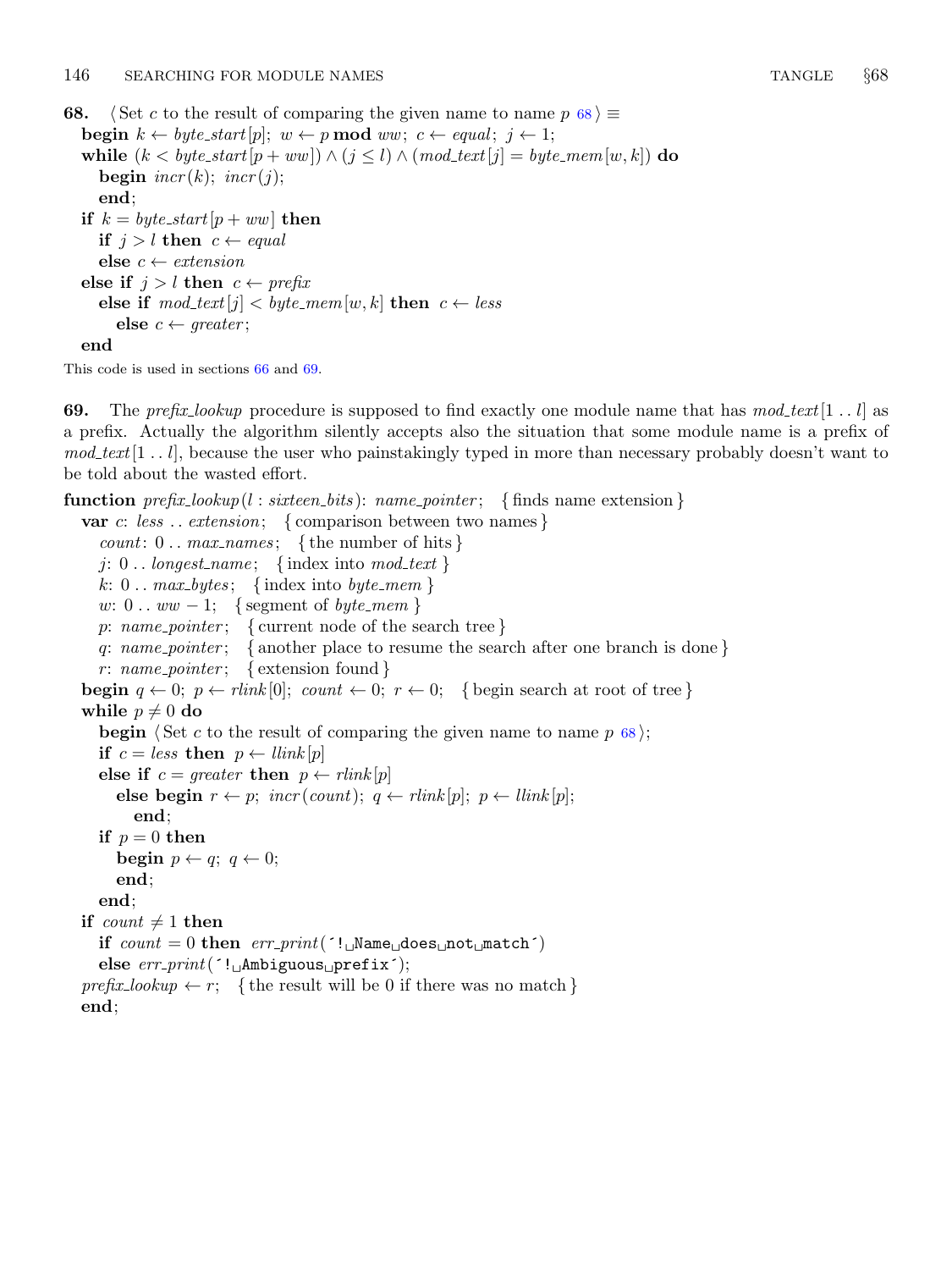<span id="page-22-0"></span>**70.** Tokens. Replacement texts, which represent Pascal code in a compressed format, appear in tok\_mem as mentioned above. The codes in these texts are called 'tokens'; some tokens occupy two consecutive eightbit byte positions, and the others take just one byte.

If  $p > 0$  points to a replacement text, tok\_start  $[p]$  is the tok\_mem position of the first eight-bit code of that text. If text link  $[p] = 0$ , this is the replacement text for a macro, otherwise it is the replacement text for a module. In the latter case text link  $[p]$  is either equal to module flag, which means that there is no further text for this module, or text link  $[p]$  points to a continuation of this replacement text; such links are created when several modules have Pascal texts with the same name, and they also tie together all the Pascal texts of unnamed modules. The replacement text pointer for the first unnamed module appears in text link  $[0]$ , and the most recent such pointer is *last\_unnamed*.

define module\_flag  $\equiv$  max\_texts { final text\_link in module replacement texts }

 $\langle$  Globals in the outer block [9](#page-3-0)  $\rangle$  +≡

 $last\_unnamed: text\_pointer; \{ most recent replacement text of unnamed module \}$ 

71.  $\langle$  Set initial values [10](#page-3-0)  $\rangle$  +≡  $last\_unnamed \leftarrow 0; text\_link[0] \leftarrow 0;$ 

72. If the first byte of a token is less than ´200 , the token occupies a single byte. Otherwise we make a sixteen-bit token by combining two consecutive bytes a and b. If  $200 \le a \le 250$ , then  $(a - 200) \times 2^8 + b$ points to an identifier; if  $250 \le a < 320$ , then  $(a - 250) \times 2^8 + b$  points to a module name; otherwise, i.e., if  $320 \le a \le 400$ , then  $(a - 320) \times 2^8 + b$  is the number of the module in which the current replacement text appears.

Codes less than ´200 are 7-bit ASCII codes that represent themselves. In particular, a single-character identifier like 'x' will be a one-byte token, while all longer identifiers will occupy two bytes.

Some of the 7-bit ASCII codes will not be present, however, so we can use them for special purposes. The following symbolic names are used:

param denotes insertion of a parameter. This occurs only in the replacement texts of parametric macros, outside of single-quoted strings in those texts.

begin\_comment denotes  $\mathcal{Q}\{\,$ , which will become either  $\{\,\text{or}\,\,$ [.

end comment denotes  $\mathbb{Q}$ , which will become either } or ].

octal denotes the @´ that precedes an octal constant.

hex denotes the  $\mathbb{Q}^n$  that precedes a hexadecimal constant.

check sum denotes the @\$ that denotes the string pool check sum.

join denotes the concatenation of adjacent items with no space or line breaks allowed between them (the @& operation of WEB).

double\_dot denotes '...' in Pascal.

verbatim denotes the @= that begins a verbatim Pascal string. The @> at the end of such a string is also denoted by verbatim.

*force line* denotes the  $\mathbb{Q}$  that forces a new line in the Pascal output.

define  $param = 0$  { ASCII null code will not appear }

define verbatim =  $2 \{$  extended ASCII alpha should not appear  $\}$ 

define  $force\_{line} = 3$  { extended ASCII beta should not appear }

define begin comment = ´11 { ASCII tab mark will not appear }

define end\_comment =  $12 \{$  { ASCII line feed will not appear }

define  $\text{octal} = 14$  { ASCII form feed will not appear }

define  $hex = 75$  {ASCII carriage return will not appear }

define  $double\_dot = 40$  {ASCII space will not appear except in strings}

define  $check\_sum = 175$  { will not be confused with right brace }

define  $join = 177$  { ASCII delete will not appear }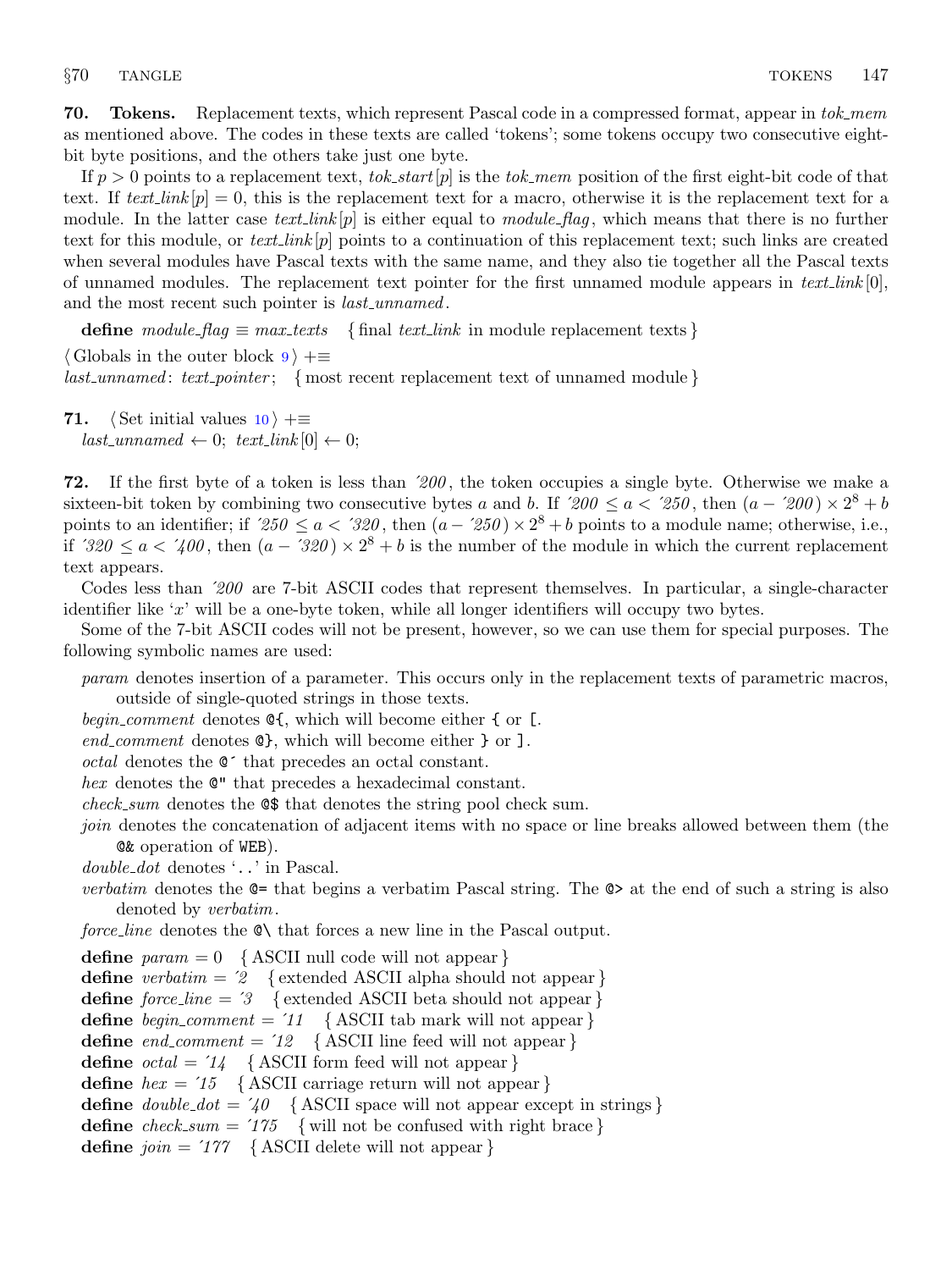<span id="page-23-0"></span>73. The following procedure is used to enter a two-byte value into tok\_mem when a replacement text is being generated.

**procedure** store two bytes  $(x : sixteen\_bits)$ ; { stores high byte, then low byte } begin if  $tok\_ptr[z] + 2 > max\_toks$  then *overflow* ('token'); tok\_mem[z, tok\_ptr[z]]  $\leftarrow x$  div '400; {this could be done by a shift command} tok mem[z, tok ptr  $[z] + 1$ ]  $\leftarrow x \mod 400$ ; {this could be done by a logical and}  $tok\_ptr[z] \leftarrow tok\_ptr[z] + 2;$ end;

74. When TANGLE is being operated in debug mode, it has a procedure to display a replacement text in symbolic form. This procedure has not been spruced up to generate a real great format, but at least the results are not as bad as a memory dump.

```
debug procedure print\_repl(p:text\_pointer);var k: 0... max\_toks; {index into tok\_mem}
    a: \textit{six} is; { current byte(s) }
    zp: 0. zz - 1; { segment of tok_mem being accessed }
  begin if p \geq text\_ptr then print('BAD')else begin k \leftarrow \text{tok\_start}[p]; zp \leftarrow p \mod zz;
    while k < \text{tok\_start}[p + zz] do
      begin a \leftarrow tok\_mem[zp, k];if a \geq 200 then (Display two-byte token starting with a 75)
      else \langle76\rangle;
       incr(k);end;
    end;
  end;
  gubed
75. (Display two-byte token starting with a 75) \equiv
```

```
begin \text{incr}(k);
if a < 250 then { identifier or string }
  begin a \leftarrow (a - 200) * 400 + tok\_mem[zp, k]; print_id(a);if byte_mem[a mod ww, byte_start[a]] = """" then print('")else print(\ulcorner \_ \cdot);
  end
else if a < 320 then { module name}
     begin print(^{\circ}@<^{\circ}); print_id((a - '250) * '400 + tok_mem[zp, k]); print(^{\circ}@>^{\circ});
     end
  else begin a \leftarrow (a - 320) * 400 + tok_mem[zp, k]; {module number}
     print'([\mathcal{C}], xchr[''[\cdot], a : 1, [\mathcal{C}], xchr[''\cdot]')]; { can't use right brace between debug and gubed }
     end;
```
## end

This code is used in section 74.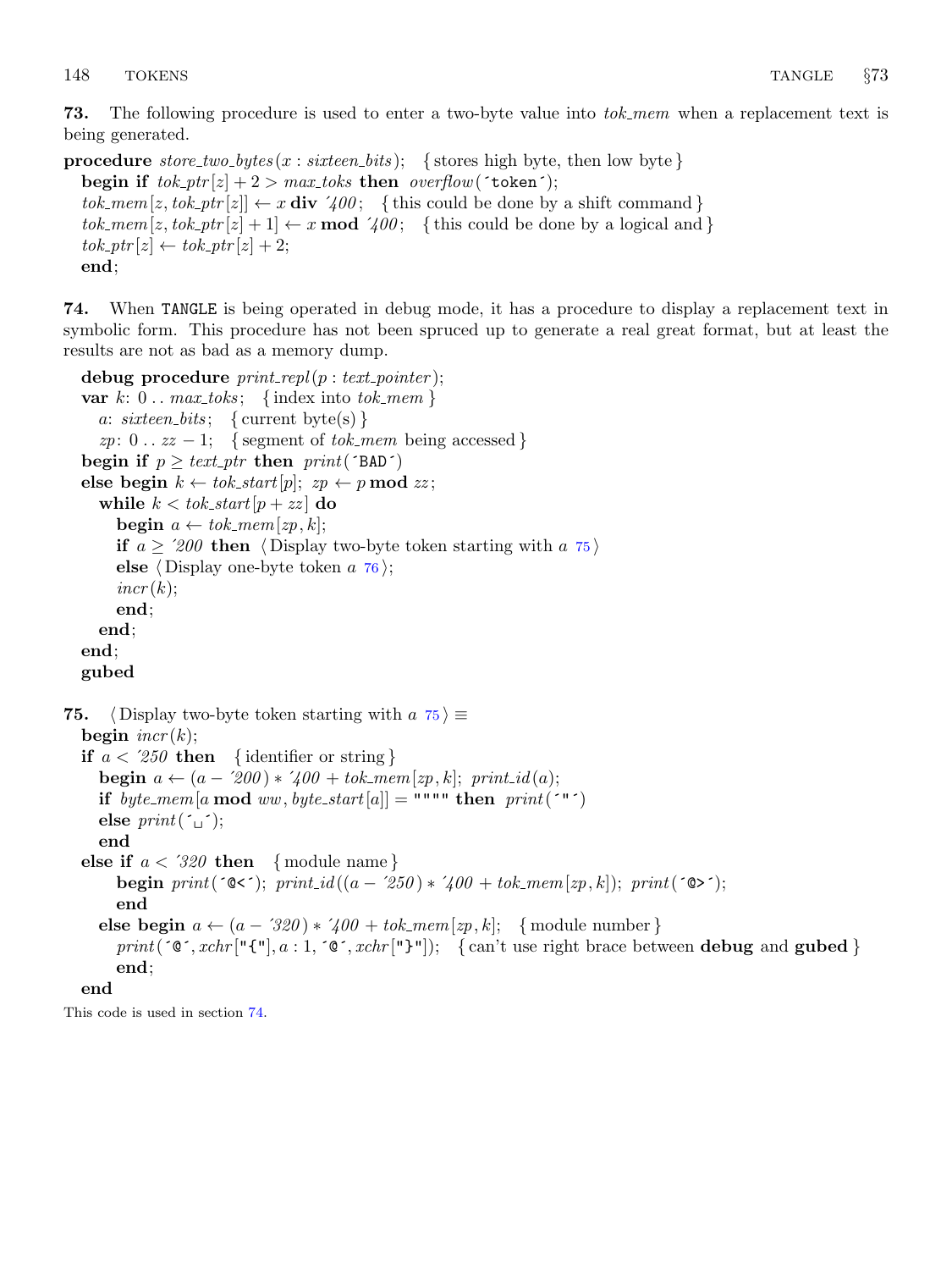<span id="page-24-0"></span>76. (Display one-byte token  $a \ 76$ )  $\equiv$ case a of  $begin\_c{minip} \left( \left( \begin{smallmatrix} \bullet & \bullet \\ \bullet & \bullet \end{smallmatrix} \right), \\ \left( \begin{smallmatrix} \bullet & \bullet \\ \bullet & \bullet \end{smallmatrix} \right), \\ \left( \begin{smallmatrix} \bullet & \bullet \\ \bullet & \bullet \end{smallmatrix} \right), \\ \left( \begin{smallmatrix} \bullet & \bullet \\ \bullet & \bullet \end{smallmatrix} \right), \\ \left( \begin{smallmatrix} \bullet & \bullet \\ \bullet & \bullet \end{smallmatrix} \right), \\ \left( \begin{smallmatrix} \bullet & \bullet \\ \bullet & \bullet \end{smallmatrix} \right). \end{math}$ end\_comment:  $print(\hat{\mathcal{C}}, xchr[\mathbf{u}]\hat{\mathcal{C}})$ ; { can't use right brace between **debug** and **gubed** }  $octal: print(\lq\lq\lq\lq\ldots);$  $hex\colon\mathit{print}(\lq\mathsf{C}^{\mathsf{u}\;\text{-}});$  $check\_sum: print('@$');$ param:  $print(\hat{f}$  ; "@": print(´@@´);  $\label{eq:1} verbatim\!:\ print(\verb|^@=\verb|^|);$  $force\_line: \ print(\ulcorner\mathbb{Q}\backslash\ulcorner);$ othercases  $print(xchr[a])$ endcases

This code is used in section [74](#page-23-0).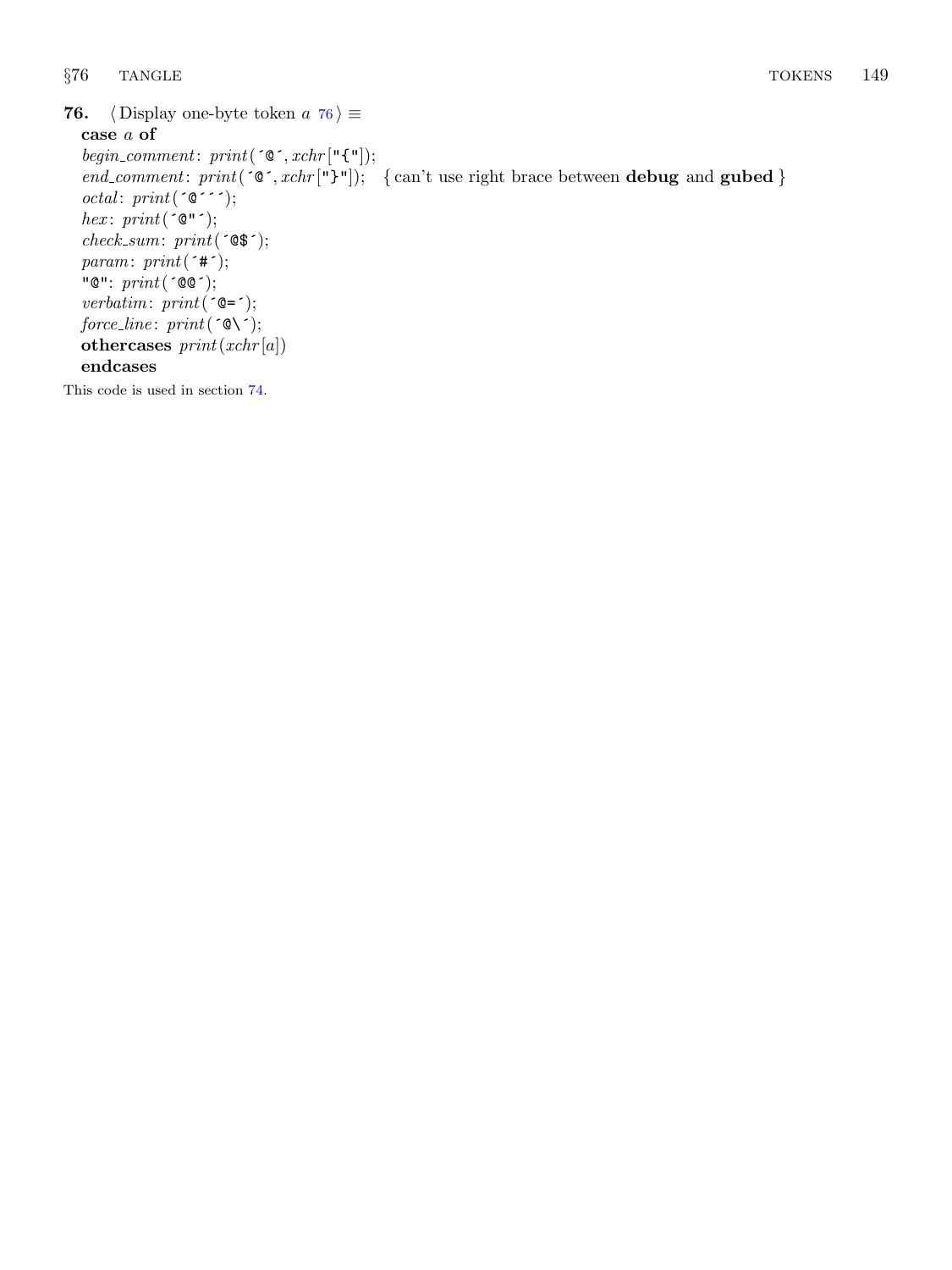<span id="page-25-0"></span>77. Stacks for output. Let's make sure that our data structures contain enough information to produce the entire Pascal program as desired, by working next on the algorithms that actually do produce that program.

78. The output process uses a stack to keep track of what is going on at different "levels" as the macros are being expanded. Entries on this stack have five parts:

end-field is the  $tok_mem$  location where the replacement text of a particular level will end; byte field is the tok mem location from which the next token on a particular level will be read; name\_field points to the name corresponding to a particular level; repl field points to the replacement text currently being read at a particular level; mod field is the module number, or zero if this is a macro.

The current values of these five quantities are referred to quite frequently, so they are stored in a separate place instead of in the *stack* array. We call the current values *cur-end*, *cur-byte*, *cur-name*, *cur-repl*, and  $cur$ -mod.

The global variable stack ptr tells how many levels of output are currently in progress. The end of all output occurs when the stack is empty, i.e., when  $stack\_ptr=0$ .

```
\langle11 \rangle +≡
```
 $output-state = record \text{ }end\_field: \text{ }sixteen\_bits; \text{ } \{ \text{ }ending \text{ }location \text{ }of \text{ }replacement \text{ }text{ }text \}$ byte field: sixteen bits; { present location within replacement text} name\_field: name\_pointer; { byte\_start index for text being output } repl\_field: text\_pointer; { tok\_start index for text being output }  $mod_{\text{field}}: 0 \ldots 27777$ ; { module number or zero if not a module} end;

**79.** define  $cur\_end \equiv cur\_state$ . end\_field { current ending location in tok\_mem } define  $cur\_byte \equiv cur\_state.\textit{byte}\_\textit{field}$  { location of next output byte in tok\_mem } define  $cur_name \equiv cur-state.name-field$  { pointer to current name being expanded } define  $cur\_rep \equiv cur\_state.\text{repl}\_\text{field}$  { pointer to current replacement text} define  $cur\_mod \equiv cur\_state$ .  $mod$ -field { current module number being expanded }  $\langle$  Globals in the outer block [9](#page-3-0)  $\rangle$  +≡

 $cur\_state:$   $output\_state: \{ cur\_end, cur\_byte, cur\_name, cur\_repl, cur\_mod\}$ stack: **array**  $[1 \tcdot$  stack\_size of output\_state; {info for non-current levels }  $stack\_ptr: 0 \dots stack\_size; \{ first$  unused location in the output state stack }

80. It is convenient to keep a global variable zo equal to cur-repl mod  $zz$ .  $\langle$  Globals in the outer block [9](#page-3-0)  $\rangle$  +≡  $z_0: 0 \ldots z_2-1;$  { the segment of tok\_mem from which output is coming }

81. Parameters must also be stacked. They are placed in tok\_mem just above the other replacement texts, and dummy parameter 'names' are placed in  $byte\_start$  just after the other names. The variables  $text\_ptr$ and  $tok\_ptr|z|$  essentially serve as parameter stack pointers during the output phase, so there is no need for a separate data structure to handle this problem.

82. There is an implicit stack corresponding to meta-comments that are output via  $\mathcal{C}\{\text{ and } \mathcal{C}\}\$ . But this stack need not be represented in detail, because we only need to know whether it is empty or not. A global variable brace level tells how many items would be on this stack if it were present.

 $\langle$  Globals in the outer block [9](#page-3-0)  $\rangle$  +≡ brace\_level: eight\_bits; { current depth of  $\mathfrak{C}\{\ldots\mathfrak{C}\}\)$  nesting }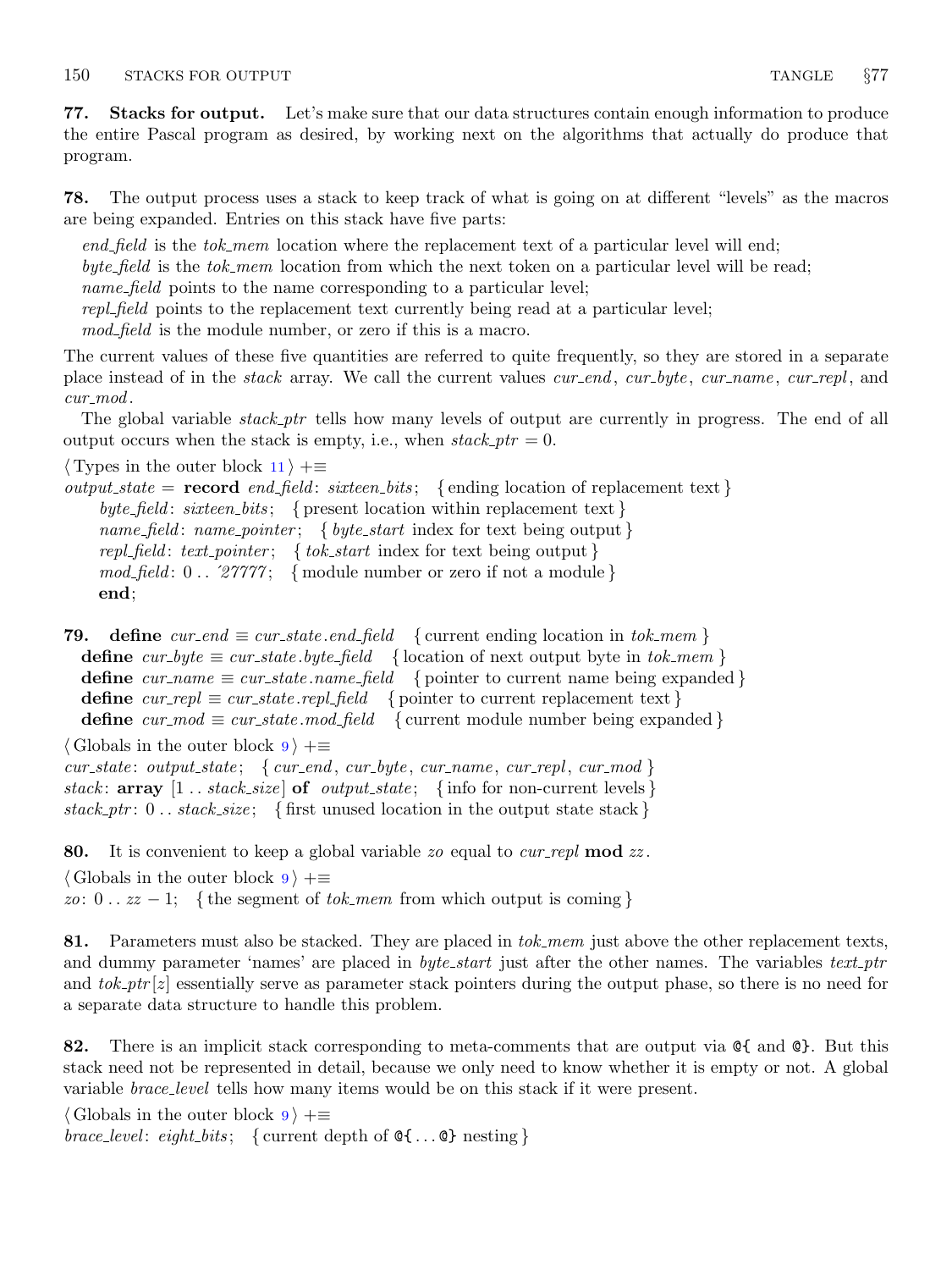<span id="page-26-0"></span>83. To get the output process started, we will perform the following initialization steps. We may assume that text link  $[0]$  is nonzero, since it points to the Pascal text in the first unnamed module that generates code; if there are no such modules, there is nothing to output, and an error message will have been generated before we do any of the initialization.

```
\langle Initialize the output stacks 83 \rangle \equiv
```

```
stack_ptr \leftarrow 1; brace_level \leftarrow 0; cur_name \leftarrow 0; cur_repl \leftarrow text_link [0]; zo \leftarrow cur_repl mod zz;
   cur\_byte \leftarrow tok\_start[cur\_rep]; cur_end \leftarrow tok\_start[cur\_rep] + zz; cur_mod \leftarrow 0;
This code is used in section 112.
```
84. When the replacement text for name  $p$  is to be inserted into the output, the following subroutine is called to save the old level of output and get the new one going.

**procedure**  $push\_level(p : name\_pointer);$  { suspends the current level } begin if  $stack\_ptr = stack\_size$  then  $overflow('stack')$ else begin stack  $[stack\_ptr] \leftarrow cur\_state;$  {save cur\_end, cur\_byte, etc.}  $incr (stack\_ptr)$ ; cur\_name  $\leftarrow p$ ; cur\_repl  $\leftarrow equiv[p]$ ; zo  $\leftarrow cur\_repl \text{ mod } zz$ ;  $cur\_byte \leftarrow tok\_start[cur\_rep]$ ; cur\_end  $\leftarrow tok\_start[cur\_rep] + zz$ ; cur\_mod  $\leftarrow 0$ ; end;

end;

85. When we come to the end of a replacement text, the *pop\_level* subroutine does the right thing: It either moves to the continuation of this replacement text or returns the state to the most recently stacked level. Part of this subroutine, which updates the parameter stack, will be given later when we study the parameter stack in more detail.

```
procedure pop-level; { do this when cur-byte reaches cur-end }
  label exit;
  begin if text_link [cur\_rep] = 0 then { end of macro expansion }
    begin if ilk[cur_name] = parametric then \langle91\rangle;
    end
  else if text\_link[cur\_reply] < module\_flag then { link to a continuation}
       begin cur\_repl \leftarrow text\_link[cur\_repl]; {we will stay on the same level}
       z_0 \leftarrow \text{cur\_repl} \mod zz; \ \text{cur\_byte} \leftarrow \text{tok\_start}[\text{cur\_repl} \leftarrow \text{tok\_start}[\text{cur\_repl} + zz]; \ \text{return};end;
  decr (stack\_ptr); {we will go down to the previous level}
  if stack\_ptr > 0 then
    begin cur_state \leftarrow stack [stack_ptr]; zo \leftarrow cur_repl mod zz;
    end;
exit: end:
```
86. The heart of the output procedure is the *get\_output* routine, which produces the next token of output that is not a reference to a macro. This procedure handles all the stacking and unstacking that is necessary. It returns the value number if the next output has a numeric value (the value of a numeric macro or string), in which case  $cur\_val$  has been set to the number in question. The procedure also returns the value module number if the next output begins or ends the replacement text of some module, in which case curval is that module's number (if beginning) or the negative of that value (if ending). And it returns the value *identifier* if the next output is an identifier of length two or more, in which case *curval* points to that identifier name.

define number =  $200 \{$  code returned by get\_output when next output is numeric } define module number =  $201 \quad$  { code returned by get output for module numbers } **define** identifier =  $202 \quad \{code$  returned by get output for identifiers }

 $\langle$  Globals in the outer block [9](#page-3-0)  $\rangle$  + $\equiv$ 

 $cur\_val:integer; \{ additional information corresponding to output token\}$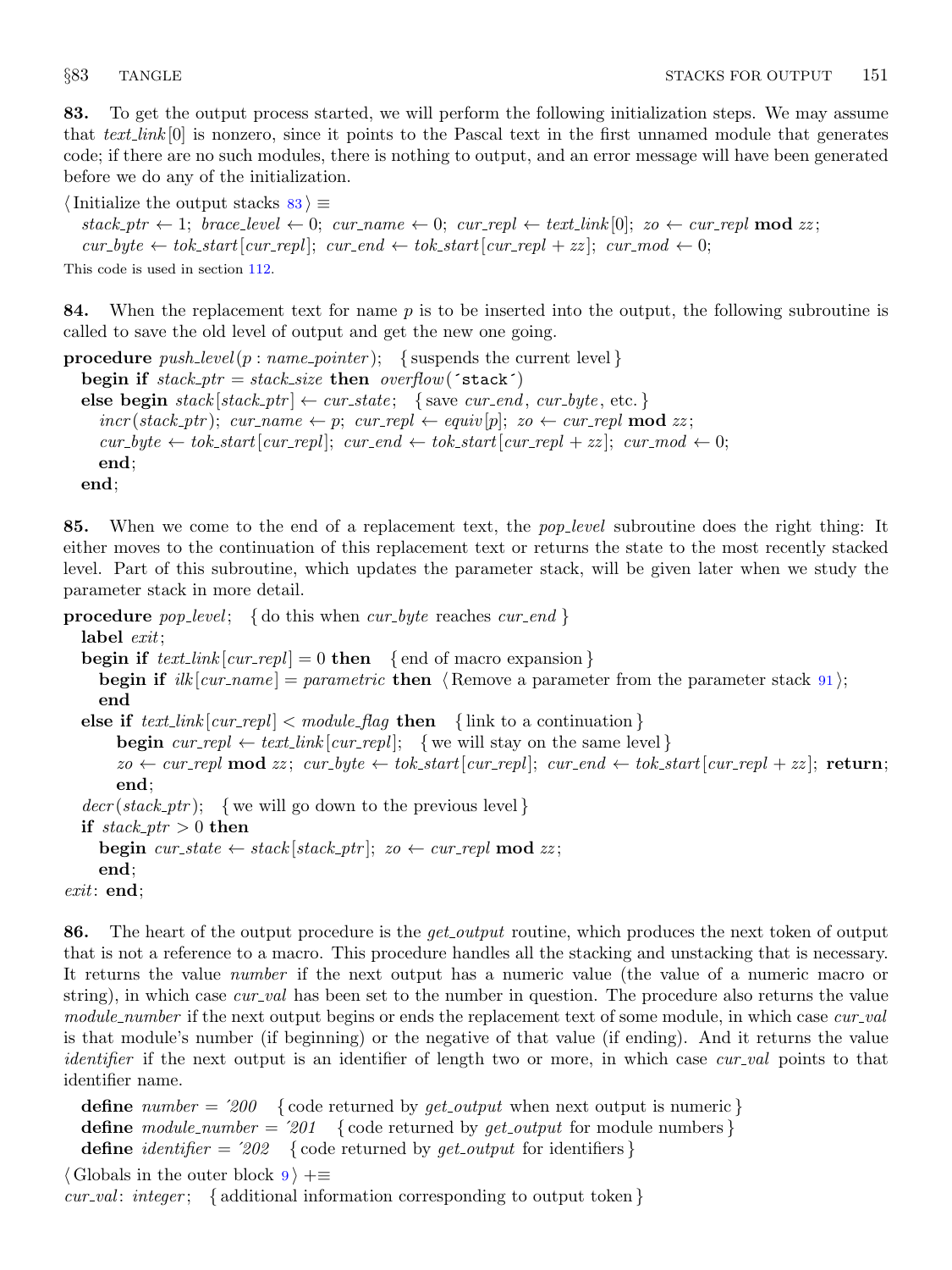<span id="page-27-0"></span>87. If get output finds that no more output remains, it returns the value zero.

```
function get output: sixteen bits; { returns next token after macro expansion }
  label restart, done, found;
  var a: sixteen_bits; { value of current byte }
    b: \{eight\} \{byte being copied \}bal: sixteen_bits; { excess of ( versus ) while copying a parameter }
    k: 0 \ldots max_b \, y \, t \, \text{s}; {index into by t \, e \, \text{mem} }
    w: 0 \ldots ww - 1; { segment of byte_mem }
  begin restart: if stack_ptr = 0 then
    begin a \leftarrow 0; goto found;
    end;
  if cur\_byte = cur\_end then
    begin cur\_val \leftarrow -cur\_mod; pop\_level;if cur\_val = 0 then goto restart;
    a \leftarrow module_number; goto found;
    end;
  a \leftarrow tok\_mem[zo, cur\_byte]; incr(cur_byte);
  if a < 200 then { one-byte token}
    if a = param then \langle92\rangleelse goto found;a \leftarrow (a - 200) * 400 + tok_mem[zo, cur_byte]; incr(cur_byte);
  if a < 24000 then \{24000 = (250 - 200) * 400\}(Expand macro a and goto found, or goto restart if no output found 89\};
  if a < 50000 then \{ 50000 = (320 - 200) * 400 \}\langle Expand module a - {'}24000\,, {\bf goto} \,\, restart\, 88\,\rangle;cur\_val \leftarrow a - 50000; a \leftarrow module_number; cur\_mod \leftarrow cur\_val;found: debug if trouble_shooting then debug_help; gubed
  get\_output \leftarrow a;end;
```
88. The user may have forgotten to give any Pascal text for a module name, or the Pascal text may have been associated with a different name by mistake.

```
\langle Expand module a − 24000, goto restart 88 \rangle \equivbegin a \leftarrow a - 24000;
  if equiv[a] \neq 0 then push_level(a)
  else if a \neq 0 then
       begin print\_nl( '!\DeltaNot\Deltapresent:\Delta'); print(a); print( '>'); error;
       end;
  goto restart;
  end
This code is used in section 87.
```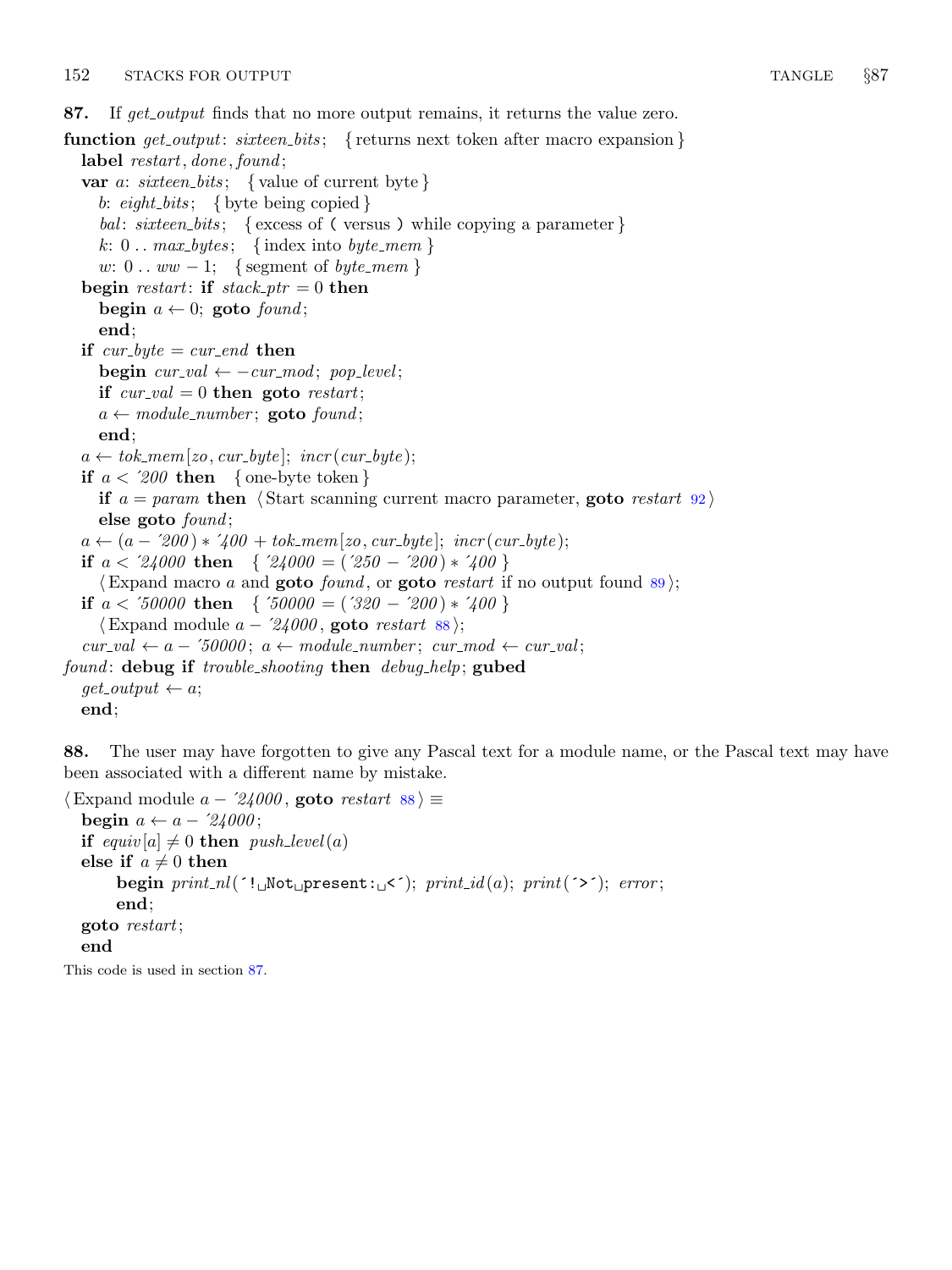```
89. (Expand macro a and goto found, or goto restart if no output found 89) \equivbegin case ilk[a] of
  normal: begin cur\_val \leftarrow a; a \leftarrow identifier;
    end;
  numeric: begin cur_val ← equiv [a] – '100000; a \leftarrow number;
    end;
  simple: begin push\_level(a); goto restart;
    end;
  parametric: begin \langle Put a parameter on the parameter stack, or goto restart if error occurs 90\rangle;
    push\_level(a); goto restart;
    end;
  othercases confusion(´output´)
  endcases;
  goto found ;
  end
```
This code is used in section [87](#page-27-0).

90. We come now to the interesting part, the job of putting a parameter on the parameter stack. First we pop the stack if necessary until getting to a level that hasn't ended. Then the next character must be a '('; and since parentheses are balanced on each level, the entire parameter must be present, so we can copy it without difficulty.

 $\text{Put a parameter on the parameter stack, or **goto** restart if error occurs 90 } \equiv$ while  $(cur\_byte = cur\_end) \wedge (stack\_ptr > 0)$  do pop\_level; if  $(s \text{tack\_ptr} = 0) \vee ( \text{tok\_mem}[zo, \text{cur\_byte}] \neq "("")$  then begin  $print\_nl('! \Delta N_Q \text{parameter}_{\text{g}} \text{given}_{\text{u}} for \text{g}$ ; print id(a); error; goto restart; end;  $\langle$  Copy the parameter into *tok\_mem* [93](#page-29-0) $\rangle$ ;  $equiv[name_ptr] \leftarrow text_ptr;$   $ilk[name_ptr] \leftarrow simple; w \leftarrow name_ptr \mod ww; k \leftarrow byte_ptr[w];$ debug if  $k = max_b y$ tes then *overflow* ('byte memory');  $byte\_mem[w, k] \leftarrow "#";\;incr(k);\;byte\_ptr[w] \leftarrow k;$ gubed { this code has set the parameter identifier for debugging printouts } if  $name\_ptr > max\_names - ww$  then overflow('name'); byte\_start  $[name\_ptr + ww] \leftarrow k$ ;  $incr(name\_ptr)$ ; if text\_ptr > max\_texts – zz then overflow('text');  $text\_link[text\_ptr] \leftarrow 0; \; \text{tok\_start[text\_ptr + zz]} \leftarrow \text{tok\_ptr[z]}; \; \text{incr}(\text{text\_ptr}); \; z \leftarrow \text{text\_ptr} \mod zz$ 

This code is used in section 89.

**91.** The *pop-level* routine undoes the effect of parameter-pushing when a parameter macro is finished:

 $\langle$  Remove a parameter from the parameter stack  $91 \rangle \equiv$ begin  $decr(name\_ptr)$ ;  $decr(text\_ptr)$ ;  $z \leftarrow text\_ptr \mod zz$ ; stat if  $tok\_ptr[z] > max\_tok\_ptr[z]$  then  $max\_tok\_ptr[z] \leftarrow tok\_ptr[z]$ ; tats { the maximum value of  $tok\_ptr$  occurs just before parameter popping }  $tok\_ptr[z] \leftarrow tok\_start[text\_ptr];$ debug  $decr(byte\_ptr|name\_ptr \mod ww)$ ; gubed end

This code is used in section [85](#page-26-0).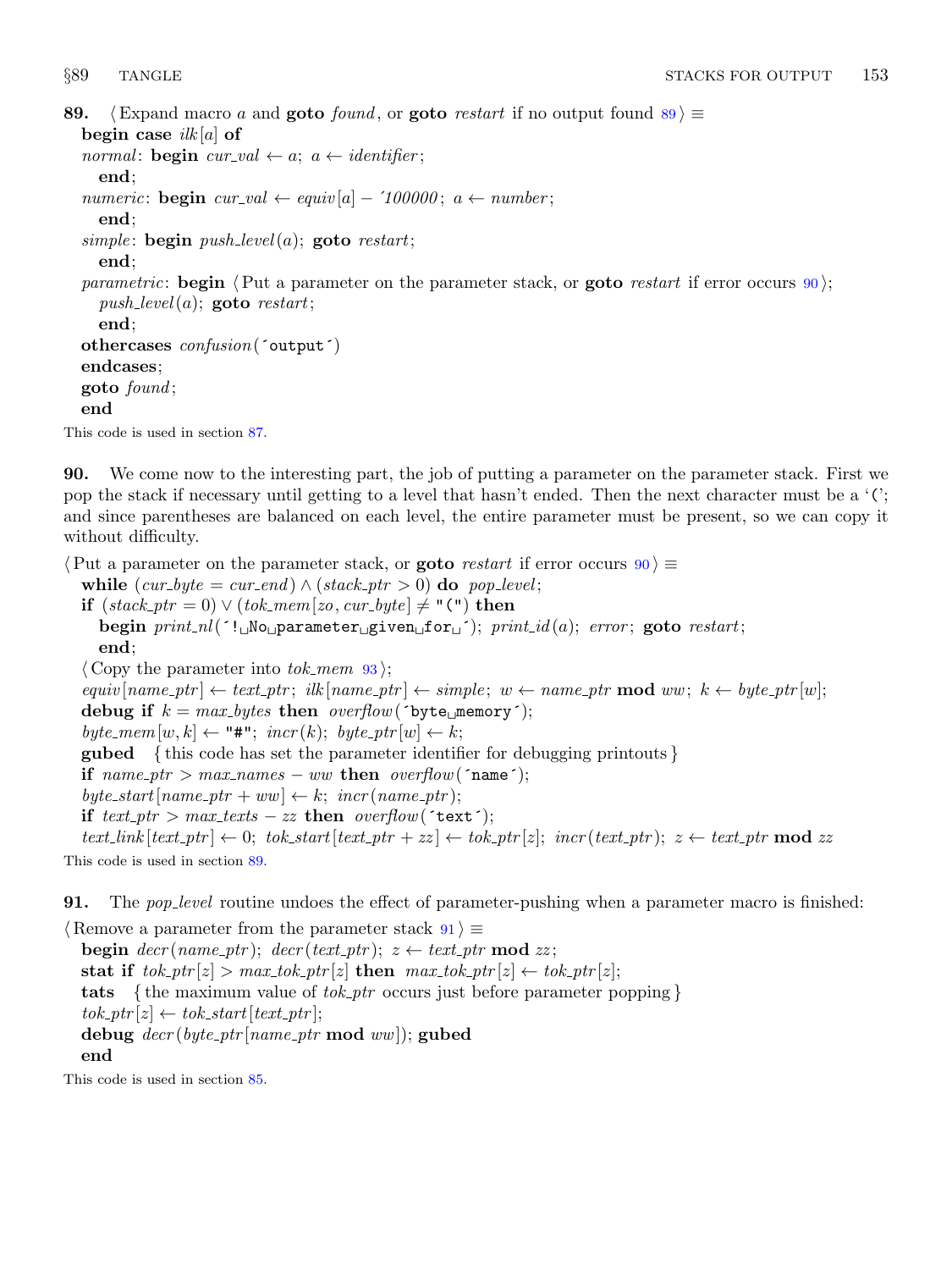<span id="page-29-0"></span>92. When a parameter occurs in a replacement text, we treat it as a simple macro in position  $(name\_ptr-1)$ :

```
\langle Start scanning current macro parameter, goto restart 92\rangle \equivbegin push\_level(name\_ptr - 1); goto restart;
  end
```
This code is used in section [87](#page-27-0).

93. Similarly, a param token encountered as we copy a parameter is converted into a simple macro call for name ptr – 1. Some care is needed to handle cases like macro(#; print( $\hat{f}$ )); the # token will have been changed to param outside of strings, but we still must distinguish 'real' parentheses from those in strings.

```
define app\_repl(\#) \equivbegin if tok\_ptr[z] = max\_toks then overflow('token');
            tok\_mem[z, tok\_ptr[z]] \leftarrow #; incr(tok\_ptr[z]);end
\langle Copy the parameter into tok mem 93 \rangle \equivbal \leftarrow 1; \; incr(cur_byte); \; \{ \text{skip the opening '(')} \}loop begin b \leftarrow tok\_mem[zo, cur\_byte]; incr(cur\_byte);
     if b = param then store_two_bytes(name_ptr + '77777)
     else begin if b \geq 200 then
          begin app\_repl(b); b \leftarrow tok\_mem[zo, cur\_byte]; incr(cur\_byte);end
       else case b of
          "(": \text{incr}(bal);
          ")": begin decr(bal);
            if bal = 0 then goto done;
            end;
          "'": repeat app\_repl(b); b \leftarrow tok\_mem[zo, cur\_byte]; incr(cur\_byte);until b = "''; {copy string, don't change bal}
          othercases do_nothing
          endcases;
       app\_repl(b);end;
     end;
done<sup>1</sup>This code is used in section 90.
```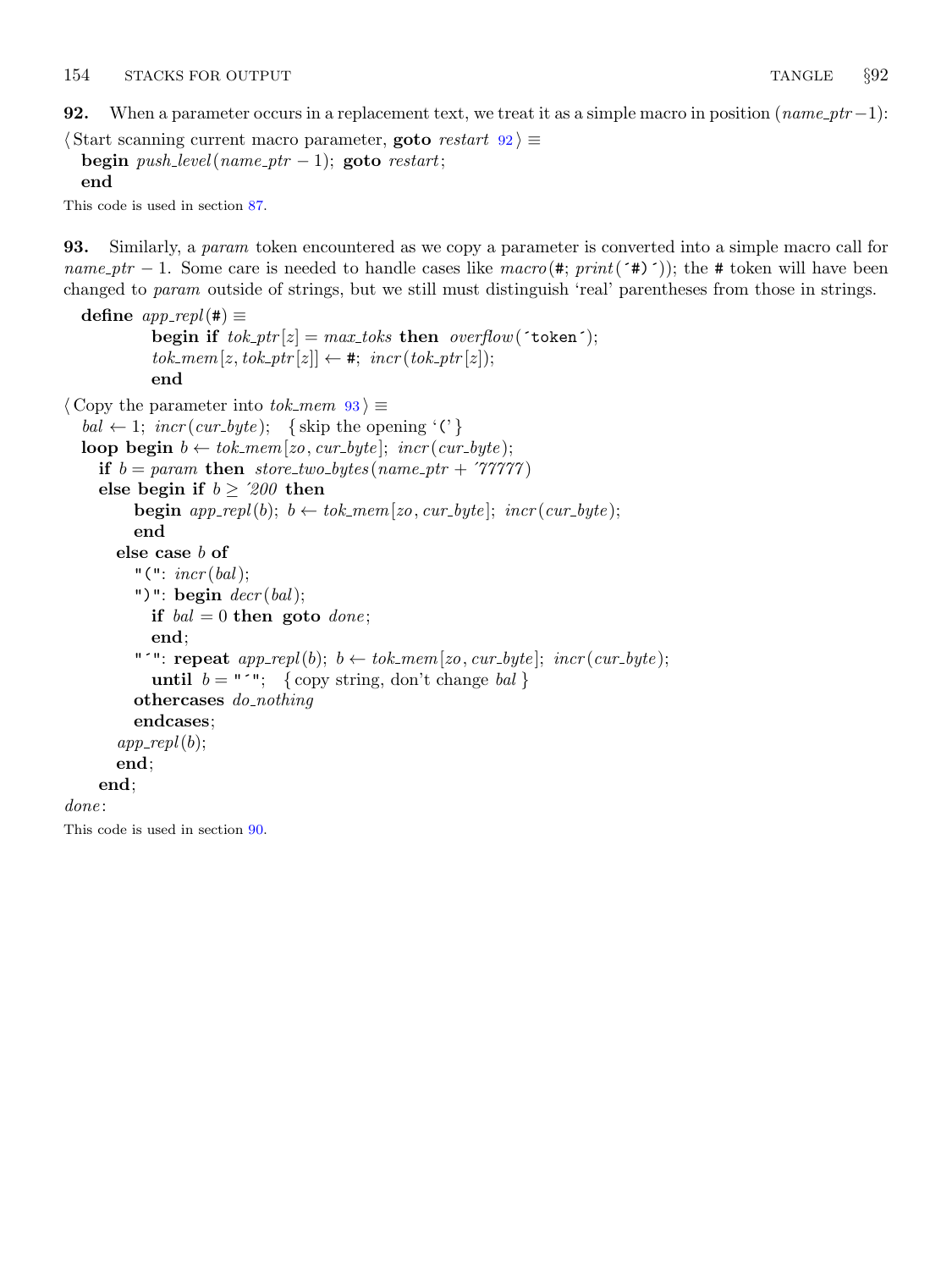<span id="page-30-0"></span>**94.** Producing the output. The *get output* routine above handles most of the complexity of output generation, but there are two further considerations that have a nontrivial effect on TANGLE's algorithms.

First, we want to make sure that the output is broken into lines not exceeding *line\_length* characters per line, where these breaks occur at valid places (e.g., not in the middle of a string or a constant or an identifier, not between '<' and '>', not at a '@&' position where quantities are being joined together). Therefore we assemble the output into a buffer before deciding where the line breaks will appear. However, we make very little attempt to make "logical" line breaks that would enhance the readability of the output; people are supposed to read the input of TANGLE or the T<sub>E</sub>Xed output of WEAVE, but not the tangled-up output. The only concession to readability is that a break after a semicolon will be made if possible, since commonly used "pretty printing" routines give better results in such cases.

Second, we want to decimalize non-decimal constants, and to combine integer quantities that are added or subtracted, because Pascal doesn't allow constant expressions in subrange types or in case labels. This means we want to have a procedure that treats a construction like (E−15+17) as equivalent to '(E+2)', while also leaving '(1E−15+17)' and '(E−15+17\*y)' untouched. Consider also '−15+17.5' versus '−15+17..5'. We shall not combine integers preceding or following  $*, \ell$ , div, mod, or  $\&$ . Note that if y has been defined to equal −2, we must expand 'x\*y' into 'x\*(−2)'; but 'x−y' can expand into 'x+2' and we can even change  $x - y$  mod z' to  $x + 2$  mod z' because Pascal has a nonstandard **mod** operation!

The following solution to these problems has been adopted: An array *out buf* contains characters that have been generated but not yet output, and there are three pointers into this array. One of these, *out\_ptr*, is the number of characters currently in the buffer, and we will have  $1 \leq out\_ptr \leq line\_length$  most of the time. The second is *break\_ptr*, which is the largest value  $\leq out{\text{-}}ptr$  such that we are definitely entitled to end a line by outputting the characters out buf [1 . . (break ptr –1)]; we will always have break ptr  $\leq$  line length. Finally, *semi-ptr* is either zero or the largest known value of a legal break after a semicolon or comment on the current line; we will always have  $\text{semi\_ptr} \leq \text{break\_ptr}$ .

 $\langle$  Globals in the outer block  $9 \rangle + \equiv$  $9 \rangle + \equiv$ 

*out buf*:  $array \n\vert 0 \ldots out_buf\_size \rvert$  of  $ASCII\_code$ ; { assembled characters } *out\_ptr*:  $0 \ldots out_buf\_size$ ; { first available place in *out\_buf* } break ptr:  $0$ .. out buf size; { last breaking place in out buf} semi-ptr:  $0$ ... out\_buf\_size; { last semicolon breaking place in out\_buf }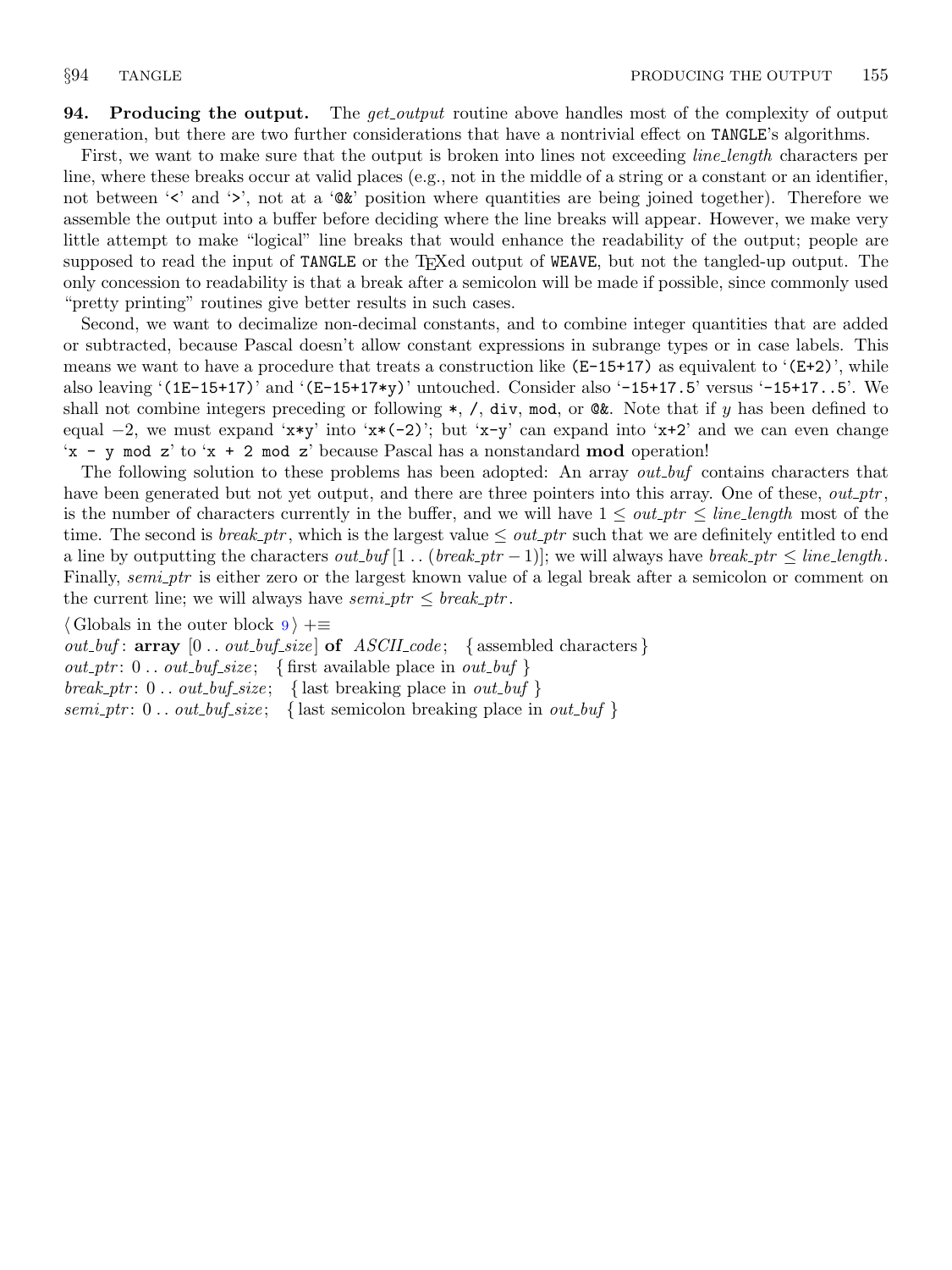<span id="page-31-0"></span>95. Besides having those three pointers, the output process is in one of several states:

- num or id means that the last item in the buffer is a number or identifier, hence a blank space or line break must be inserted if the next item is also a number or identifier.
- unbreakable means that the last item in the buffer was followed by the Q& operation that inhibits spaces between it and the next item.
- sign means that the last item in the buffer is to be followed by  $+$  or  $-$ , depending on whether *out\_app* is positive or negative.
- sign value means that the decimal equivalent of  $|out\_val|$  should be appended to the buffer. If out value of  $out\_val$ or if out value of last sign  $\leq 0$ , the number should be preceded by a minus sign. Otherwise it should be preceded by the character *out sign* unless *out sign* = 0; the *out sign* variable is either 0 or  $"''$  or  $"''$  +".
- sign\_val\_sign is like sign\_val, but also append + or afterwards, depending on whether *out\_app* is positive or negative.
- sign val value is like sign val, but also append the decimal equivalent of out app including its sign, using *last\_sign* in case  $out\_app = 0$ .

misc means none of the above.

For example, the output buffer and output state run through the following sequence as we generate characters from '(x−15+19−2)':

| output           | $out_buf$ | $out\_state$      | $out\_sign$ | $_{out\_val}$ | $out\_app$ | $last\_sign$ |
|------------------|-----------|-------------------|-------------|---------------|------------|--------------|
|                  |           | misc              |             |               |            |              |
| $\boldsymbol{x}$ | (x        | $num\_or\_id$     |             |               |            |              |
|                  | (x)       | sign              |             |               | $-1$       | $-1$         |
| 15               | (x)       | $sign\_val$       | $" + "$     | $-15$         |            | $-1$         |
| $^{+}$           | (x)       | $sign\_val\_sign$ | $" + "$     | $-15$         | $+1$       | $+1$         |
| 19               | (x        | $sign\_val\_val$  | $" +"$      | $-15$         | $+19$      | $+1$         |
|                  | (x)       | $sign\_val\_sign$ | $" +"$      | $+4$          | $-1$       | $-1$         |
| $\overline{2}$   | (x        | $sign\_val\_val$  | $" +"$      | $+4$          | $-2$       | $-1$         |
|                  | $(x+2)$   | misc              |             |               |            |              |

At each stage we have put as much into the buffer as possible without knowing what is coming next. Examples like 'x−0.1' indicate why *last\_sign* is needed to associate the proper sign with an output of zero.

In states num\_or\_id, unbreakable, and misc the last item in the buffer lies between break\_ptr and out\_ptr  $-1$ , inclusive; in the other states we have  $break\_ptr = out\_ptr$ .

The numeric values assigned to  $num\_or\_id$ , etc., have been chosen to shorten some of the program logic; for example, the program makes use of the fact that  $sign + 2 = sign\_val\_sign$ .

define  $misc = 0$  { state associated with special characters } define  $num\_or\_id = 1$  { state associated with numbers and identifiers } define  $sign = 2$  { state associated with pending + or - } define  $sign\_val = num\_or\_id + 2$  {state associated with pending sign and value} define  $sign\_val\_sign = sign + 2$  {  $sign\_val$  followed by another pending sign } define  $sign\_val\_val = sign\_val + 2$  {  $sign\_val$  followed by another pending value } define unbreakable =  $sign\_val\_val + 1$  { state associated with  $@k$  }  $\langle$  Globals in the outer block  $9 \rangle + \equiv$  $9 \rangle + \equiv$ 

 $out\_state: \; eight\_bits; \; \{ \; current \; status \; of \; partial \; output \; \}$ 

 $out\_val$ ,  $out\_app:$  integer; { pending values }

*out\_sign:* ASCII\_code; { sign to use if appending  $out\_val \geq 0$  }

 $last\_sign: -1$ .. +1; { sign to use if appending a zero }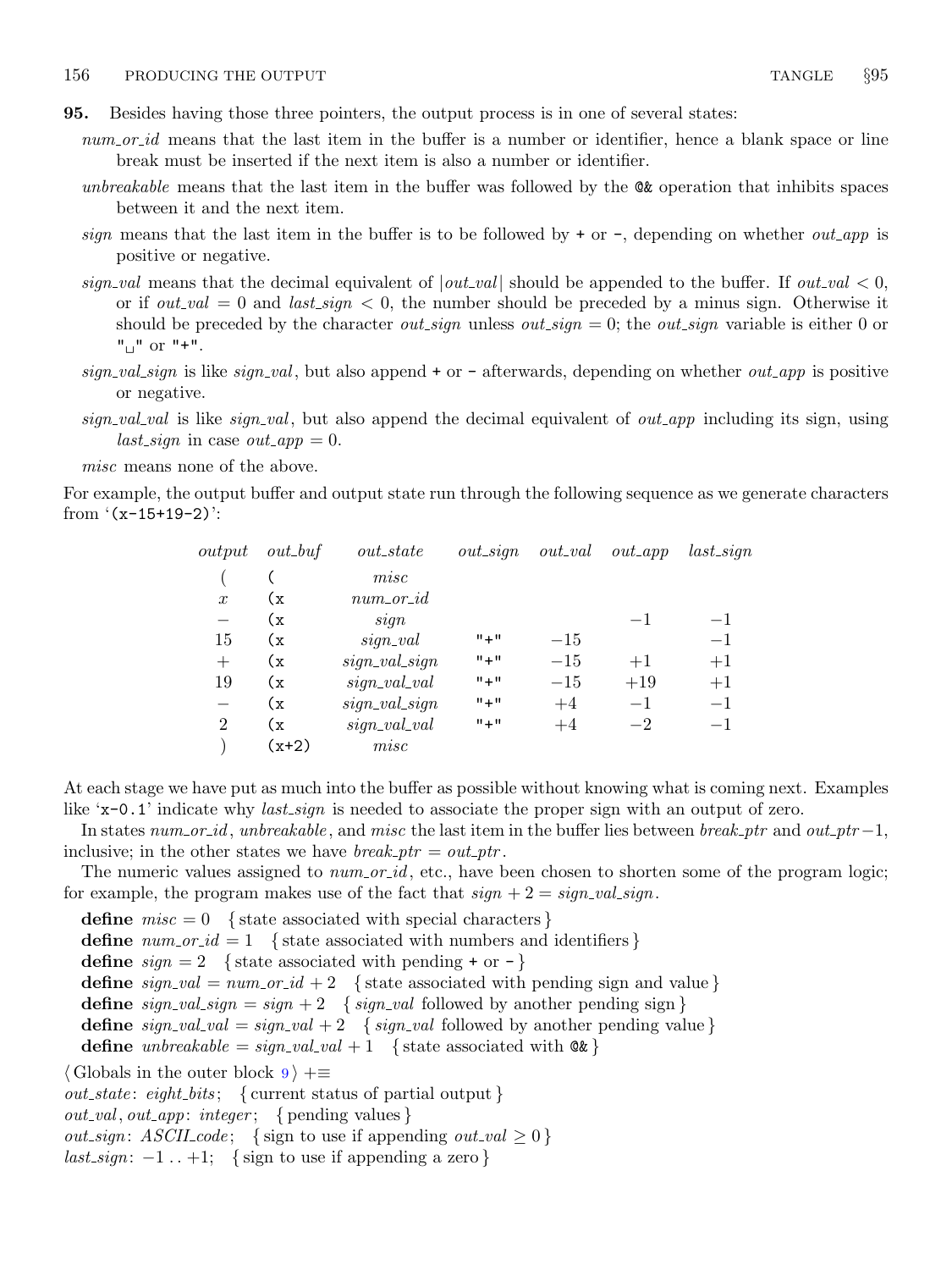**96.** During the output process, *line* will equal the number of the next line to be output.

 $\langle$  Initialize the output buffer  $96$   $\equiv$  $out\_state \leftarrow miss; out\_ptr \leftarrow 0; break\_ptr \leftarrow 0; semi\_ptr \leftarrow 0; out\_buf[0] \leftarrow 0; line \leftarrow 1;$ This code is used in section [112.](#page-37-0)

**97.** Here is a routine that is invoked when  $out\_ptr > line\_length$  or when it is time to flush out the final line. The *flush\_buffer* procedure often writes out the line up to the current *break\_ptr* position, then moves the remaining information to the front of *out\_buf*. However, it prefers to write only up to *semi\_ptr*, if the residual line won't be too long.

```
define check_break \equivif out ptr > line length then flush buffer
procedure flush_buffer; { writes one line to output file }
  var k: 0... out_buf_size; {index into out_buf }
     b: 0 \dots out_buf\_size; { value of break_ptr upon entry }
  begin b \leftarrow break\_ptr;if (semi\_ptr \neq 0) \wedge (out\_ptr - semi\_ptr \leq line\_length) then break\_ptr \leftarrow semi\_ptr;
  for k \leftarrow 1 to break ptr do write (Pascal file, xchr [out_buf [k - 1]]);
  write\_ln(Pascal\_file); incr(line);
  if line mod 100 = 0 then
     begin print(\cdot, \cdot);if line mod 500 = 0 then print(line : 1);
     update\_terminal; \{ progress report\}end;
  if break_ptr \lt out_ptr then
     begin if out_buf [break_ptr] = "\Box" then
       begin \text{incr}( \text{break\_ptr}); { drop space at break }
       if break\_ptr > b then b \leftarrow break\_ptr;end;
     for k \leftarrow break\_ptr to out\_ptr-1 do out\_buf[k-break\_ptr] \leftarrow out\_buf[k];end;
  out\_ptr \leftarrow out\_ptr - break\_ptr; break\_ptr \leftarrow b - break\_ptr; semi\_ptr \leftarrow 0;if out_ptr > line_length then
     begin err\_print('! \text{...Long } \text{__line\_must } \text{__be } \text{__truncated'}; out\_ptr \leftarrow line\_length;end;
  end;
```
98.  $\langle$  Empty the last line from the buffer  $98 \rangle \equiv$  $break\_ptr \leftarrow out\_ptr$ ;  $semi\_ptr \leftarrow 0$ ;  $flush\_buffer$ ; if brace level  $\neq 0$  then err print ( $'$ ! Program ended at brace level  $'$ , brace level : 1); This code is used in section [112.](#page-37-0)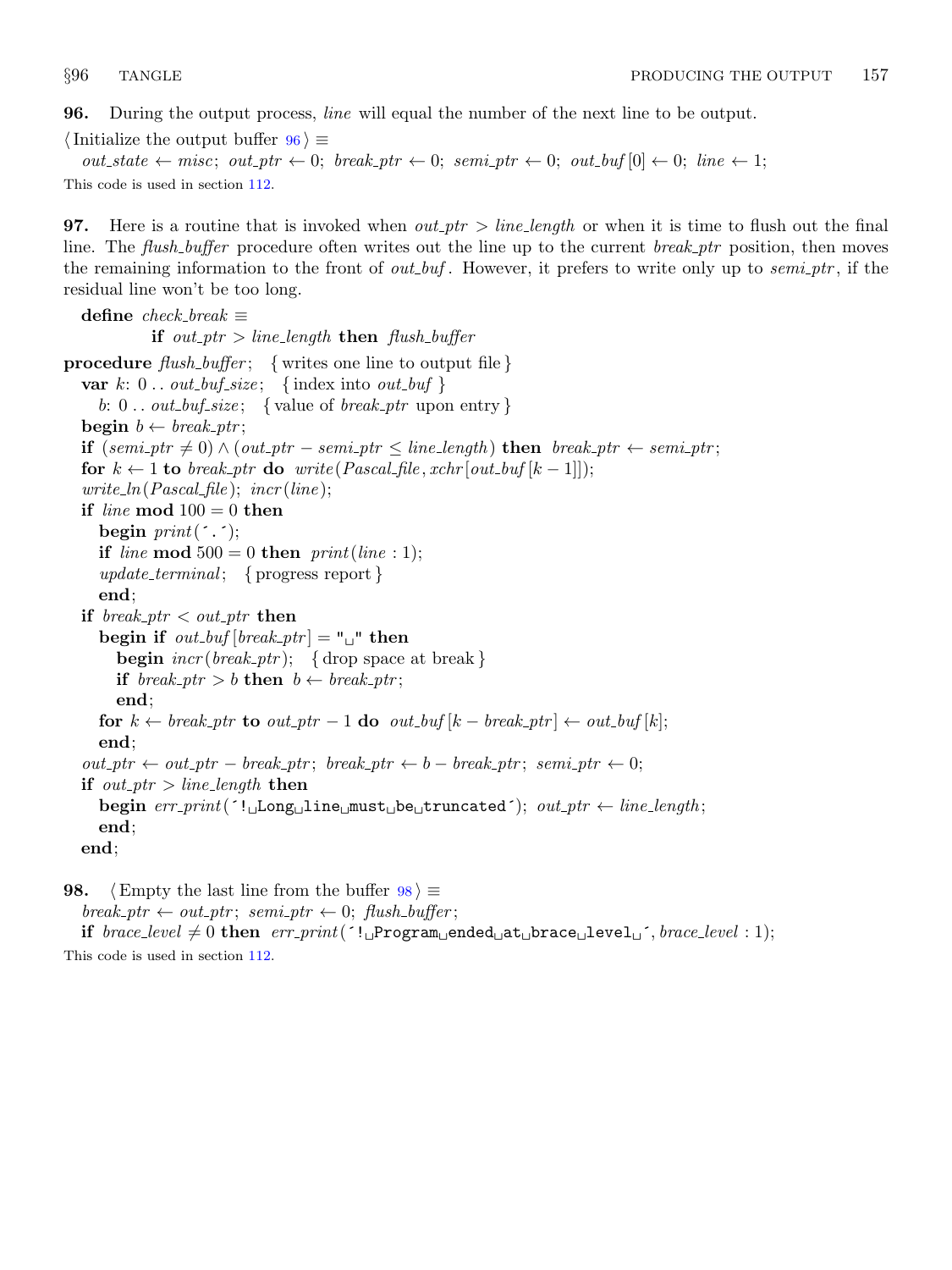<span id="page-33-0"></span>99. Another simple and useful routine appends the decimal equivalent of a nonnegative integer to the output buffer.

define  $app(\#) \equiv$ **begin** out buf  $[out\_ptr] \leftarrow #$ ;  $incr(out\_ptr)$ ; {append a single character} end **procedure**  $app\_val(v : integer);$  { puts v into buffer, assumes  $v \ge 0$  } var  $k: 0$ ... *out\_buf\_size*; {index into *out\_buf* } **begin**  $k \leftarrow out_buf\_size$ ; { first we put the digits at the very end of *out\_buf* } repeat  $out\_buf[k] \leftarrow v \mod 10; v \leftarrow v \text{ div } 10; decr(k);$ until  $v = 0$ ; repeat  $\text{incr}(k)$ ;  $\text{app}(\text{out}\text{-}\text{buf}[k] + "0")$ ; until  $k = out_buf_size;$  {then we append them, most significant first} end;

100. The output states are kept up to date by the output routines, which are called send out, send val, and send sign. The send out procedure has two parameters:  $t$  tells the type of information being sent and  $v$  contains the information proper. Some information may also be passed in the array *out\_contrib*.

If  $t = misc$  then v is a character to be output. If  $t = str$  then v is the length of a string or something like ' $\langle \rangle$  in *out contrib*. If  $t = ident$  then v is the length of an identifier in *out\_contrib*. If  $t = frac$  then v is the length of a fraction and/or exponent in *out\_contrib*. define  $str = 1$  { send\_out code for a string } define  $ident = 2$  { send\_out code for an identifier } define  $frac = 3$  { send\_out code for a fraction }  $\langle$  Globals in the outer block [9](#page-3-0)  $\rangle$  +≡ *out\_contrib*:  $array [1..] *line-length* **of** *ASCII code;* **of** a contribution to out_by **of of of** *infinite*$ 

101. A slightly subtle point in the following code is that the user may ask for a *join* operation (i.e., @&) following whatever is being sent out. We will see later that join is implemented in part by calling  $send\_out(frac, 0)$ .

**procedure** send\_out(t: eight\_bits; v: sixteen\_bits); { outputs v of type t} label restart; var k:  $0$ .. line\_length; {index into *out\_contrib* } **begin**  $\langle$  Get the buffer ready for appending the new information [102](#page-34-0) $\rangle$ ; if  $t \neq$  misc then for  $k \leftarrow 1$  to v do app(out\_contrib[k]) else  $app(v)$ ; check break ; if  $(t = misc) \wedge ((v = ";") \vee (v = "}")$  then **begin** semi\_ptr  $\leftarrow out\_ptr$ ; break\_ptr  $\leftarrow out\_ptr$ ; end; if  $t \geq \text{ident}$  then  $\text{out\_state} \leftarrow \text{num\_or\_id} \{t = \text{ident} \text{ or } \text{frac}\}$ else *out\_state*  $\leftarrow$  misc  $\{ t = str \text{ or } misc \}$ end;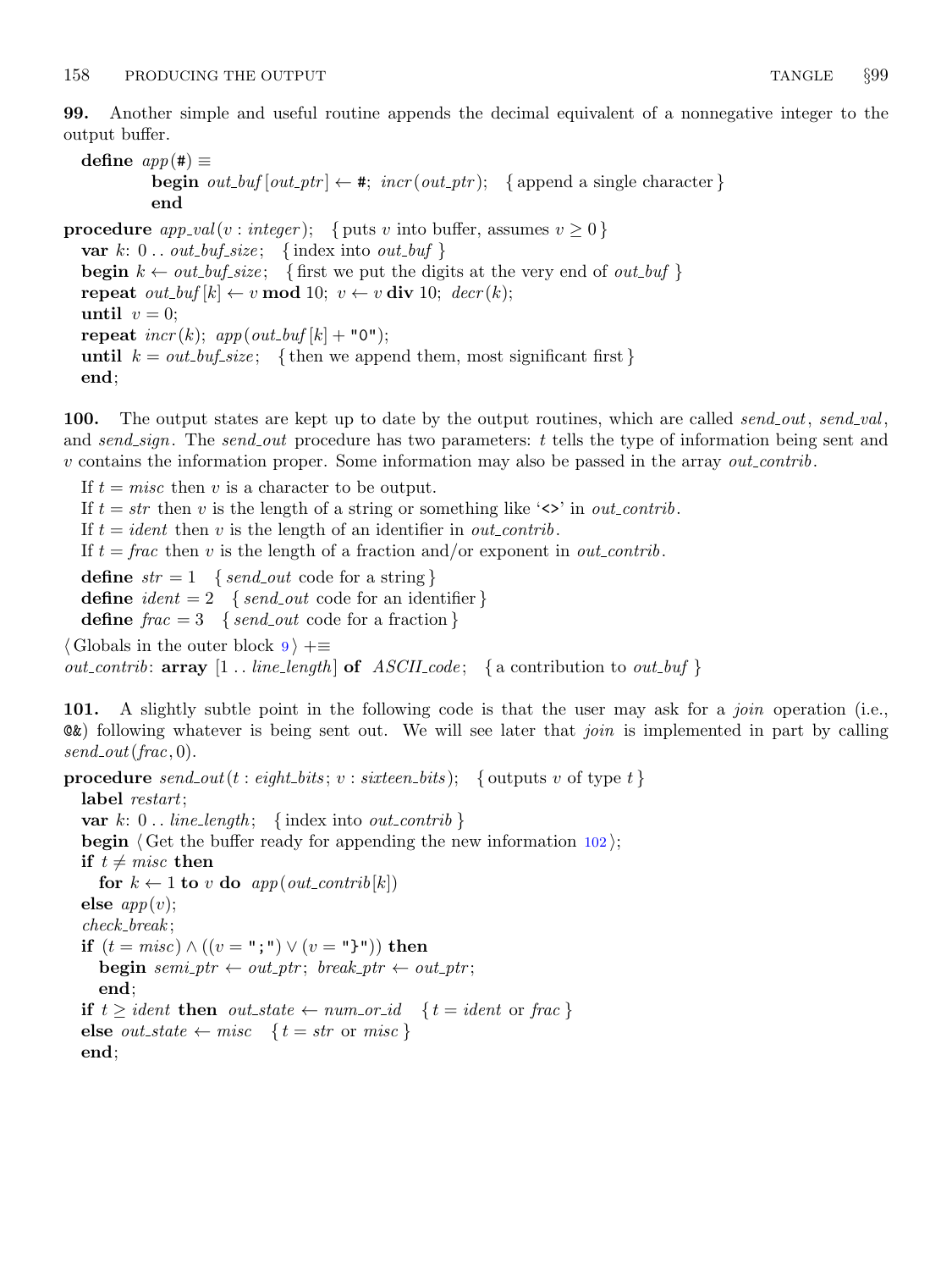<span id="page-34-0"></span>102. Here is where the buffer states for signs and values collapse into simpler states, because we are about to append something that doesn't combine with the previous integer constants.

We use an ASCII-code trick: Since ","  $-1 =$  "+" and ","  $+1 =$  "-", we have ","  $-c =$  sign of c, when  $|c| = 1.$ 

 $\langle$  Get the buffer ready for appending the new information 102 $\rangle \equiv$ restart: case out\_state of num\_or\_id: if  $t \neq frac$  then begin break\_ptr  $\leftarrow out\_ptr;$ if  $t = ident$  then  $app("_"$ <sub>1</sub>"); end; sign: **begin**  $app(", " - out\_app); check_break; break_ptr \leftarrow out\_ptr;$ end; sign\_val, sign\_val\_sign: **begin**  $\langle$  Append *out\_val* to buffer 103 $\rangle$ ;  $out\_state \leftarrow out\_state - 2$ ; goto restart; end; sign\_val\_val:  $\langle$  Reduce sign\_val\_val to sign\_val and **goto** restart 104 $\rangle$ ; misc: if  $t \neq frac$  then break ptr  $\leftarrow out\_ptr$ ; othercases *do\_nothing* { this is for *unbreakable* state } endcases This code is used in section [101.](#page-33-0)

103.  $\langle$  Append *out\_val* to buffer 103  $\rangle \equiv$ **if**  $(out\_val < 0) ∨ ((out\_val = 0) ∧ (last\_sign < 0))$  then  $app("−")$ else if  $out\_sign > 0$  then  $app(out\_sign)$ ;  $app_val(abs(out_val)); check_break;$ 

This code is used in sections 102 and 104.

104. (Reduce sign\_val\_val to sign\_val and goto restart  $104$ )  $\equiv$ begin if  $(t = \text{frac}) \vee (\text{Contribution is * or } \text{/ or DIV or MOD } 105)$  then **begin**  $\langle$  Append *out\_val* to buffer 103 $\rangle$ ;  $out\_sign \leftarrow " + "; out\_val \leftarrow out\_app;$ end else  $out\_val \leftarrow out\_val + out\_app;$  $out\_state \leftarrow sign\_val;$  goto restart; end

This code is used in section 102.

105. (Contribution is  $*$  or / or DIV or MOD 105)  $\equiv$  $((t = ident) \wedge (v = 3) \wedge (((out_{\text{contrib}}[1] = "D") \wedge (out_{\text{contrib}}[2] = "I") \wedge (out_{\text{contrib}}[3] = "V")) \vee$  $((out\_contrib[1] = "M") \land (out\_contrib[2] = "O") \land (out\_contrib[3] = "I")))) \lor$  $((t = misc) \wedge ((v = "\n") \vee (v = "\n")))$ This code is used in section 104.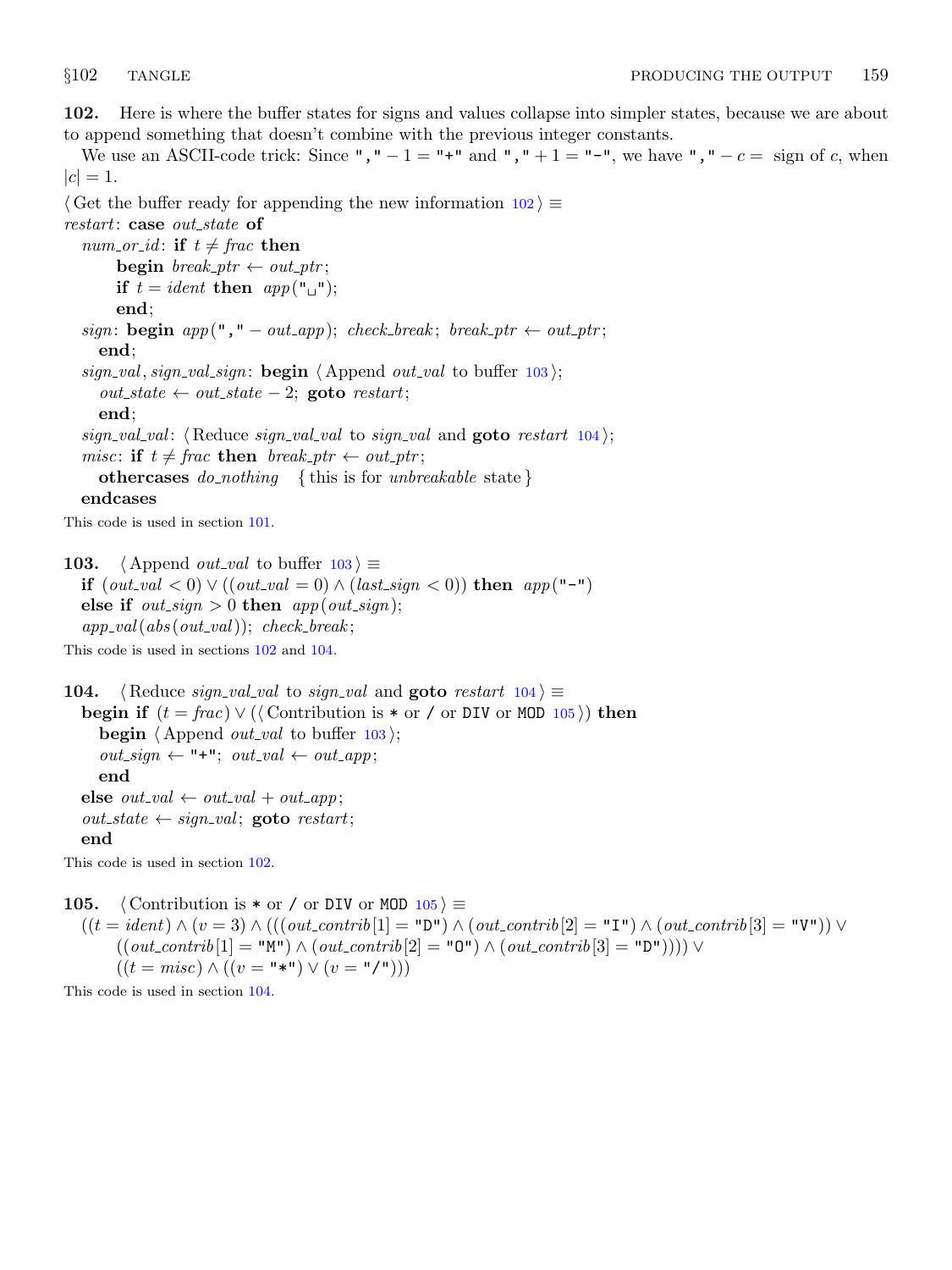106. The following routine is called with  $v = \pm 1$  when a plus or minus sign is appended to the output. It extends Pascal to allow repeated signs (e.g., '--' is equivalent to '+'), rather than to give an error message. The signs following 'E' in real constants are treated as part of a fraction, so they are not seen by this routine.

```
procedure send\_sign(v : integer);
  begin case out_state of
  sign, sign\_val\_sign: out\_app \leftarrow out\_app * v;sign\_val: begin out\_app \leftarrow v; out\_state \leftarrow sign\_val\_sign;
     end;
  sign\_val\_val: begin out\_val \leftarrow out\_val + out\_app; out\_app \leftarrow v; out\_state \leftarrow sign\_val\_sign;
     end;
  othercases begin break_ptr \leftarrow out\_ptr; out_app \leftarrow v; out_state \leftarrow sign;
     end
  endcases;
  last\_sign \leftarrow out\_app;end;
107. When a (signed) integer value is to be output, we call send_val.
  define bad\_case = 666 {this is a label used below}
procedure send val(v : integer); { output the (signed) value v}
  label bad case, { go here if we can't keep v in the output state }
     exit;
  begin case out_state of
  110);
     out\_sign \leftarrow "\sqcup"; out\_state \leftarrow sign\_val; out\_val \leftarrow v; break\_ptr \leftarrow out\_ptr; last\_sign \leftarrow +1;end;
  misc: begin (If previous output was * or l, goto bad case109);
     out\_sign \leftarrow 0; out\_state \leftarrow sign\_val; out\_val \leftarrow v; break\_ptr \leftarrow out\_ptr; last\_sign \leftarrow +1;end;
   (Handle cases of send val when out state contains a sign 108)
  othercases goto bad_case
  endcases;
  return;
bad_case: \langle111\rangle;
exit: end:
108. \langle Handle cases of send_val when out_state contains a sign 108 \rangle \equivsign: begin out_sign ← "+"; out_state ← sign_val; out_val ← out_app * v;
  end;
sign_val: begin out_state \leftarrow sign_val_val; out_app \leftarrow v;
  err\_print( \lceil \lceil \lceil \lceil \lceil \lceil \lceil \lceil \lceil \lceil \lceil \lceil \lceil \lceil \lceil \lceil \lceil \lceil \lceil \lceil \lceil \lceil \lceil \lceil \lceil \lceil \lceil \lceil \lceil \lceil \lceil \lceil \lceil \lceil \lceil \lceilend;
sign\_val\_sign: begin out_state \leftarrow sign\_val\_val; out_app \leftarrow out\_app * v;
  end;
signal: \textbf{begin} out\_val \leftarrow out\_val + out\_app; out\_app \leftarrow v;err\_print('!, 'Two, numbers, occurred, without, a, sign, between, them');
  end;
This code is used in section 107.
```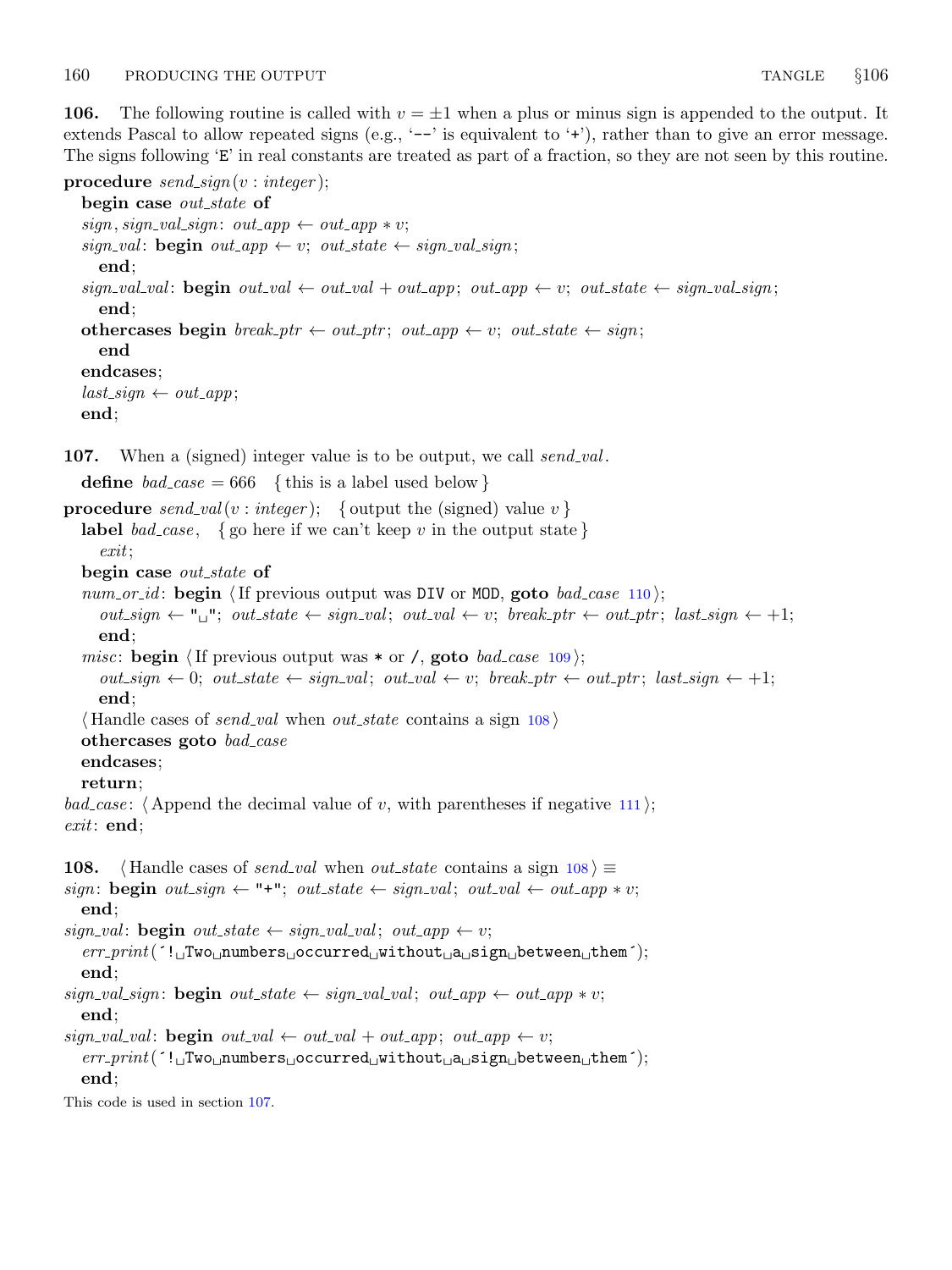<span id="page-36-0"></span>109. (If previous output was \* or /, goto bad\_case  $109$ )  $\equiv$ if  $(out\_ptr = break\_ptr + 1) \wedge ((out\_buf[break\_ptr] = "\cdot") \vee (out\_buf[break\_ptr] = "\cdot")$  then goto bad\_case

This code is used in section [107.](#page-35-0)

110. (If previous output was DIV or MOD, goto bad\_case  $110$  i ≡

**if**  $(out\_ptr = break\_ptr + 3) \vee ((out\_ptr = break\_ptr + 4) \wedge (out\_buf[break\_ptr] = "__")$  then if  $((out_buf[out_ptr - 3] = "D") \wedge (out_buf[out_ptr - 2] = "I") \wedge (out_buf[out_ptr - 1] = "V") \vee$  $((out\_buf[out\_ptr-3]= "M") \wedge (out\_buf[out\_ptr-2]= "O") \wedge (out\_buf[out\_ptr-1]= "D")$ ) then goto bad\_case

This code is used in section [107.](#page-35-0)

111.  $\langle$  Append the decimal value of v, with parentheses if negative 111 $\rangle \equiv$ 

if  $v > 0$  then begin if  $out\_state = num\_or\_id$  then **begin** break\_ptr  $\leftarrow out\_ptr$ ; app(" $\sqcup$ "); end;  $app\_val(v);$  check\_break; out\_state  $\leftarrow num\_or\_id;$ end else begin app("("); app("−"); app\_val(-v); app(")"); check\_break; out\_state ← misc; end This code is used in section [107.](#page-35-0)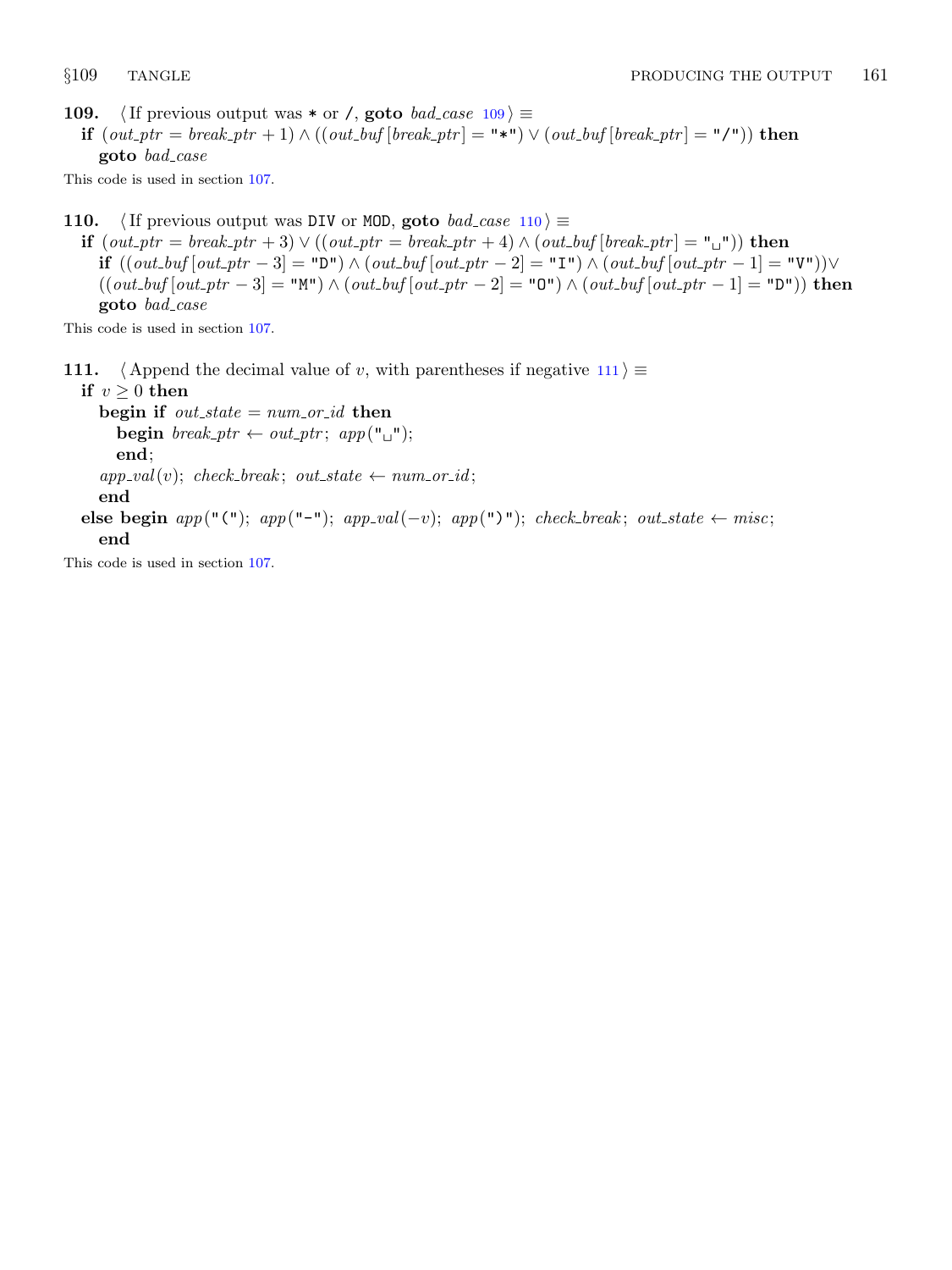<span id="page-37-0"></span>112. The big output switch. To complete the output process, we need a routine that takes the results of get\_output and feeds them to send\_out, send\_val, or send\_sign. This procedure 'send\_the\_output' will be invoked just once, as follows:

```
\langle Phase II: Output the contents of the compressed tables 112\rangle \equivif text_{link}[0] = 0 then
    begin print\_nl('!UNoUoutputUwasUspecified.'); mark_harmless;
    end
  else begin print nl(´Writing the output file´); update terminal ;
    \langle Initialize the output stacks 83;
    \langle Initialize the output buffer 96;
    send_the_output;
    \langle98\rangle;
    print\_nl( 'Done.');
    end
This code is used in section 182.
113. A many-way switch is used to send the output:
```
define get fraction = 2 { this label is used below }

```
procedure send_the_output;
```

```
label get_fraction, { go here to finish scanning a real constant }
  reswitch, continue;
var cur char: eight bits; { the latest character received }
  k: 0.. line_length; {index into out_contrib }
  j: 0 . . max_bytes; {index into byte_mem}
  w: 0 \ldots ww - 1; { segment of byte_mem }
  n: integer; { number being scanned }
begin while stack\_ptr > 0 do
  begin cur\_char \leftarrow get\_output;reswitch: case cur_char of
  0: do\_nothing; {this case might arise if output ends unexpectedly }
  \langle116\rangle\langle Cases related to constants, possibly leading to get_fraction or reswitch119\rangle"+", "−": send_sign("," – cur_char);
  \langle Cases like \langle114\rangle"'": \langle Send a string, goto117\rangle;
  \langle115\rangle: send out(misc, cur char);
  \langle Cases involving \mathcal{Q}\{\text{ and } \mathcal{Q}\}\121 \ranglejoin: begin send_out(frac, 0); out_state \leftarrow unbreakable;
    end;
  verbatim: \langle118\rangle;
  force line: \langle122\rangle;
  othercases err print(´! Can´´t output ASCII code ´, cur char : 1)
  endcases;
  goto continue ;
get_fraction: \langle120\rangle;
continue: end;end;
```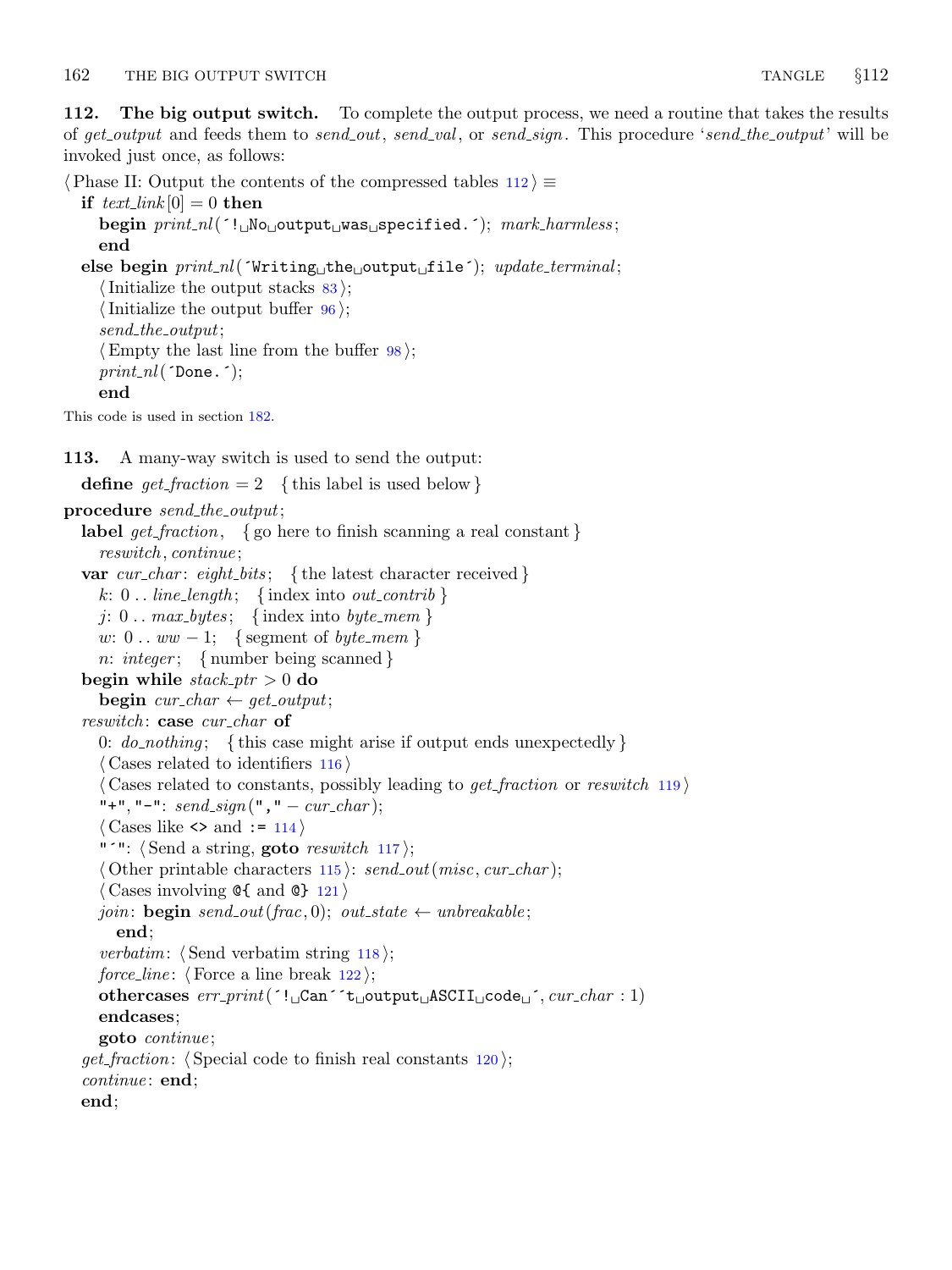<span id="page-38-0"></span>114.  $\langle$  Cases like  $\langle$  and := 114 $\rangle \equiv$ 

- and\_sign: begin  $out\_contrib[1] \leftarrow "A"; out\_contrib[2] \leftarrow "N"; out\_contrib[3] \leftarrow "D"; send\_out(ident, 3);$ end;
- $not \text{sign}$ : begin  $out \text{const}$   $[1] \leftarrow "N"$ ;  $out \text{const}$   $[2] \leftarrow "0"$ ;  $out \text{const}$   $[3] \leftarrow "T"$ ;  $send \text{out}(\text{ident}, 3)$ ; end;
- set\_element\_sign: begin out\_contrib $[1] \leftarrow "I"$ ; out\_contrib $[2] \leftarrow "N"$ ; send\_out(ident, 2); end;
- or\_sign: begin out\_contrib $[1] \leftarrow "0"$ ; out\_contrib $[2] \leftarrow "R"$ ; send\_out(ident, 2); end;
- left\_arrow: begin out\_contrib  $[1] \leftarrow$  ": "; out\_contrib  $[2] \leftarrow$  "="; send\_out(str, 2); end;
- not equal: begin out contrib  $[1] \leftarrow$  " $\leq$ "; out contrib  $[2] \leftarrow$  " $\geq$ "; send out (str, 2); end;
- less\_or\_equal: begin out\_contrib  $[1] \leftarrow$  " $\leftarrow$ "; out\_contrib  $[2] \leftarrow$  "="; send\_out(str, 2); end;
- $greater\_or\_equal$ : **begin**  $out\_contrib[1] \leftarrow "\rightarrow"$ ;  $out\_contrib[2] \leftarrow "\rightarrow" send\_out(str, 2)$ ;

end;

- equivalence\_sign: begin out\_contrib  $[1] \leftarrow$  "="; out\_contrib  $[2] \leftarrow$  "="; send\_out(str, 2); end;
- double\_dot: begin out\_contrib $[1] \leftarrow$  "."; out\_contrib $[2] \leftarrow$  "."; send\_out(str, 2);

## end;

This code is used in section [113.](#page-37-0)

115. Please don't ask how all of the following characters can actually get through TANGLE outside of strings. It seems that """" and "{" cannot actually occur at this point of the program, but they have been included just in case TANGLE changes.

If TANGLE is producing code for a Pascal compiler that uses '(.' and '.)' instead of square brackets (e.g., on machines with EBCDIC code), one should remove "[" and "]" from this list and put them into the preceding module in the appropriate way. Similarly, some compilers want '^' to be converted to '@'.

 $\langle$  Other printable characters 115 $\rangle \equiv$ 

"!", """", "#", "\$", "%", "&", "(", ")", "\*", ",", "/", ":", ";", "<", "=", ">", "?", "@", "[", "\", "]", "^", "\_", "`", "{", "|"

This code is used in section [113.](#page-37-0)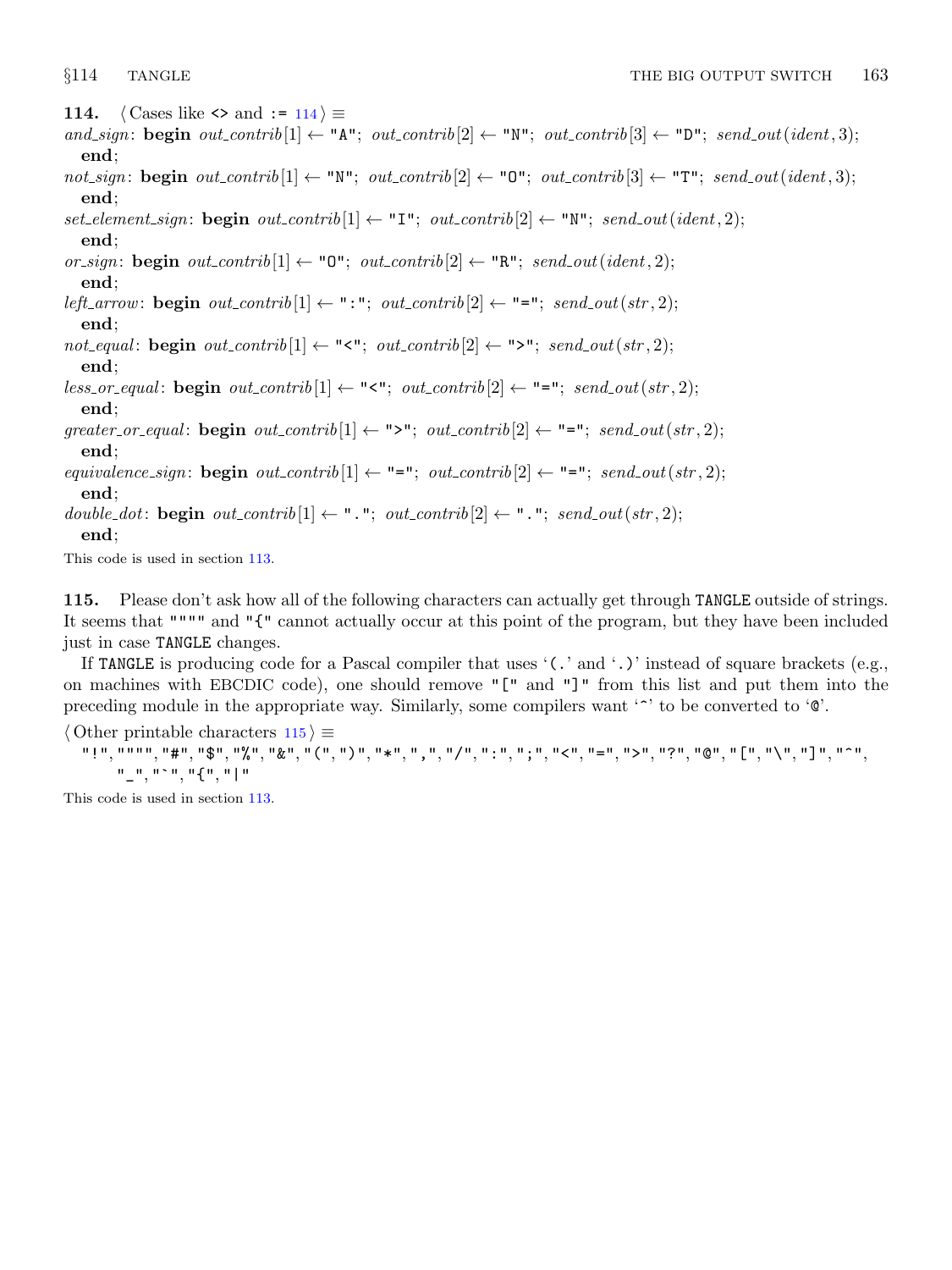<span id="page-39-0"></span>116. Single-character identifiers represent themselves, while longer ones appear in byte\_mem. All must be converted to uppercase, with underlines removed. Extremely long identifiers must be chopped.

(Some Pascal compilers work with lowercase letters instead of uppercase. If this module of TANGLE is changed, it's also necessary to change from uppercase to lowercase in the modules that are listed in the index under "uppercase".)

define  $up\_to(\texttt{\#}) = \texttt{\#} - 24$ ,  $\texttt{\#} - 23$ ,  $\texttt{\#} - 22$ ,  $\texttt{\#} - 21$ ,  $\texttt{\#} - 20$ ,  $\texttt{\#} - 19$ ,  $\texttt{\#} - 18$ ,  $\texttt{\#} - 17$ ,  $\texttt{\#} - 16$ ,  $\texttt{\#} - 15$ ,  $\texttt{\#} - 14$ ,  $\texttt{\#} - 13$ ,  $\sharp -12, \sharp -11, \sharp -10, \sharp -9, \sharp -8, \sharp -7, \sharp -6, \sharp -5, \sharp -4, \sharp -3, \sharp -2, \sharp -1, \sharp$ 

 $\langle$  Cases related to identifiers 116 $\rangle \equiv$ "A",  $up\_to$ ("Z"): begin out\_contrib $[1] \leftarrow cur\_char$ ; send\_out(ident, 1); end; "a", up\_to("z"): begin out\_contrib $[1] \leftarrow cur_{char} - 740$ ; send\_out(ident, 1); end; *identifier*: **begin**  $k \leftarrow 0$ ;  $j \leftarrow byte\_start[cur\_val]$ ;  $w \leftarrow cur\_val \mod ww$ ; while  $(k < max_id_length) \wedge (j < byte.start[cur_val + ww])$  do **begin**  $\text{incr}(k)$ ;  $\text{out\_contrib}[k] \leftarrow \text{byte\_mem}[w, j]$ ;  $\text{incr}(j)$ ; if out\_contrib  $[k] \geq$  "a" then out\_contrib  $[k] \leftarrow out{\text{-}contrib}[k] - 740$ else if  $out\_contrib[k] = "$  then  $decr(k);$ end;  $send\_out(ident, k);$ end; This code is used in section [113.](#page-37-0)

117. After sending a string, we need to look ahead at the next character, in order to see if there were two consecutive single-quote marks. Afterwards we go to reswitch to process the next character.

```
\langle Send a string, goto reswitch 117\rangle \equivbegin k \leftarrow 1; out_contrib[1] \leftarrow "'";
  repeat if k < line length then incr(k);
     out\_{contrib}[k] \leftarrow get\_output;until (out\_contrib[k] = "''') \vee (stack\_ptr = 0);if k = line\_length then err\_print('!\sqcup String\_too\_long');send\_out(str, k); \ cur\_char \leftarrow get\_output;if cur\_char = "`" then out\_state \leftarrow unbreakable;goto reswitch ;
  end
```
This code is used in section [113.](#page-37-0)

118. Sending a verbatim string is similar, but we don't have to look ahead.

 $\langle$  Send verbatim string 118 $\rangle \equiv$ begin  $k \leftarrow 0$ ; repeat if  $k < line$  length then  $incr(k)$ ;  $out\_contrib[k] \leftarrow get\_output;$ until  $(out\_contrib[k] = verbatim) \vee (stack\_ptr = 0);$ if  $k = line\_length$  then  $err\_print('! \cup$ Verbatim<sub>U</sub>string<sub>U</sub>too<sub>U</sub>long'); $send\_out(str, k-1);$ end

This code is used in section [113.](#page-37-0)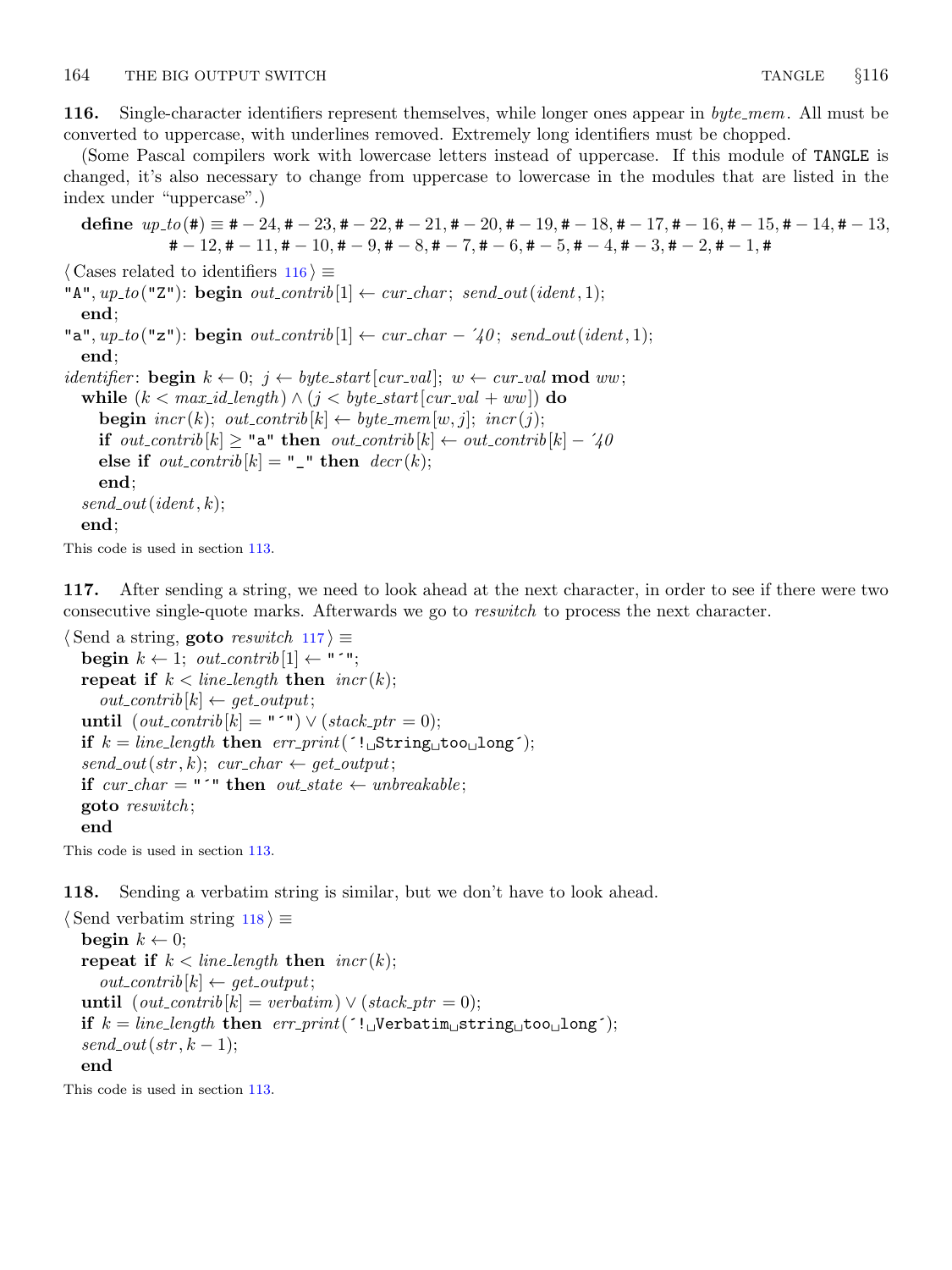<span id="page-40-0"></span>119. In order to encourage portable software, TANGLE complains if the constants get dangerously close to the largest value representable on a 32-bit computer  $(2^{31} – 1)$ .

```
define \text{ digits} \equiv "0", "1", "2", "3", "4", "5", "6", "7", "8", "9"
\langle Cases related to constants, possibly leading to get_fraction or reswitch 119\rangle \equivdigits: begin n \leftarrow 0;
  repeat cur\_char \leftarrow cur\_char - "0";if n \geq 1463146314 then err\_print('! \cup Constant \cup too \cup big')else n \leftarrow 10 * n + cur\_char;cur\_char \leftarrow get\_output;until (cur\_char > "9") \vee (cur\_char < "0");
  send\_val(n); k \leftarrow 0;if cur\_char = "e" then cur\_char \leftarrow "E";if cur\_char = "E" then goto get_fraction
  else goto reswitch ;
  end;
check\_sum: send\_val(pool\_check\_sum);octal: begin n \leftarrow 0; cur_char \leftarrow "0";
  repeat cur\_char \leftarrow cur\_char - "0";if n \geq 2000000000 then err\_print('!\cup Constant\cup too\cup big')else n \leftarrow 8 * n + cur\_char;cur\_char \leftarrow get\_output;until (cur\_char > "7") \vee (cur\_char < "0");
  send\_val(n); goto reswitch;
  end;
hex: begin n \leftarrow 0; cur_char \leftarrow "0";
  repeat if cur\_char \geq "A" then cur\_char \leftarrow cur\_char + 10 - "A"else cur\_char \leftarrow cur\_char - "0";if n \geq "8000000 then err\_print('! \cup Constant \cup too, bitg')
     else n \leftarrow 16 * n + \text{cur\_char};
     cur\_char \leftarrow get\_output;until (cur_{\text{c}}char > "F") \lor (cur_{\text{c}}char < "0") \lor ((cur_{\text{c}}char > "9") \land (cur_{\text{c}}char < "A"));
  send\_val(n); goto reswitch;
  end;
number: send\_val(cur\_val);".": begin k \leftarrow 1; out_contrib[1] \leftarrow"."; cur_char \leftarrow get\_output;
  if cur\_char = "." then
     begin out\_contrib[2] \leftarrow "."; send\_out(str, 2);
     end
  else if (cur_{char} > "0") \wedge (cur_{char} < "9") then goto get fraction
     else begin send\_out(misc, "..."); goto resultch;end;
  end;
This code is used in section 113.
```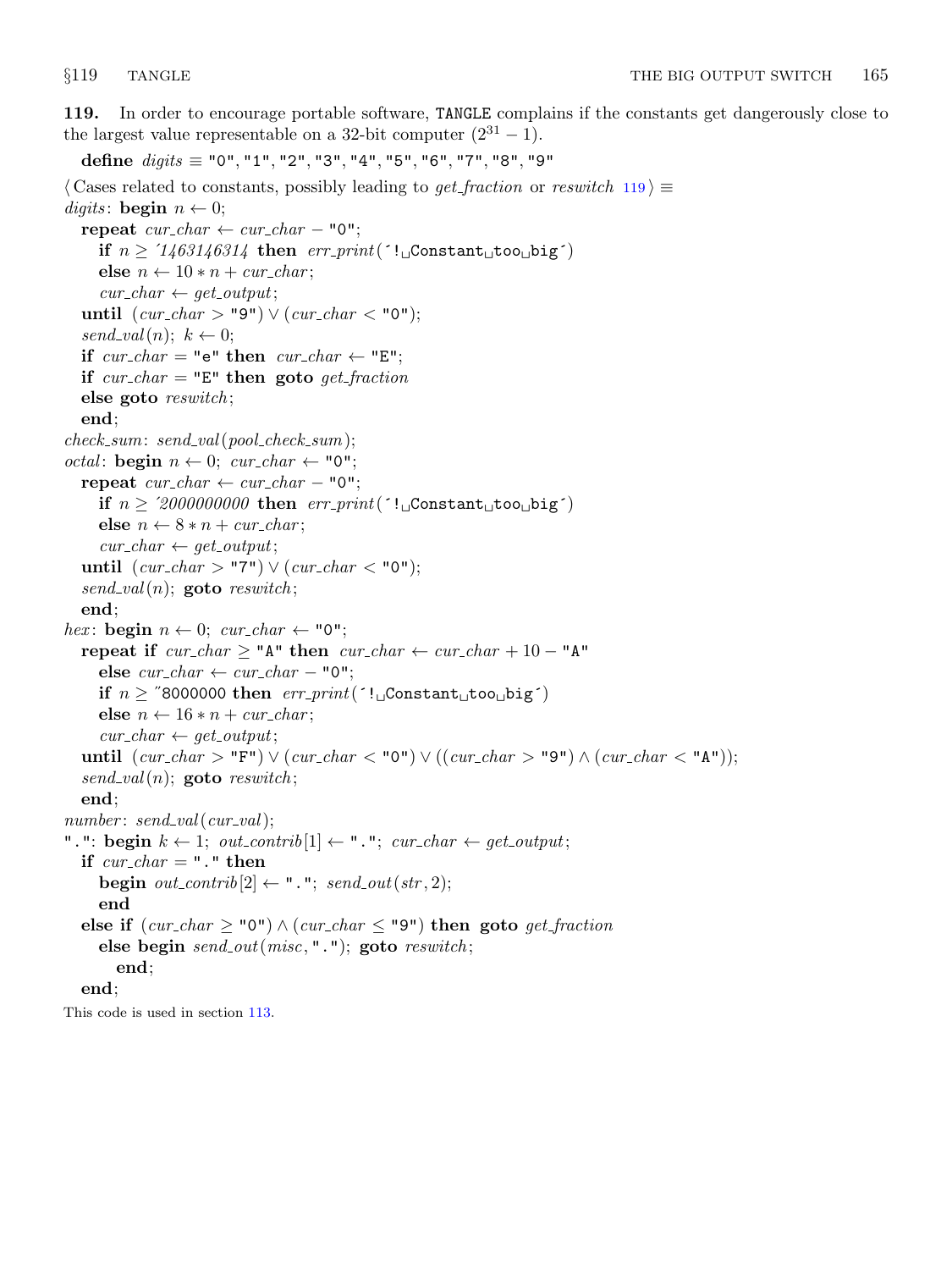<span id="page-41-0"></span>120. The following code appears at label 'get\_fraction', when we want to scan to the end of a real constant. The first k characters of a fraction have already been placed in *out\_contrib*, and *cur\_char* is the next character.

 $\langle$  Special code to finish real constants  $120 \rangle \equiv$ repeat if  $k < line$  length then  $incr(k)$ ;  $out_{\text{1}}\left[k\right] \leftarrow cur_{\text{1}}\left(\text{1}\right)$   $\leftarrow$   $cur_{\text{2}}\left(\text{1}\right)$   $\leftarrow$   $get_{\text{2}}\left(\text{1}\right)$ **if**  $(out\_control[k] = "E") \land ((cur\_char = "+") \lor (cur\_char = "−")$  then begin if  $k < line\_length$  then  $incr(k)$ ;  $out\_contrib[k] \leftarrow cur\_char; cur\_char \leftarrow get\_output;$ end else if  $cur\_char = "e"$  then  $cur\_char \leftarrow "E";$ until  $(cur\_char \neq "E") \wedge ((cur\_char < "0") \vee (cur\_char > "9"));$ if  $k = line_length$  then  $err\_print('!$  Fraction too long');  $send\_out(frac, k);$  goto reswitch

This code is used in section [113.](#page-37-0)

```
121. Some Pascal compilers do not recognize comments in braces, so the comments must be delimited by
'(*' and '*)'. In such cases the statement 'out_contrib [1] \leftarrow "{\cdot}" that appears here should be replaced by
'begin out_contrib [1] \leftarrow "("; out_contrib [2] \leftarrow "*"; incr(k); end', and a similar change should be made to
'out_{\text{1}}(k) \leftarrow "}''.
```

```
\langle Cases involving @{ and @} 121} \equivbegin_comment: begin if brace = 0 then send\_out(misc, "{\''}')else send\_out(misc, "['");incr (brace_level);
  end;
end_comment: if brace: brace_level > 0 then
     begin decr(brace\_level);if bracel evel = 0 then send\_out(misc, "}")else send\_out(misc, "]");
     end
  else err\_print( '!_LExtra_0@}');
module_number: begin k \leftarrow 2;
  if brace_level = 0 then out_contrib [1] \leftarrow "{"
  else out\_contrib[1] \leftarrow "[';
  if cur\_val < 0 then
     begin out_contrib[k] \leftarrow ":"; cur_val \leftarrow -cur\_val; incr(k);
     end;
  n \leftarrow 10;
  while \text{cur}_\text{-} \text{val} \geq n do n \leftarrow 10 * n;
  repeat n \leftarrow n div 10; out contrib[k] \leftarrow 0" + (cur val div n); cur val \leftarrow curval mod n; incr(k);
  until n = 1;
  if out_contrib [2] \neq ":" then
     begin out\_{contrib}[k] \leftarrow ":"; incr(k);
     end;
  if brace_level = 0 then out_contrib[k] \leftarrow"}"
  else out_{\text{-}contrib}[k] \leftarrow"]";
  send\_out(str, k);end;
This code is used in section 113.
```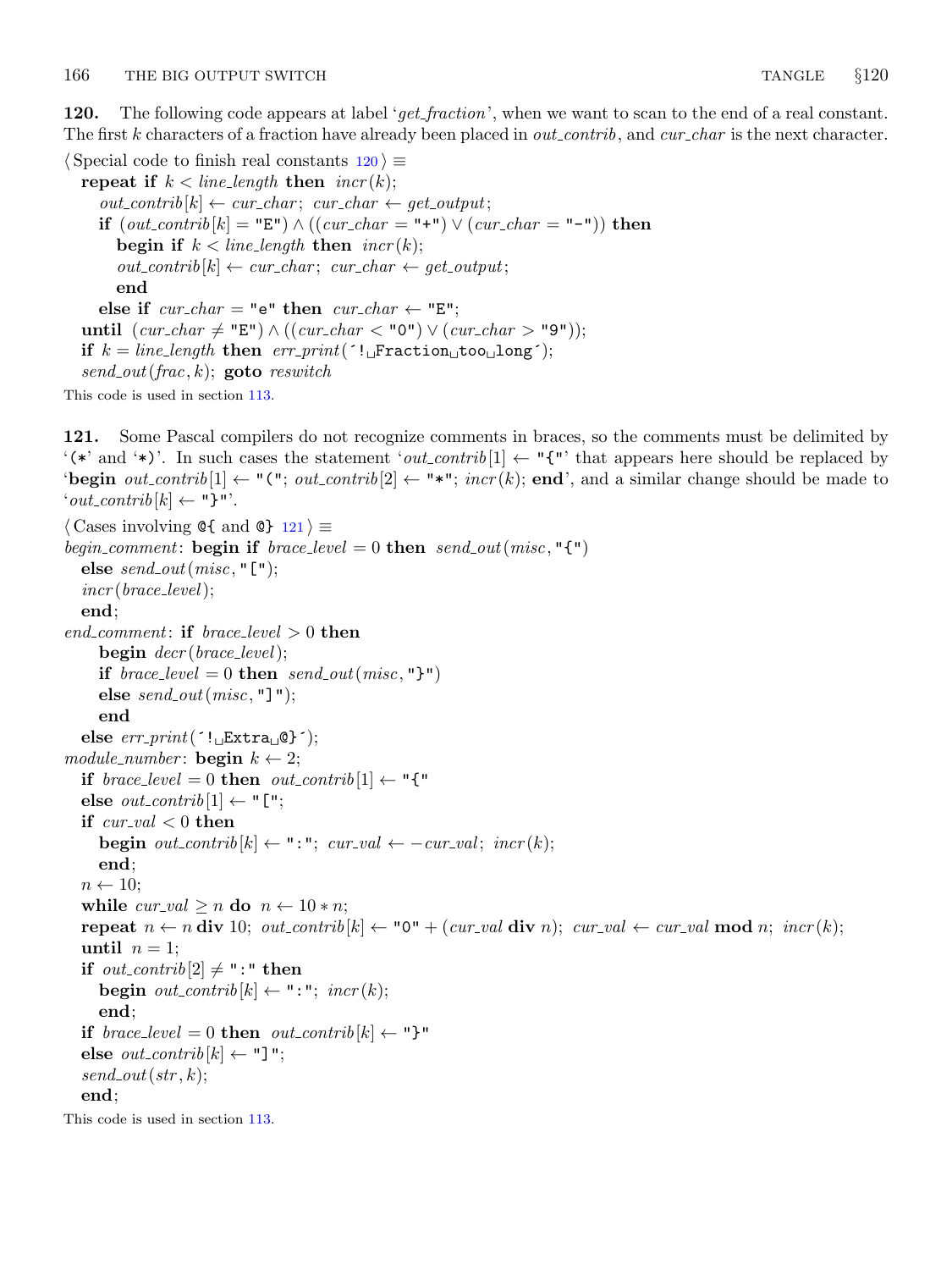<span id="page-42-0"></span>122.  $\langle$  Force a line break 122 $\rangle \equiv$ **begin**  $send\_out(str, 0)$ ; { normalize the buffer } while  $out\_ptr > 0$  do begin if  $out\_ptr \leq line\_length$  then  $break\_ptr \leftarrow out\_ptr;$  $flush_buffer;$ end;  $out\_state \leftarrow{} {misc};$ end This code is used in section [113.](#page-37-0)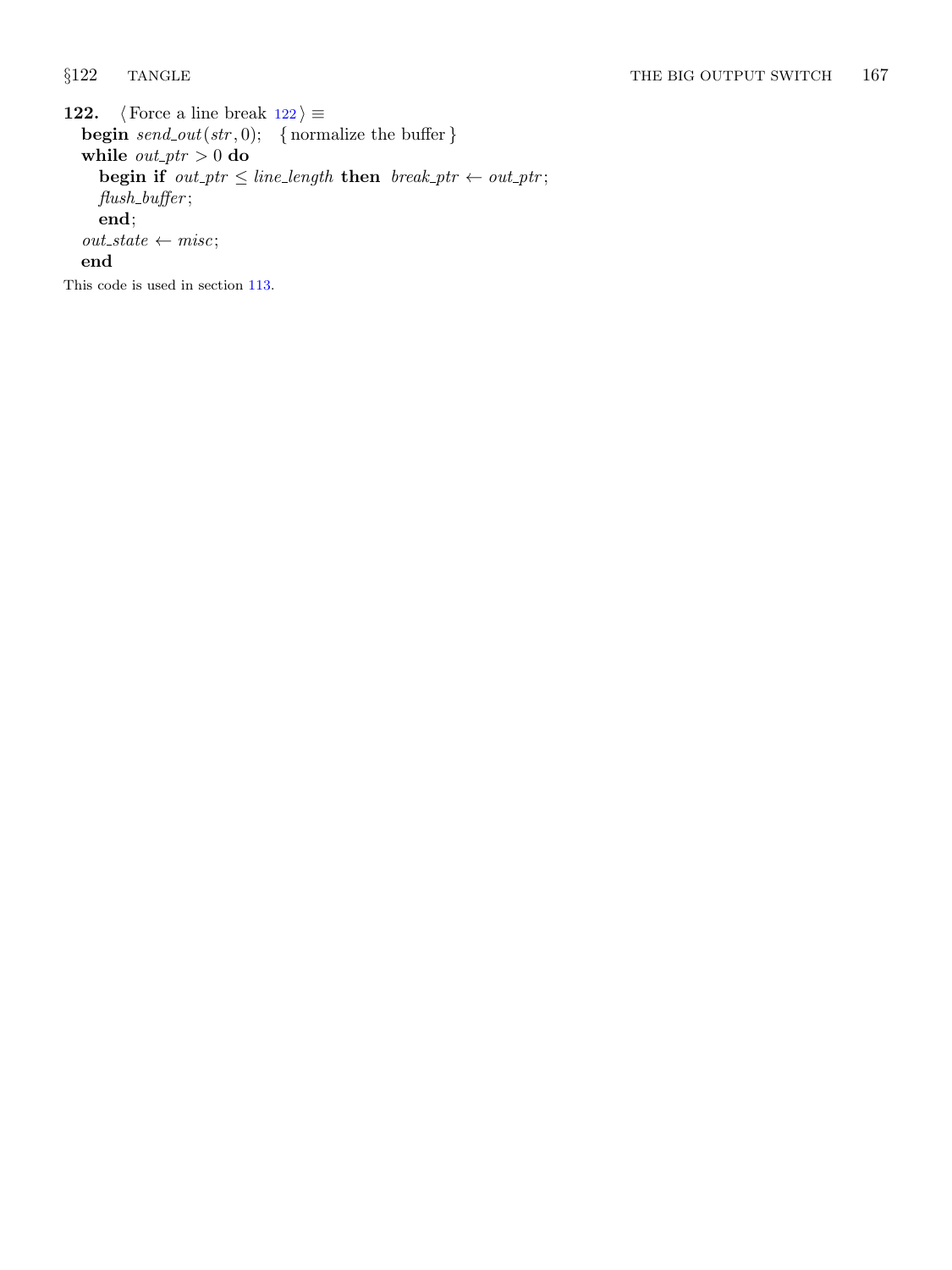<span id="page-43-0"></span>123. Introduction to the input phase. We have now seen that TANGLE will be able to output the full Pascal program, if we can only get that program into the byte memory in the proper format. The input process is something like the output process in reverse, since we compress the text as we read it in and we expand it as we write it out.

There are three main input routines. The most interesting is the one that gets the next token of a Pascal text; the other two are used to scan rapidly past TEX text in the WEB source code. One of the latter routines will jump to the next token that starts with ' $\mathbb{C}^2$ , and the other skips to the end of a Pascal comment.

124. But first we need to consider the low-level routine *get\_line* that takes care of merging *change\_file* into web file. The get line procedure also updates the line numbers for error messages.

 $\langle$  Globals in the outer block [9](#page-3-0)  $\rangle$  +≡

ii: integer; { general purpose for loop variable in the outer block } *line: integer*; {the number of the current line in the current file } other line: integer; { the number of the current line in the input file that is not currently being read }  $temp\_line:integer; \{ used when interchanging line with other\_line\}$  $limit: 0$ ..  $buf\_size$ ; {the last character position occupied in the buffer}  $loc: 0$ ..  $buf\_size$ ; {the next character position to be read from the buffer}  $input\_has\_ended:boolean; \{ \text{ if } true, \text{ there is no more input } \}$ *changing: boolean;* { if *true*, the current line is from *change\_file* }

125. As we change *changing* from true to false and back again, we must remember to swap the values of line and other line so that the err print routine will be sure to report the correct line number.

define change\_changing  $\equiv$  changing  $\leftarrow$   $\neg$ changing; temp\_line  $\leftarrow$  other\_line; other\_line  $\leftarrow$  line;  $line \leftarrow temp\_line \{ line \leftrightarrow other\_line \}$ 

**126.** When changing is false, the next line of change file is kept in change buffer  $[0 \dots change-limit]$ , for purposes of comparison with the next line of web file. After the change file has been completely input, we set *change\_limit*  $\leftarrow 0$ , so that no further matches will be made.

 $\langle$  Globals in the outer block  $9 \rangle + \equiv$  $9 \rangle + \equiv$ change buffer:  $array [0..$  buf size of ASCII code; change limit:  $0$ .. buf size; { the last position occupied in change buffer }

127. Here's a simple function that checks if the two buffers are different.

function *lines\_dont\_match*: *boolean*;

label *exit*: var k:  $0 \ldots \text{buf\_size}$ ; {index into the buffers} begin lines\_dont\_match  $\leftarrow true;$ if change\_limit  $\neq$  limit then return; if  $limit > 0$  then for  $k \leftarrow 0$  to  $limit - 1$  do if change\_buffer  $|k| \neq \text{buffer}[k]$  then return;  $lines\_dont\_match \leftarrow false;$ exit: end;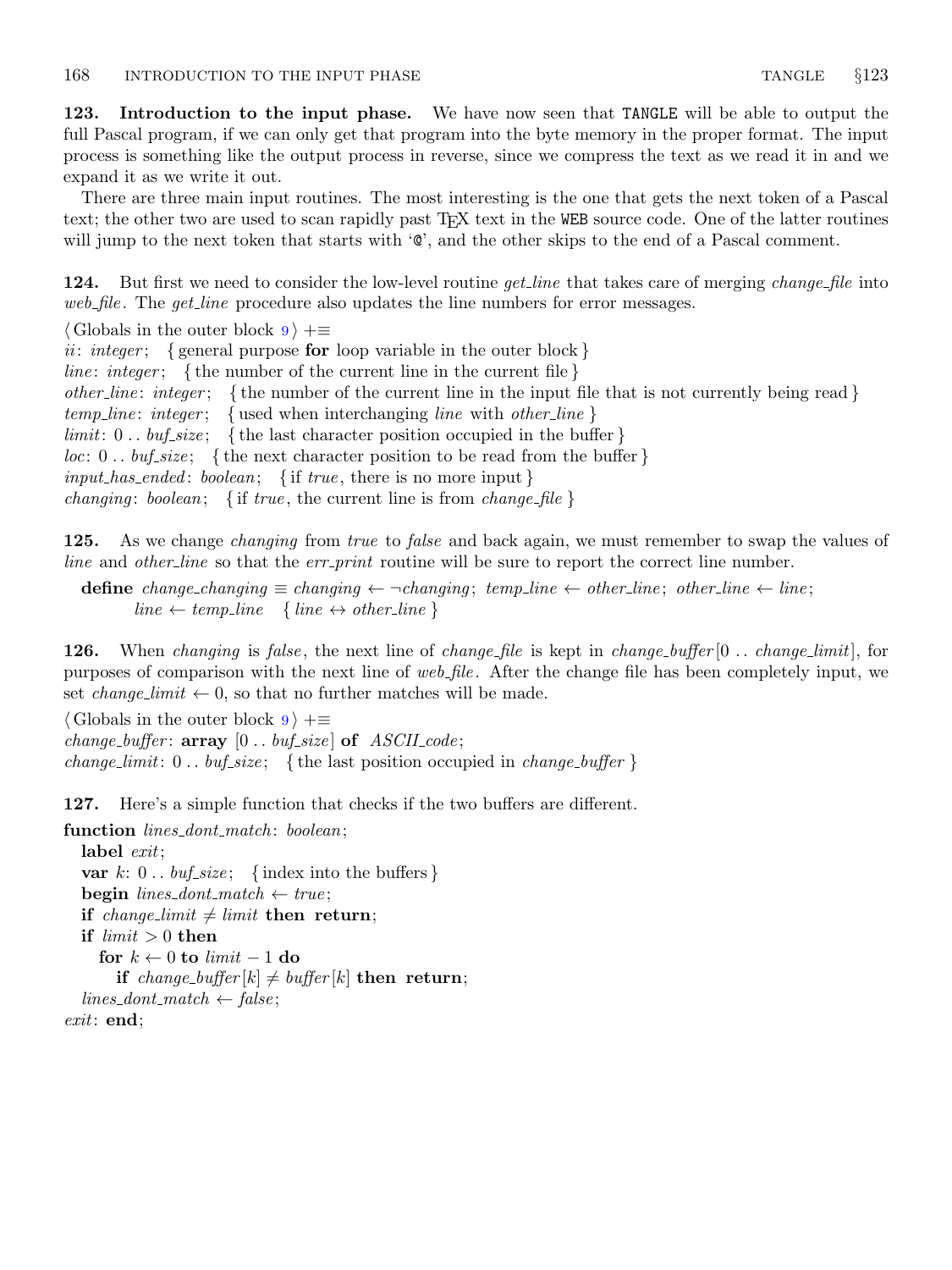<span id="page-44-0"></span>128. Procedure *prime\_the\_change\_buffer* sets *change\_buffer* in preparation for the next matching operation. Since blank lines in the change file are not used for matching, we have  $(charge\_limit = 0) \land \neg changing$  if and only if the change file is exhausted. This procedure is called only when *changing* is true; hence error messages will be reported correctly.

procedure  $prime\_the\_change\_buffer$ ;

label *continue*, *done*, *exit*;

var k:  $0 \ldots \text{buf\_size}$ ; {index into the buffers} **begin** change limit  $\leftarrow 0$ ; {this value will be used if the change file ends }

 $\langle$  Skip over comment lines in the change file; return if end of file 129 $\rangle$ ;

Skip to the next nonblank line; return if end of file  $130$ ;

(Move buffer and limit to change buffer and change limit  $131$ );

exit: end;

129. While looking for a line that begins with @x in the change file, we allow lines that begin with @, as long as they don't begin with @y or @z (which would probably indicate that the change file is fouled up).

 $\langle$  Skip over comment lines in the change file; return if end of file 129 $\rangle \equiv$ 

loop begin  $\text{incr}(line);$ 

if  $\neg input\_ln(change\_file)$  then return; if  $limit < 2$  then goto *continue*; if buffer  $[0] \neq$  " $\mathbb{Q}$ " then goto continue; **if**  $(buffer[1] \geq "X") \wedge (buffer[1] \leq "Z")$  then  $buffer[1] \leftarrow buffer[1] + "z" - "Z";$  {lowercasify } if  $buffer[1] = "x" then go to done;$ if  $(buffer[1] = "y") \vee (buffer[1] = "z")$  then begin  $loc \leftarrow 2$ ;  $err\_print($  '! Where is the matching  $\mathcal{Q}x$ ?'); end;  $continue: end;$ done:

This code is used in section 128.

130. Here we are looking at lines following the  $\mathcal{Q}_x$ .

```
\langle Skip to the next nonblank line; return if end of file 130 \equivrepeat \text{incr}(line);
    if \neg input\_ln(change\_file) then
       begin err\_print( '! Change file ended after \& '); return;
       end;
  until limit > 0:
```
This code is used in section 128.

```
131. (Move buffer and limit to change buffer and change limit 131) \equivbegin change_limit \leftarrow limit;
  if limit > 0 then
     for k \leftarrow 0 to limit -1 do change_buffer[k] \leftarrow buffer[k];
  end
```
This code is used in sections 128 and [132.](#page-45-0)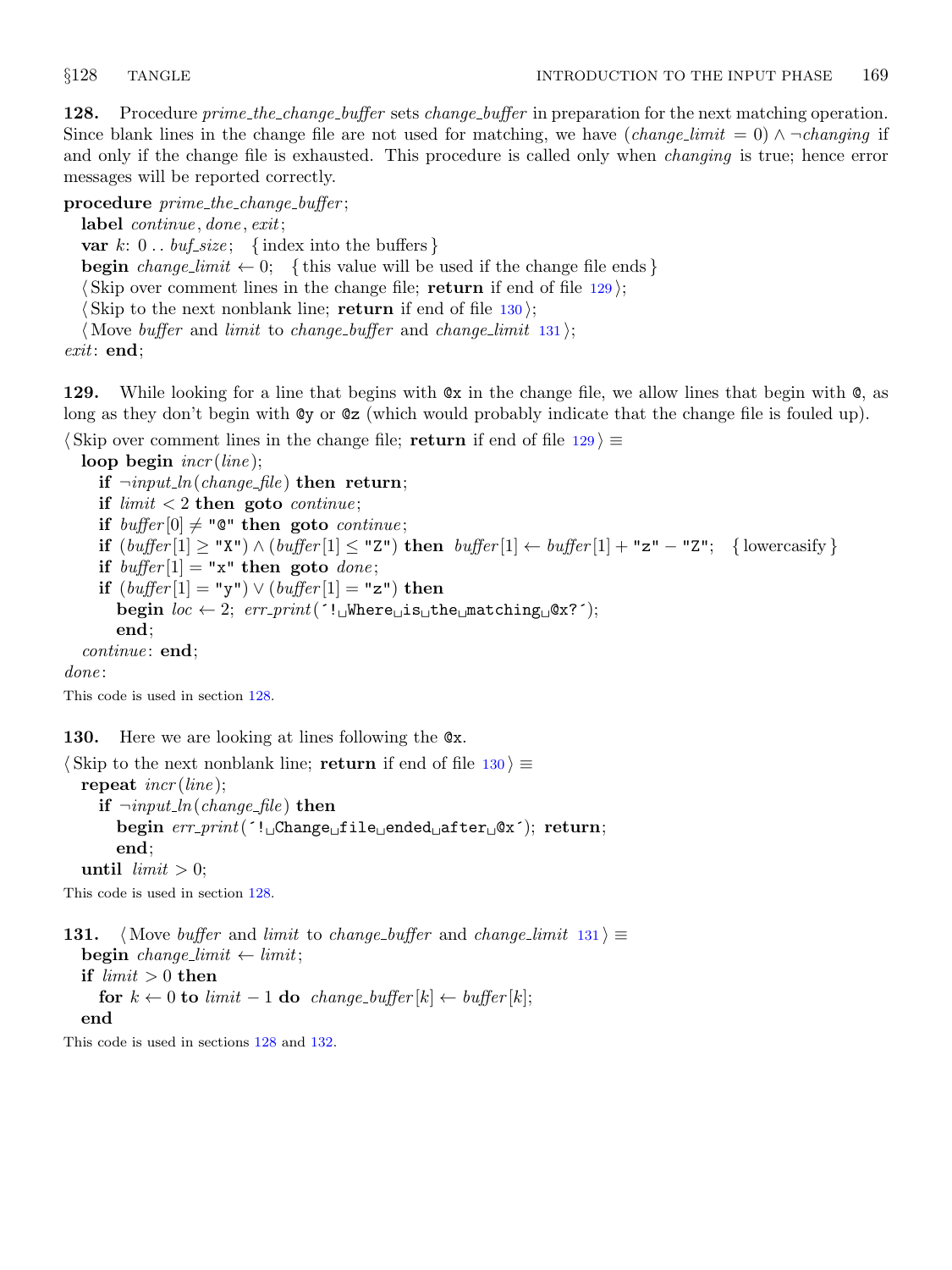<span id="page-45-0"></span>132. The following procedure is used to see if the next change entry should go into effect; it is called only when *changing* is false. The idea is to test whether or not the current contents of *buffer* matches the current contents of change buffer . If not, there's nothing more to do; but if so, a change is called for: All of the text down to the @y is supposed to match. An error message is issued if any discrepancy is found. Then the procedure prepares to read the next line from *change-file*.

**procedure** check change; { switches to change file if the buffers match }

```
label exit;
  var n: integer; { the number of discrepancies found }
     k: 0 \ldots \text{buf\_size}; {index into the buffers}
  begin if lines_dont_match then return;
  n \leftarrow 0;
  loop begin change_changing; { now it's true }
     incr (line):
     if \neg input\_ln(change\_file) then
        begin err\_print(\lceil \cdot \cdot \rceilChange<sub>U</sub>file<sub>U</sub>ended<sub>U</sub>before<sub>U</sub>@y<sup>\cdot</sup>); change_limit \leftarrow 0; change_changing;
              \{false \text{ again }\}return;
        end;
     If the current line starts with \mathbb{Q}_y, report any discrepancies and return 133;
     (Move buffer and limit to change_buffer and change_limit131);
     change_changing; { now it's false }
     incr (line);
     if \neg input\_ln(web\_file) then
        begin err\_print(': \exists \existsEB\existsfile\existsended\existsduring\existsa\existschange`); input\_has\_ended \leftarrow true; return;
        end;
     if lines_dont_match then \text{incr}(n);end;
exit: end;
```
133.  $\langle$  If the current line starts with  $\mathbb{Q}y$ , report any discrepancies and return 133 $\rangle \equiv$ if  $limit > 1$  then

```
if buffer[0] = "Q" thenbegin if (\text{buffer}[1] \geq "X") \land (\text{buffer}[1] \leq "Z") then \text{buffer}[1] \leftarrow \text{buffer}[1] + "z" - "Z";{ lowercasify }
   if (buffer[1] = "x") \vee (buffer[1] = "z") then
       begin loc \leftarrow 2; err\_print( '! Where is the matching \mathfrak{g}_1?');
       end
   else if buffer[1] = "y" then
          begin if n > 0 then
              begin loc \leftarrow 2;
              err\_print( \lceil Hmm... \lceil \cdot \lceil \cdot \lceil \cdot \lceil \cdot \lceil \cdot \lceil \cdot \lceil \cdot \lceil \cdot \lceil \cdot \lceil \cdot \lceil \cdot \lceil \cdot \lceil \cdot \lceil \cdot \lceil \cdot \lceil \cdot \lceil \cdot \lceil \cdot \lend;
          return;
          end;
   end
```
This code is used in section 132.

```
134. (Initialize the input system 134) \equivopen_input; line \leftarrow 0; other_line \leftarrow 0;
   changing \leftarrow true; prime\_the\_change\_buffer; change\_changing;limit \leftarrow 0; loc \leftarrow 1; buffer[0] \leftarrow "\text{ } "uput\_has\_ended \leftarrow false;This code is used in section 182.
```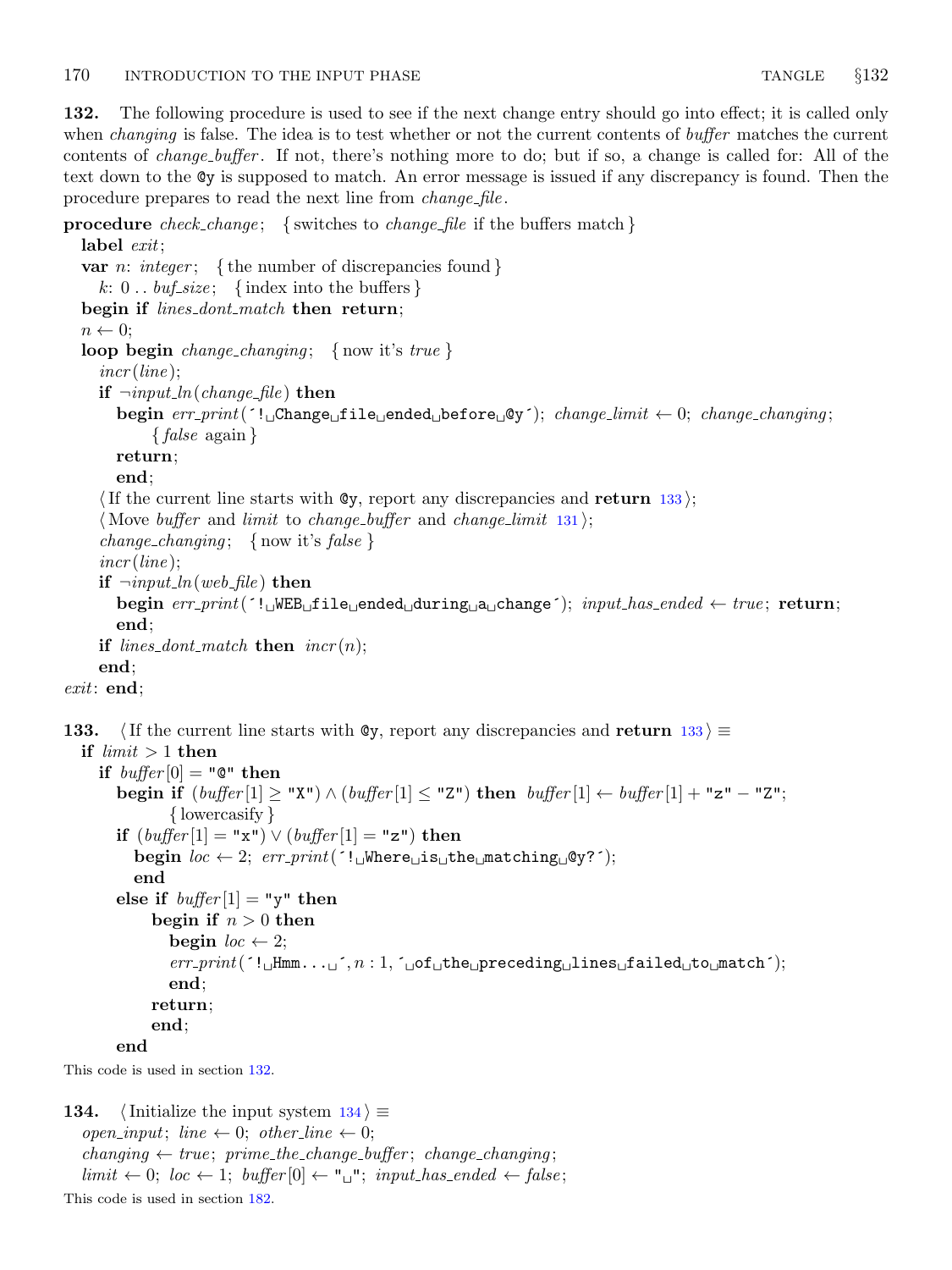<span id="page-46-0"></span>135. The get line procedure is called when  $loc > limit$ ; it puts the next line of merged input into the buffer and updates the other variables appropriately. A space is placed at the right end of the line.

procedure  $get\_line$ ; {inputs the next line} label restart; begin restart: if changing then  $\langle$  Read from change file and maybe turn off changing 137 $\rangle$ ; if  $\neg changing$  then **begin**  $\langle$  Read from *web file* and maybe turn on *changing* 136 $\rangle$ ; if changing then goto restart; end;  $loc \leftarrow 0$ ; buffer [limit]  $\leftarrow$  " $\Box$ "; end; 136. {Read from web file and maybe turn on changing  $136$   $\equiv$ begin  $\text{incr}($ line); **if**  $\neg input\_ln(web\_file)$  **then**  $input\_has\_ended ← true$ else if  $change\_limit > 0$  then check change; end This code is used in section 135. 137. (Read from *change\_file* and maybe turn off *changing*  $137$ )  $\equiv$ begin  $\text{incr}(line);$ if  $\neg input\_ln(change\_file)$  then begin  $err\_print$ ( $'! \Box$ Change $\Box$ file $\Box$ ended $\Box$ without $\Box$ @z $')$ ; buffer $[0] \leftarrow "0"$ ; buffer $[1] \leftarrow "z"$ ; limit  $\leftarrow 2$ ; end; if  $limit > 1$  then { check if the change has ended } if  $buffer[0] = "Q" then$ begin if  $(buffer[1] \geq "X") \wedge (buffer[1] \leq "Z")$  then  $buffer[1] \leftarrow buffer[1] + "z" - "Z";$ { lowercasify } if  $(buffer[1] = "x") \vee (buffer[1] = "y")$  then begin  $loc \leftarrow 2$ ;  $err\_print($  '! Where is the matching  $@z$ ?'); end else if  $buffer[1] = "z"$  then begin prime\_the\_change\_buffer; change\_changing; end; end; end

This code is used in section 135.

138. At the end of the program, we will tell the user if the change file had a line that didn't match any relevant line in  $web$ -file.

 $\langle$  Check that all changes have been read 138 $\rangle \equiv$ if change limit  $\neq 0$  then { changing is false } begin for  $ii \leftarrow 0$  to change\_limit – 1 do buffer [ii]  $\leftarrow$  change\_buffer [ii];  $limit \leftarrow change\_limit$ ; changing  $\leftarrow true$ ; line  $\leftarrow other\_line$ ; loc  $\leftarrow change\_limit$ ;  $err\_print($   $':$   $\Box$ Change $\Box$ file $\Box$ entry $\Box$ did $\Box$ not $\Box$ match $\Box$ ; end

This code is used in section [183.](#page-65-0)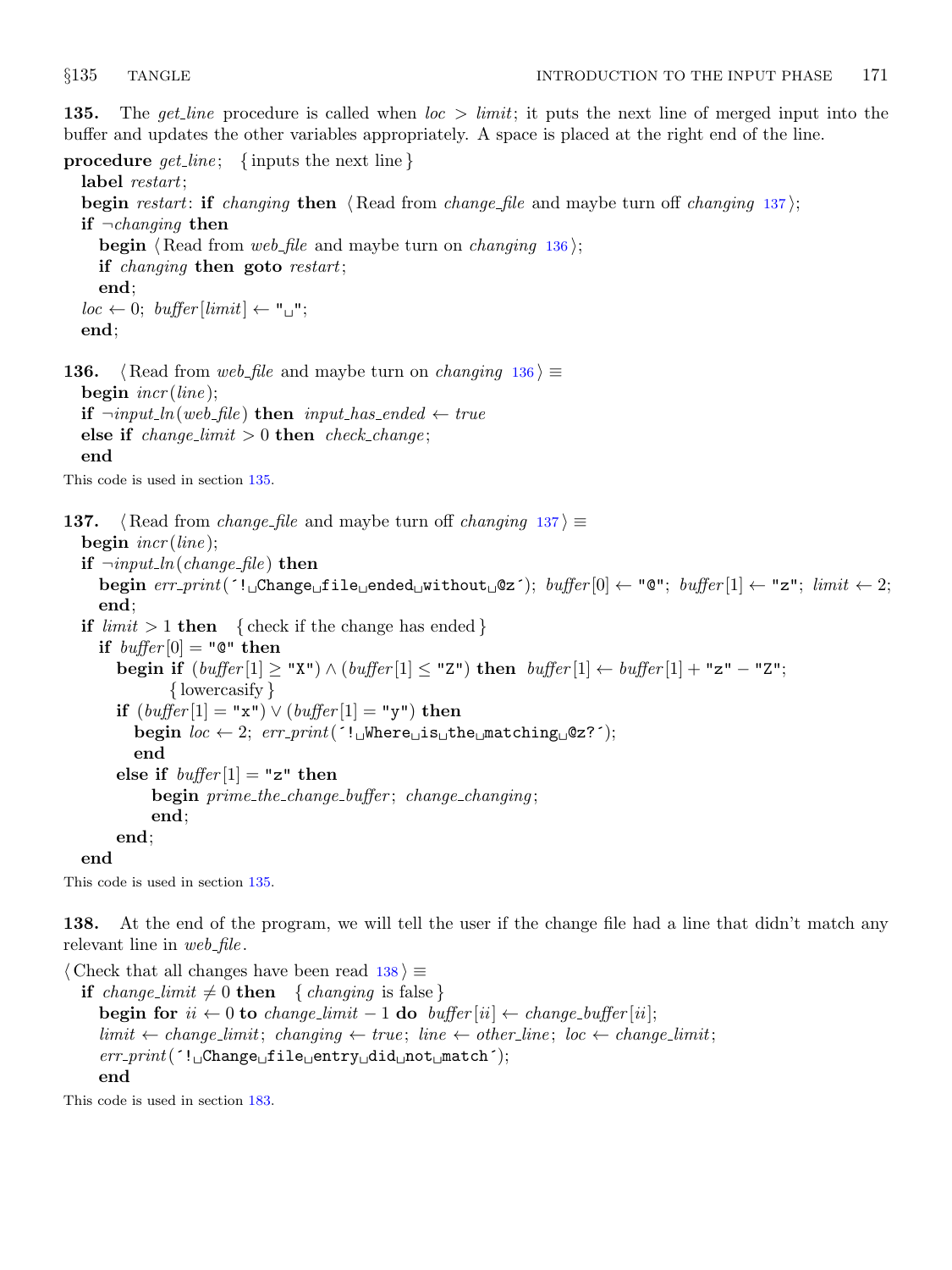<span id="page-47-0"></span>139. Important milestones are reached during the input phase when certain control codes are sensed.

Control codes in WEB begin with '@', and the next character identifies the code. Some of these are of interest only to WEAVE, so TANGLE ignores them; the others are converted by TANGLE into internal code numbers by the *control<sub>code</sub>* function below. The ordering of these internal code numbers has been chosen to simplify the program logic; larger numbers are given to the control codes that denote more significant milestones.

```
define \text{ignore} = 0 { control code of no interest to TANGLE}
  define control_text = 203 \{ control code for '\mathfrak{C}t', '\mathfrak{C}^*', etc. }
  define format = 204 { control code for '\mathfrak{C}f'}
  define definition = 205 {control code for '\mathcal{A}'}
  define begin_Psgin\_Pascal = '206 \{ \text{control code for 'Op'} \}define module\_name = '207 { control code for '\mathbb{Q}<'}
  define new\_module = '210 {control code for '\mathbb{Q}_1' and '\mathbb{Q}^*'}
function control\_code(c : ASCII\_code): eight\_bits; { convert c after \&}
  begin case c of
  "\mathbb{C}": control_code \leftarrow "\mathbb{C}"; { 'quoted' at sign }
  "'": control\_code \leftarrow octal; { precedes octal constant }
  """": control\_code \leftarrow hex; { precedes hexadecimal constant }
  "\mathcal{F}": control_code \leftarrow check_sum; {string pool check sum}
  "\Box", tab_mark: control_code \leftarrow new_module; { beginning of a new module }
  "*": begin print(\checkmark, module_count + 1 : 1); update_terminal; { print a progress report }
     control_code \leftarrow new_model; \{beginning of a new module \}end;
  "D", "d": control\_code \leftarrow definition; \{ macro definition\}"F", "f": control\_code \leftarrow format; \{ format \ definition\}"{\{\cdot\}}: control\_code \leftarrow begin\_comment; \{begin} comment delimiter
  "}": control\_code \leftarrow end\_comment; \{ end-component \text{ }delimiter \}"P", "p": control\_code \leftarrow begin\_Pascal; { Pascal text in unnamed module }
  "T", "t", "<sup>o</sup>", ".", ":": control_code ← control_text; { control text to be ignored }
  "\&": control_code \leftarrow join; { concatenate two tokens}
  "\leq": control_code \leftarrow module_name; { beginning of a module name}
  "=": control_code \leftarrow verbatim; { beginning of Pascal verbatim mode }
  "\": control_code \leftarrow force_line; { force a new line in Pascal output }
  othercases control\_code \leftarrow ignore \{ ignore all other cases\}endcases;
  end;
```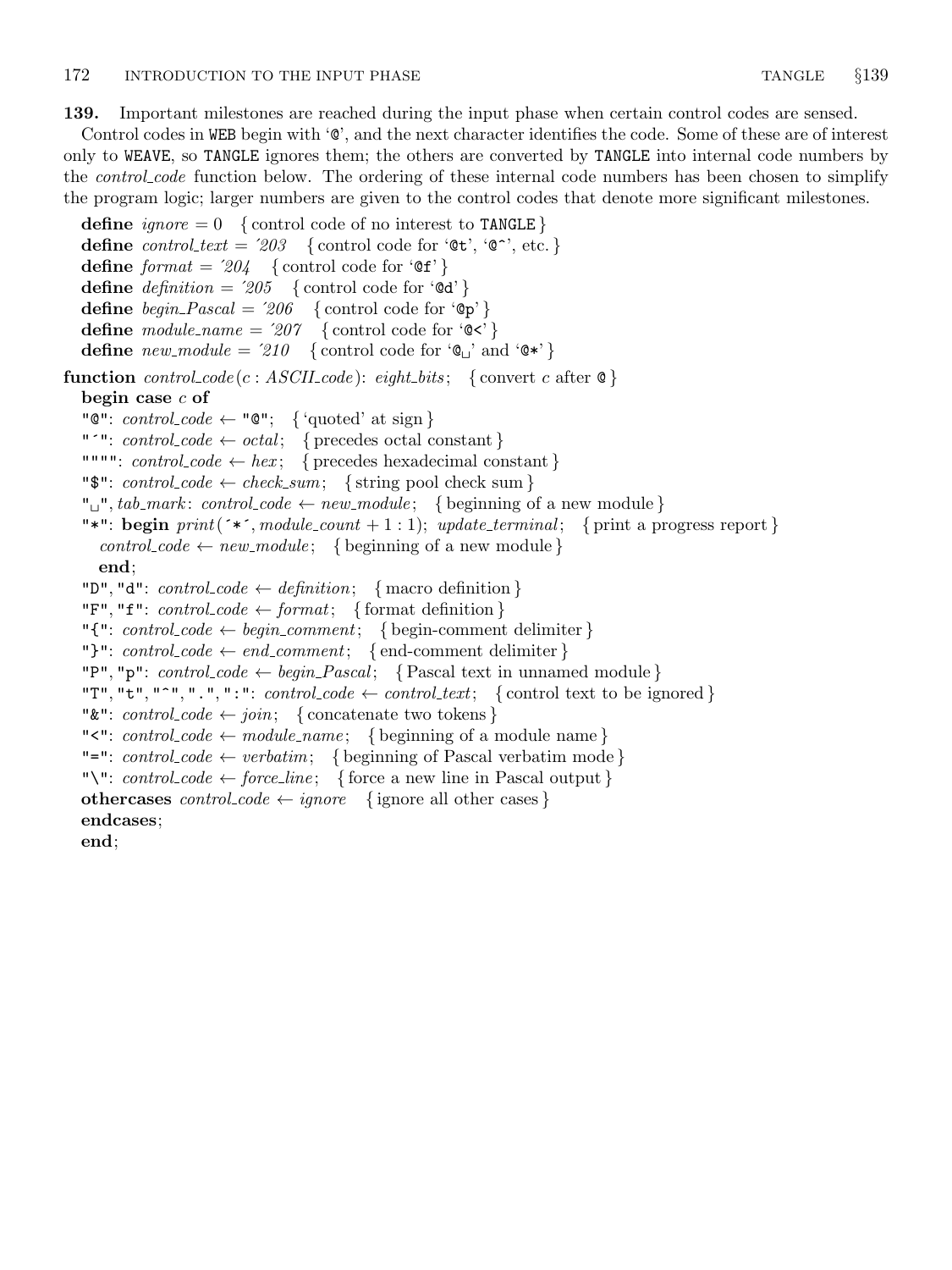<span id="page-48-0"></span>140. The *skip ahead* procedure reads through the input at fairly high speed until finding the next nonignorable control code, which it returns.

function  $skip\_shape$  : eight bits; { skip to next control code }

```
label done;
  var c: eight_bits; { control code found }
  begin loop
    begin if loc > limit then
       begin get line;
       if input_has_ended then
          begin c \leftarrow new\_module; goto done;
          end;
       end;
    buffer[limit + 1] \leftarrow "Q";while buffer[loc] \neq "Q" do incr(loc);
    if loc \leq limit then
       begin loc \leftarrow loc + 2; c \leftarrow control\_code(buffer[loc - 1]);
       if (c ≠ ignore) ∨ (buffer[loc - 1] = ">") then goto done;
       end;
    end;
done: skip\_ahead \leftarrow c;end;
```
141. The *skip-comment* procedure reads through the input at somewhat high speed until finding the first unmatched right brace or until coming to the end of the file. It ignores characters following '\' characters, since all braces that aren't nested are supposed to be hidden in that way. For example, consider the process of skipping the first comment below, where the string containing the right brace has been typed as  $\setminus \setminus$ in the WEB file.

```
procedure skip_comment; { skips to next unmatched '}' }
 label exit;
 var bal: eight_bits; { excess of left braces }
   c: ASCII\_{code}; \{ current character \}begin bal \leftarrow 0;
 loop begin if loc > limit then
     begin get line;
     if input_has_ended then
       begin err_print(^! Input ended in mid-comment^); return;
       end;
     end;
   142};end;
exit: end;
```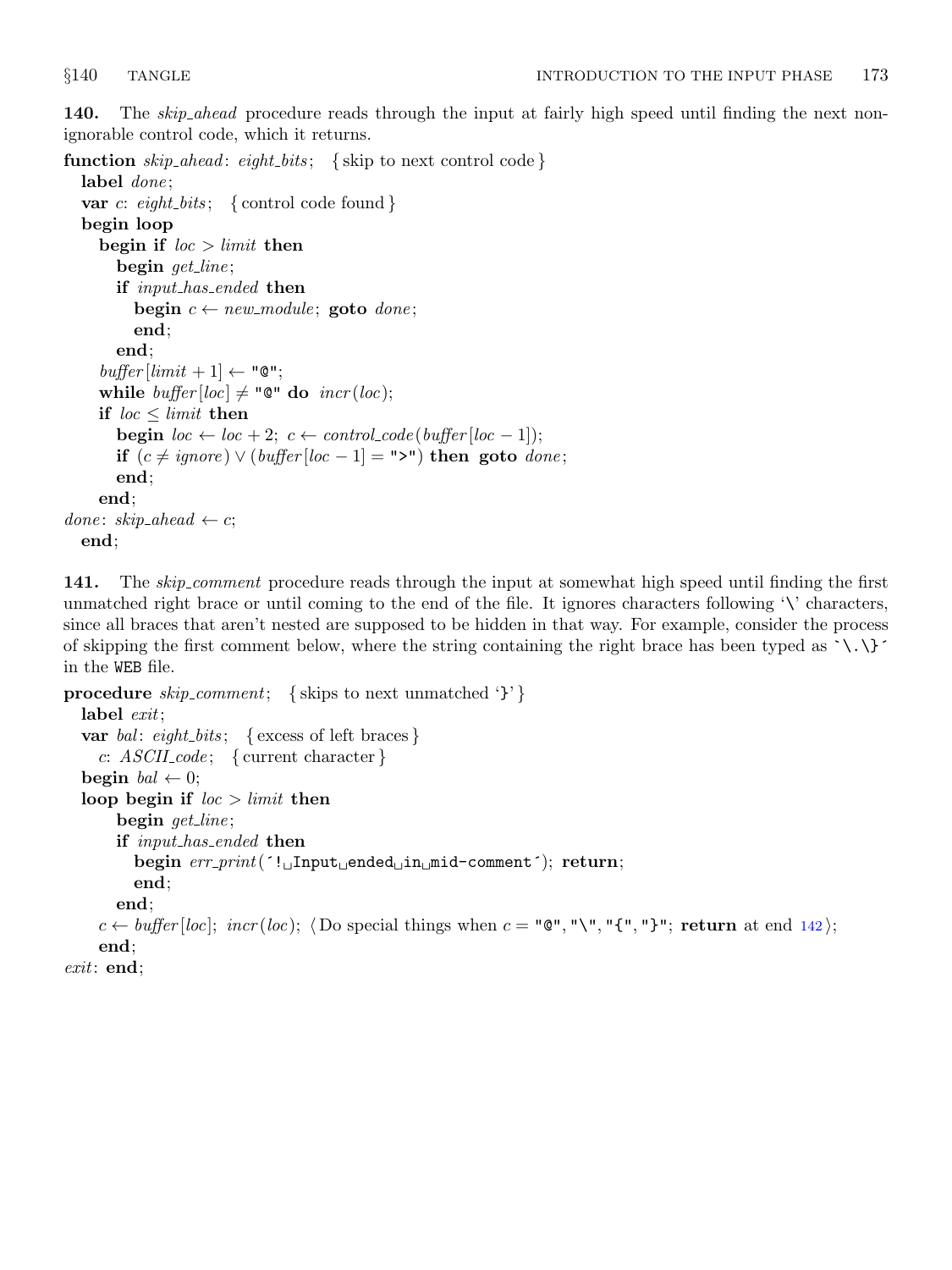<span id="page-49-0"></span>142.  $\langle$  Do special things when  $c = "Q", "\", "{\", "}\",$  return at end  $142 \rangle \equiv$ if  $c = "\mathbb{Q}"$  then begin  $c \leftarrow \text{buffer} [\text{loc}];$ if  $(c ≠ "µ") \land (c ≠ tab\_mark) \land (c ≠ "*")$  then  $incr(loc)$ else begin err\_print(´! Section ended in mid-comment´); decr(loc); return; end end else if  $(c = "\"\) \land (buffer[loc] \neq "\mathbb{Q}")$  then  $\text{incr}(loc)$ else if  $c = "\{\mathsf{``} \text{ then } \text{incr}(\text{bal})\}$ else if $\,c=\text{``} \} \text{''}$  then begin if  $bal = 0$  then return;  $decr(bal);$ end

This code is used in section [141.](#page-48-0)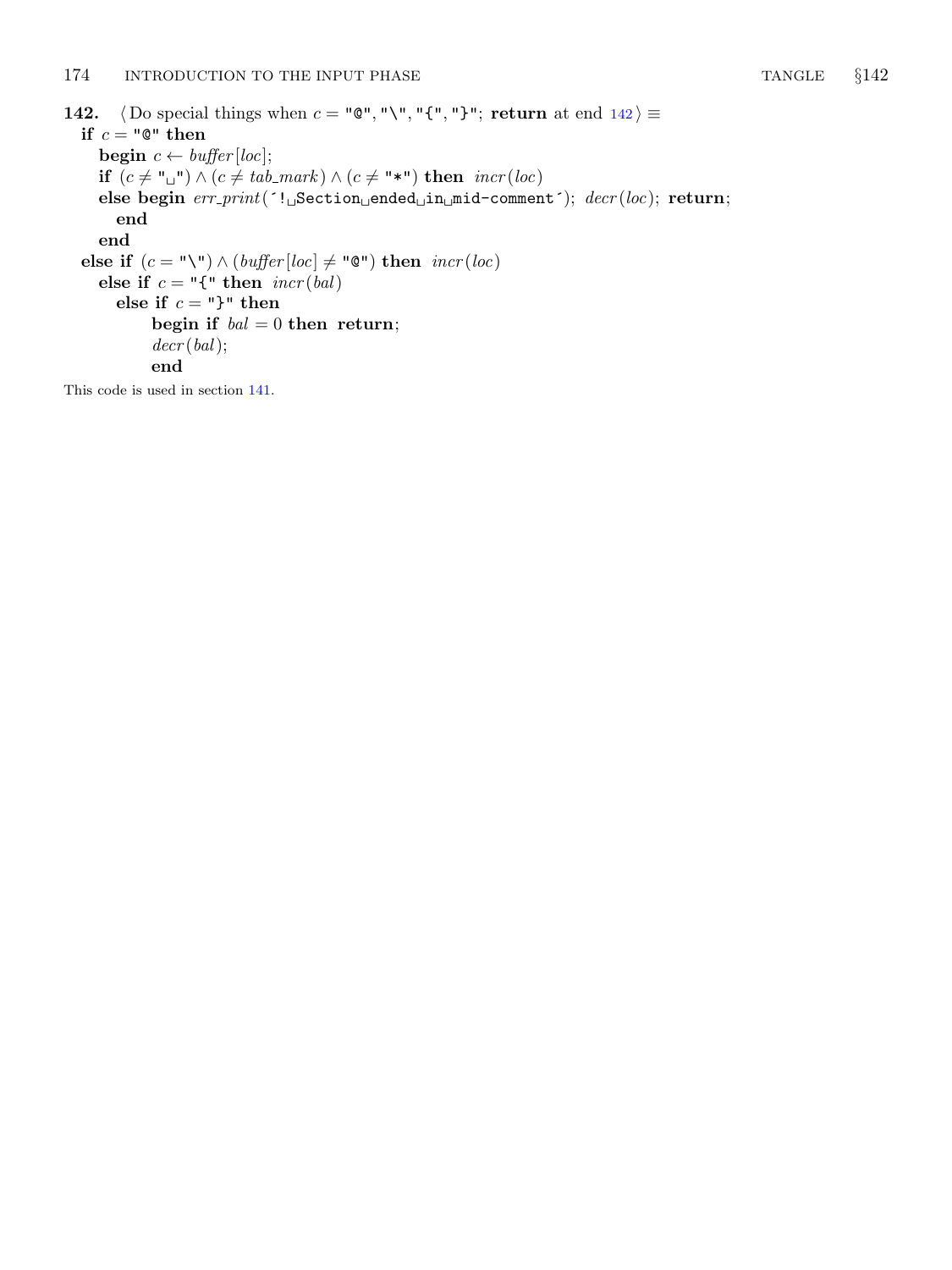<span id="page-50-0"></span>143. Inputting the next token. As stated above, TANGLE's most interesting input procedure is the get next routine that inputs the next token. However, the procedure isn't especially difficult.

In most cases the tokens output by *get\_next* have the form used in replacement texts, except that two-byte tokens are not produced. An identifier that isn't one letter long is represented by the output 'identifier ', and in such a case the global variables *id-first* and *id-loc* will have been set to the appropriate values needed by the *id*-lookup procedure. A string that begins with a double-quote is also considered an *identifier*, and in such a case the global variable *double\_chars* will also have been set appropriately. Control codes produce the corresponding output of the *control<sub>-code</sub>* function above; and if that code is *module\_name*, the value of cur module will point to the *byte\_start* entry for that module name.

Another global variable, *scanning hex*, is true during the time that the letters **A** through **F** should be treated as if they were digits.

 $\langle$  Globals in the outer block [9](#page-3-0)  $\rangle$  +=  $cur_model: name\_pointer; \{ name of module just scanned\}$ scanning hex: boolean; { are we scanning a hexadecimal constant?}

144. (Set initial values  $10$ ) +≡ scanning hex  $\leftarrow$  false;

145. At the top level, get next is a multi-way switch based on the next character in the input buffer. A new module code is inserted at the very end of the input file.

```
function get\_next: eight\_bits; { produces the next input token }
  label restart, done, found;
  var c: eight_bits; { the current character }
    d: \text{eight\_bits}; {the next character}
    j, k: 0... longest_name; {indices into mod_text}
  begin restart: if loc > limit then
    begin get line;
    if input_has_ended then
       begin c \leftarrow new\_module; goto found;
       end;
    end;
  c \leftarrow \text{buffer} [\text{loc}]; \text{incr} (\text{loc});if scanning hex then \langle Go to found if c is a hexadecimal digit, otherwise set scanning hex \leftarrow146 \rangle;
  case c of
  "A", up\_to ("Z"), "a", up\_to ("z"): \langle148\rangle;
  """": \langle149\rangle;
  "\mathbb{C}": \langle Get control code and possible module name 150 ;
  \langle Compress two-symbol combinations like \langle147\rangle"\Box", tab_mark: goto restart; {ignore spaces and tabs}
  "{": begin skip_comment; goto restart;
    end;
  "}": begin err\_print('! \sqcup \text{Extra} \sqcup \text{'}); goto restart;end;
  othercases if c \geq 128 then goto restart { ignore nonstandard characters }
    else do nothing
  endcases;
found: debug if trouble-shooting then debug-help; gubed
  get\_next \leftarrow c;end;
```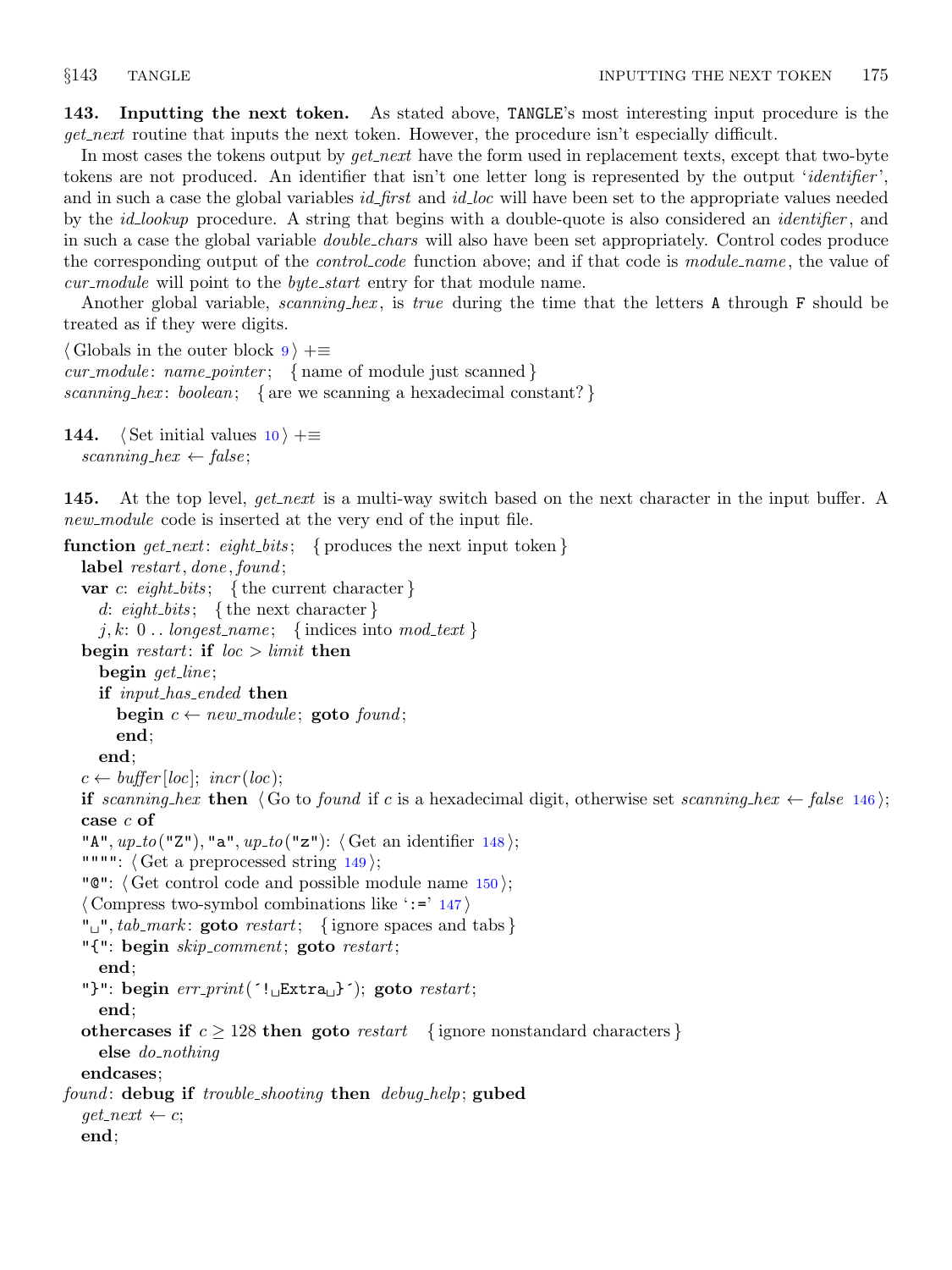<span id="page-51-0"></span>**146.**  $\langle$  Go to *found* if c is a hexadecimal digit, otherwise set scanning hex  $\leftarrow$  false 146  $\rangle \equiv$ if  $((c \geq "0") \land (c \leq "9") \lor ((c \geq "A") \land (c \leq "F")$  then goto found else scanning hex  $\leftarrow$  false

This code is used in section [145.](#page-50-0)

147. Note that the following code substitutes @{ and @} for the respective combinations '(\*' and '\*)'. Explicit braces should be used for T<sub>E</sub>X comments in Pascal text.

```
define compress(\#) \equivbegin if loc < limit then
             begin c \leftarrow \#; \textit{incr}(loc);
             end;
           end
```
 $\langle$  Compress two-symbol combinations like ':=' 147 $\rangle \equiv$ ".": if  $buffer[loc] = "$ ." then  $compress(double\_dot)$ else if  $buffer[loc] = "$ )" then  $compress("]$ "); ":": if  $buffer[loc] = "=" then compress(left_arrow);$ "=": if  $buffer[loc] = "=" then compress(equivalence\_sign);$ ">": if  $buffer[loc] = "=" then compress(greater_or_equal);$ " $\leq$ ": if buffer  $[loc] =$  "=" then compress (less\_or\_equal) else if  $buffer[loc] = ">" then compress(not\_equal);$ "(": if  $buffer[loc] = "*"$  then  $compress(begin_{com} + commut)$ else if  $buffer[loc] = "." then compress("["");$ "\*": if  $buffer[loc] = "$ " then compress (end\_comment); This code is used in section [145.](#page-50-0)

148. We have to look at the preceding character to make sure this isn't part of a real constant, before trying to find an identifier starting with 'e' or 'E'.

 $\langle$  Get an identifier 148  $\rangle \equiv$ begin if  $((c = "e") \vee (c = "E") \wedge (loc > 1)$  then if  $(buffer[loc - 2] ≤ "9") \wedge (buffer[loc - 2] ≥ "0")$  then  $c \leftarrow 0;$ if  $c \neq 0$  then **begin**  $decr(loc); id\_first \leftarrow loc;$ repeat  $\text{incr}(loc); d \leftarrow \text{buffer}(loc);$ until  $((d < "0") \lor ((d > "9") \land (d < "A") \lor ((d > "Z") \land (d < "a") \lor (d > "z") \land (d ≠ "_");$ if  $loc > id$  first + 1 then **begin**  $c \leftarrow identifier$ ; *id\_loc*  $\leftarrow loc$ ; end; end else  $c \leftarrow "E";$  {exponent of a real constant} end

This code is used in section [145.](#page-50-0)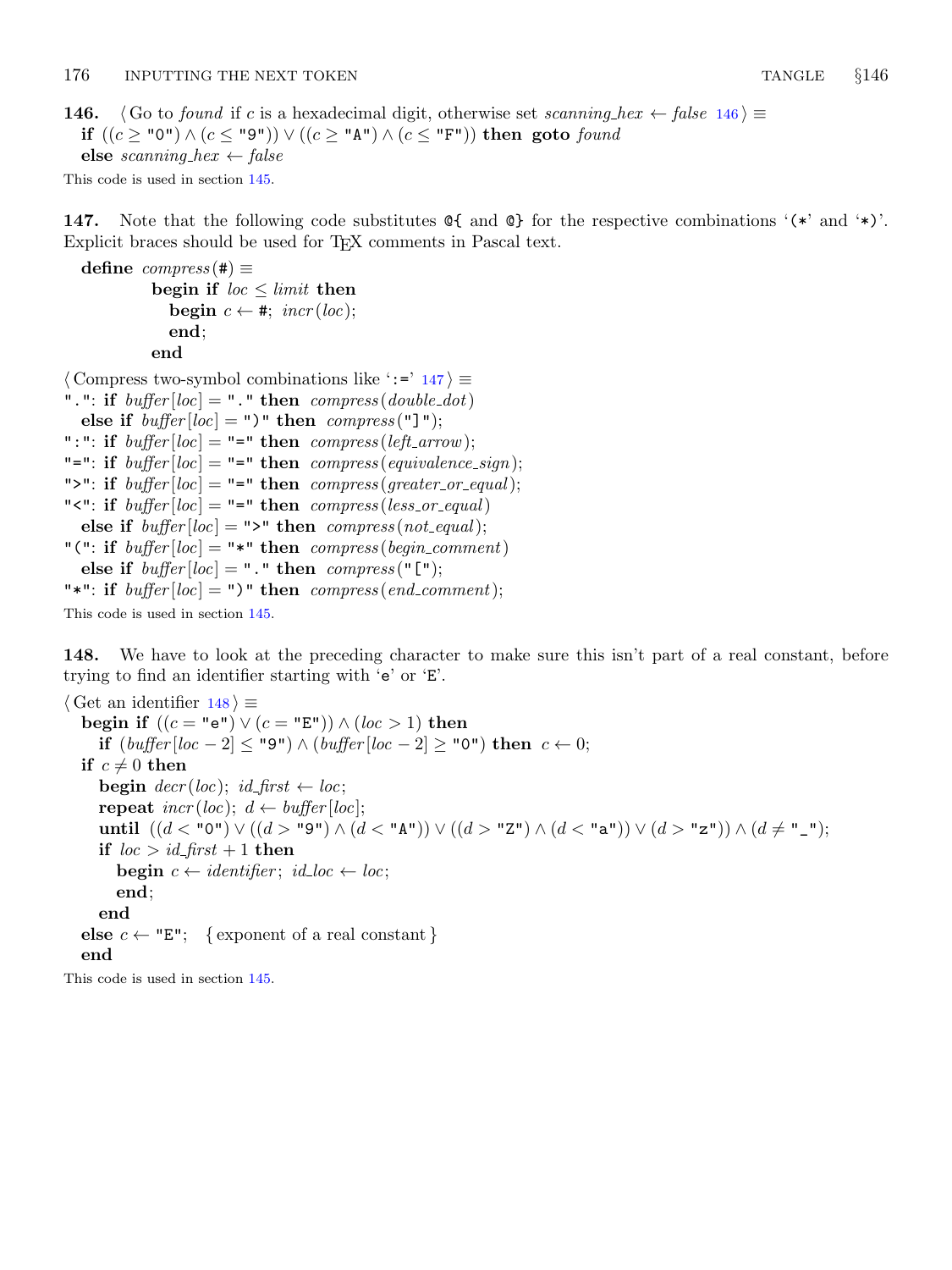<span id="page-52-0"></span>149. A string that starts and ends with double-quote marks is converted into an identifier that behaves like a numeric macro by means of the following piece of the program.

```
\langle Get a preprocessed string 149 \rangle \equivbegin double_chars \leftarrow 0; id_first \leftarrow loc -1;
  repeat d \leftarrow buffer[loc]; incr(loc);
     if (d = """") \vee (d = "@") then
        if buffer[loc] = d then
           begin \text{incr}(loc); d \leftarrow 0; \text{incr}(double{\_}chars);end
        else begin if d = "Q" then err\_print('! \Box Double \Box Q \Box sign \Box missing')end
     else if loc > limit then
           begin err\_print('!\sqcup String\sqcup constant \sqcup didn'\uparrow \sqcup end'); d \leftarrow """;end;
  until d = """";
  id\_loc \leftarrow loc - 1; c \leftarrow identifier;end
```
This code is used in section [145.](#page-50-0)

150. After an  $\mathcal Q$  sign has been scanned, the next character tells us whether there is more work to do.

 $\langle$  Get control code and possible module name  $150 \rangle \equiv$ **begin**  $c \leftarrow control\_code(buffer[loc]);$   $incr(loc);$ if  $c = \text{ignore}$  then goto restart else if  $c = hex$  then scanning hex  $\leftarrow true$ else if  $c = module_name$  then  $\langle$  Scan the module name and make *cur module* point to it 151 $\rangle$ else if  $c = control\_text$  then begin repeat  $c \leftarrow skip\_ahead;$ until  $c \neq "Q";$ if buffer  $[loc - 1]$  ≠ ">" then  $err\_print('! \Box \text{Improper}_\text{Q}$ within $\Box$ control $\Box$ text´); goto restart; end;

end

This code is used in section [145.](#page-50-0)

151. Scan the module name and make cur module point to it  $151$  i ≡

```
begin \langle Put module name into mod_text[1 \t{k}] . k153\rangle;
if k > 3 then
  begin if (mod\_text[k] = "."]) \wedge (mod\_text[k-1] = "."]) \wedge (mod\_text[k-2] = "."]) then
     cur\_module \leftarrow prefix\_lookup(k-3)else cur_model \leftarrow mod\_lookup(k);end
else cur\_module \leftarrow mod\_lookup(k);end
```
This code is used in section 150.

152. Module names are placed into the *mod<sub>-text</sub>* array with consecutive spaces, tabs, and carriage-returns replaced by single spaces. There will be no spaces at the beginning or the end. (We set  $mod\_text[0] \leftarrow$ " to facilitate this, since the mod<sub>-lookup</sub> routine uses  $mod\_text[1]$  as the first character of the name.)

 $\langle$  Set initial values [10](#page-3-0)  $\rangle$  +≡  $mod\_text[0] \leftarrow "\sqcup"$ ;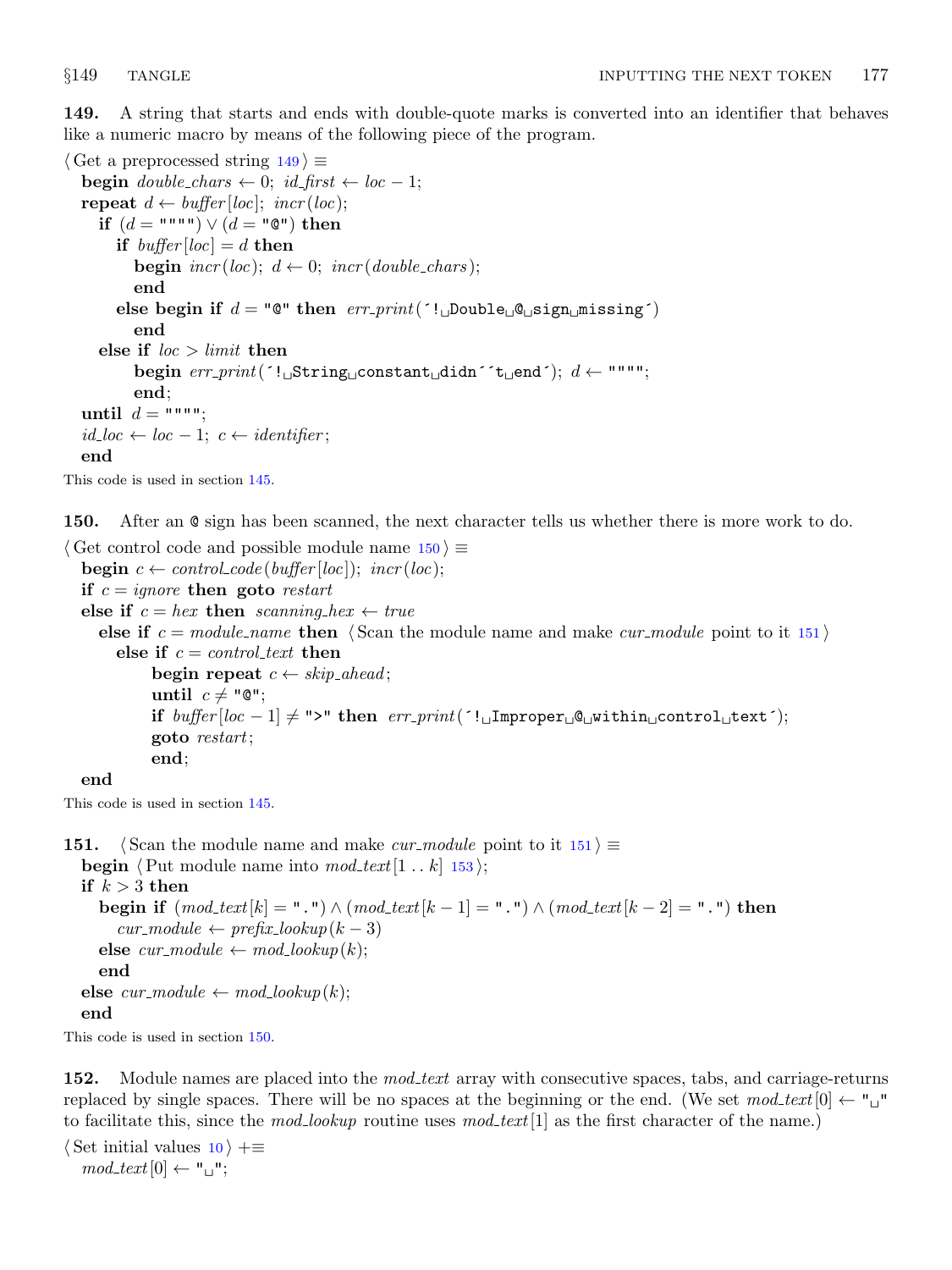<span id="page-53-0"></span>**153.**  $\langle$  Put module name into mod\_text[1 . . k]  $153$   $\equiv$  $k \leftarrow 0$ ; loop begin if  $loc > limit$  then begin get\_line; if *input\_has\_ended* then begin  $err\_print($  '! $\text{Input} \cup \text{Indeed} \cup \text{in} \cup \text{section} \cup \text{name}$ '); goto  $done$ ; end; end;  $d \leftarrow \text{buffer} [\text{loc}]$ ; (If end of name, **goto** done 154);  $incr(loc);$ if  $k <$  longest\_name - 1 then  $\text{incr}(k)$ ; if  $(d = "_1") \vee (d = tab\_mark)$  then begin  $d \leftarrow "\sqcup"$ ; if  $mod\_text[k-1] = "^"$  then  $decr(k);$ end;  $mod\_text[k] \leftarrow d;$ end; *done:*  $\langle$  Check for overlong name 155 $\rangle$ ; if  $(mod\_text[k] = "\sqcup" \wedge (k > 0)$  then  $decr(k);$ This code is used in section [151.](#page-52-0) 154. (If end of name, goto done  $154$ )  $\equiv$ if  $d = "Q"$  then **begin**  $d \leftarrow \text{buffer} [\text{loc} + 1];$ if  $d =$ ">" then begin  $loc \leftarrow loc + 2$ ; goto  $done$ ; end; if  $(d = "\cdot"|\vee (d = tab\_mark) \vee (d = "\cdot")$  then begin  $err\_print($  '! $_$ Section name didn 't end'); goto  $done$ ; end;  $incr(k); \text{ mod\_text}[k] \leftarrow \text{``} \text{@''}; \text{ } incr(loc); \text{ } \{ \text{ now } d = buffer[loc] \text{ again } \}$ end

This code is used in section 153.

155.  $\langle$  Check for overlong name 155  $\rangle \equiv$ if  $k ≥ longer_name - 2$  then  $begin *begin min\_nl*(<sup>-!</sup> <sub>L</sub>Section<sub>u</sub>name<sub>u</sub> too<sub>u</sub> long: <sub>u</sub>');$ for  $j \leftarrow 1$  to 25 do print(xchr[mod\_text[j]]);  $print(\ulcorner \ldots \ulcorner); mark_harmless;$ end

This code is used in section 153.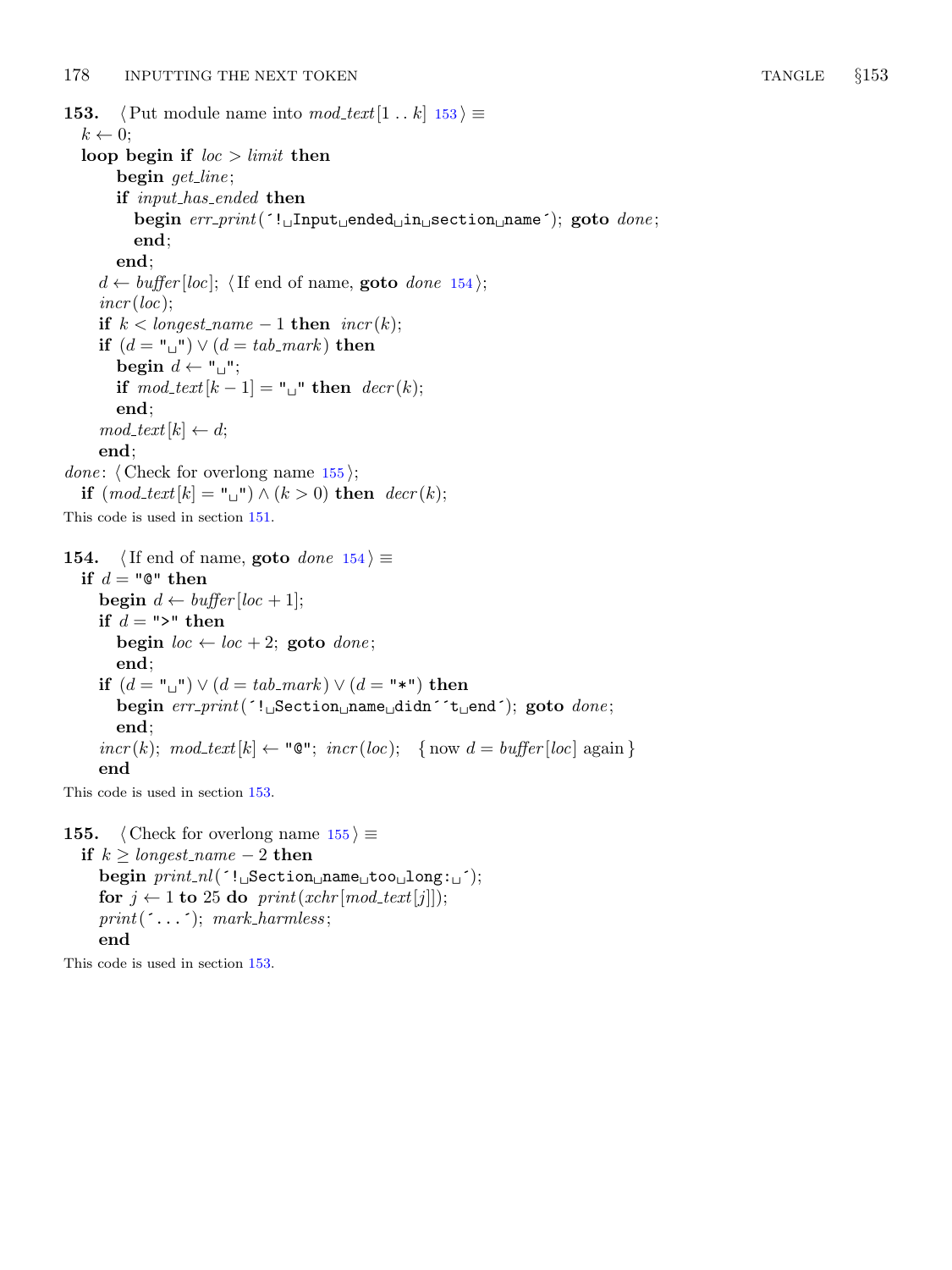<span id="page-54-0"></span>156. Scanning a numeric definition. When TANGLE looks at the Pascal text following the '=' of a numeric macro definition, it calls on the procedure  $scan_number(c(p)$ , where p points to the name that is to be defined. This procedure evaluates the right-hand side, which must consist entirely of integer constants and defined numeric macros connected with + and − signs (no parentheses). It also sets the global variable next control to the control code that terminated this definition.

A definition ends with the control codes *definition*, format, module name, begin Pascal, and new module, all of which can be recognized by the fact that they are the largest values  $get\_next$  can return.

**define** end\_of\_definition( $\sharp$ )  $\equiv$  ( $\sharp$   $\geq$  format) { is  $\sharp$  a control code ending a definition?}

 $\langle$  Globals in the outer block  $9 \rangle + \equiv$  $9 \rangle + \equiv$ 

*next\_control: eight\_bits*; { control code waiting to be acted upon }

157. The evaluation of a numeric expression makes use of two variables called the *accumulator* and the next sign. At the beginning, accumulator is zero and next sign is  $+1$ . When a + or − is scanned, next sign is multiplied by the value of that sign. When a numeric value is scanned, it is multiplied by next sign and added to the *accumulator*, then *next\_sign* is reset to  $+1$ .

```
define add_in(\#) \equivbegin accumulator \leftarrow accumulator + next\_sign * (\textbf{\#}); next\_sign \leftarrow +1;end
```
**procedure** scan numeric(p : name pointer); { defines numeric macros }

label  $resultch, done;$ 

var *accumulator: integer*; { $\{$  accumulates sums}

 $next\_sign: -1...+1; \{ sign to attach to next value \}$ q: name\_pointer; { points to identifiers being evaluated } *val: integer*; { constants being evaluated }

**begin**  $\langle$  Set *accumulator* to the value of the right-hand side [158](#page-55-0) $\rangle$ ;

if abs (accumulator)  $\geq$  '100000 then

begin err print(´! Value too big: ´, accumulator : 1); accumulator ← 0; end;

equiv  $[p] \leftarrow accumulatedor + '100000; \{name p \n} now is defined to equal *accumulator* \}$ end;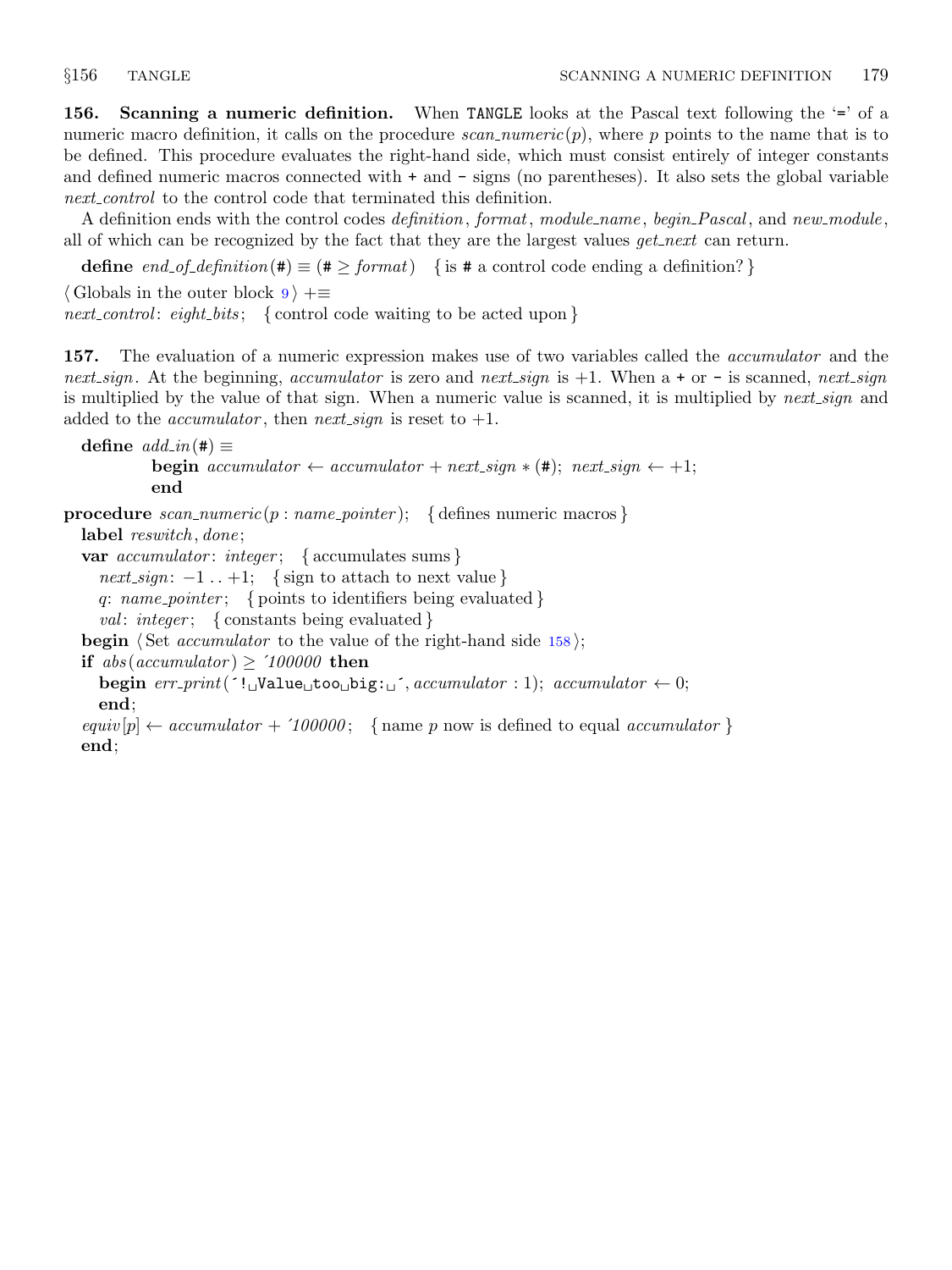```
158. \langle Set accumulator to the value of the right-hand side 158 \rangle \equivaccumulator \leftarrow 0; next\_sign \leftarrow +1;loop begin next_{control} \leftarrow get_{next};reswitch: case next-control of
     digits: begin \langle Set val to value of decimal constant, and set next control to the following token 160 i;
       add_in(val); goto reswitch;
       end;
     octal: begin \langle Set val to value of octal constant, and set next control to the following token 161\rangle;
        add\_in(val); goto reswitch;
       end;
     hex: begin \langle162\rangle;
       add\_in(val); goto reswitch;
       end;
     identifier: begin q \leftarrow id\_lookup(normal);if ilk[q] \neq numeric then
          begin next\_control \leftarrow "*"; goto reswitch; { leads to error }
          end;
       add\_in\left( \text{equiv}\left[ q\right] - 100000\right);end;
     "+": do_nothing;
     "<sup>-"</sup>: next_sign \leftarrow -next_sign;
     format, definition, module_name, begin\_Pascal, new\_module: <b>goto</b> done;";": err\_print( '!
{\sf Limit} comit
{\sf I}semicolon
{\sf un}_{{\sf un}}numeric
{\sf d}efinition ');
     othercases \langle Signal error, flush rest of the definition 159 \rangleendcases;
     end;
done:
This code is used in section 157.
159. Signal error, flush rest of the definition 159 \equivbeginer_{\perp} err_{\perp} \frac{1}{\text{Im}} error_{\perp} numeric_{\perp} definition \text{dim}_{\perp} will \text{dim}_{\perp} flushed´);
  repeat next_{control} \leftarrow skip_{}\}until end_{of\_definition}(next_{control});if next_{control} = module_{name} then
     begin { we want to scan the module name too }
     loc \leftarrow loc - 2; next-control \leftarrow get.next;end;
  accumulator \leftarrow 0; goto done;
  end
This code is used in section 158.
160. (Set val to value of decimal constant, and set next control to the following token 160 i \equiv
```
 $val \leftarrow 0;$ repeat val  $\leftarrow$  10 \* val + next\_control – "0"; next\_control  $\leftarrow$  get\_next; until  $(next_{control} > "9") \vee (next_{control} < "0")$ 

This code is used in section 158.

161. (Set val to value of octal constant, and set next control to the following token  $161$  i ≡  $val \leftarrow 0$ ; next\_control  $\leftarrow$  "0"; repeat val  $\leftarrow$  8 \* val + next\_control – "0"; next\_control  $\leftarrow$  get\_next; until  $(next_{control} > "7") \vee (next_{control} < "0")$ This code is used in section 158.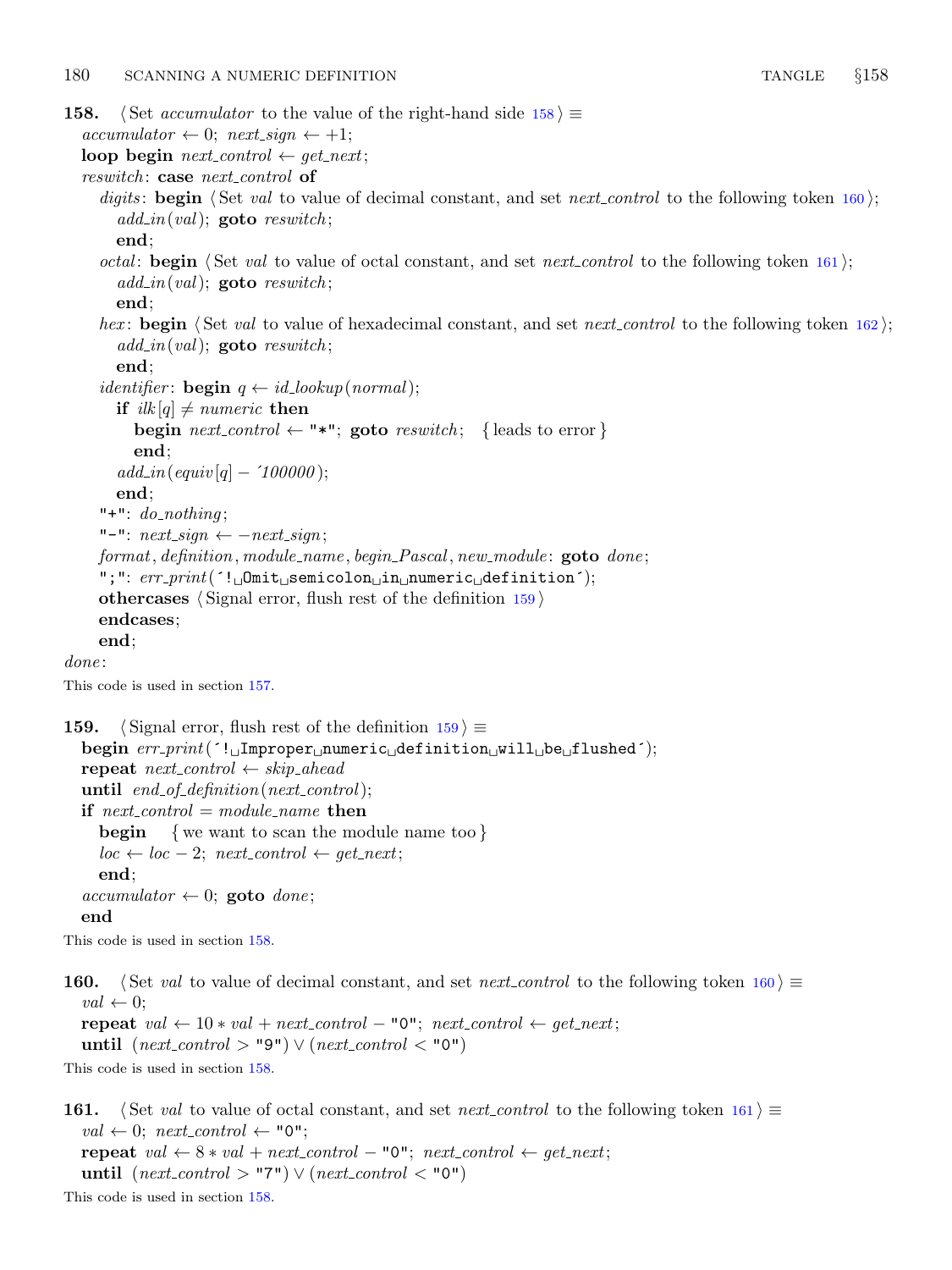<span id="page-56-0"></span>162. Set val to value of hexadecimal constant, and set next control to the following token  $162$  i ≡  $val \leftarrow 0; next\_control \leftarrow "0";$ 

repeat if  $next-control \ge "A"$  then  $next-control \leftarrow next-control + "0" + 10 - "A";$ 

 $val \leftarrow 16 * val + next-control - "0"; \ next-control \leftarrow get.next;$ until  $(next_{control} > "F") \vee (next_{control} < "0") \vee ((next_{control} > "9") \wedge (next_{control} < "A")$ 

This code is used in section [158.](#page-55-0)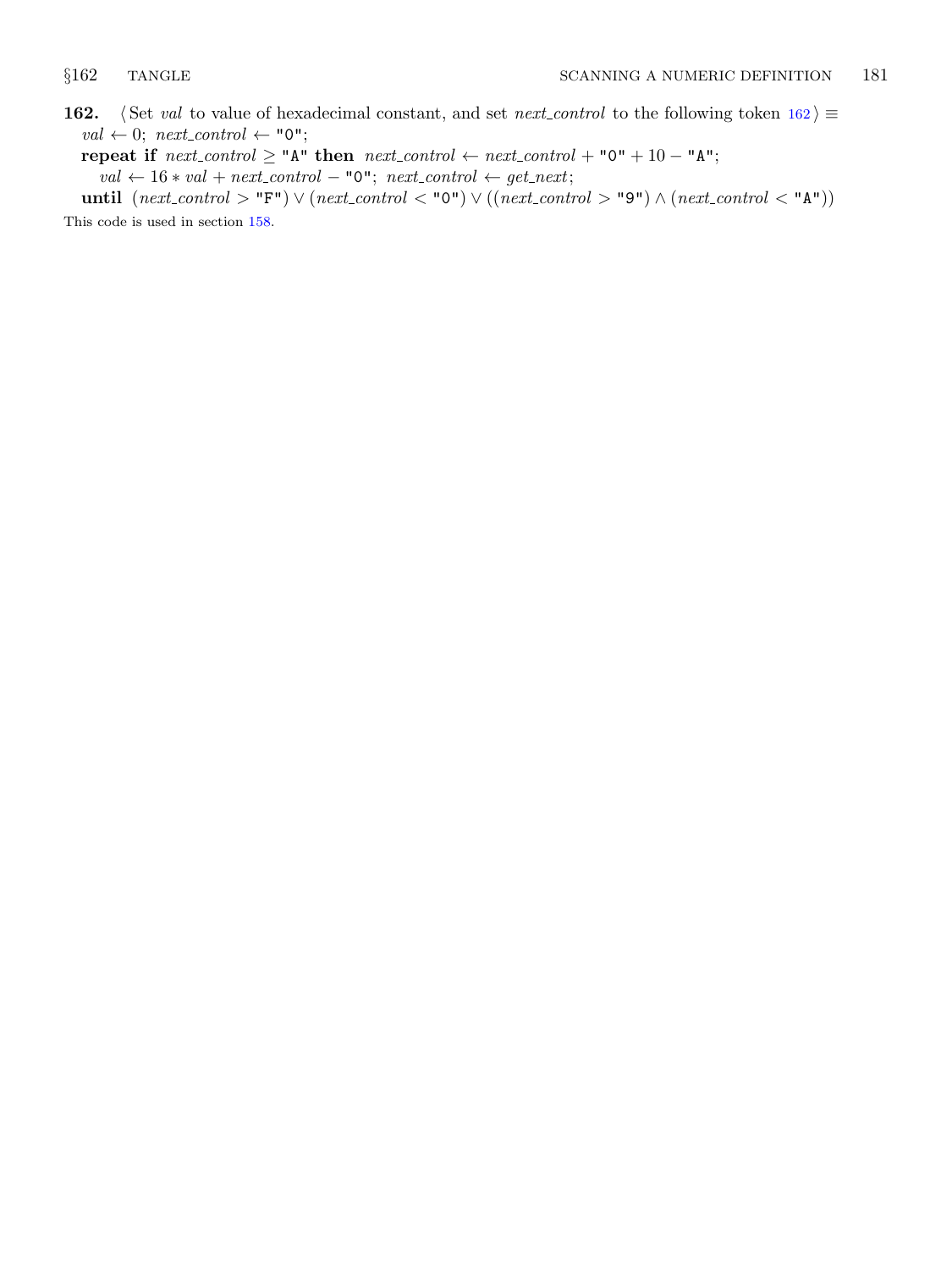<span id="page-57-0"></span>163. Scanning a macro definition. The rules for generating the replacement texts corresponding to simple macros, parametric macros, and Pascal texts of a module are almost identical, so a single procedure is used for all three cases. The differences are that

- a) The sign # denotes a parameter only when it appears outside of strings in a parametric macro; otherwise it stands for the ASCII character #. (This is not used in standard Pascal, but some Pascals allow, for example, '/#' after a certain kind of file name.)
- b) Module names are not allowed in simple macros or parametric macros; in fact, the appearance of a module name terminates such macros and denotes the name of the current module.
- c) The symbols @d and @f and @p are not allowed after module names, while they terminate macro definitions.

**164.** Therefore there is a procedure *scan\_repl* whose parameter t specifies either *simple* or *parametric* or module name. After scan repl has acted, cur repl text will point to the replacement text just generated, and next-control will contain the control code that terminated the activity.

```
\langle9 \rangle +≡
cur\_repl\_text: text\_poster; { replacement text formed by scan\_repl}
```
## 165.

```
procedure scan_repl(t: eight_bits); { creates a replacement text}
  label continue, done, found, reswitch;
  var a: sixteen_bits; { the current token }
    b: ASCH\_{code}; { a character from the buffer }
    bal: \epsilon \text{ right\_bits}; { left parentheses minus right parentheses }
  begin bal \leftarrow 0;
  loop begin continue: a \leftarrow get\_next;
```
case a of

```
"(": \textit{incr}(\textit{bal}):
")": if bal = 0 then err\_print('! Extra ) )
```
else  $decr(bal)$ ;

```
"'": \langle Copy a string from the buffer to tok_mem168\rangle;
```

```
"#": if t = parametric then a \leftarrow param;
```
In cases that a is a non-ASCII token *(identifier, module name, etc.)*, either process it and change a to a byte that should be stored, or **goto** *continue* if a should be ignored, or **goto** done if a signals the end of this replacement text  $167$ 

othercases do nothing

endcases;

 $app\_repl(a);$  {store a in tok\_mem} end;

done: next\_control  $\leftarrow a$ ; (Make sure the parentheses balance [166](#page-58-0));

if  $text\_ptr > max\_texts - zz$  then overflow('text');  $cur\_repl\_text\_ptr; tok\_start|text\_ptr + zz| \leftarrow tok\_ptr|z|; incr(text\_ptr);$ if  $z = zz - 1$  then  $z \leftarrow 0$  else  $\text{incr}(z)$ ; end;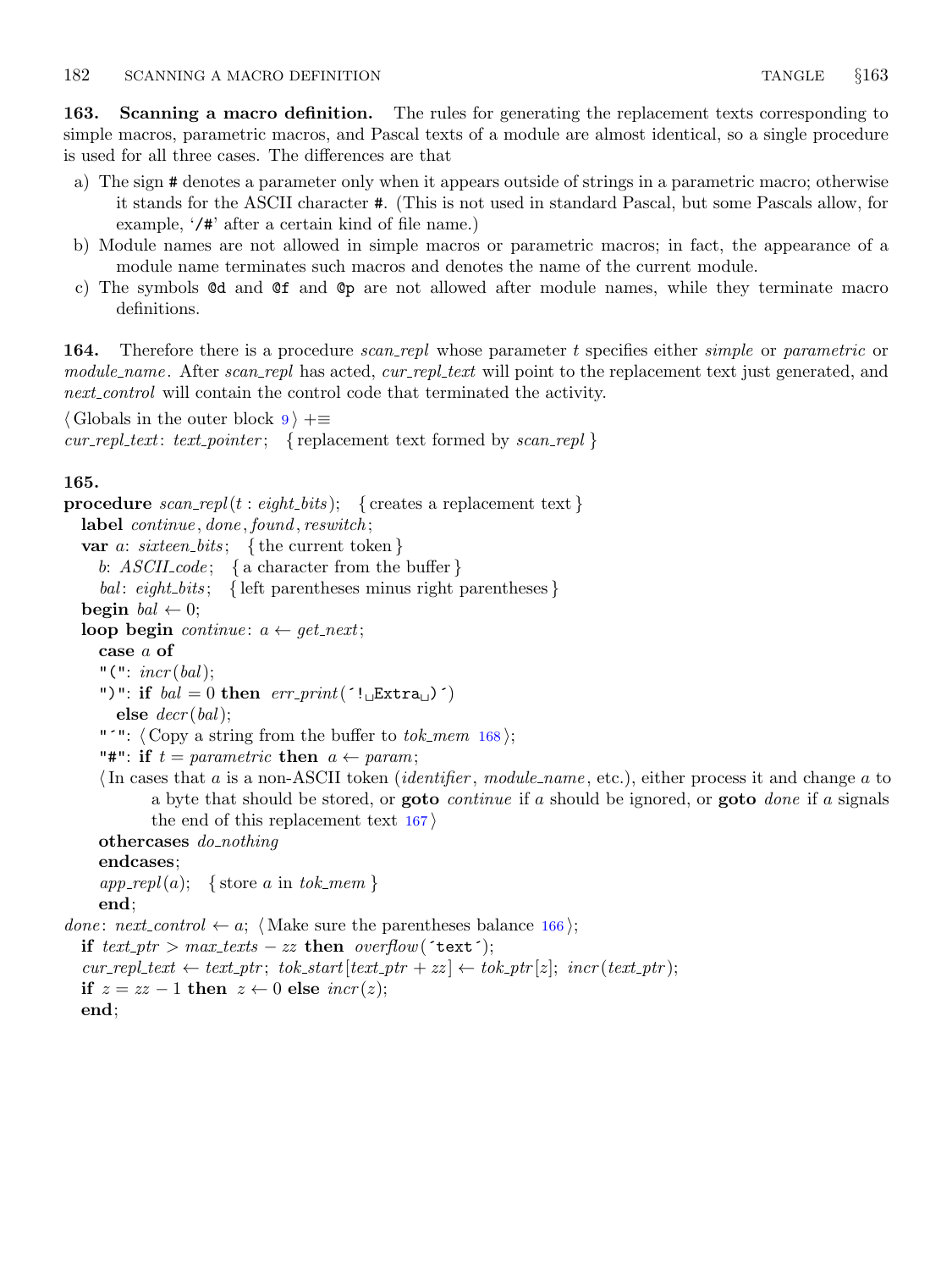```
166. \langle Make sure the parentheses balance 166\rangle \equiv
```

```
if bal > 0 then
  begin if bal = 1 then err\_print('! \Delta N)else err\_print('! \Delta\text{Missing}_\Box \text{A}, bal : 1, \Delta \text{A} \text{B};
  while bal > 0 do
     begin app\_repl(")"); decr(bal);
     end;
  end
```
This code is used in section [165.](#page-57-0)

167. (In cases that a is a non-ASCII token *(identifier, module name, etc.), either process it and change a* to a byte that should be stored, or **goto** *continue* if a should be ignored, or **goto** done if a signals the end of this replacement text  $167$  i ≡

```
identifier: begin a \leftarrow id\_lookup(normal); app_repl((a div '400) + '200); a \leftarrow a \mod 400;
  end;
module_name: if t \neq module_name then goto done
```
else begin app\_repl((cur\_module div '400) + '250); a  $\leftarrow$  cur\_module mod '400; end;

verbatim:  $\langle$  Copy verbatim string from the buffer to tok mem [169](#page-59-0) $\rangle$ ;

definition, format, begin Pascal: if  $t \neq module$ -name then goto done

else begin  $err\_print('![\mathcal{A}^c, xchr[buffer[loc-1]], 'q isq isq inqPaseal_ttext');$  goto continue; end;

 $new_model: \textbf{goto}$  done;

This code is used in section [165.](#page-57-0)

```
168. \langle Copy a string from the buffer to tok_mem 168\rangle \equivbegin b \leftarrow "\cdot";
  loop begin app\_repl(b);if b = "Q" then
        if buffer[loc] = "Q" then <math>incr(loc) {store only one Q}
        else err\_print('!<sub>\cup</sub>You\cupshould\cupdouble\cupQ\cupsigns\cupin\cupstrings');
     if loc = limit then
        begin err\_print('! \text{``String\_didn''t\_end'); buffer [loc] \leftarrow "'"; buffer [loc + 1] \leftarrow 0;
        end;
     b \leftarrow \text{buffer} [\text{loc}]; \ \text{incr} (\text{loc});if b = "'" then
        begin if buffer[loc] \neq " " then go to foundelse begin \text{incr}(\text{loc}); \text{app\_repl}("");
           end;
        end;
     end;
found: end { now a holds the final "\lceil" that will be stored}
```
This code is used in section [165.](#page-57-0)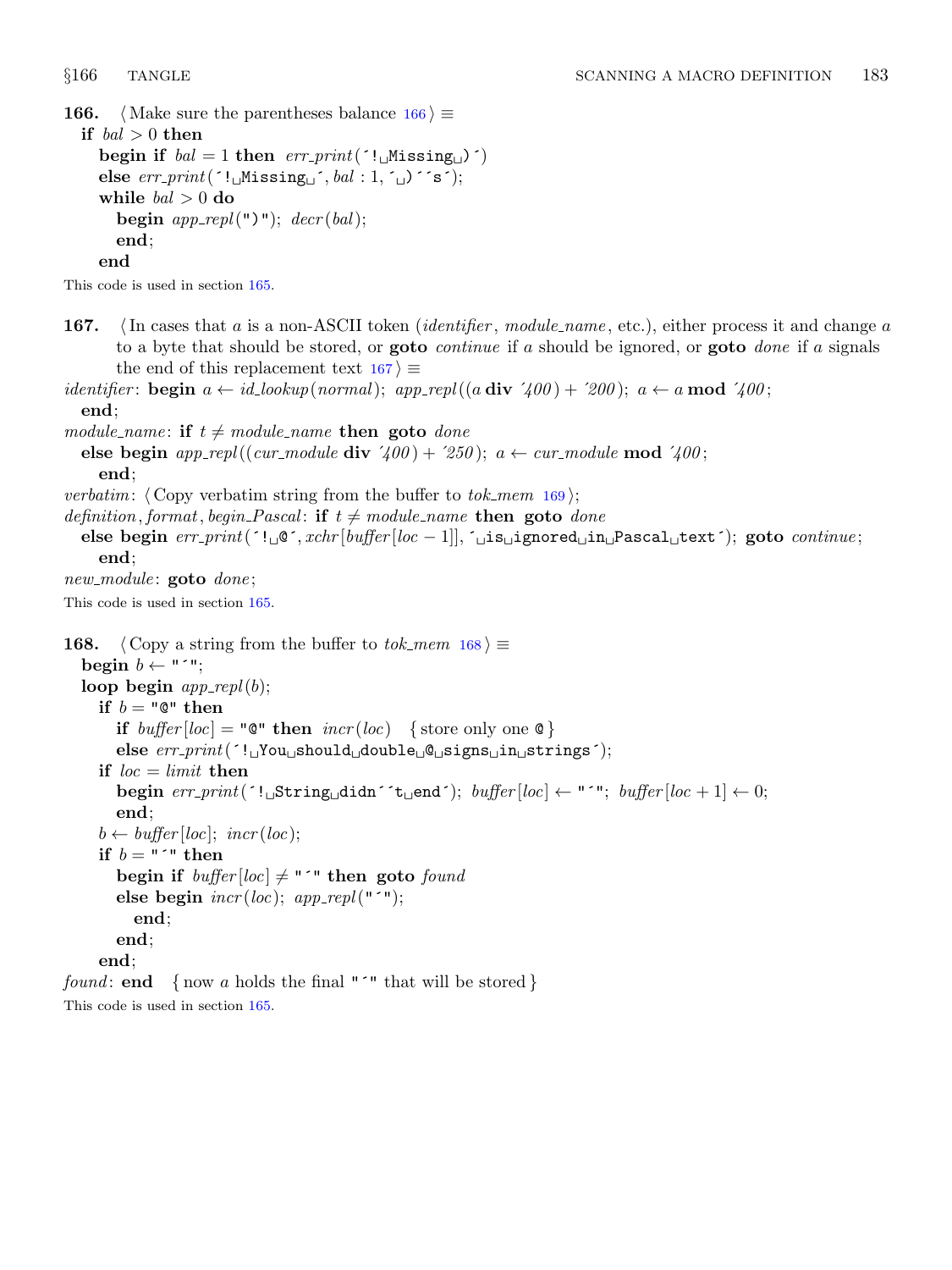<span id="page-59-0"></span>169. (Copy verbatim string from the buffer to tok\_mem  $169$ )  $\equiv$ begin app\_repl(verbatim); buffer[limit + 1]  $\leftarrow$  " $\mathbb{Q}$ "; reswitch: if  $buffer[loc] = "Q" then$ begin if  $loc < limit$  then if  $buffer[loc + 1] = "Q" then$ begin app\_repl(" $\mathbb{Q}$ "); loc  $\leftarrow$  loc + 2; goto reswitch; end; end else begin  $app\_repl(buffer[loc])$ ;  $incr(loc)$ ; goto reswitch; end; if  $loc \geq limit$  then  $err\_print('!$  Verbatim string didn<sup> $rt_{\text{U}}$ </sup>end<sup>\*</sup>) else if  $buffer[loc + 1] \neq ">"$  then  $err\_print('! \cup \text{Sou\_should} \cup double \cup @$ signs $\cup$ in $\cup$ verbatim $\cup$ strings´);  $loc \leftarrow loc + 2;$ end { another *verbatim* byte will be stored, since  $a = verbatim$ } This code is used in section [167.](#page-58-0)

170. The following procedure is used to define a simple or parametric macro, just after the '==' of its definition has been scanned.

procedure  $define\_macro(t : eight\_bits);$ var p: name\_pointer; { the identifier being defined } **begin**  $p \leftarrow id\_lookup(t); scan\_repl(t);$  $equiv[p] \leftarrow cur\_repLtext; text\_link[cur\_repLtext] \leftarrow 0;$ end;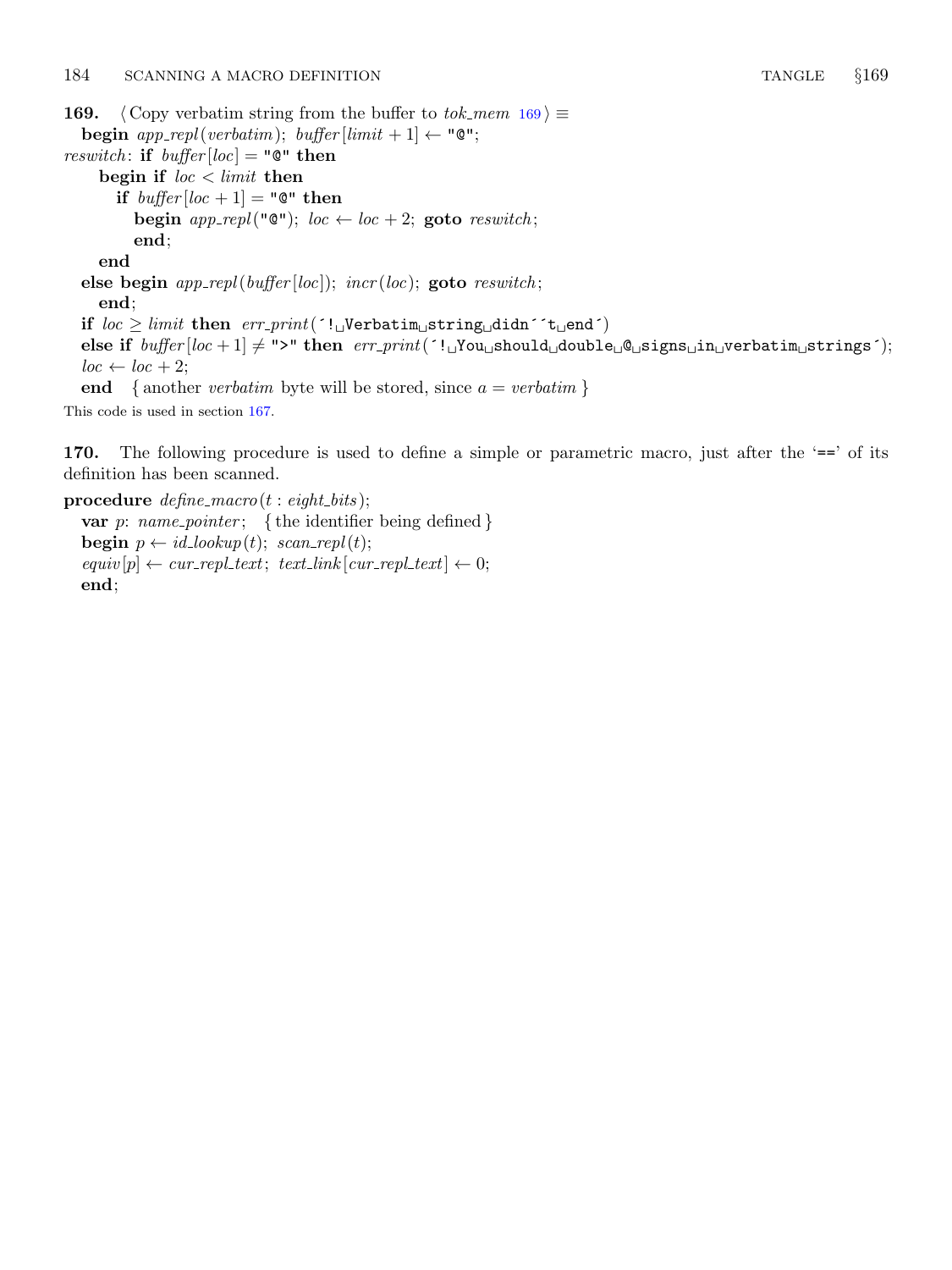<span id="page-60-0"></span>171. Scanning a module. The scan module procedure starts when  $\mathcal{C}_{\mathbb{L}}$  or  $\mathcal{C}$ \*' has been sensed in the input, and it proceeds until the end of that module. It uses *module\_count* to keep track of the current module number; with luck, WEAVE and TANGLE will both assign the same numbers to modules.

 $\langle$  Globals in the outer block  $9 \rangle + \equiv$  $9 \rangle + \equiv$ module\_count:  $0 \ldots$  27777; { the current module number }

## 172. The top level of scan\_module is trivial.

```
procedure scan\_module;
  label continue, done, exit;
  var p: name_pointer; { module name for the current module }
  begin \textit{incr}(\textit{module} \textit{count}); (Scan the definition part of the current module 173);
  \langle175\rangle;
exit: end:
173. (Scan the definition part of the current module 173) \equivnext\_control \leftarrow 0;loop begin continue: while next\_control \leq format do
       begin next_{control} \leftarrow skip_{}\text{ahead};if next_control = module_name then
         begin { we want to scan the module name too }
         loc \leftarrow loc - 2; next-control \leftarrow get.next;end;
       end;
    if next_control \neq definition then goto done;
    next_{control} \leftarrow get_{next}; \{ get \, identifier \, name\}if next control \neq identifier then
       begin err print(´! Definition flushed, must start with ´, ´identifier of length > 1´);
       goto continue ;
       end;
    next-control \leftarrow get.next; \{ get token after the identifier \}if next_{control} = "-" then
       begin scan\_numeric(id\_lookup(numeric)); goto continue;
       end
    else if next_{control} = equivalence\_sign then
         begin define\_macro(simple); goto continue;
         end
       else \langle If the next text is '(#)==', call define macro and goto continue174\rangle;
    err\_print( \lceil l<sub>u</sub>Definition flushed since it starts badly \rceil;
    end;
done:
This code is used in section 172.
```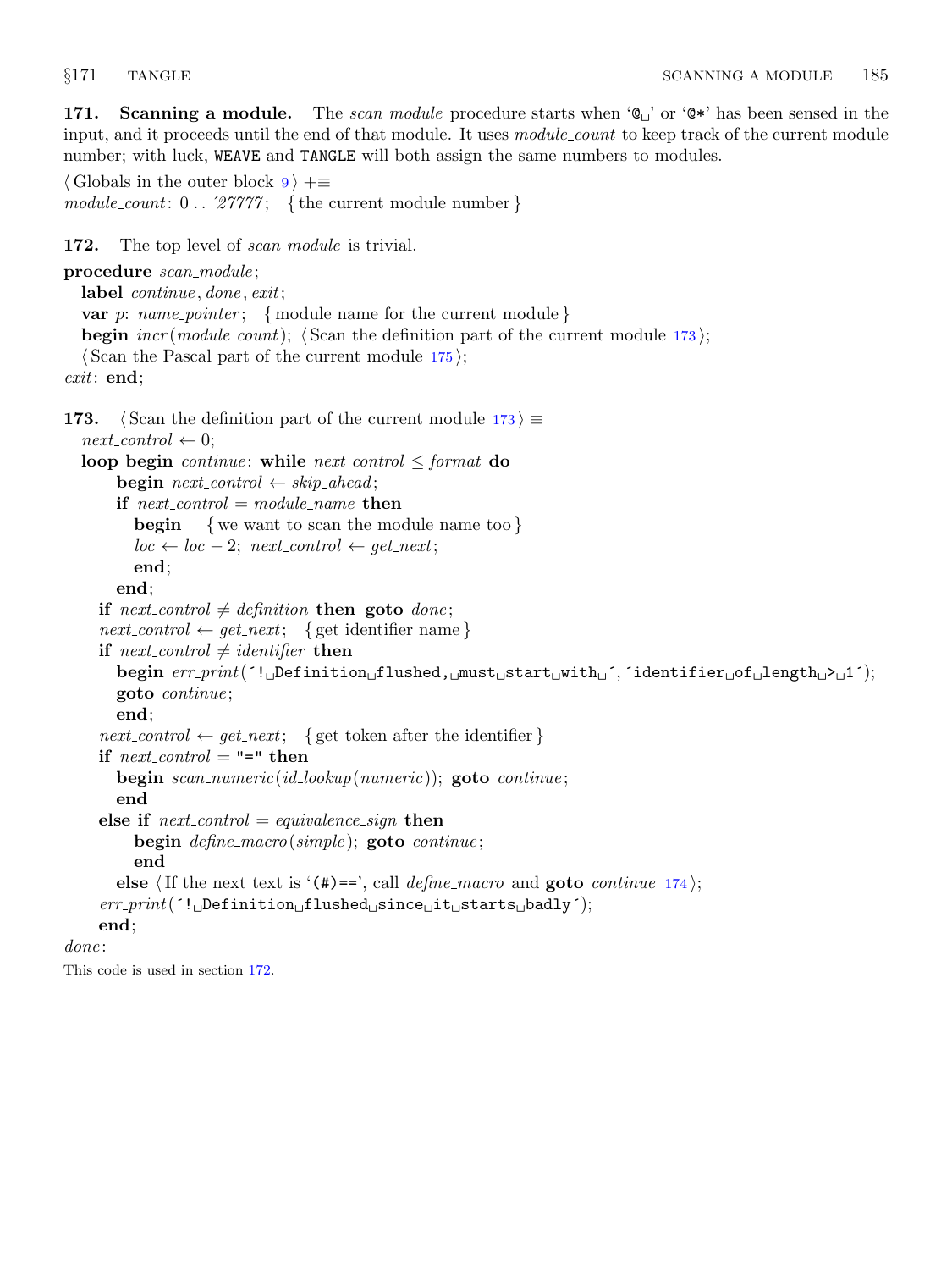```
174. \langle If the next text is '(#)==', call define_macro and goto continue 174\rangle \equivif next\_control = "("then"begin next_{control} \leftarrow get_{next};if next\_control = "#" thenbegin next_control \leftarrow get_next;
       if next\_control = ")" then
           begin next\_control \leftarrow get\_next;if next\_control = "=" thenbegin err\_print('! \cup \text{Use} \cup == \text{for} \text{max} \cup \text{sc}); next\_control \leftarrow equivalence\_sign;end;
          if next-control = equivalence sign then
```

```
begin define macro(parametric); goto continue;
end;
```
end; end;

end;

```
This code is used in section 173.
```

```
175. (Scan the Pascal part of the current module 175) \equiv
```
case next\_control of begin\_Pascal:  $p \leftarrow 0$ ;

module\_name: **begin**  $p \leftarrow cur\_module$ ;

 $\langle$  Check that = or  $\equiv$  follows this module name, otherwise return 176 $\rangle$ ; end;

othercases return

## endcases;

 $\langle$  Insert the module number into tok mem 177 $\rangle$ ;

 $scan\_repl(model_name);$  {now cur-repl-text points to the replacement text} (Update the data structure so that the replacement text is accessible  $178$ ); This code is used in section [172.](#page-60-0)

176.  $\langle$  Check that = or ≡ follows this module name, otherwise return 176 $\rangle \equiv$ repeat  $next_{control} \leftarrow get_{next};$ until  $next-control \neq "+";$  { allow optional '+=' } **if**  $(next_{control ≠ "=") \land (next_{control ≠ equivalent})$  then begin  $err\_print($   $\lceil$   $\cdot \rceil$   $\leq$   $\text{pascal_Utext_U}$  flushed,  $\lceil \cdot \rceil$   $\text{pasing'}$ ; repeat  $next\_control \leftarrow skip\_ahead;$ until  $next\_control = new\_module;$ return; end

This code is used in section 175.

177. (Insert the module number into tok mem 177)  $\equiv$ store\_two\_bytes ('150000 + module\_count); { '150000 = '320  $*$ '400 }

This code is used in section 175.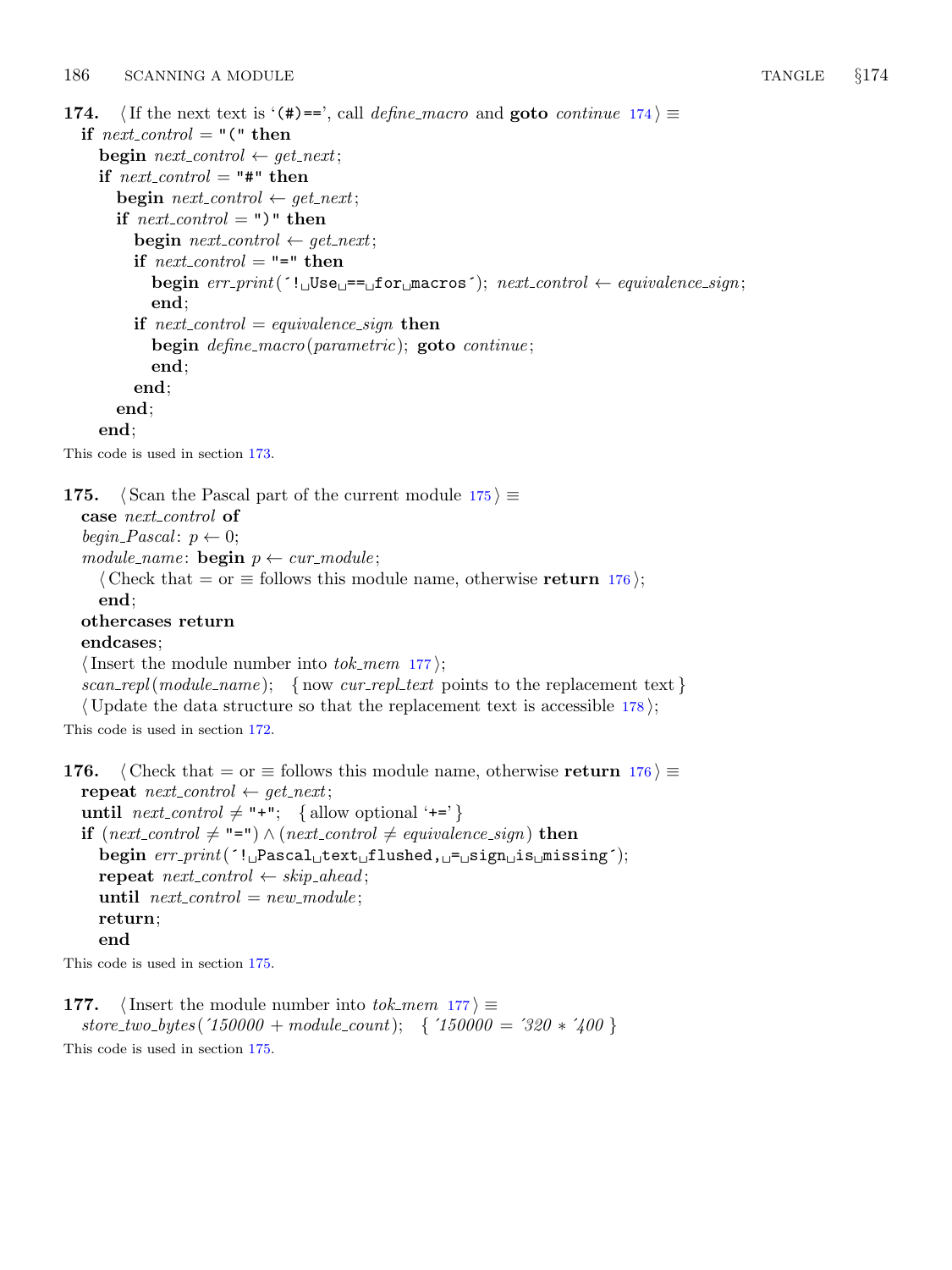<span id="page-62-0"></span>178.  $\langle$  Update the data structure so that the replacement text is accessible 178 $\rangle \equiv$ if  $p = 0$  then { unnamed module }

**begin** text\_link [last\_unnamed]  $\leftarrow$  cur\_repl\_text; last\_unnamed  $\leftarrow$  cur\_repl\_text; end

else if  $equiv[p] = 0$  then  $equiv[p] \leftarrow cur\_repl\_text$  { first module of this name} else begin  $p \leftarrow equiv[p]$ ;

while  $text\_link[p] < module\_flag$  do  $p \leftarrow text\_link[p]$ ; {find end of list}  $text\_link[p] \leftarrow cur\_repl\_text;$ 

end;

text\_link  $[cur\_repl\_text] \leftarrow module\_flag; \{ mark this replacement text as a nonmacro\}$ This code is used in section [175.](#page-61-0)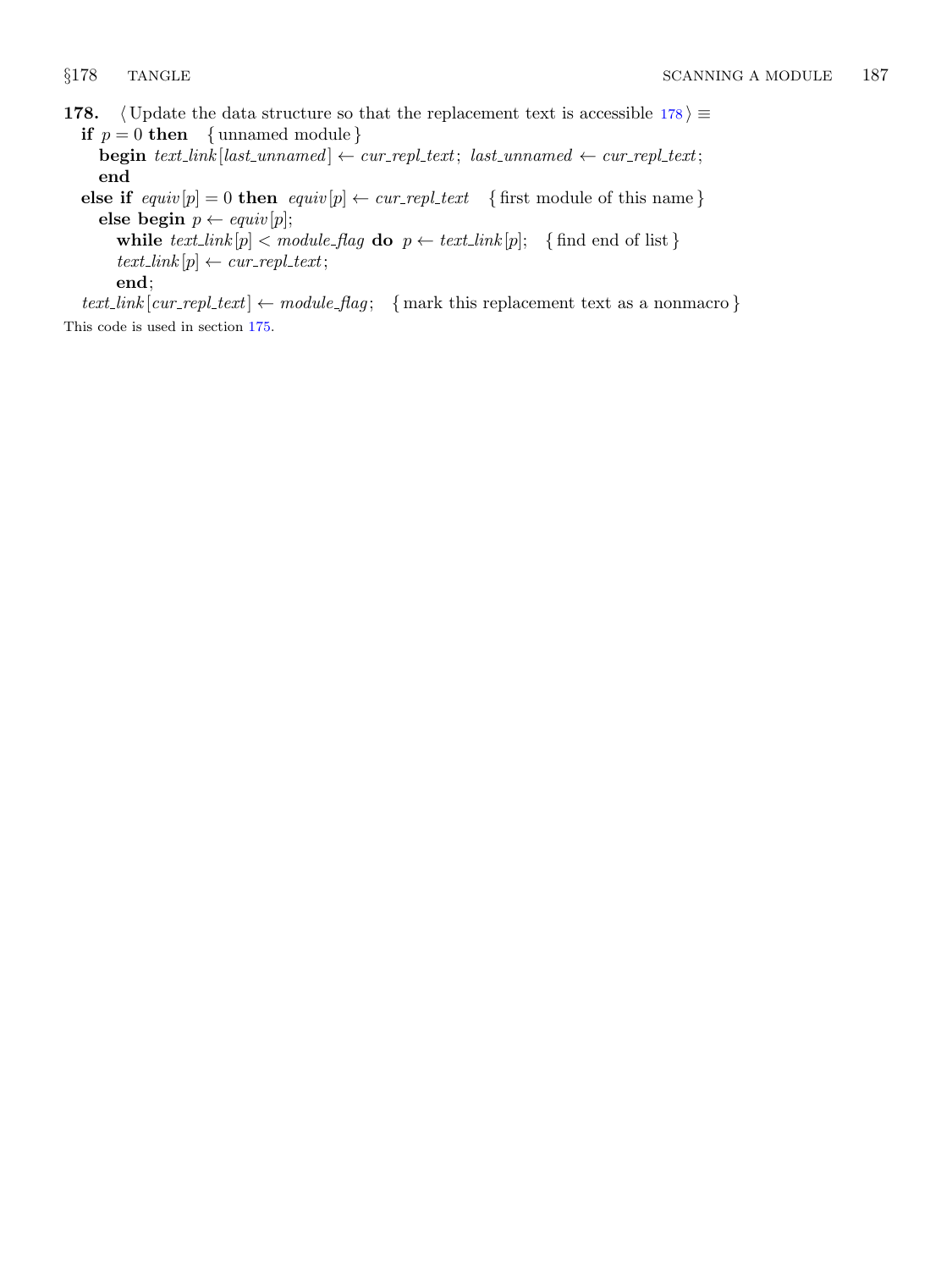<span id="page-63-0"></span>179. Debugging. The Pascal debugger with which TANGLE was developed allows breakpoints to be set, and variables can be read and changed, but procedures cannot be executed. Therefore a 'debug help' procedure has been inserted in the main loops of each phase of the program; when ddt and dd are set to appropriate values, symbolic printouts of various tables will appear.

The idea is to set a breakpoint inside the *debug-help* routine, at the place of '*breakpoint*:' below. Then when *debug-help* is to be activated, set *trouble-shooting* equal to *true*. The *debug-help* routine will prompt you for values of ddt and dd, discontinuing this when  $dd \leq 0$ ; thus you type  $2n + 1$  integers, ending with zero or a negative number. Then control either passes to the breakpoint, allowing you to look at and/or change variables (if you typed zero), or to exit the routine (if you typed a negative value).

Another global variable, *debug-cycle*, can be used to skip silently past calls on *debug-help*. If you set  $debug\_cycle > 1$ , the program stops only every  $debug\_cycle$  times  $debug\_help$  is called; however, any error stop will set *debug\_cycle* to zero.

 $\langle$  Globals in the outer block  $9 \rangle + \equiv$  $9 \rangle + \equiv$ 

debug trouble\_shooting: boolean; { is debug\_help wanted? } ddt: integer; { operation code for the *debug\_help* routine } dd: integer; { operand in procedures performed by  $\text{debug\_help}$  } debug\_cycle: integer; { threshold for debug\_help stopping } debug skipped: integer; { we have skipped this many debug help calls } term in: text file; {the user's terminal as an input file} gubed

180. The debugging routine needs to read from the user's terminal.

 $\langle$  Set initial values [10](#page-3-0)  $\rangle$  +≡

debug trouble\_shooting  $\leftarrow$  true; debug\_cycle  $\leftarrow$  1; debug\_skipped  $\leftarrow$  0; trouble\_shooting  $\leftarrow$  false; debug\_cycle  $\leftarrow$  99999; {use these when it almost works} reset(term\_in,  $\text{TTY}: \text{'I'}$ ; { open term\_in as the terminal, don't do a get } gubed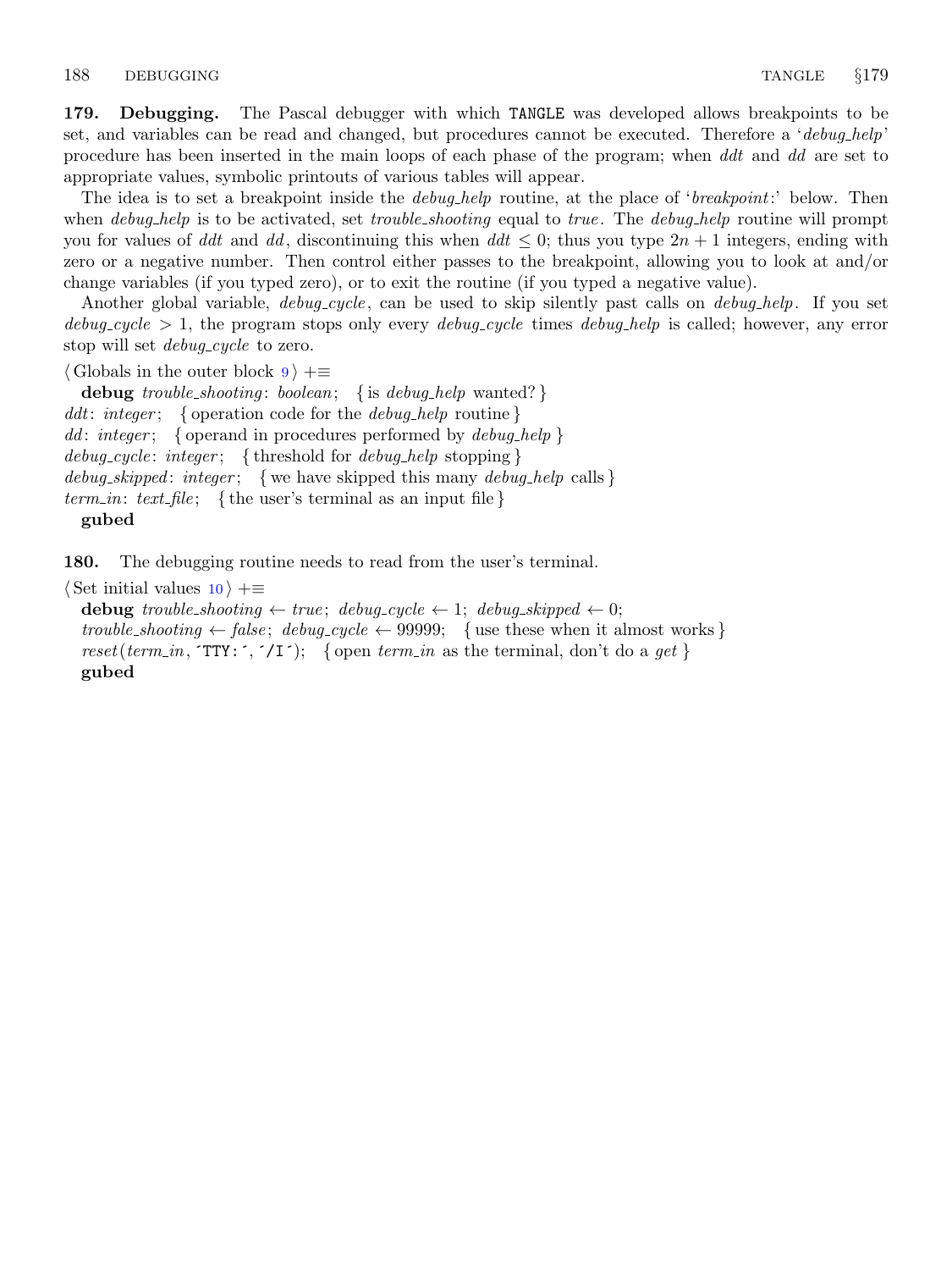```
181. define breakpoint = 888 { place where a breakpoint is desirable }
  debug procedure \text{debug\_help}; { routine to display various things }
  label breakpoint, exit;
  var k: integer; { index into various arrays }
  begin \text{incr}(debug\_skipped);if debug-skipped \langle debug-cycle then return;
  debug\_skipped \leftarrow 0;loop begin print\_nl (*#*); update_terminal; { prompt }
    read(term_in, ddt); {read a debug-command code}
    if ddt < 0 then return
    else if ddt = 0 then
         begin goto breakpoint; \&\setminus\{go to every label at least once }
       breakpoint: ddt \leftarrow 0; \mathbf{Q} \setminusend
       else begin read(term_in, dd);case ddt of
         1: print_id(dd);2: print\_repl(dd);3: for k \leftarrow 1 to dd do print(xchr[buffer[k]]);
         4: for k \leftarrow 1 to dd do print(xchr[mod\_text[k]]);
         5: for k \leftarrow 1 to out_ptr do print(xchr[out_buf[k]]);
         6: for k \leftarrow 1 to dd do print(xchr[out_contrib[k]]);
         othercases print('?')endcases;
         end;
    end;
exit: end;
  gubed
```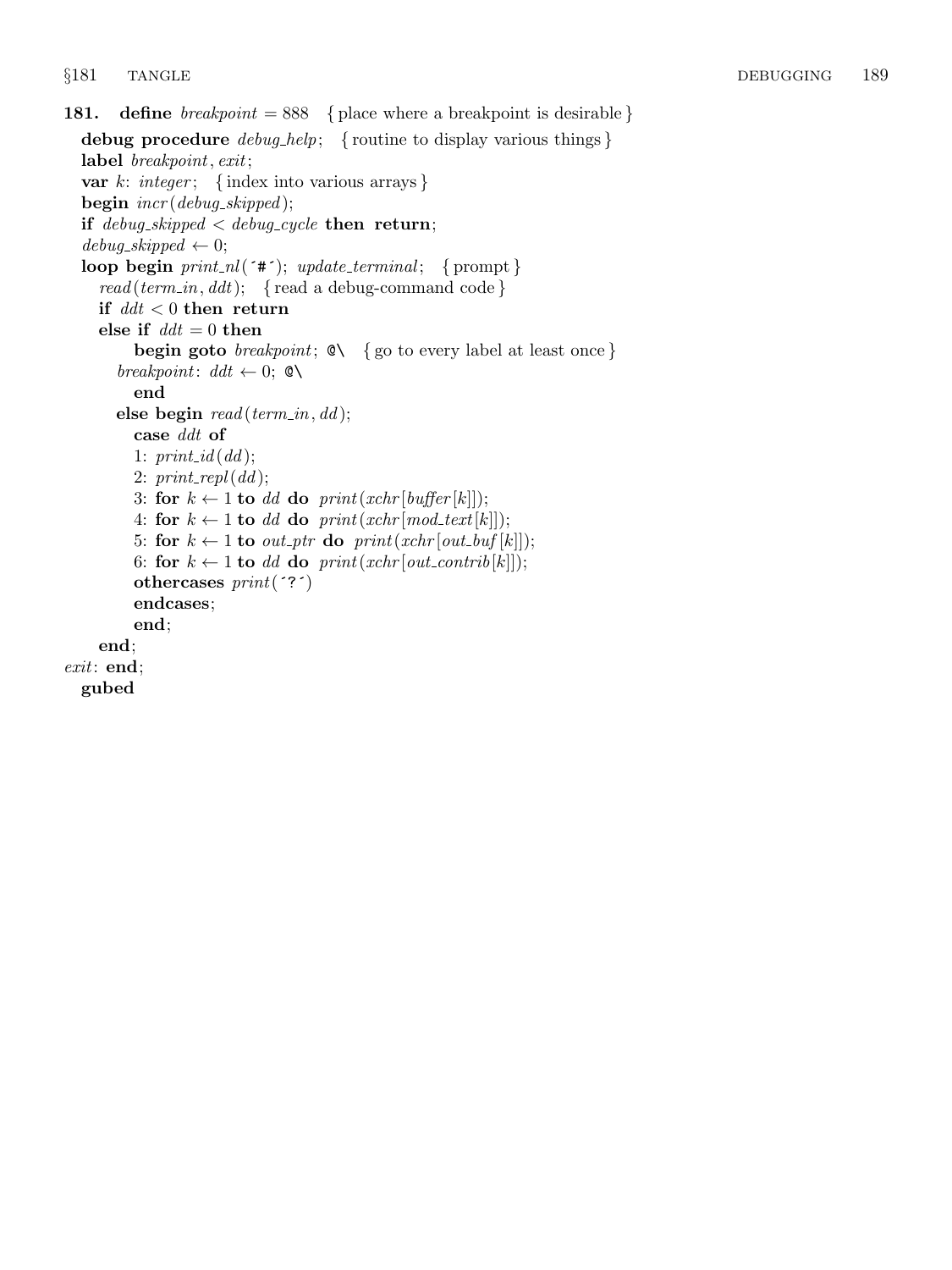<span id="page-65-0"></span>182. The main program. We have defined plenty of procedures, and it is time to put the last pieces of the puzzle in place. Here is where TANGLE starts, and where it ends.

**begin** *initialize*;  $\langle$  Initialize the input system [134](#page-45-0) $\rangle$ ; print\_ln(banner); { print a "banner line" }  $\langle$  Phase I: Read all the user's text and compress it into tok\_mem 183 $\rangle$ ; stat for  $ii \leftarrow 0$  to  $zz - 1$  do  $max\_tok\_ptr[i] \leftarrow tok\_ptr[i];$ tats  $\langle$  Phase II: Output the contents of the compressed tables [112](#page-37-0) $\rangle$ ; end of TANGLE: if string ptr > 256 then  $\langle$  Finish off the string pool file 184 $\rangle$ ; stat  $\langle$  Print statistics about memory usage 186 $\rangle$ ; tats { here files should be closed if the operating system requires it }  $\langle$  Print the job *history* [187](#page-66-0); end. **183.**  $\langle$  Phase I: Read all the user's text and compress it into tok\_mem 183  $\rangle \equiv$  $phase\_one \leftarrow true; module\_count \leftarrow 0;$ 

repeat  $next_{control} \leftarrow skip_{}\text{a}$ until  $next\_control = new\_module;$ while  $\neg input\_has\_ended$  do scan\_module;  $\langle$  Check that all changes have been read [138](#page-46-0) $\rangle$ ;  $phase\_one \leftarrow false;$ 

This code is used in section 182.

```
184. (Finish off the string pool file 184) \equivbegin print_0(\text{string\_ptr} - 256 : 1, \text{``sstrings\_written\_to\_string\_pool\_file~.'}); write (pool, *');for ii \leftarrow 1 to 9 do
     begin out\_buf[i] \leftarrow pool\_check\_sum \text{ mod } 10; pool\_check\_sum \leftarrow pool\_check\_sum \text{ div } 10;end;
  for ii \leftarrow 9 downto 1 do write (pool, xchr ["0" + out_buf [ii]]);
  write\_ln(pool);end
This code is used in section 182.
```
185. (Globals in the outer block  $9$ ) +≡ stat wo:  $0 \ldots ww - 1$ ; { segment of memory for which statistics are being printed } tats

```
186. \langle Print statistics about memory usage 186 \rangle \equivprint\_nl ('Memory usage statistics:');
   print_nl(name\_ptr : 1, \mathcal{L}_names, \mathcal{L}_n, text ptr : 1, \mathcal{L}_nreplacement \mathcal{L}_ntexts; \mathcal{L}_n; print nl(byte\_ptr[0] : 1);
  for wo \leftarrow 1 to ww - 1 do print(\rightarrow \cdot, byte\_ptr[wo]: 1);if phase_one then
      for ii \leftarrow 0 to zz - 1 do max\_tok\_ptr[i] \leftarrow tok\_ptr[i];print(\ulcorner\text{bytes}, \ulcorner, max\_tok\_ptr[0]: 1);for ii \leftarrow 1 to zz - 1 do print(\hat{\tau}^*, max\_tok\_ptr[i] : 1);print(\lceil \cdot \right]tokens.\lceil \cdot \rceil;
This code is used in section 182.
```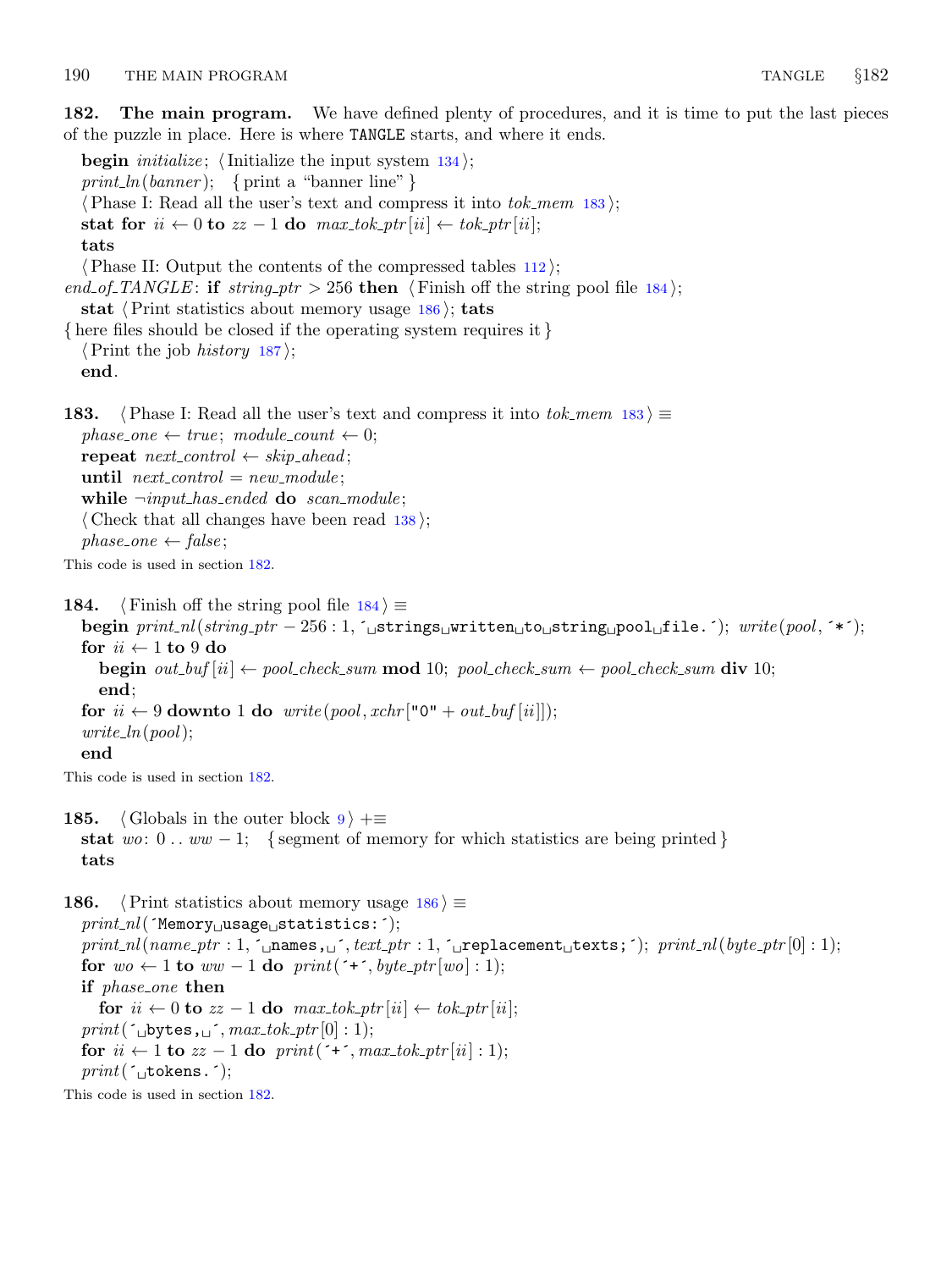<span id="page-66-0"></span>187. Some implementations may wish to pass the history value to the operating system so that it can be used to govern whether or not other programs are started. Here we simply report the history to the user.

 $\langle$  Print the job *history* 187 $\rangle \equiv$ case history of  $spotless: print\_nl($  (No<sub> $\sqcup$ </sub>errors $\sqcup$ were $\sqcup$ found.)  $\land$ );  $harmless_message: print.nl('(Did\_you\_see\_the\_warning\_message\_above?)');$  $error\_message: \; print\_nl( \; '(\texttt{Pardon\_me\_jbut\_I\_think\_I\_sported\_something\_wrong.}) \; ');$  $\mathit{fatal\_message}: \mathit{print\_nl}(\texttt{`(That} \texttt{\_was\_a} \texttt{\_fatal}\_\texttt{`error}, \texttt{\_my\_friend.})\texttt{`});$ end { there are no other cases }

This code is used in section [182.](#page-65-0)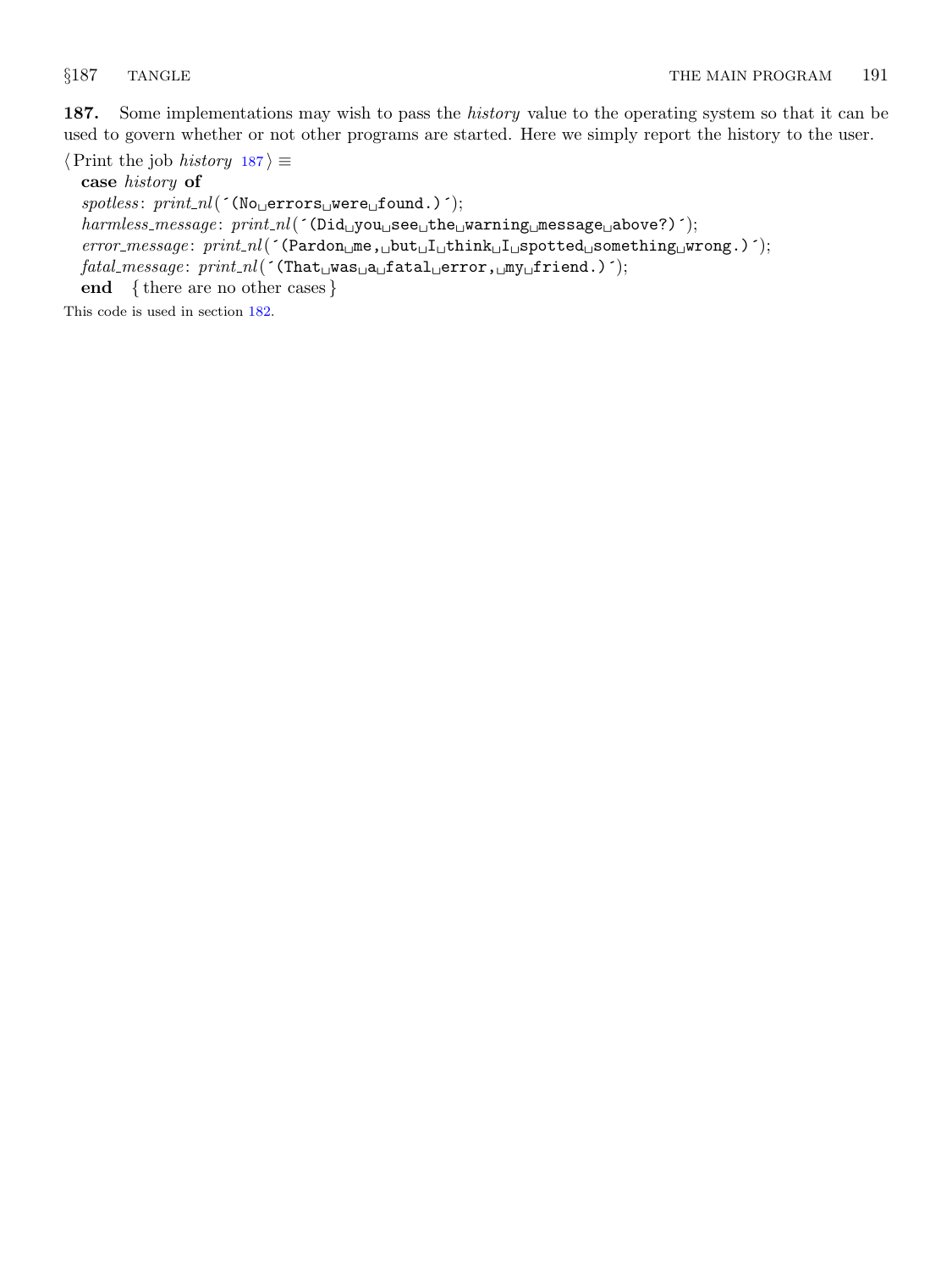<span id="page-67-0"></span>188. System-dependent changes. This module should be replaced, if necessary, by changes to the program that are necessary to make TANGLE work at a particular installation. It is usually best to design your change file so that all changes to previous modules preserve the module numbering; then everybody's version will be consistent with the printed program. More extensive changes, which introduce new modules, can be inserted here; then only the index itself will get a new module number.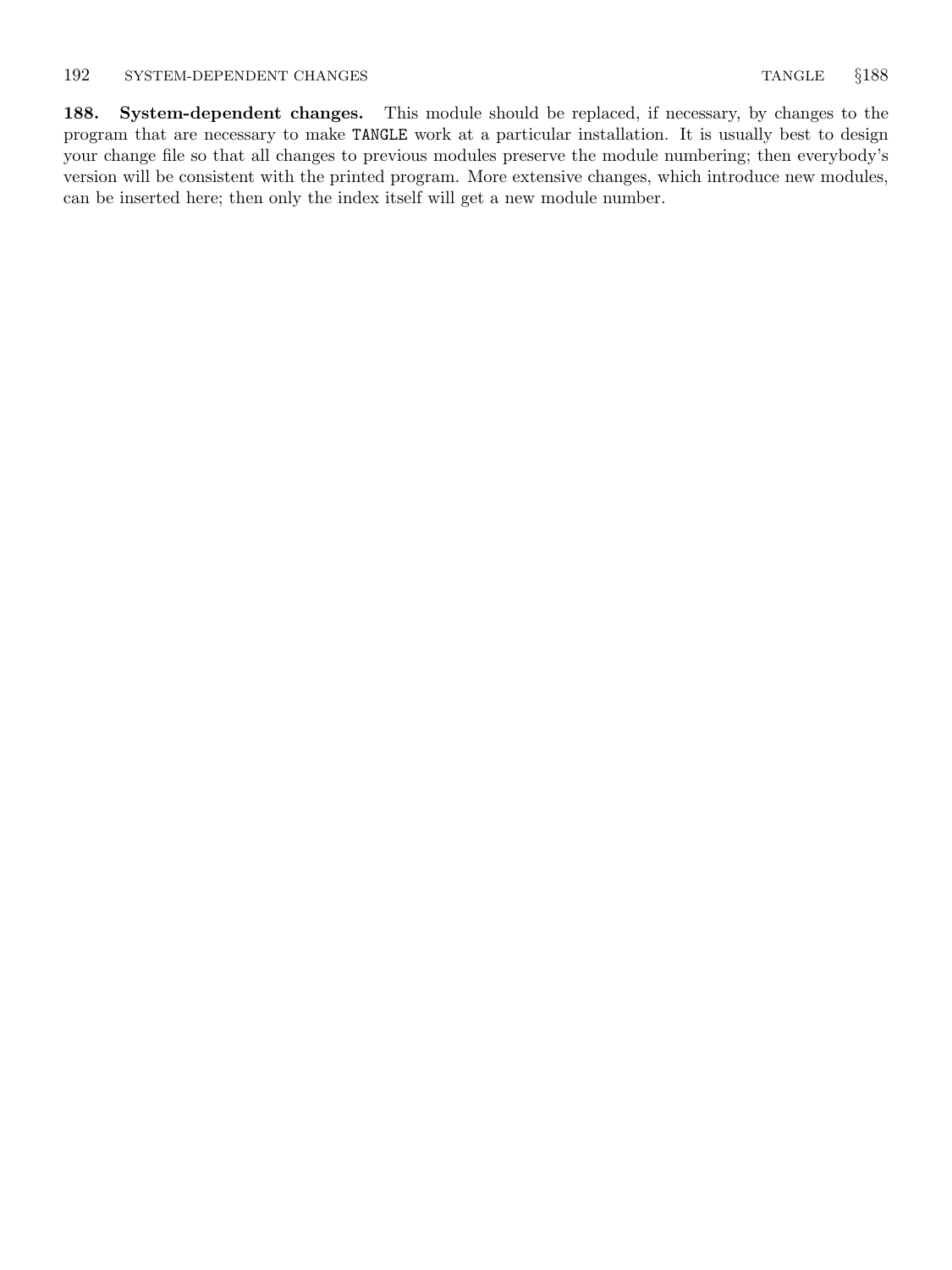189. Index. Here is a cross-reference table for the TANGLE processor. All modules in which an identifier is used are listed with that identifier, except that reserved words are indexed only when they appear in format definitions, and the appearances of identifiers in module names are not indexed. Underlined entries correspond to where the identifier was declared. Error messages and a few other things like "ASCII code" are indexed here too.

Od is ignored in Pascal text:  $167$ . Of is ignored in Pascal text:  $167$ . Op is ignored in Pascal text:  $167$ . a: [74,](#page-23-0) [87,](#page-27-0) [165](#page-57-0). abs: [103,](#page-34-0) [157.](#page-54-0) accumulator: [157](#page-54-0), [158](#page-55-0), [159.](#page-55-0) add<sub>-in:</sub> [157,](#page-54-0) [158](#page-55-0). Ambiguous prefix : [69](#page-21-0). and\_sign: [15,](#page-6-0) [114.](#page-38-0) app: [99](#page-33-0), [101](#page-33-0), [102,](#page-34-0) [103,](#page-34-0) [111](#page-36-0). app repl : [93](#page-29-0), [165,](#page-57-0) [166,](#page-58-0) [167](#page-58-0), [168](#page-58-0), [169.](#page-59-0)  $app\_val$ : [99](#page-33-0), [103,](#page-34-0) [111.](#page-36-0) ASCII code: [11,](#page-4-0) [72](#page-22-0).  $ASCH\_code: \underline{11}, 13, 27, 28, 38, 50, 65, 94, 95,$  $ASCH\_code: \underline{11}, 13, 27, 28, 38, 50, 65, 94, 95,$  $ASCH\_code: \underline{11}, 13, 27, 28, 38, 50, 65, 94, 95,$  $ASCH\_code: \underline{11}, 13, 27, 28, 38, 50, 65, 94, 95,$  $ASCH\_code: \underline{11}, 13, 27, 28, 38, 50, 65, 94, 95,$  $ASCH\_code: \underline{11}, 13, 27, 28, 38, 50, 65, 94, 95,$  $ASCH\_code: \underline{11}, 13, 27, 28, 38, 50, 65, 94, 95,$  $ASCH\_code: \underline{11}, 13, 27, 28, 38, 50, 65, 94, 95,$  $ASCH\_code: \underline{11}, 13, 27, 28, 38, 50, 65, 94, 95,$  $ASCH\_code: \underline{11}, 13, 27, 28, 38, 50, 65, 94, 95,$  $ASCH\_code: \underline{11}, 13, 27, 28, 38, 50, 65, 94, 95,$  $ASCH\_code: \underline{11}, 13, 27, 28, 38, 50, 65, 94, 95,$  $ASCH\_code: \underline{11}, 13, 27, 28, 38, 50, 65, 94, 95,$  $ASCH\_code: \underline{11}, 13, 27, 28, 38, 50, 65, 94, 95,$  $ASCH\_code: \underline{11}, 13, 27, 28, 38, 50, 65, 94, 95,$  $ASCH\_code: \underline{11}, 13, 27, 28, 38, 50, 65, 94, 95,$ [100,](#page-33-0) [126](#page-43-0), [139](#page-47-0), [141,](#page-48-0) [165](#page-57-0). b:  $87, 97, 165$  $87, 97, 165$  $87, 97, 165$  $87, 97, 165$  $87, 97, 165$ .  $bad\_case: \quad \underline{107}, \; 109, \; 110.$  $bad\_case: \quad \underline{107}, \; 109, \; 110.$  $bad\_case: \quad \underline{107}, \; 109, \; 110.$  $bad\_case: \quad \underline{107}, \; 109, \; 110.$ bal:  $87, 93, 141, 142, 165, 166.$  $87, 93, 141, 142, 165, 166.$  $87, 93, 141, 142, 165, 166.$  $87, 93, 141, 142, 165, 166.$  $87, 93, 141, 142, 165, 166.$  $87, 93, 141, 142, 165, 166.$  $87, 93, 141, 142, 165, 166.$  $87, 93, 141, 142, 165, 166.$  $87, 93, 141, 142, 165, 166.$  $87, 93, 141, 142, 165, 166.$  $87, 93, 141, 142, 165, 166.$  $87, 93, 141, 142, 165, 166.$ banner:  $\frac{1}{2}$  $\frac{1}{2}$  $\frac{1}{2}$ , [182](#page-65-0). begin: [3](#page-1-0). begin\_comment:  $\frac{72}{76}$  $\frac{72}{76}$  $\frac{72}{76}$ , [76,](#page-24-0) [121,](#page-41-0) [139](#page-47-0), [147.](#page-51-0) begin Pascal:  $\frac{139}{156}$ , [156,](#page-54-0) [158](#page-55-0), [167](#page-58-0), [175.](#page-61-0) boolean: [28](#page-9-0), [29,](#page-10-0) [124,](#page-43-0) [127,](#page-43-0) [143](#page-50-0), [179](#page-63-0). brace\_level:  $82, 83, 98, 121$  $82, 83, 98, 121$  $82, 83, 98, 121$  $82, 83, 98, 121$  $82, 83, 98, 121$  $82, 83, 98, 121$ .  $break: 22.$  $break: 22.$  $break: 22.$ break ptr:  $94, 95, 96, 97, 98, 101, 102, 106, 107,$  $94, 95, 96, 97, 98, 101, 102, 106, 107,$  $94, 95, 96, 97, 98, 101, 102, 106, 107,$  $94, 95, 96, 97, 98, 101, 102, 106, 107,$  $94, 95, 96, 97, 98, 101, 102, 106, 107,$  $94, 95, 96, 97, 98, 101, 102, 106, 107,$  $94, 95, 96, 97, 98, 101, 102, 106, 107,$  $94, 95, 96, 97, 98, 101, 102, 106, 107,$  $94, 95, 96, 97, 98, 101, 102, 106, 107,$  $94, 95, 96, 97, 98, 101, 102, 106, 107,$  $94, 95, 96, 97, 98, 101, 102, 106, 107,$  $94, 95, 96, 97, 98, 101, 102, 106, 107,$  $94, 95, 96, 97, 98, 101, 102, 106, 107,$  $94, 95, 96, 97, 98, 101, 102, 106, 107,$  $94, 95, 96, 97, 98, 101, 102, 106, 107,$  $94, 95, 96, 97, 98, 101, 102, 106, 107,$  $94, 95, 96, 97, 98, 101, 102, 106, 107,$  $94, 95, 96, 97, 98, 101, 102, 106, 107,$ [109,](#page-36-0) [110](#page-36-0), [111](#page-36-0), [122.](#page-42-0) breakpoint: [179,](#page-63-0) [181](#page-64-0).  $\textit{buf\_size}:$  [8](#page-3-0), [27,](#page-9-0) [28](#page-9-0), [31,](#page-10-0) [50,](#page-15-0) [53](#page-16-0), [124,](#page-43-0) [126](#page-43-0), [127](#page-43-0), [128,](#page-44-0) [132](#page-45-0).  $buffer: 27, 28, 31, 32, 50, 53, 54, 56, 57, 58, 61,$  $buffer: 27, 28, 31, 32, 50, 53, 54, 56, 57, 58, 61,$  $buffer: 27, 28, 31, 32, 50, 53, 54, 56, 57, 58, 61,$  $buffer: 27, 28, 31, 32, 50, 53, 54, 56, 57, 58, 61,$  $buffer: 27, 28, 31, 32, 50, 53, 54, 56, 57, 58, 61,$  $buffer: 27, 28, 31, 32, 50, 53, 54, 56, 57, 58, 61,$  $buffer: 27, 28, 31, 32, 50, 53, 54, 56, 57, 58, 61,$  $buffer: 27, 28, 31, 32, 50, 53, 54, 56, 57, 58, 61,$  $buffer: 27, 28, 31, 32, 50, 53, 54, 56, 57, 58, 61,$  $buffer: 27, 28, 31, 32, 50, 53, 54, 56, 57, 58, 61,$  $buffer: 27, 28, 31, 32, 50, 53, 54, 56, 57, 58, 61,$  $buffer: 27, 28, 31, 32, 50, 53, 54, 56, 57, 58, 61,$  $buffer: 27, 28, 31, 32, 50, 53, 54, 56, 57, 58, 61,$  $buffer: 27, 28, 31, 32, 50, 53, 54, 56, 57, 58, 61,$  $buffer: 27, 28, 31, 32, 50, 53, 54, 56, 57, 58, 61,$  $buffer: 27, 28, 31, 32, 50, 53, 54, 56, 57, 58, 61,$  $buffer: 27, 28, 31, 32, 50, 53, 54, 56, 57, 58, 61,$  $buffer: 27, 28, 31, 32, 50, 53, 54, 56, 57, 58, 61,$  $buffer: 27, 28, 31, 32, 50, 53, 54, 56, 57, 58, 61,$  $buffer: 27, 28, 31, 32, 50, 53, 54, 56, 57, 58, 61,$  $buffer: 27, 28, 31, 32, 50, 53, 54, 56, 57, 58, 61,$  $buffer: 27, 28, 31, 32, 50, 53, 54, 56, 57, 58, 61,$ [64,](#page-19-0) [127](#page-43-0), [129](#page-44-0), [131](#page-44-0), [132,](#page-45-0) [133,](#page-45-0) [134](#page-45-0), [135](#page-46-0), [137](#page-46-0), [138,](#page-46-0) [140,](#page-48-0) [141,](#page-48-0) [142,](#page-49-0) [145,](#page-50-0) [147,](#page-51-0) [148,](#page-51-0) [149](#page-52-0), [150](#page-52-0), [153,](#page-53-0) [154,](#page-53-0) [167,](#page-58-0) [168,](#page-58-0) [169,](#page-59-0) [181.](#page-64-0) byte\_field:  $\frac{78}{79}$  $\frac{78}{79}$  $\frac{78}{79}$ . byte\_mem:  $37, 38, 39, 40, 41, 48, 49, 53, 56, 61,$  $37, 38, 39, 40, 41, 48, 49, 53, 56, 61,$  $37, 38, 39, 40, 41, 48, 49, 53, 56, 61,$  $37, 38, 39, 40, 41, 48, 49, 53, 56, 61,$  $37, 38, 39, 40, 41, 48, 49, 53, 56, 61,$  $37, 38, 39, 40, 41, 48, 49, 53, 56, 61,$  $37, 38, 39, 40, 41, 48, 49, 53, 56, 61,$  $37, 38, 39, 40, 41, 48, 49, 53, 56, 61,$  $37, 38, 39, 40, 41, 48, 49, 53, 56, 61,$  $37, 38, 39, 40, 41, 48, 49, 53, 56, 61,$  $37, 38, 39, 40, 41, 48, 49, 53, 56, 61,$  $37, 38, 39, 40, 41, 48, 49, 53, 56, 61,$  $37, 38, 39, 40, 41, 48, 49, 53, 56, 61,$  $37, 38, 39, 40, 41, 48, 49, 53, 56, 61,$  $37, 38, 39, 40, 41, 48, 49, 53, 56, 61,$  $37, 38, 39, 40, 41, 48, 49, 53, 56, 61,$  $37, 38, 39, 40, 41, 48, 49, 53, 56, 61,$  $37, 38, 39, 40, 41, 48, 49, 53, 56, 61,$  $37, 38, 39, 40, 41, 48, 49, 53, 56, 61,$ [63,](#page-18-0) [66](#page-20-0), [67,](#page-20-0) [68](#page-21-0), [69,](#page-21-0) [75](#page-23-0), [87,](#page-27-0) [90](#page-28-0), [113,](#page-37-0) [116](#page-39-0). byte ptr:  $39, 40, 42, 61, 67, 90, 91, 186$  $39, 40, 42, 61, 67, 90, 91, 186$  $39, 40, 42, 61, 67, 90, 91, 186$  $39, 40, 42, 61, 67, 90, 91, 186$  $39, 40, 42, 61, 67, 90, 91, 186$  $39, 40, 42, 61, 67, 90, 91, 186$  $39, 40, 42, 61, 67, 90, 91, 186$  $39, 40, 42, 61, 67, 90, 91, 186$  $39, 40, 42, 61, 67, 90, 91, 186$  $39, 40, 42, 61, 67, 90, 91, 186$  $39, 40, 42, 61, 67, 90, 91, 186$  $39, 40, 42, 61, 67, 90, 91, 186$  $39, 40, 42, 61, 67, 90, 91, 186$  $39, 40, 42, 61, 67, 90, 91, 186$  $39, 40, 42, 61, 67, 90, 91, 186$ . byte start: [37](#page-12-0), [38,](#page-12-0) [39](#page-12-0), [40,](#page-13-0) [42,](#page-13-0) [49](#page-14-0), [50,](#page-15-0) [56](#page-16-0), [61,](#page-18-0) [63,](#page-18-0) [67,](#page-20-0) [68,](#page-21-0) [75,](#page-23-0) [78,](#page-25-0) [81](#page-25-0), [90](#page-28-0), [116](#page-39-0), [143.](#page-50-0) c:  $\frac{53}{66}$  $\frac{53}{66}$  $\frac{53}{66}$ ,  $\frac{69}{9}$ ,  $\frac{139}{140}$ ,  $\frac{141}{141}$ ,  $\frac{145}{145}$ . Can't output ASCII code n:  $113$ .  $carriage\_return: \underline{15}, 17, 28.$  $carriage\_return: \underline{15}, 17, 28.$  $carriage\_return: \underline{15}, 17, 28.$  $carriage\_return: \underline{15}, 17, 28.$  $carriage\_return: \underline{15}, 17, 28.$  $carriage\_return: \underline{15}, 17, 28.$ Change file ended...:  $130, 132, 137$  $130, 132, 137$  $130, 132, 137$  $130, 132, 137$ . Change file entry did not match:  $138$ .  $change_buffer: \quad \underline{126}, \, 127, \, 128, \, 131, \, 132, \, 138.$  $change_buffer: \quad \underline{126}, \, 127, \, 128, \, 131, \, 132, \, 138.$  $change_buffer: \quad \underline{126}, \, 127, \, 128, \, 131, \, 132, \, 138.$  $change_buffer: \quad \underline{126}, \, 127, \, 128, \, 131, \, 132, \, 138.$  $change_buffer: \quad \underline{126}, \, 127, \, 128, \, 131, \, 132, \, 138.$  $change_buffer: \quad \underline{126}, \, 127, \, 128, \, 131, \, 132, \, 138.$  $change_buffer: \quad \underline{126}, \, 127, \, 128, \, 131, \, 132, \, 138.$  $change_buffer: \quad \underline{126}, \, 127, \, 128, \, 131, \, 132, \, 138.$  $change_buffer: \quad \underline{126}, \, 127, \, 128, \, 131, \, 132, \, 138.$  $change_buffer: \quad \underline{126}, \, 127, \, 128, \, 131, \, 132, \, 138.$  $change_buffer: \quad \underline{126}, \, 127, \, 128, \, 131, \, 132, \, 138.$  $change_buffer: \quad \underline{126}, \, 127, \, 128, \, 131, \, 132, \, 138.$  $change_buffer: \quad \underline{126}, \, 127, \, 128, \, 131, \, 132, \, 138.$ change\_changing: [125](#page-43-0), [132](#page-45-0), [134,](#page-45-0) [137.](#page-46-0)

 $change_{\text{f}}$ ile:  $\frac{2}{3}, \frac{23}{24}, \frac{24}{32}, \frac{124}{126}, \frac{129}{130}, \frac{130}{30}$  $\frac{2}{3}, \frac{23}{24}, \frac{24}{32}, \frac{124}{126}, \frac{129}{130}, \frac{130}{30}$  $\frac{2}{3}, \frac{23}{24}, \frac{24}{32}, \frac{124}{126}, \frac{129}{130}, \frac{130}{30}$  $\frac{2}{3}, \frac{23}{24}, \frac{24}{32}, \frac{124}{126}, \frac{129}{130}, \frac{130}{30}$  $\frac{2}{3}, \frac{23}{24}, \frac{24}{32}, \frac{124}{126}, \frac{129}{130}, \frac{130}{30}$  $\frac{2}{3}, \frac{23}{24}, \frac{24}{32}, \frac{124}{126}, \frac{129}{130}, \frac{130}{30}$  $\frac{2}{3}, \frac{23}{24}, \frac{24}{32}, \frac{124}{126}, \frac{129}{130}, \frac{130}{30}$  $\frac{2}{3}, \frac{23}{24}, \frac{24}{32}, \frac{124}{126}, \frac{129}{130}, \frac{130}{30}$  $\frac{2}{3}, \frac{23}{24}, \frac{24}{32}, \frac{124}{126}, \frac{129}{130}, \frac{130}{30}$  $\frac{2}{3}, \frac{23}{24}, \frac{24}{32}, \frac{124}{126}, \frac{129}{130}, \frac{130}{30}$  $\frac{2}{3}, \frac{23}{24}, \frac{24}{32}, \frac{124}{126}, \frac{129}{130}, \frac{130}{30}$ [132,](#page-45-0) [137.](#page-46-0) change limit: [126](#page-43-0), [127,](#page-43-0) [128,](#page-44-0) [131,](#page-44-0) [132](#page-45-0), [136](#page-46-0), [138.](#page-46-0) changing : [32](#page-11-0), [124](#page-43-0), [125,](#page-43-0) [126,](#page-43-0) [128,](#page-44-0) [132,](#page-45-0) [134](#page-45-0), [135,](#page-46-0) [138.](#page-46-0)  $char: 12, 14.$  $char: 12, 14.$  $char: 12, 14.$  $char: 12, 14.$  $char: 12, 14.$  $check\_break$ :  $97, 101, 102, 103, 111.$  $97, 101, 102, 103, 111.$  $97, 101, 102, 103, 111.$  $97, 101, 102, 103, 111.$  $97, 101, 102, 103, 111.$  $97, 101, 102, 103, 111.$  $97, 101, 102, 103, 111.$  $97, 101, 102, 103, 111.$  $97, 101, 102, 103, 111.$  $97, 101, 102, 103, 111.$  $check\_change: 132, 136.$  $check\_change: 132, 136.$  $check\_change: 132, 136.$  $check\_change: 132, 136.$ check sum: [72](#page-22-0), [76](#page-24-0), [119,](#page-40-0) [139.](#page-47-0)  $check\_sum\_prime$ :  $\underline{64}$ .  $chop\_hash: \quad 50, 52, 60, 62.$  $chop\_hash: \quad 50, 52, 60, 62.$  $chop\_hash: \quad 50, 52, 60, 62.$  $chop\_hash: \quad 50, 52, 60, 62.$  $chop\_hash: \quad 50, 52, 60, 62.$  $chop\_hash: \quad 50, 52, 60, 62.$  $chop\_hash: \quad 50, 52, 60, 62.$  $chop\_hash: \quad 50, 52, 60, 62.$  $chopped_id: 50, 53, 58, 63.$  $chopped_id: 50, 53, 58, 63.$  $chopped_id: 50, 53, 58, 63.$  $chopped_id: 50, 53, 58, 63.$  $chopped_id: 50, 53, 58, 63.$  $chopped_id: 50, 53, 58, 63.$  $chopped_id: 50, 53, 58, 63.$  $chopped_id: 50, 53, 58, 63.$ chr: [12](#page-5-0), [13,](#page-5-0) [17,](#page-7-0) [18](#page-7-0). compress: [147.](#page-51-0) confusion: [35,](#page-11-0) [89.](#page-28-0) Constant too big: [119](#page-40-0). continue : [5,](#page-2-0) [113](#page-37-0), [128](#page-44-0), [129,](#page-44-0) [165](#page-57-0), [167](#page-58-0), [172,](#page-60-0) [173,](#page-60-0) [174](#page-61-0). control code : [139](#page-47-0), [140](#page-48-0), [143](#page-50-0), [150](#page-52-0).  $control\_text: 139, 150.$  $control\_text: 139, 150.$  $control\_text: 139, 150.$  $control\_text: 139, 150.$ count: [69.](#page-21-0)  $\textit{cur}$ -byte: [78](#page-25-0), <u>79</u>, [83](#page-26-0), [84,](#page-26-0) [85,](#page-26-0) [87](#page-27-0), [90,](#page-28-0) [93.](#page-29-0) cur\_char: [113,](#page-37-0) [116,](#page-39-0) [117,](#page-39-0) [119,](#page-40-0) [120.](#page-41-0) cur\_end: [78](#page-25-0), <u>[79](#page-25-0)</u>, [83](#page-26-0), [84,](#page-26-0) [85,](#page-26-0) [87,](#page-27-0) [90](#page-28-0).  $cur_{mod}$ : [78,](#page-25-0) <u>[79](#page-25-0)</u>, [83](#page-26-0), [84,](#page-26-0) [87.](#page-27-0)  $cur_{\text{module}}: \quad \underline{143}, \, 151, \, 167, \, 175.$  $cur_{\text{module}}: \quad \underline{143}, \, 151, \, 167, \, 175.$  $cur_{\text{module}}: \quad \underline{143}, \, 151, \, 167, \, 175.$  $cur_{\text{module}}: \quad \underline{143}, \, 151, \, 167, \, 175.$  $cur_{\text{module}}: \quad \underline{143}, \, 151, \, 167, \, 175.$  $cur_{\text{module}}: \quad \underline{143}, \, 151, \, 167, \, 175.$  $cur_{\text{module}}: \quad \underline{143}, \, 151, \, 167, \, 175.$ cur\_name: [78](#page-25-0), <u>[79](#page-25-0)</u>, [83,](#page-26-0) [84,](#page-26-0) [85.](#page-26-0) cur\_repl: [78,](#page-25-0) [79,](#page-25-0) [80](#page-25-0), [83](#page-26-0), [84](#page-26-0), [85](#page-26-0).  $cur\_repl\_text: 164, 165, 170, 175, 178.$  $cur\_repl\_text: 164, 165, 170, 175, 178.$  $cur\_repl\_text: 164, 165, 170, 175, 178.$  $cur\_repl\_text: 164, 165, 170, 175, 178.$  $cur\_repl\_text: 164, 165, 170, 175, 178.$  $cur\_repl\_text: 164, 165, 170, 175, 178.$  $cur\_repl\_text: 164, 165, 170, 175, 178.$  $cur\_repl\_text: 164, 165, 170, 175, 178.$  $cur\_repl\_text: 164, 165, 170, 175, 178.$  $cur\_repl\_text: 164, 165, 170, 175, 178.$  $cur\_repl\_text: 164, 165, 170, 175, 178.$  $cur\_state: 79, 84, 85.$  $cur\_state: 79, 84, 85.$  $cur\_state: 79, 84, 85.$  $cur\_state: 79, 84, 85.$  $cur\_state: 79, 84, 85.$  $cur\_state: 79, 84, 85.$  $cur\_state: 79, 84, 85.$  $cur\_val$ : <u>[86](#page-26-0)</u>, [87](#page-27-0), [89](#page-28-0), [116,](#page-39-0) [119,](#page-40-0) [121.](#page-41-0)  $d: 145.$  $d: 145.$ dd:  $\frac{179}{181}$  $\frac{179}{181}$  $\frac{179}{181}$  $\frac{179}{181}$  $\frac{179}{181}$ .  $ddt: 179, 181.$  $ddt: 179, 181.$  $ddt: 179, 181.$  $ddt: 179, 181.$ debug:  $3, 4, 30, 31, 74, 87, 90, 91, 145, 179,$  $3, 4, 30, 31, 74, 87, 90, 91, 145, 179,$  $3, 4, 30, 31, 74, 87, 90, 91, 145, 179,$  $3, 4, 30, 31, 74, 87, 90, 91, 145, 179,$  $3, 4, 30, 31, 74, 87, 90, 91, 145, 179,$  $3, 4, 30, 31, 74, 87, 90, 91, 145, 179,$  $3, 4, 30, 31, 74, 87, 90, 91, 145, 179,$  $3, 4, 30, 31, 74, 87, 90, 91, 145, 179,$  $3, 4, 30, 31, 74, 87, 90, 91, 145, 179,$  $3, 4, 30, 31, 74, 87, 90, 91, 145, 179,$  $3, 4, 30, 31, 74, 87, 90, 91, 145, 179,$  $3, 4, 30, 31, 74, 87, 90, 91, 145, 179,$  $3, 4, 30, 31, 74, 87, 90, 91, 145, 179,$  $3, 4, 30, 31, 74, 87, 90, 91, 145, 179,$  $3, 4, 30, 31, 74, 87, 90, 91, 145, 179,$  $3, 4, 30, 31, 74, 87, 90, 91, 145, 179,$  $3, 4, 30, 31, 74, 87, 90, 91, 145, 179,$  $3, 4, 30, 31, 74, 87, 90, 91, 145, 179,$  $3, 4, 30, 31, 74, 87, 90, 91, 145, 179,$ <u>[180,](#page-63-0) 181</u>.  $debug\_cycle$ : [31,](#page-10-0)  $\frac{179}{180}$  $\frac{179}{180}$  $\frac{179}{180}$ , 180, [181](#page-64-0). debug\_help:  $\frac{30}{31}$ , [87](#page-27-0), [145](#page-50-0), [179,](#page-63-0) [181.](#page-64-0) debug\_skipped:  $31, 179, 180, 181$  $31, 179, 180, 181$  $31, 179, 180, 181$  $31, 179, 180, 181$  $31, 179, 180, 181$  $31, 179, 180, 181$ .  $decr: \underline{6}, 28, 85, 91, 93, 99, 116, 121, 142, 148,$  $decr: \underline{6}, 28, 85, 91, 93, 99, 116, 121, 142, 148,$  $decr: \underline{6}, 28, 85, 91, 93, 99, 116, 121, 142, 148,$  $decr: \underline{6}, 28, 85, 91, 93, 99, 116, 121, 142, 148,$  $decr: \underline{6}, 28, 85, 91, 93, 99, 116, 121, 142, 148,$  $decr: \underline{6}, 28, 85, 91, 93, 99, 116, 121, 142, 148,$  $decr: \underline{6}, 28, 85, 91, 93, 99, 116, 121, 142, 148,$  $decr: \underline{6}, 28, 85, 91, 93, 99, 116, 121, 142, 148,$  $decr: \underline{6}, 28, 85, 91, 93, 99, 116, 121, 142, 148,$  $decr: \underline{6}, 28, 85, 91, 93, 99, 116, 121, 142, 148,$  $decr: \underline{6}, 28, 85, 91, 93, 99, 116, 121, 142, 148,$  $decr: \underline{6}, 28, 85, 91, 93, 99, 116, 121, 142, 148,$  $decr: \underline{6}, 28, 85, 91, 93, 99, 116, 121, 142, 148,$  $decr: \underline{6}, 28, 85, 91, 93, 99, 116, 121, 142, 148,$  $decr: \underline{6}, 28, 85, 91, 93, 99, 116, 121, 142, 148,$  $decr: \underline{6}, 28, 85, 91, 93, 99, 116, 121, 142, 148,$  $decr: \underline{6}, 28, 85, 91, 93, 99, 116, 121, 142, 148,$  $decr: \underline{6}, 28, 85, 91, 93, 99, 116, 121, 142, 148,$  $decr: \underline{6}, 28, 85, 91, 93, 99, 116, 121, 142, 148,$  $decr: \underline{6}, 28, 85, 91, 93, 99, 116, 121, 142, 148,$  $decr: \underline{6}, 28, 85, 91, 93, 99, 116, 121, 142, 148,$ [153,](#page-53-0) [165,](#page-57-0) [166.](#page-58-0) define\_macro: [170,](#page-59-0) [173,](#page-60-0) [174.](#page-61-0) definition: [139,](#page-47-0) [156,](#page-54-0) [158,](#page-55-0) [167](#page-58-0), [173](#page-60-0). Definition flushed... : [173.](#page-60-0) digits:  $119, 158$  $119, 158$  $119, 158$ .  $do\_nothing$ :  $\underline{6}$  $\underline{6}$  $\underline{6}$ , [93,](#page-29-0) [102](#page-34-0), [113,](#page-37-0) [145](#page-50-0), [158,](#page-55-0) [165.](#page-57-0) done:  $\frac{5}{9}$  $\frac{5}{9}$  $\frac{5}{9}$ , [87](#page-27-0), [93,](#page-29-0) [128,](#page-44-0) [129,](#page-44-0) [140](#page-48-0), [145](#page-50-0), [153](#page-53-0), [154,](#page-53-0) [157,](#page-54-0) [158,](#page-55-0) [159,](#page-55-0) [165,](#page-57-0) [167,](#page-58-0) [172,](#page-60-0) [173.](#page-60-0)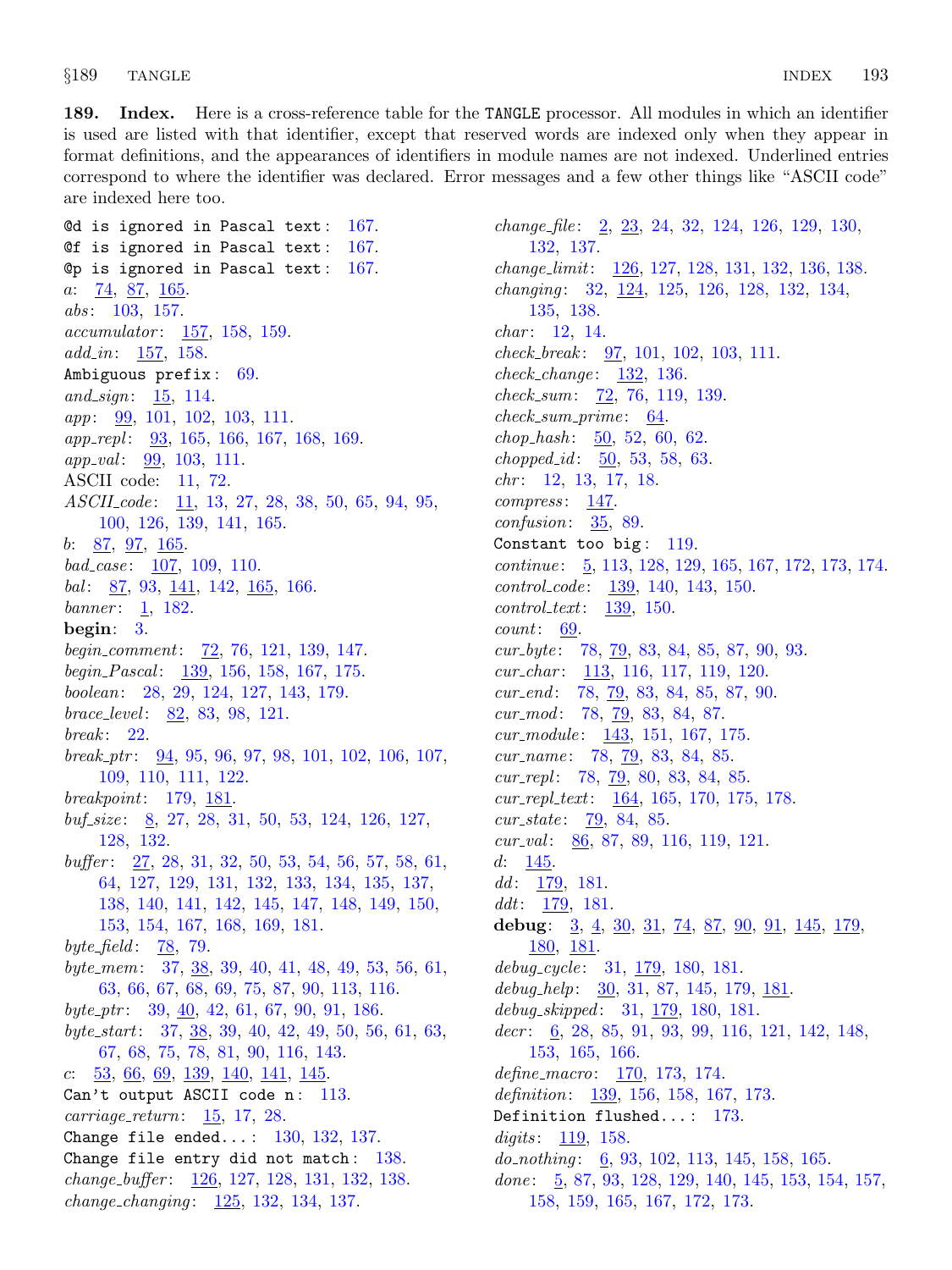Double @ sign missing : [149.](#page-52-0)  $double\_chars: 50, 64, 143, 149.$  $double\_chars: 50, 64, 143, 149.$  $double\_chars: 50, 64, 143, 149.$  $double\_chars: 50, 64, 143, 149.$  $double\_chars: 50, 64, 143, 149.$  $double\_chars: 50, 64, 143, 149.$  $double\_chars: 50, 64, 143, 149.$  $double\_chars: 50, 64, 143, 149.$  $double\_chars: 50, 64, 143, 149.$ double dot: [72,](#page-22-0) [114,](#page-38-0) [147](#page-51-0). EBCDIC: [115](#page-38-0).  $eight\_bits: \quad \underline{37}, \, 38, \, 53, \, 82, \, 87, \, 95, \, 101, \, 113, \, 139,$  $eight\_bits: \quad \underline{37}, \, 38, \, 53, \, 82, \, 87, \, 95, \, 101, \, 113, \, 139,$  $eight\_bits: \quad \underline{37}, \, 38, \, 53, \, 82, \, 87, \, 95, \, 101, \, 113, \, 139,$  $eight\_bits: \quad \underline{37}, \, 38, \, 53, \, 82, \, 87, \, 95, \, 101, \, 113, \, 139,$  $eight\_bits: \quad \underline{37}, \, 38, \, 53, \, 82, \, 87, \, 95, \, 101, \, 113, \, 139,$  $eight\_bits: \quad \underline{37}, \, 38, \, 53, \, 82, \, 87, \, 95, \, 101, \, 113, \, 139,$  $eight\_bits: \quad \underline{37}, \, 38, \, 53, \, 82, \, 87, \, 95, \, 101, \, 113, \, 139,$  $eight\_bits: \quad \underline{37}, \, 38, \, 53, \, 82, \, 87, \, 95, \, 101, \, 113, \, 139,$  $eight\_bits: \quad \underline{37}, \, 38, \, 53, \, 82, \, 87, \, 95, \, 101, \, 113, \, 139,$  $eight\_bits: \quad \underline{37}, \, 38, \, 53, \, 82, \, 87, \, 95, \, 101, \, 113, \, 139,$  $eight\_bits: \quad \underline{37}, \, 38, \, 53, \, 82, \, 87, \, 95, \, 101, \, 113, \, 139,$  $eight\_bits: \quad \underline{37}, \, 38, \, 53, \, 82, \, 87, \, 95, \, 101, \, 113, \, 139,$  $eight\_bits: \quad \underline{37}, \, 38, \, 53, \, 82, \, 87, \, 95, \, 101, \, 113, \, 139,$  $eight\_bits: \quad \underline{37}, \, 38, \, 53, \, 82, \, 87, \, 95, \, 101, \, 113, \, 139,$  $eight\_bits: \quad \underline{37}, \, 38, \, 53, \, 82, \, 87, \, 95, \, 101, \, 113, \, 139,$  $eight\_bits: \quad \underline{37}, \, 38, \, 53, \, 82, \, 87, \, 95, \, 101, \, 113, \, 139,$  $eight\_bits: \quad \underline{37}, \, 38, \, 53, \, 82, \, 87, \, 95, \, 101, \, 113, \, 139,$  $eight\_bits: \quad \underline{37}, \, 38, \, 53, \, 82, \, 87, \, 95, \, 101, \, 113, \, 139,$ [140,](#page-48-0) [141,](#page-48-0) [145,](#page-50-0) [156,](#page-54-0) [165,](#page-57-0) [170.](#page-59-0) else: [7](#page-2-0). end: [3](#page-1-0), [7.](#page-2-0) end\_comment:  $\overline{72}$  $\overline{72}$  $\overline{72}$ , [76,](#page-24-0) [121,](#page-41-0) [139](#page-47-0), [147](#page-51-0). end field:  $78, 79$  $78, 79$ . end of definition:  $156, 159$  $156, 159$  $156, 159$ .  $end\_of\_TANCE:$  [2](#page-1-0), [34](#page-11-0), [182](#page-65-0). endcases: [7](#page-2-0).  $eof: 28$ . eoln: [28](#page-9-0). equal:  $66, 67, 68$  $66, 67, 68$  $66, 67, 68$  $66, 67, 68$ . equiv: [37,](#page-12-0) [38,](#page-12-0) [47](#page-14-0), [48](#page-14-0), [50,](#page-15-0) [60,](#page-17-0) [62](#page-18-0), [63,](#page-18-0) [64,](#page-19-0) [67](#page-20-0), [84](#page-26-0), [88,](#page-27-0) [89,](#page-28-0) [90,](#page-28-0) [157,](#page-54-0) [158,](#page-55-0) [170,](#page-59-0) [178.](#page-62-0) equivalence sign: [15](#page-6-0), [114](#page-38-0), [147,](#page-51-0) [173](#page-60-0), [174](#page-61-0), [176.](#page-61-0) err print: [31](#page-10-0), [59](#page-17-0), [64](#page-19-0), [66](#page-20-0), [69](#page-21-0), [97](#page-32-0), [98](#page-32-0), [108](#page-35-0), [113](#page-37-0), [117](#page-39-0), [118,](#page-39-0) [119,](#page-40-0) [120](#page-41-0), [121](#page-41-0), [125,](#page-43-0) [129](#page-44-0), [130](#page-44-0), [132,](#page-45-0) [133,](#page-45-0) [137](#page-46-0), [138,](#page-46-0) [141,](#page-48-0) [142](#page-49-0), [145](#page-50-0), [149,](#page-52-0) [150](#page-52-0), [153](#page-53-0), [154,](#page-53-0) [157,](#page-54-0) [158](#page-55-0), [159,](#page-55-0) [165](#page-57-0), [166](#page-58-0), [167,](#page-58-0) [168,](#page-58-0) [169](#page-59-0), [173](#page-60-0), [174,](#page-61-0) [176.](#page-61-0) error : [28](#page-9-0), [31](#page-10-0), [34](#page-11-0), [63,](#page-18-0) [88,](#page-27-0) [90](#page-28-0). error message:  $9, 187$  $9, 187$  $9, 187$ .  $exit: \underline{5}, 6, 85, 107, 127, 128, 132, 141, 172, 181.$  $exit: \underline{5}, 6, 85, 107, 127, 128, 132, 141, 172, 181.$  $exit: \underline{5}, 6, 85, 107, 127, 128, 132, 141, 172, 181.$  $exit: \underline{5}, 6, 85, 107, 127, 128, 132, 141, 172, 181.$  $exit: \underline{5}, 6, 85, 107, 127, 128, 132, 141, 172, 181.$  $exit: \underline{5}, 6, 85, 107, 127, 128, 132, 141, 172, 181.$  $exit: \underline{5}, 6, 85, 107, 127, 128, 132, 141, 172, 181.$  $exit: \underline{5}, 6, 85, 107, 127, 128, 132, 141, 172, 181.$  $exit: \underline{5}, 6, 85, 107, 127, 128, 132, 141, 172, 181.$  $exit: \underline{5}, 6, 85, 107, 127, 128, 132, 141, 172, 181.$  $exit: \underline{5}, 6, 85, 107, 127, 128, 132, 141, 172, 181.$  $exit: \underline{5}, 6, 85, 107, 127, 128, 132, 141, 172, 181.$  $exit: \underline{5}, 6, 85, 107, 127, 128, 132, 141, 172, 181.$  $exit: \underline{5}, 6, 85, 107, 127, 128, 132, 141, 172, 181.$  $exit: \underline{5}, 6, 85, 107, 127, 128, 132, 141, 172, 181.$  $exit: \underline{5}, 6, 85, 107, 127, 128, 132, 141, 172, 181.$  $exit: \underline{5}, 6, 85, 107, 127, 128, 132, 141, 172, 181.$ extension: [66](#page-20-0), [68](#page-21-0), [69.](#page-21-0) Extra  $): 165.$  $): 165.$  $): 165.$ Extra } : [145](#page-50-0). Extra @} : [121.](#page-41-0)  $f: \quad 28.$  $f: \quad 28.$ false: [28](#page-9-0), [29](#page-10-0), [125](#page-43-0), [126](#page-43-0), [127,](#page-43-0) [132,](#page-45-0) [134,](#page-45-0) [144,](#page-50-0) [146,](#page-51-0) [180,](#page-63-0) [183.](#page-65-0)  $fatal_error: 34, 35, 36.$  $fatal_error: 34, 35, 36.$  $fatal_error: 34, 35, 36.$  $fatal_error: 34, 35, 36.$  $fatal_error: 34, 35, 36.$  $fatal_error: 34, 35, 36.$  $fatal_message: 9, 187.$  $fatal_message: 9, 187.$  $fatal_message: 9, 187.$  $fatal_message: 9, 187.$  $fatal_message: 9, 187.$  $final$ *limit*:  $28$ . first text char:  $12$ , [18](#page-7-0). flush\_buffer:  $97, 98, 122$  $97, 98, 122$  $97, 98, 122$  $97, 98, 122$  $97, 98, 122$ . force\_line: [72,](#page-22-0) [76](#page-24-0), [113](#page-37-0), [139.](#page-47-0)  $form\_feed:$  [15,](#page-6-0) [28.](#page-9-0) format: [139](#page-47-0), [156](#page-54-0), [158](#page-55-0), [167](#page-58-0), [173](#page-60-0). forward: [30](#page-10-0). found:  $\overline{5}$  $\overline{5}$  $\overline{5}$ , [53](#page-16-0), [55](#page-16-0), [56,](#page-16-0) [66,](#page-20-0) [87](#page-27-0), [89](#page-28-0), [145,](#page-50-0) [146,](#page-51-0) [165](#page-57-0), [168](#page-58-0). frac: [100](#page-33-0), [101](#page-33-0), [102,](#page-34-0) [104,](#page-34-0) [113,](#page-37-0) [120.](#page-41-0) Fraction too long:  $120$ . get: [28,](#page-9-0) [180.](#page-63-0) get fraction: [113,](#page-37-0) [119,](#page-40-0) [120](#page-41-0). get\_line: [124,](#page-43-0) [135,](#page-46-0) [140](#page-48-0), [141,](#page-48-0) [145,](#page-50-0) [153](#page-53-0).  $get.next: 143, 145, 156, 158, 159, 160, 161, 162,$  $get.next: 143, 145, 156, 158, 159, 160, 161, 162,$  $get.next: 143, 145, 156, 158, 159, 160, 161, 162,$  $get.next: 143, 145, 156, 158, 159, 160, 161, 162,$  $get.next: 143, 145, 156, 158, 159, 160, 161, 162,$  $get.next: 143, 145, 156, 158, 159, 160, 161, 162,$  $get.next: 143, 145, 156, 158, 159, 160, 161, 162,$  $get.next: 143, 145, 156, 158, 159, 160, 161, 162,$  $get.next: 143, 145, 156, 158, 159, 160, 161, 162,$  $get.next: 143, 145, 156, 158, 159, 160, 161, 162,$  $get.next: 143, 145, 156, 158, 159, 160, 161, 162,$  $get.next: 143, 145, 156, 158, 159, 160, 161, 162,$  $get.next: 143, 145, 156, 158, 159, 160, 161, 162,$  $get.next: 143, 145, 156, 158, 159, 160, 161, 162,$  $get.next: 143, 145, 156, 158, 159, 160, 161, 162,$  $get.next: 143, 145, 156, 158, 159, 160, 161, 162,$ [165,](#page-57-0) [173](#page-60-0), [174](#page-61-0), [176.](#page-61-0) get output: [86,](#page-26-0) [87](#page-27-0), [94,](#page-30-0) [112](#page-37-0), [113,](#page-37-0) [117,](#page-39-0) [118](#page-39-0), [119,](#page-40-0) [120](#page-41-0). greater: [66,](#page-20-0) [68,](#page-21-0) [69](#page-21-0).

 $greater_0$ r equal:  $\frac{15}{15}$ , [114](#page-38-0), [147](#page-51-0). gubed: [3.](#page-1-0) *h*:  $51, 53$  $51, 53$ . harmless\_message:  $\frac{9}{2}$ , [187.](#page-66-0) *hash*:  $39, 50, 52, 55$  $39, 50, 52, 55$  $39, 50, 52, 55$  $39, 50, 52, 55$  $39, 50, 52, 55$  $39, 50, 52, 55$  $39, 50, 52, 55$ . hash\_size:  $8, 50, 51, 52, 53, 54, 58$  $8, 50, 51, 52, 53, 54, 58$  $8, 50, 51, 52, 53, 54, 58$  $8, 50, 51, 52, 53, 54, 58$  $8, 50, 51, 52, 53, 54, 58$  $8, 50, 51, 52, 53, 54, 58$  $8, 50, 51, 52, 53, 54, 58$  $8, 50, 51, 52, 53, 54, 58$  $8, 50, 51, 52, 53, 54, 58$  $8, 50, 51, 52, 53, 54, 58$  $8, 50, 51, 52, 53, 54, 58$  $8, 50, 51, 52, 53, 54, 58$ . hex:  $\frac{72}{76}$ , [76,](#page-24-0) [119,](#page-40-0) [139,](#page-47-0) [150,](#page-52-0) [158.](#page-55-0) *history*:  $\frac{9}{20}$ , [10](#page-3-0), [187](#page-66-0). Hmm... n of the preceding...:  $133$ . i: [16](#page-7-0), [53](#page-16-0). id first: [50](#page-15-0), [53](#page-16-0), [54,](#page-16-0) [56](#page-16-0), [57](#page-17-0), [58,](#page-17-0) [61](#page-18-0), [64](#page-19-0), [143,](#page-50-0) [148,](#page-51-0) [149](#page-52-0).  $id\_loc: 50, 53, 54, 56, 58, 61, 64, 143, 148, 149.$  $id\_loc: 50, 53, 54, 56, 58, 61, 64, 143, 148, 149.$  $id\_loc: 50, 53, 54, 56, 58, 61, 64, 143, 148, 149.$  $id\_loc: 50, 53, 54, 56, 58, 61, 64, 143, 148, 149.$  $id\_loc: 50, 53, 54, 56, 58, 61, 64, 143, 148, 149.$  $id\_loc: 50, 53, 54, 56, 58, 61, 64, 143, 148, 149.$  $id\_loc: 50, 53, 54, 56, 58, 61, 64, 143, 148, 149.$  $id\_loc: 50, 53, 54, 56, 58, 61, 64, 143, 148, 149.$  $id\_loc: 50, 53, 54, 56, 58, 61, 64, 143, 148, 149.$  $id\_loc: 50, 53, 54, 56, 58, 61, 64, 143, 148, 149.$  $id\_loc: 50, 53, 54, 56, 58, 61, 64, 143, 148, 149.$  $id\_loc: 50, 53, 54, 56, 58, 61, 64, 143, 148, 149.$  $id\_loc: 50, 53, 54, 56, 58, 61, 64, 143, 148, 149.$  $id\_loc: 50, 53, 54, 56, 58, 61, 64, 143, 148, 149.$  $id\_loc: 50, 53, 54, 56, 58, 61, 64, 143, 148, 149.$  $id\_loc: 50, 53, 54, 56, 58, 61, 64, 143, 148, 149.$  $id\_loc: 50, 53, 54, 56, 58, 61, 64, 143, 148, 149.$  $id\_loc: 50, 53, 54, 56, 58, 61, 64, 143, 148, 149.$  $id\_loc: 50, 53, 54, 56, 58, 61, 64, 143, 148, 149.$  $id\_loc: 50, 53, 54, 56, 58, 61, 64, 143, 148, 149.$  $id\_loc: 50, 53, 54, 56, 58, 61, 64, 143, 148, 149.$ id lookup: [50,](#page-15-0) [53](#page-16-0), [143,](#page-50-0) [158](#page-55-0), [167,](#page-58-0) [170](#page-59-0), [173.](#page-60-0) *ident*:  $\frac{100}{101}$ ,  $\frac{101}{102}$  $\frac{101}{102}$  $\frac{101}{102}$ ,  $\frac{105}{114}$  $\frac{105}{114}$  $\frac{105}{114}$  $\frac{105}{114}$  $\frac{105}{114}$ ,  $\frac{116}{106}$ . *identifier*:  $\underline{86}$  $\underline{86}$  $\underline{86}$ , [89,](#page-28-0) [116](#page-39-0), [143](#page-50-0), [148,](#page-51-0) [149](#page-52-0), [158,](#page-55-0) [167,](#page-58-0) [173](#page-60-0). Identifier conflict... : [63.](#page-18-0) *ignore*:  $139, 140, 150$  $139, 140, 150$  $139, 140, 150$  $139, 140, 150$ . *ii*:  $124$ , [138,](#page-46-0) [182,](#page-65-0) [184](#page-65-0), [186](#page-65-0). ilk: [37](#page-12-0), [38,](#page-12-0) [47,](#page-14-0) [48](#page-14-0), [50](#page-15-0), [57,](#page-17-0) [59,](#page-17-0) [60](#page-17-0), [61](#page-18-0), [64,](#page-19-0) [85,](#page-26-0) [89,](#page-28-0) [90,](#page-28-0) [158.](#page-55-0) Improper  $@$  within control text:  $150$ . Improper numeric definition... : [159.](#page-55-0) Incompatible module names : [66.](#page-20-0)  $incr$ : [6,](#page-2-0) [28](#page-9-0), [54](#page-16-0), [56,](#page-16-0) [58](#page-17-0), [61,](#page-18-0) [63,](#page-18-0) [64](#page-19-0), [67,](#page-20-0) [68](#page-21-0), [69](#page-21-0), [74,](#page-23-0) [75](#page-23-0), [84,](#page-26-0) [87](#page-27-0), [90](#page-28-0), [93,](#page-29-0) [97](#page-32-0), [99](#page-33-0), [116,](#page-39-0) [117](#page-39-0), [118](#page-39-0), [120,](#page-41-0) [121,](#page-41-0) [129,](#page-44-0) [130,](#page-44-0) [132](#page-45-0), [136,](#page-46-0) [137,](#page-46-0) [140](#page-48-0), [141](#page-48-0), [142,](#page-49-0) [145,](#page-50-0) [147](#page-51-0), [148,](#page-51-0) [149,](#page-52-0) [150](#page-52-0), [153,](#page-53-0) [154,](#page-53-0) [165](#page-57-0), [168](#page-58-0), [169,](#page-59-0) [172,](#page-60-0) [181](#page-64-0). initialize:  $2, 182$  $2, 182$  $2, 182$ . Input ended in mid−comment : [141.](#page-48-0) Input ended in section name : [153.](#page-53-0) Input line too long : [28](#page-9-0). input has ended : [124,](#page-43-0) [132,](#page-45-0) [134,](#page-45-0) [136,](#page-46-0) [140](#page-48-0), [141](#page-48-0), [145,](#page-50-0) [153,](#page-53-0) [183.](#page-65-0) input<sub>-</sub>ln: [28](#page-9-0), [129,](#page-44-0) [130,](#page-44-0) [132](#page-45-0), [136](#page-46-0), [137.](#page-46-0) integer : [14,](#page-6-0) [40,](#page-13-0) [86,](#page-26-0) [95,](#page-31-0) [99,](#page-33-0) [106,](#page-35-0) [107,](#page-35-0) [113,](#page-37-0) [124,](#page-43-0) [132,](#page-45-0) [157](#page-54-0), [179,](#page-63-0) [181.](#page-64-0) j:  $31, 66, 69, 113, 145$  $31, 66, 69, 113, 145$  $31, 66, 69, 113, 145$  $31, 66, 69, 113, 145$  $31, 66, 69, 113, 145$  $31, 66, 69, 113, 145$  $31, 66, 69, 113, 145$  $31, 66, 69, 113, 145$  $31, 66, 69, 113, 145$ . join: [72,](#page-22-0) [101](#page-33-0), [113,](#page-37-0) [139](#page-47-0). jump\_out: [2](#page-1-0), [31,](#page-10-0) [34.](#page-11-0)  $k: \quad \underline{31}, \, \underline{49}, \, \underline{53}, \, \underline{66}, \, \underline{69}, \, \underline{74}, \, \underline{87}, \, \underline{97}, \, \underline{99}, \, \underline{101}, \, \underline{113},$  $k: \quad \underline{31}, \, \underline{49}, \, \underline{53}, \, \underline{66}, \, \underline{69}, \, \underline{74}, \, \underline{87}, \, \underline{97}, \, \underline{99}, \, \underline{101}, \, \underline{113},$  $k: \quad \underline{31}, \, \underline{49}, \, \underline{53}, \, \underline{66}, \, \underline{69}, \, \underline{74}, \, \underline{87}, \, \underline{97}, \, \underline{99}, \, \underline{101}, \, \underline{113},$  $k: \quad \underline{31}, \, \underline{49}, \, \underline{53}, \, \underline{66}, \, \underline{69}, \, \underline{74}, \, \underline{87}, \, \underline{97}, \, \underline{99}, \, \underline{101}, \, \underline{113},$  $k: \quad \underline{31}, \, \underline{49}, \, \underline{53}, \, \underline{66}, \, \underline{69}, \, \underline{74}, \, \underline{87}, \, \underline{97}, \, \underline{99}, \, \underline{101}, \, \underline{113},$  $k: \quad \underline{31}, \, \underline{49}, \, \underline{53}, \, \underline{66}, \, \underline{69}, \, \underline{74}, \, \underline{87}, \, \underline{97}, \, \underline{99}, \, \underline{101}, \, \underline{113},$  $k: \quad \underline{31}, \, \underline{49}, \, \underline{53}, \, \underline{66}, \, \underline{69}, \, \underline{74}, \, \underline{87}, \, \underline{97}, \, \underline{99}, \, \underline{101}, \, \underline{113},$  $k: \quad \underline{31}, \, \underline{49}, \, \underline{53}, \, \underline{66}, \, \underline{69}, \, \underline{74}, \, \underline{87}, \, \underline{97}, \, \underline{99}, \, \underline{101}, \, \underline{113},$  $k: \quad \underline{31}, \, \underline{49}, \, \underline{53}, \, \underline{66}, \, \underline{69}, \, \underline{74}, \, \underline{87}, \, \underline{97}, \, \underline{99}, \, \underline{101}, \, \underline{113},$  $k: \quad \underline{31}, \, \underline{49}, \, \underline{53}, \, \underline{66}, \, \underline{69}, \, \underline{74}, \, \underline{87}, \, \underline{97}, \, \underline{99}, \, \underline{101}, \, \underline{113},$  $k: \quad \underline{31}, \, \underline{49}, \, \underline{53}, \, \underline{66}, \, \underline{69}, \, \underline{74}, \, \underline{87}, \, \underline{97}, \, \underline{99}, \, \underline{101}, \, \underline{113},$ [127,](#page-43-0) [128](#page-44-0), [132](#page-45-0), [145,](#page-50-0) [181](#page-64-0).  $l: \frac{31}{2}, \frac{53}{2}, \frac{66}{2}.$  $last\_sign: 95, 103, 106, 107.$  $last\_sign: 95, 103, 106, 107.$  $last\_sign: 95, 103, 106, 107.$  $last\_sign: 95, 103, 106, 107.$  $last\_sign: 95, 103, 106, 107.$  $last\_sign: 95, 103, 106, 107.$  $last\_sign: 95, 103, 106, 107.$  $last\_sign: 95, 103, 106, 107.$  $last\_text\_char: 12, 18.$  $last\_text\_char: 12, 18.$  $last\_text\_char: 12, 18.$  $last\_text\_char: 12, 18.$  $last\_text\_char: 12, 18.$ last\_unnamed: [70,](#page-22-0) [71](#page-22-0), [178.](#page-62-0)  $left\_arrow: 15, 114, 147.$  $left\_arrow: 15, 114, 147.$  $left\_arrow: 15, 114, 147.$  $left\_arrow: 15, 114, 147.$  $left\_arrow: 15, 114, 147.$  $left\_arrow: 15, 114, 147.$  $left\_arrow: 15, 114, 147.$  $length: 39, 55.$  $length: 39, 55.$  $length: 39, 55.$  $length: 39, 55.$  $less: 66, 67, 68, 69.$  $less: 66, 67, 68, 69.$  $less: 66, 67, 68, 69.$  $less: 66, 67, 68, 69.$  $less: 66, 67, 68, 69.$  $less: 66, 67, 68, 69.$  $less: 66, 67, 68, 69.$  $less: 66, 67, 68, 69.$  $less: 66, 67, 68, 69.$  $less_{\text{or\_equal}}: 15, 114, 147.$  $less_{\text{or\_equal}}: 15, 114, 147.$  $less_{\text{or\_equal}}: 15, 114, 147.$  $less_{\text{or\_equal}}: 15, 114, 147.$  $less_{\text{or\_equal}}: 15, 114, 147.$  $less_{\text{or\_equal}}: 15, 114, 147.$  $less_{\text{or\_equal}}: 15, 114, 147.$ limit: [28](#page-9-0), [32](#page-11-0), [124,](#page-43-0) [127,](#page-43-0) [129](#page-44-0), [130](#page-44-0), [131,](#page-44-0) [133,](#page-45-0) [134](#page-45-0), [135](#page-46-0), [137,](#page-46-0) [138,](#page-46-0) [140](#page-48-0), [141,](#page-48-0) [145,](#page-50-0) [147](#page-51-0), [149](#page-52-0), [153,](#page-53-0) [168,](#page-58-0) [169](#page-59-0).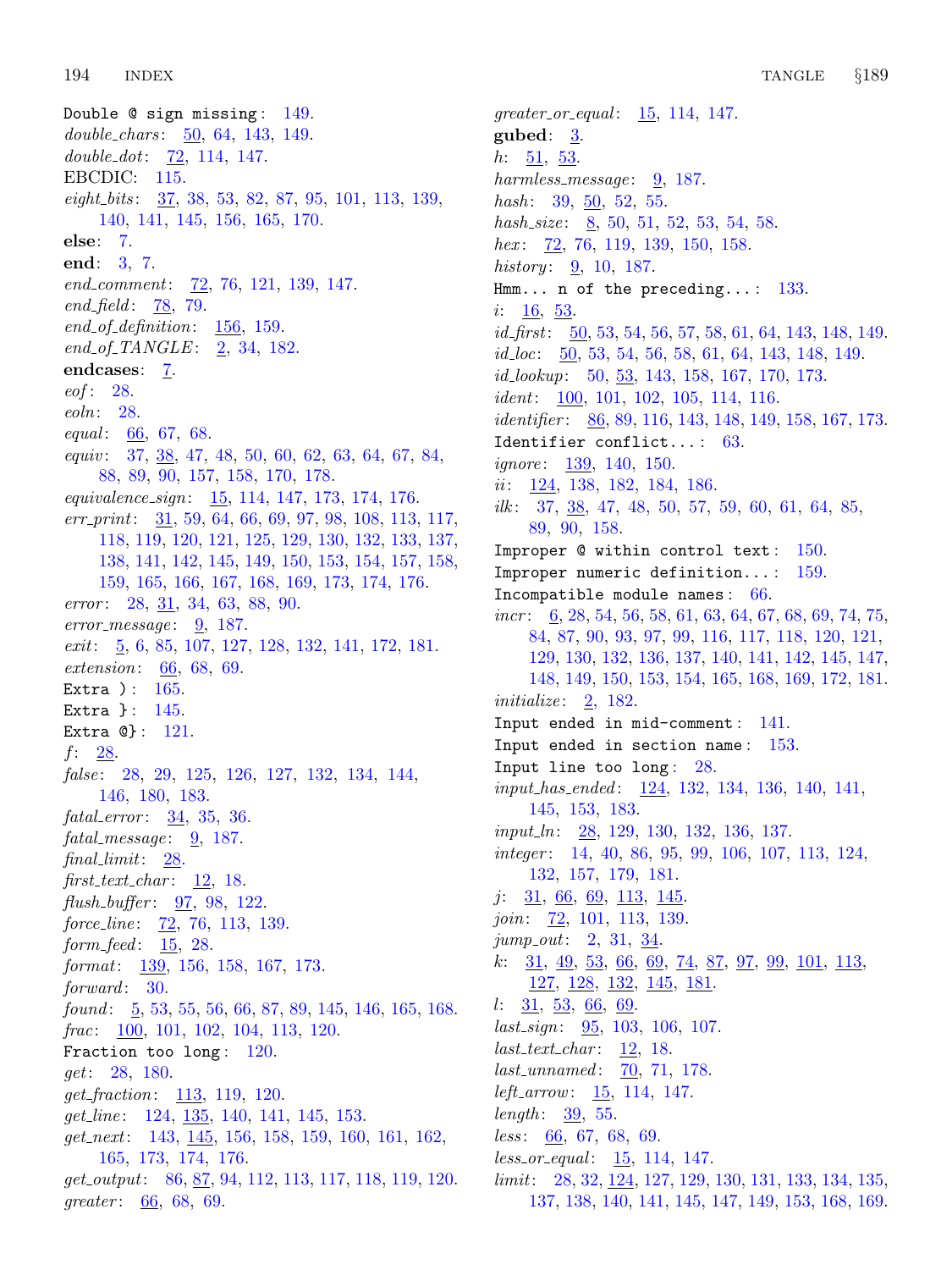nil: [6](#page-2-0).

No output was specified: [112](#page-37-0). No parameter given for macro:  $90$ .

*line*: [32,](#page-11-0) [33](#page-11-0), [96,](#page-32-0) [97](#page-32-0), <u>124</u>, [125](#page-43-0), [129](#page-44-0), [130,](#page-44-0) [132](#page-45-0), [134,](#page-45-0) [136](#page-46-0), [137](#page-46-0), [138.](#page-46-0)  $line\_feed: 15, 28.$  $line\_feed: 15, 28.$  $line\_feed: 15, 28.$  $line\_feed: 15, 28.$ line length : [8](#page-3-0), [94](#page-30-0), [97](#page-32-0), [100](#page-33-0), [101](#page-33-0), [113,](#page-37-0) [117,](#page-39-0) [118,](#page-39-0) [120,](#page-41-0) [122](#page-42-0).  $lines\_dont\_match:$  [127](#page-43-0), [132.](#page-45-0)  $link: 37, 38, 39, 48, 50, 55.$  $link: 37, 38, 39, 48, 50, 55.$  $link: 37, 38, 39, 48, 50, 55.$  $link: 37, 38, 39, 48, 50, 55.$  $link: 37, 38, 39, 48, 50, 55.$  $link: 37, 38, 39, 48, 50, 55.$  $link: 37, 38, 39, 48, 50, 55.$  $link: 37, 38, 39, 48, 50, 55.$  $link: 37, 38, 39, 48, 50, 55.$  $link: 37, 38, 39, 48, 50, 55.$  $link: 37, 38, 39, 48, 50, 55.$  $link: 37, 38, 39, 48, 50, 55.$  $link: 37, 38, 39, 48, 50, 55.$  $llink$  :  $\frac{48}{66}$  $\frac{48}{66}$  $\frac{48}{66}$ , [67](#page-20-0), [69](#page-21-0). loc: [28](#page-9-0), [32,](#page-11-0) [124,](#page-43-0) [129,](#page-44-0) [133](#page-45-0), [134](#page-45-0), [135](#page-46-0), [137,](#page-46-0) [138,](#page-46-0) [140,](#page-48-0) [141,](#page-48-0) [142,](#page-49-0) [145,](#page-50-0) [147,](#page-51-0) [148,](#page-51-0) [149,](#page-52-0) [150](#page-52-0), [153](#page-53-0), [154,](#page-53-0) [159,](#page-55-0) [167,](#page-58-0) [168,](#page-58-0) [169,](#page-59-0) [173.](#page-60-0) Long line must be truncated: [97](#page-32-0).  $longest_name: 8, 65, 66, 69, 145, 153, 155.$  $longest_name: 8, 65, 66, 69, 145, 153, 155.$  $longest_name: 8, 65, 66, 69, 145, 153, 155.$  $longest_name: 8, 65, 66, 69, 145, 153, 155.$  $longest_name: 8, 65, 66, 69, 145, 153, 155.$  $longest_name: 8, 65, 66, 69, 145, 153, 155.$  $longest_name: 8, 65, 66, 69, 145, 153, 155.$  $longest_name: 8, 65, 66, 69, 145, 153, 155.$  $longest_name: 8, 65, 66, 69, 145, 153, 155.$  $longest_name: 8, 65, 66, 69, 145, 153, 155.$  $longest_name: 8, 65, 66, 69, 145, 153, 155.$  $longest_name: 8, 65, 66, 69, 145, 153, 155.$  $longest_name: 8, 65, 66, 69, 145, 153, 155.$  $longest_name: 8, 65, 66, 69, 145, 153, 155.$ loop: [6.](#page-2-0)  $mark_error: 9, 31.$  $mark_error: 9, 31.$  $mark_error: 9, 31.$  $mark_error: 9, 31.$  $mark\_fatal:$  [9](#page-3-0), [34.](#page-11-0) mark\_harmless:  $9, 112, 155$  $9, 112, 155$  $9, 112, 155$  $9, 112, 155$  $9, 112, 155$ . max bytes: [8,](#page-3-0) [38,](#page-12-0) [40](#page-13-0), [49,](#page-14-0) [53](#page-16-0), [61,](#page-18-0) [66,](#page-20-0) [67](#page-20-0), [69,](#page-21-0) [87,](#page-27-0) [90,](#page-28-0) [113.](#page-37-0)  $max_id_length: 8, 116.$  $max_id_length: 8, 116.$  $max_id_length: 8, 116.$  $max_id_length: 8, 116.$ max\_names: [8](#page-3-0), [38,](#page-12-0) [39,](#page-12-0) [61](#page-18-0), [67](#page-20-0), [69,](#page-21-0) [90](#page-28-0). max\_texts: [8](#page-3-0), [38](#page-12-0), [43](#page-13-0), [70](#page-22-0), [90](#page-28-0), [165](#page-57-0).  $max\_tok\_ptr$ :  $44, 91, 182, 186$  $44, 91, 182, 186$  $44, 91, 182, 186$  $44, 91, 182, 186$  $44, 91, 182, 186$  $44, 91, 182, 186$  $44, 91, 182, 186$ .  $max\_toks$ :  $\underline{8}$ , 3[8,](#page-3-0) [44,](#page-13-0) [73,](#page-23-0) [74,](#page-23-0) [93.](#page-29-0) misc: <u>95</u>, [96](#page-32-0), [100](#page-33-0), [101,](#page-33-0) [102,](#page-34-0) [105](#page-34-0), [107](#page-35-0), [111,](#page-36-0) [113,](#page-37-0) [119,](#page-40-0) [121,](#page-41-0) [122.](#page-42-0) Missing  $n$  ): [166](#page-58-0). mod: [94.](#page-30-0)  $mod\_field: \underline{78}, 79.$  $mod\_field: \underline{78}, 79.$  $mod\_field: \underline{78}, 79.$ mod lookup: [65,](#page-20-0) [66,](#page-20-0) [151,](#page-52-0) [152](#page-52-0).  $mod\_text$ :  $\underline{65}$  $\underline{65}$  $\underline{65}$ , [66](#page-20-0), [67,](#page-20-0) [68](#page-21-0), [69,](#page-21-0) [145,](#page-50-0) [151](#page-52-0), [152,](#page-52-0) [153](#page-53-0), [154,](#page-53-0) [155,](#page-53-0) [181.](#page-64-0) module\_count: [139,](#page-47-0) <u>[171](#page-60-0),</u> [172,](#page-60-0) [177](#page-61-0), [183](#page-65-0). module  $flag: 70, 85, 178.$  $flag: 70, 85, 178.$  $flag: 70, 85, 178.$  $flag: 70, 85, 178.$  $flag: 70, 85, 178.$  $flag: 70, 85, 178.$  $flag: 70, 85, 178.$ module\_name: [139](#page-47-0), [143,](#page-50-0) [150](#page-52-0), [156,](#page-54-0) [158](#page-55-0), [159,](#page-55-0) [164](#page-57-0), [167,](#page-58-0) [173,](#page-60-0) [175.](#page-61-0) module\_number: [86](#page-26-0), [87](#page-27-0), [121.](#page-41-0) n: [113,](#page-37-0) [132.](#page-45-0) Name does not match: [69](#page-21-0). name\_field:  $\overline{78}$  $\overline{78}$  $\overline{78}$ , [79.](#page-25-0) name\_pointer: [39,](#page-12-0) [40](#page-13-0), [49,](#page-14-0) [53](#page-16-0), [66,](#page-20-0) [69](#page-21-0), [78,](#page-25-0) [84](#page-26-0), [143,](#page-50-0) [157](#page-54-0), [170](#page-59-0), [172.](#page-60-0) name ptr:  $39, 40, 42, 49, 53, 55, 57, 59, 61, 67,$  $39, 40, 42, 49, 53, 55, 57, 59, 61, 67,$  $39, 40, 42, 49, 53, 55, 57, 59, 61, 67,$  $39, 40, 42, 49, 53, 55, 57, 59, 61, 67,$  $39, 40, 42, 49, 53, 55, 57, 59, 61, 67,$  $39, 40, 42, 49, 53, 55, 57, 59, 61, 67,$  $39, 40, 42, 49, 53, 55, 57, 59, 61, 67,$  $39, 40, 42, 49, 53, 55, 57, 59, 61, 67,$  $39, 40, 42, 49, 53, 55, 57, 59, 61, 67,$  $39, 40, 42, 49, 53, 55, 57, 59, 61, 67,$  $39, 40, 42, 49, 53, 55, 57, 59, 61, 67,$  $39, 40, 42, 49, 53, 55, 57, 59, 61, 67,$  $39, 40, 42, 49, 53, 55, 57, 59, 61, 67,$  $39, 40, 42, 49, 53, 55, 57, 59, 61, 67,$  $39, 40, 42, 49, 53, 55, 57, 59, 61, 67,$  $39, 40, 42, 49, 53, 55, 57, 59, 61, 67,$  $39, 40, 42, 49, 53, 55, 57, 59, 61, 67,$  $39, 40, 42, 49, 53, 55, 57, 59, 61, 67,$  $39, 40, 42, 49, 53, 55, 57, 59, 61, 67,$ [90,](#page-28-0) [91](#page-28-0), [92](#page-29-0), [93,](#page-29-0) [186](#page-65-0). new line:  $20, 31, 32, 34$  $20, 31, 32, 34$  $20, 31, 32, 34$  $20, 31, 32, 34$  $20, 31, 32, 34$  $20, 31, 32, 34$ . new\_module: [139,](#page-47-0) [140,](#page-48-0) [145](#page-50-0), [156](#page-54-0), [158,](#page-55-0) [167,](#page-58-0) [176](#page-61-0), [183](#page-65-0). next\_control: [156](#page-54-0), [158](#page-55-0), [159](#page-55-0), [160,](#page-55-0) [161,](#page-55-0) [162,](#page-56-0) [164](#page-57-0), [165,](#page-57-0) [173,](#page-60-0) [174,](#page-61-0) [175,](#page-61-0) [176,](#page-61-0) [183.](#page-65-0) next sign: [157](#page-54-0), [158.](#page-55-0)

Not present: < section name>: [88.](#page-27-0) not\_equal: [15,](#page-6-0) [114](#page-38-0), [147.](#page-51-0) not found:  $\frac{5}{0}$  $\frac{5}{0}$  $\frac{5}{0}$ , [53,](#page-16-0) [63](#page-18-0). not\_sign:  $15, 114$  $15, 114$ .  $num\_or\_id$ :  $95, 101, 102, 107, 111$  $95, 101, 102, 107, 111$  $95, 101, 102, 107, 111$  $95, 101, 102, 107, 111$  $95, 101, 102, 107, 111$  $95, 101, 102, 107, 111$  $95, 101, 102, 107, 111$  $95, 101, 102, 107, 111$ . number: [86](#page-26-0), [89,](#page-28-0) [119.](#page-40-0) numeric: <u>[47](#page-14-0), [53,](#page-16-0) [59,](#page-17-0) [64](#page-19-0), [89](#page-28-0), [158,](#page-55-0) 173</u>. octal: [72](#page-22-0), [76,](#page-24-0) [119,](#page-40-0) [139](#page-47-0), [158](#page-55-0). Omit semicolon in numeric def...: [158](#page-55-0). open input: [24](#page-8-0), [134.](#page-45-0) *or\_sign*:  $15, 114$  $15, 114$  $15, 114$ . ord: [13](#page-5-0). *other\_line*:  $124, 125, 134, 138$  $124, 125, 134, 138$  $124, 125, 134, 138$  $124, 125, 134, 138$  $124, 125, 134, 138$  $124, 125, 134, 138$  $124, 125, 134, 138$ . othercases: [7.](#page-2-0) others: [7](#page-2-0). out app: [95](#page-31-0), [102,](#page-34-0) [104,](#page-34-0) [106,](#page-35-0) [108.](#page-35-0) out buf : [31,](#page-10-0) [33](#page-11-0), [94](#page-30-0), [95,](#page-31-0) [96](#page-32-0), [97,](#page-32-0) [99](#page-33-0), [100,](#page-33-0) [109,](#page-36-0) [110,](#page-36-0) [181,](#page-64-0) [184.](#page-65-0) out buf size:  $8, 31, 94, 97, 99$  $8, 31, 94, 97, 99$  $8, 31, 94, 97, 99$  $8, 31, 94, 97, 99$  $8, 31, 94, 97, 99$  $8, 31, 94, 97, 99$  $8, 31, 94, 97, 99$  $8, 31, 94, 97, 99$  $8, 31, 94, 97, 99$ .  $out\_contrib:$   $\frac{100}{101}$  $\frac{100}{101}$  $\frac{100}{101}$  $\frac{100}{101}$  $\frac{100}{101}$ , 101, [105](#page-34-0), [113](#page-37-0), [114](#page-38-0), [116,](#page-39-0) [117,](#page-39-0) [118,](#page-39-0) [119](#page-40-0), [120](#page-41-0), [121,](#page-41-0) [181](#page-64-0).  $out\_ptr$ : [33](#page-11-0), [94,](#page-30-0) [95](#page-31-0), [96](#page-32-0), [97,](#page-32-0) [98](#page-32-0), [99,](#page-33-0) [101](#page-33-0), [102,](#page-34-0) [106,](#page-35-0) [107,](#page-35-0) [109,](#page-36-0) [110,](#page-36-0) [111,](#page-36-0) [122,](#page-42-0) [181.](#page-64-0) out\_sign:  $\frac{95}{103}$ , [103,](#page-34-0) [104,](#page-34-0) [107,](#page-35-0) [108.](#page-35-0)  $out\_state$ :  $\frac{95}{96}$ ,  $\frac{96}{101}$ ,  $\frac{102}{104}$  $\frac{102}{104}$  $\frac{102}{104}$ ,  $\frac{106}{106}$  $\frac{106}{106}$  $\frac{106}{106}$ ,  $\frac{107}{108}$  $\frac{107}{108}$  $\frac{107}{108}$  $\frac{107}{108}$  $\frac{107}{108}$ [111,](#page-36-0) [113](#page-37-0), [117,](#page-39-0) [122.](#page-42-0)  $out\_val$ :  $95, 103, 104, 106, 107, 108$  $95, 103, 104, 106, 107, 108$  $95, 103, 104, 106, 107, 108$  $95, 103, 104, 106, 107, 108$  $95, 103, 104, 106, 107, 108$  $95, 103, 104, 106, 107, 108$  $95, 103, 104, 106, 107, 108$  $95, 103, 104, 106, 107, 108$  $95, 103, 104, 106, 107, 108$  $95, 103, 104, 106, 107, 108$ .  $output\_state: 78, 79.$  $output\_state: 78, 79.$  $output\_state: 78, 79.$  $output\_state: 78, 79.$  $output\_state: 78, 79.$ overflow: [36](#page-11-0), [61,](#page-18-0) [67](#page-20-0), [73,](#page-23-0) [84,](#page-26-0) [90](#page-28-0), [93,](#page-29-0) [165](#page-57-0). p: [49,](#page-14-0) [53](#page-16-0), [66,](#page-20-0) [69,](#page-21-0) [74](#page-23-0), [84,](#page-26-0) [157,](#page-54-0) [170](#page-59-0), [172.](#page-60-0)  $pack: 61.$  $pack: 61.$  $pack: 61.$ param:  $\overline{72}$ , [76,](#page-24-0) [87](#page-27-0), [93](#page-29-0), [165.](#page-57-0) parametric: [47](#page-14-0), [53,](#page-16-0) [85](#page-26-0), [89,](#page-28-0) [164](#page-57-0), [165,](#page-57-0) [174](#page-61-0). Pascal text flushed...: [176.](#page-61-0) *Pascal\_file*:  $2, 25, 26, 97$  $2, 25, 26, 97$  $2, 25, 26, 97$  $2, 25, 26, 97$  $2, 25, 26, 97$  $2, 25, 26, 97$  $2, 25, 26, 97$ . phase\_one: [29,](#page-10-0) [31](#page-10-0), [183](#page-65-0), [186.](#page-65-0) pool: [2](#page-1-0), [25,](#page-8-0) [26,](#page-9-0) [64](#page-19-0), [184.](#page-65-0) pool\_check\_sum: [40,](#page-13-0) [42](#page-13-0), [64](#page-19-0), [119,](#page-40-0) [184.](#page-65-0) pop\_level:  $85, 87, 90, 91$  $85, 87, 90, 91$  $85, 87, 90, 91$  $85, 87, 90, 91$  $85, 87, 90, 91$  $85, 87, 90, 91$ . *prefix*:  $66, 68$  $66, 68$  $66, 68$ . prefix lookup:  $69, 151$  $69, 151$ . Preprocessed string is too long: [64.](#page-19-0) preprocessed strings: [64](#page-19-0), [149](#page-52-0). prime\_the\_change\_buffer: [128,](#page-44-0) [134](#page-45-0), [137.](#page-46-0) print:  $20$ , [31](#page-10-0), [32,](#page-11-0) [33,](#page-11-0) [34](#page-11-0), [49](#page-14-0), [63,](#page-18-0) [74,](#page-23-0) [75](#page-23-0), [76](#page-24-0), [88,](#page-27-0) [93,](#page-29-0) [97](#page-32-0), [139](#page-47-0), [155](#page-53-0), [181](#page-64-0), [186.](#page-65-0) print id:  $\frac{49}{5}$  $\frac{49}{5}$  $\frac{49}{5}$ , [75](#page-23-0), [88,](#page-27-0) [90,](#page-28-0) [181](#page-64-0). print<sub>-</sub>ln: [20](#page-8-0), [32](#page-11-0), [33,](#page-11-0) [182](#page-65-0). print nl:  $\frac{20}{6}$  $\frac{20}{6}$  $\frac{20}{6}$ , [28](#page-9-0), [63](#page-18-0), [88](#page-27-0), [90](#page-28-0), [112](#page-37-0), [155](#page-53-0), [181](#page-64-0), [184,](#page-65-0) [186,](#page-65-0) [187.](#page-66-0) print repl:  $74$ , [181.](#page-64-0)

normal:  $\frac{47}{50}$  $\frac{47}{50}$  $\frac{47}{50}$ , [53](#page-16-0), [57](#page-17-0), [59,](#page-17-0) [60,](#page-17-0) [61](#page-18-0), [89](#page-28-0), [158](#page-55-0), [167.](#page-58-0)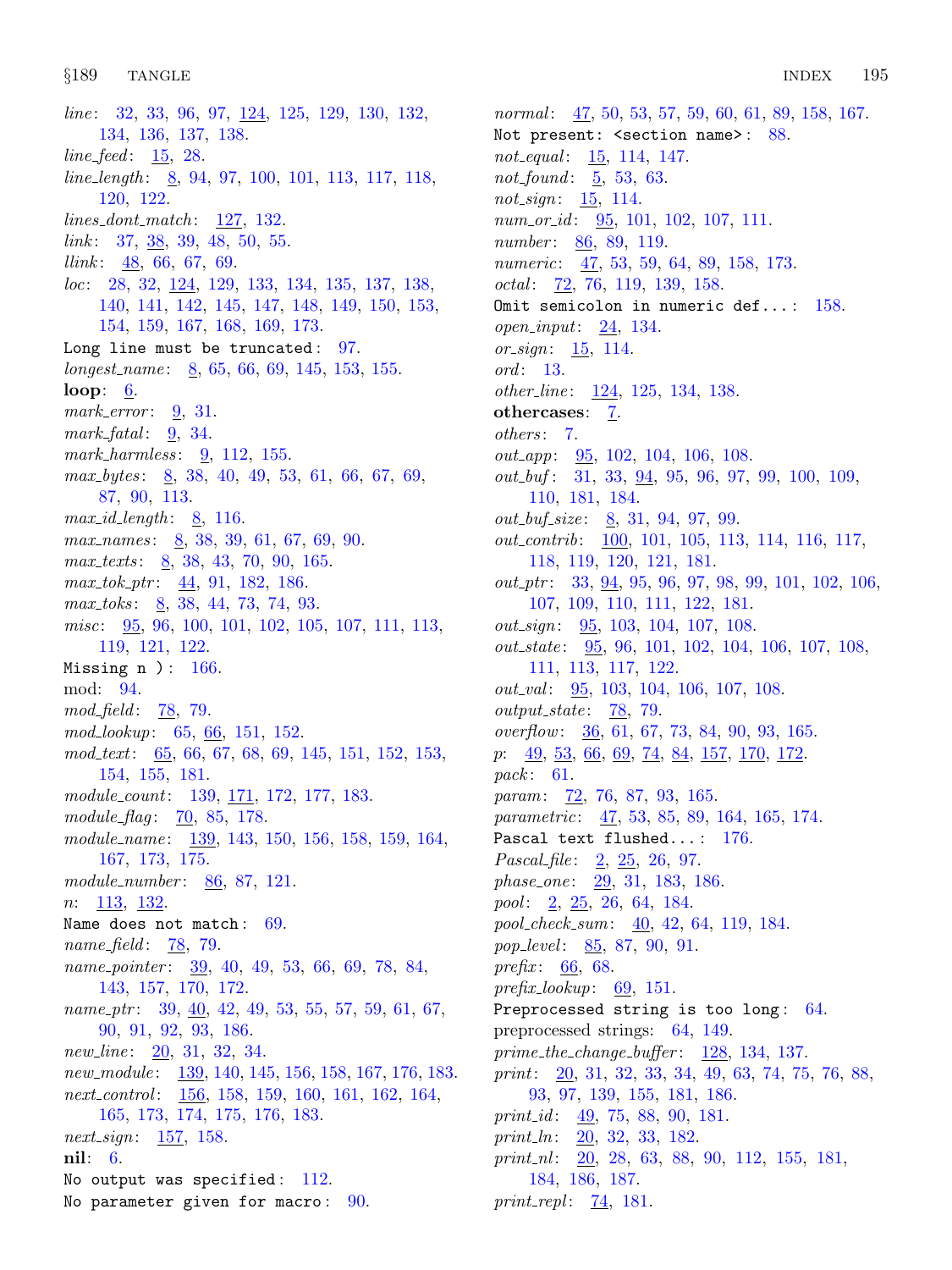Program ended at brace level  $n: 98$ . push\_level: [84](#page-26-0), [88,](#page-27-0) [89](#page-28-0), [92.](#page-29-0)  $q: \underline{53}, \underline{66}, \underline{69}, \underline{157}.$  $q: \underline{53}, \underline{66}, \underline{69}, \underline{157}.$  $q: \underline{53}, \underline{66}, \underline{69}, \underline{157}.$  $q: \underline{53}, \underline{66}, \underline{69}, \underline{157}.$  $q: \underline{53}, \underline{66}, \underline{69}, \underline{157}.$  $q: \underline{53}, \underline{66}, \underline{69}, \underline{157}.$  $q: \underline{53}, \underline{66}, \underline{69}, \underline{157}.$ r: [69](#page-21-0). read: [181](#page-64-0).  $read\_ln: 28$ . repl\_field:  $78, 79$  $78, 79$ . reset: [24](#page-8-0), [180](#page-63-0). restart: [5](#page-2-0), [87](#page-27-0), [88,](#page-27-0) [89](#page-28-0), [90,](#page-28-0) [92](#page-29-0), [101,](#page-33-0) [102](#page-34-0), [104,](#page-34-0) [135,](#page-46-0) [145,](#page-50-0) [150.](#page-52-0) reswitch : [5,](#page-2-0) [113,](#page-37-0) [117,](#page-39-0) [119,](#page-40-0) [120,](#page-41-0) [157,](#page-54-0) [158](#page-55-0), [165](#page-57-0), [169](#page-59-0). return: [5](#page-2-0), [6](#page-2-0). rewrite: [21,](#page-8-0) [26.](#page-9-0)  $rlink: \quad \underline{48}, \; 66, \; 67, \; 69.$  $rlink: \quad \underline{48}, \; 66, \; 67, \; 69.$  $rlink: \quad \underline{48}, \; 66, \; 67, \; 69.$  $rlink: \quad \underline{48}, \; 66, \; 67, \; 69.$  $rlink: \quad \underline{48}, \; 66, \; 67, \; 69.$  $rlink: \quad \underline{48}, \; 66, \; 67, \; 69.$  $rlink: \quad \underline{48}, \; 66, \; 67, \; 69.$  $rlink: \quad \underline{48}, \; 66, \; 67, \; 69.$  $rlink: \quad \underline{48}, \; 66, \; 67, \; 69.$ s: [53](#page-16-0). scan\_module: [171,](#page-60-0) [172](#page-60-0), [183](#page-65-0). scan numeric: [156,](#page-54-0) [157,](#page-54-0) [173](#page-60-0). scan\_repl:  $164, 165, 170, 175$  $164, 165, 170, 175$  $164, 165, 170, 175$  $164, 165, 170, 175$  $164, 165, 170, 175$  $164, 165, 170, 175$  $164, 165, 170, 175$ . scanning hex: [143](#page-50-0), [144,](#page-50-0) [145](#page-50-0), [146](#page-51-0), [150.](#page-52-0) Section ended in mid−comment : [142](#page-49-0). Section name didn't end: [154](#page-53-0). Section name too long: [155.](#page-53-0)  $semi\_ptr: \quad \underline{94}, \ 96, \ 97, \ 98, \ 101.$  $semi\_ptr: \quad \underline{94}, \ 96, \ 97, \ 98, \ 101.$  $semi\_ptr: \quad \underline{94}, \ 96, \ 97, \ 98, \ 101.$  $semi\_ptr: \quad \underline{94}, \ 96, \ 97, \ 98, \ 101.$  $semi\_ptr: \quad \underline{94}, \ 96, \ 97, \ 98, \ 101.$  $semi\_ptr: \quad \underline{94}, \ 96, \ 97, \ 98, \ 101.$  $semi\_ptr: \quad \underline{94}, \ 96, \ 97, \ 98, \ 101.$  $semi\_ptr: \quad \underline{94}, \ 96, \ 97, \ 98, \ 101.$  $semi\_ptr: \quad \underline{94}, \ 96, \ 97, \ 98, \ 101.$  $semi\_ptr: \quad \underline{94}, \ 96, \ 97, \ 98, \ 101.$  $semi\_ptr: \quad \underline{94}, \ 96, \ 97, \ 98, \ 101.$ send<sub>-out</sub>: [100,](#page-33-0) <u>[101](#page-33-0)</u>, [112,](#page-37-0) [113](#page-37-0), [114,](#page-38-0) [116](#page-39-0), [117,](#page-39-0) [118](#page-39-0), [119,](#page-40-0) [120](#page-41-0), [121](#page-41-0), [122.](#page-42-0) send\_sign: [100](#page-33-0), [106](#page-35-0), [112,](#page-37-0) [113.](#page-37-0)  $send\_the\_output: 112, 113.$  $send\_the\_output: 112, 113.$  $send\_the\_output: 112, 113.$  $send\_the\_output: 112, 113.$ send\_val: [100](#page-33-0), [107,](#page-35-0) [112,](#page-37-0) [119](#page-40-0).  $set\_element\_sign: 15, 114.$  $set\_element\_sign: 15, 114.$  $set\_element\_sign: 15, 114.$  $set\_element\_sign: 15, 114.$  $set\_element\_sign: 15, 114.$ sign:  $\frac{95}{102}$  $\frac{95}{102}$  $\frac{95}{102}$ , [106](#page-35-0), [108.](#page-35-0)  $signal: 95, 102, 104, 106, 107, 108.$  $signal: 95, 102, 104, 106, 107, 108.$  $signal: 95, 102, 104, 106, 107, 108.$  $signal: 95, 102, 104, 106, 107, 108.$  $signal: 95, 102, 104, 106, 107, 108.$  $signal: 95, 102, 104, 106, 107, 108.$  $signal: 95, 102, 104, 106, 107, 108.$  $signal: 95, 102, 104, 106, 107, 108.$  $signal: 95, 102, 104, 106, 107, 108.$  $signal: 95, 102, 104, 106, 107, 108.$  $signal: 95, 102, 104, 106, 107, 108.$  $signal: 95, 102, 104, 106, 107, 108.$  $signal: 95, 102, 104, 106, 107, 108.$  $sign\_val\_sign: 95, 102, 106, 108.$  $sign\_val\_sign: 95, 102, 106, 108.$  $sign\_val\_sign: 95, 102, 106, 108.$  $sign\_val\_sign: 95, 102, 106, 108.$  $sign\_val\_sign: 95, 102, 106, 108.$  $sign\_val\_sign: 95, 102, 106, 108.$  $sign\_val\_sign: 95, 102, 106, 108.$  $sign\_val\_sign: 95, 102, 106, 108.$  $sign\_val\_sign: 95, 102, 106, 108.$  $signal: 95, 102, 106, 108.$  $signal: 95, 102, 106, 108.$  $signal: 95, 102, 106, 108.$  $signal: 95, 102, 106, 108.$  $signal: 95, 102, 106, 108.$  $signal: 95, 102, 106, 108.$  $signal: 95, 102, 106, 108.$  $signal: 95, 102, 106, 108.$  $simple: \quad 47, \; 53, \; 89, \; 90, \; 164, \; 173.$  $simple: \quad 47, \; 53, \; 89, \; 90, \; 164, \; 173.$  $simple: \quad 47, \; 53, \; 89, \; 90, \; 164, \; 173.$  $simple: \quad 47, \; 53, \; 89, \; 90, \; 164, \; 173.$  $simple: \quad 47, \; 53, \; 89, \; 90, \; 164, \; 173.$  $simple: \quad 47, \; 53, \; 89, \; 90, \; 164, \; 173.$  $simple: \quad 47, \; 53, \; 89, \; 90, \; 164, \; 173.$  $simple: \quad 47, \; 53, \; 89, \; 90, \; 164, \; 173.$  $simple: \quad 47, \; 53, \; 89, \; 90, \; 164, \; 173.$  $simple: \quad 47, \; 53, \; 89, \; 90, \; 164, \; 173.$  $simple: \quad 47, \; 53, \; 89, \; 90, \; 164, \; 173.$  $simple: \quad 47, \; 53, \; 89, \; 90, \; 164, \; 173.$ sixteen\_bits: [37](#page-12-0), [38](#page-12-0), [50](#page-15-0), [66](#page-20-0), [69](#page-21-0), [73](#page-23-0), [74,](#page-23-0) [78,](#page-25-0) [87,](#page-27-0) [101,](#page-33-0) [165](#page-57-0). skip\_ahead: [140](#page-48-0), [150,](#page-52-0) [159](#page-55-0), [173,](#page-60-0) [176](#page-61-0), [183.](#page-65-0) skip comment: [141,](#page-48-0) [145](#page-50-0). Sorry, x capacity exceeded: [36.](#page-11-0) spotless:  $9, 10, 187$  $9, 10, 187$  $9, 10, 187$  $9, 10, 187$ . stack:  $78, 79, 84, 85$  $78, 79, 84, 85$  $78, 79, 84, 85$  $78, 79, 84, 85$  $78, 79, 84, 85$  $78, 79, 84, 85$ . stack ptr : [78](#page-25-0), [79](#page-25-0), [83](#page-26-0), [84](#page-26-0), [85](#page-26-0), [87](#page-27-0), [90](#page-28-0), [113](#page-37-0), [117](#page-39-0), [118](#page-39-0).  $stack\_size: 8, 79, 84.$  $stack\_size: 8, 79, 84.$  $stack\_size: 8, 79, 84.$  $stack\_size: 8, 79, 84.$  $stack\_size: 8, 79, 84.$  $stack\_size: 8, 79, 84.$  $stack\_size: 8, 79, 84.$ stat: [3](#page-1-0). store two bytes : [73,](#page-23-0) [93,](#page-29-0) [177](#page-61-0). str: [100,](#page-33-0) [101](#page-33-0), [114,](#page-38-0) [117](#page-39-0), [118,](#page-39-0) [119,](#page-40-0) [121](#page-41-0), [122.](#page-42-0) String constant didn't end: [149.](#page-52-0) String didn't end: [168.](#page-58-0) String too long: [117](#page-39-0).  $string\_ptr$ : [39](#page-12-0),  $\underline{40}$  $\underline{40}$  $\underline{40}$ , [42](#page-13-0), [64,](#page-19-0) [182,](#page-65-0) [184.](#page-65-0) system dependencies: [1](#page-1-0), [2](#page-1-0), [4,](#page-2-0) [7,](#page-2-0) [12,](#page-5-0) [17,](#page-7-0) [20,](#page-8-0) [21](#page-8-0), [22,](#page-8-0) [24](#page-8-0), [26,](#page-9-0) [28,](#page-9-0) [32](#page-11-0), [34,](#page-11-0) [115,](#page-38-0) [116](#page-39-0), [121,](#page-41-0) [180,](#page-63-0)

[181,](#page-64-0) [182](#page-65-0), [187,](#page-66-0) [188.](#page-67-0) t:  $\frac{53}{101}$  $\frac{53}{101}$  $\frac{53}{101}$ ,  $\frac{165}{162}$ ,  $\frac{170}{170}$  $\frac{170}{170}$  $\frac{170}{170}$ . tab\_mark: [15,](#page-6-0) [32](#page-11-0), [139,](#page-47-0) [142](#page-49-0), [145,](#page-50-0) [153](#page-53-0), [154.](#page-53-0)  $TANGLE: 2.$  $TANGLE: 2.$  $TANGLE: 2.$ tats: [3](#page-1-0). *temp\_line*:  $124, 125$  $124, 125$  $124, 125$ .  $term_in: 179, 180, 181.$  $term_in: 179, 180, 181.$  $term_in: 179, 180, 181.$  $term_in: 179, 180, 181.$  $term_in: 179, 180, 181.$  $term_in: 179, 180, 181.$  $term_out: 20, 21, 22.$  $term_out: 20, 21, 22.$  $term_out: 20, 21, 22.$  $term_out: 20, 21, 22.$  $term_out: 20, 21, 22.$  $term_out: 20, 21, 22.$  $term_out: 20, 21, 22.$  $text_{char}:$   $12, 13, 20.$  $12, 13, 20.$  $12, 13, 20.$  $12, 13, 20.$  $12, 13, 20.$  $12, 13, 20.$ text<sub>-file</sub>: [12](#page-5-0), [20](#page-8-0), [23](#page-8-0), [25](#page-8-0), [28](#page-9-0), [179](#page-63-0). text link : [37,](#page-12-0) [38,](#page-12-0) [43](#page-13-0), [70,](#page-22-0) [71](#page-22-0), [83,](#page-26-0) [85](#page-26-0), [90,](#page-28-0) [112](#page-37-0), [170,](#page-59-0) [178.](#page-62-0) text pointer:  $\frac{43}{43}$  $\frac{43}{43}$  $\frac{43}{43}$ , [44,](#page-13-0) [70,](#page-22-0) [74,](#page-23-0) [78](#page-25-0), [164](#page-57-0). text\_ptr:  $43, \underline{44}, 46, 74, 81, 90, 91, 165, 186.$  $43, \underline{44}, 46, 74, 81, 90, 91, 165, 186.$  $43, \underline{44}, 46, 74, 81, 90, 91, 165, 186.$  $43, \underline{44}, 46, 74, 81, 90, 91, 165, 186.$  $43, \underline{44}, 46, 74, 81, 90, 91, 165, 186.$  $43, \underline{44}, 46, 74, 81, 90, 91, 165, 186.$  $43, \underline{44}, 46, 74, 81, 90, 91, 165, 186.$  $43, \underline{44}, 46, 74, 81, 90, 91, 165, 186.$  $43, \underline{44}, 46, 74, 81, 90, 91, 165, 186.$  $43, \underline{44}, 46, 74, 81, 90, 91, 165, 186.$  $43, \underline{44}, 46, 74, 81, 90, 91, 165, 186.$  $43, \underline{44}, 46, 74, 81, 90, 91, 165, 186.$  $43, \underline{44}, 46, 74, 81, 90, 91, 165, 186.$  $43, \underline{44}, 46, 74, 81, 90, 91, 165, 186.$  $43, \underline{44}, 46, 74, 81, 90, 91, 165, 186.$  $43, \underline{44}, 46, 74, 81, 90, 91, 165, 186.$ This can't happen:  $35$ . This identifier has already...:  $59$ . This identifier was defined...:  $59$ . tok mem: [37](#page-12-0), [38](#page-12-0), [43](#page-13-0), [44,](#page-13-0) [45,](#page-13-0) [70](#page-22-0), [73](#page-23-0), [74,](#page-23-0) [75,](#page-23-0) [78](#page-25-0), [79,](#page-25-0) [80,](#page-25-0) [81](#page-25-0), [87](#page-27-0), [90](#page-28-0), [93,](#page-29-0) [165.](#page-57-0) tok ptr : [43](#page-13-0), [44,](#page-13-0) [46](#page-13-0), [73](#page-23-0), [81,](#page-25-0) [90,](#page-28-0) [91](#page-28-0), [93](#page-29-0), [165,](#page-57-0) [182,](#page-65-0) [186](#page-65-0). tok start: [37,](#page-12-0) [38,](#page-12-0) [43](#page-13-0), [44](#page-13-0), [46](#page-13-0), [70,](#page-22-0) [74,](#page-23-0) [78](#page-25-0), [83](#page-26-0), [84](#page-26-0), [85,](#page-26-0) [90,](#page-28-0) [91](#page-28-0), [165](#page-57-0). trouble\_shooting: [87](#page-27-0), [145](#page-50-0), <u>179</u>, [180.](#page-63-0) true : [6](#page-2-0), [28,](#page-9-0) [29](#page-10-0), [124](#page-43-0), [125,](#page-43-0) [127,](#page-43-0) [132](#page-45-0), [134](#page-45-0), [136,](#page-46-0) [138](#page-46-0), [143,](#page-50-0) [150](#page-52-0), [179](#page-63-0), [180,](#page-63-0) [183](#page-65-0). Two numbers occurred...:  $108$ . unambig length:  $8, 47, 50, 53, 58, 63$  $8, 47, 50, 53, 58, 63$  $8, 47, 50, 53, 58, 63$  $8, 47, 50, 53, 58, 63$  $8, 47, 50, 53, 58, 63$  $8, 47, 50, 53, 58, 63$  $8, 47, 50, 53, 58, 63$  $8, 47, 50, 53, 58, 63$  $8, 47, 50, 53, 58, 63$  $8, 47, 50, 53, 58, 63$  $8, 47, 50, 53, 58, 63$ . unbreakable:  $95, 102, 113, 117$  $95, 102, 113, 117$  $95, 102, 113, 117$  $95, 102, 113, 117$  $95, 102, 113, 117$  $95, 102, 113, 117$ .  $up\_to: 116, 145.$  $up\_to: 116, 145.$  $up\_to: 116, 145.$  $up\_to: 116, 145.$  $up\_to: 116, 145.$ update\_terminal: [22](#page-8-0), [31,](#page-10-0) [97](#page-32-0), [112,](#page-37-0) [139](#page-47-0), [181.](#page-64-0) uppercase: [105,](#page-34-0) [110](#page-36-0), [114,](#page-38-0) [116](#page-39-0), [119,](#page-40-0) [120.](#page-41-0) Use  $==$  for macros:  $174$ .  $v: \frac{99}{101}, \frac{106}{106}, \frac{107}{107}.$  $v: \frac{99}{101}, \frac{106}{106}, \frac{107}{107}.$  $v: \frac{99}{101}, \frac{106}{106}, \frac{107}{107}.$ val:  $\frac{157}{158}$  $\frac{157}{158}$  $\frac{157}{158}$ , [160,](#page-55-0) [161](#page-55-0), [162](#page-56-0). Value too big:  $157$ . verbatim: [72,](#page-22-0) [76](#page-24-0), [113](#page-37-0), [118,](#page-39-0) [139](#page-47-0), [167,](#page-58-0) [169](#page-59-0). Verbatim string didn't end: [169.](#page-59-0) Verbatim string too long:  $118$ . w:  $\frac{49}{53}$  $\frac{49}{53}$  $\frac{49}{53}$  $\frac{49}{53}$  $\frac{49}{53}$ ,  $\frac{66}{69}$  $\frac{66}{69}$  $\frac{66}{69}$ ,  $\frac{69}{87}$  $\frac{69}{87}$  $\frac{69}{87}$ ,  $\frac{113}{54}$ . WEB file ended...:  $132$ . web file: [2](#page-1-0), [23](#page-8-0), [24,](#page-8-0) [32,](#page-11-0) [124](#page-43-0), [126](#page-43-0), [132,](#page-45-0) [136,](#page-46-0) [138](#page-46-0). Where is the match...:  $129, 133, 137$  $129, 133, 137$  $129, 133, 137$  $129, 133, 137$ .  $wi: \frac{41}{9}$ , [42](#page-13-0). wo: [185](#page-65-0), [186.](#page-65-0) write: [20,](#page-8-0) [64](#page-19-0), [97,](#page-32-0) [184](#page-65-0). write ln: [20,](#page-8-0) [64,](#page-19-0) [97](#page-32-0), [184.](#page-65-0) *ww*: [8](#page-3-0), <u>[38](#page-12-0)</u>, [39,](#page-12-0) [40](#page-13-0), [41,](#page-13-0) [42](#page-13-0), [49,](#page-14-0) [53,](#page-16-0) [56](#page-16-0), [61,](#page-18-0) [63](#page-18-0), [66,](#page-20-0) [67,](#page-20-0) [68](#page-21-0), [69](#page-21-0), [75](#page-23-0), [87,](#page-27-0) [90,](#page-28-0) [91,](#page-28-0) [113](#page-37-0), [116](#page-39-0), [185](#page-65-0), [186.](#page-65-0) x: [73](#page-23-0). xchr : [13,](#page-5-0) [14,](#page-6-0) [16](#page-7-0), [17](#page-7-0), [18](#page-7-0), [32](#page-11-0), [33,](#page-11-0) [49,](#page-14-0) [63,](#page-18-0) [64,](#page-19-0) [75](#page-23-0), [76,](#page-24-0) [97](#page-32-0), [155](#page-53-0), [167](#page-58-0), [181](#page-64-0), [184.](#page-65-0) xclause: [6](#page-2-0).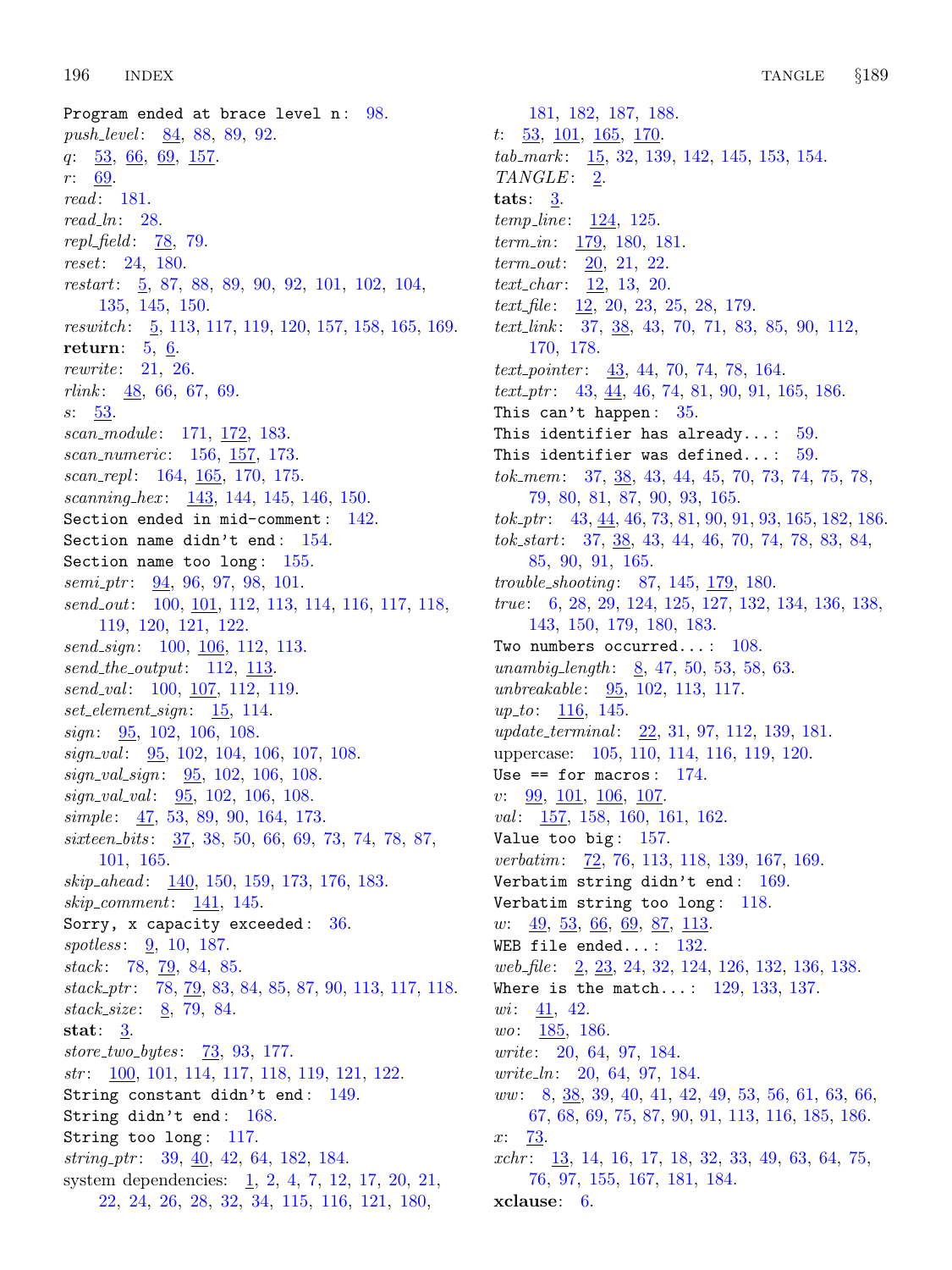```
xord13161828.
You should double @ signs: 168169.44}.45}{9}46.
80838485879093.
74}{9}75.
83843444546748083848590,
```
[91](#page-28-0) , [165](#page-57-0) , [182](#page-65-0) , [186](#page-65-0) .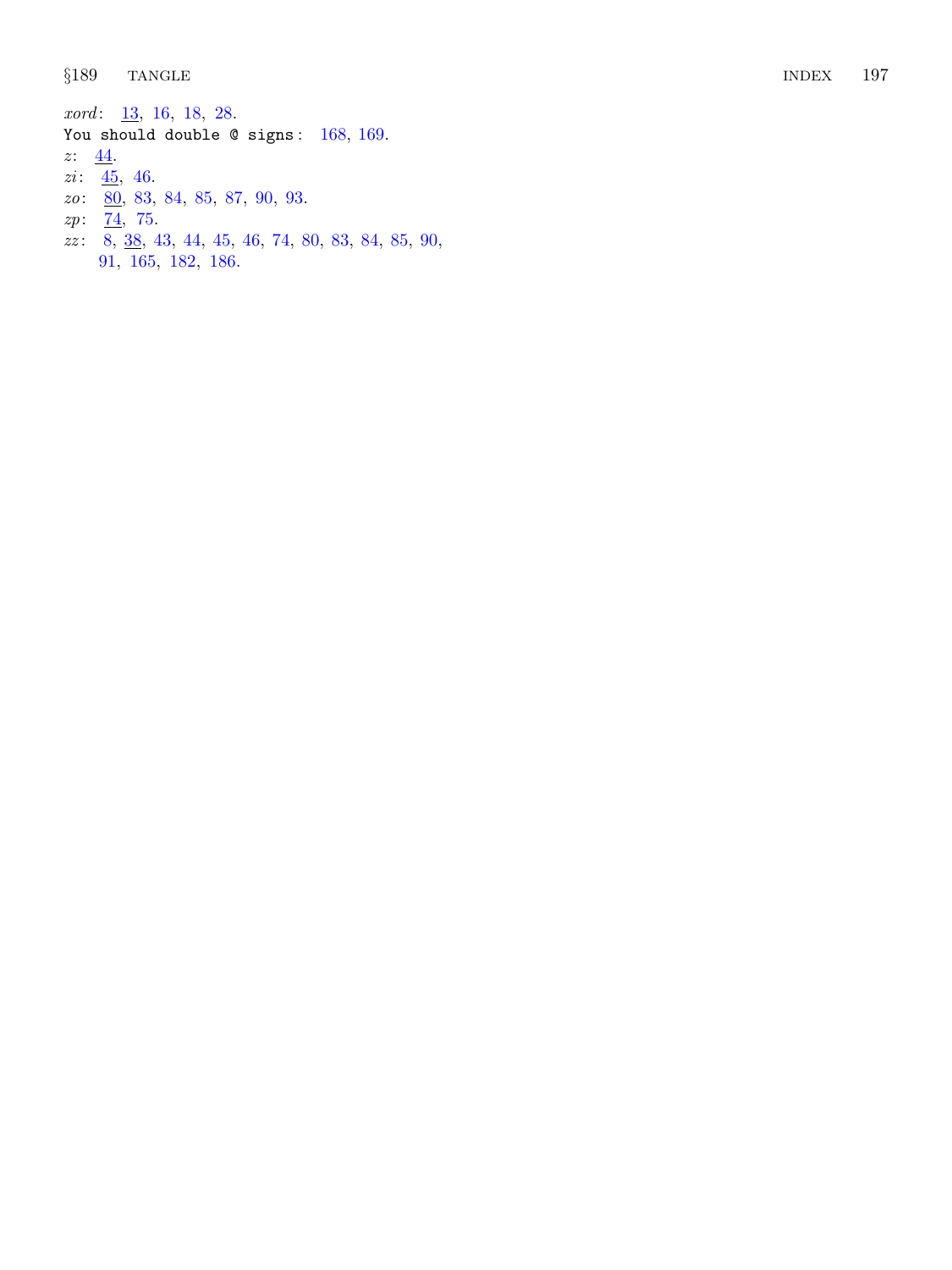$\langle$  Append *out\_val* to buffer [103](#page-34-0) ised in sections [102](#page-34-0) and [104.](#page-34-0)  $\langle$  Append the decimal value of v, with parentheses if negative [111](#page-36-0) ii Used in section [107.](#page-35-0) Cases involving  $\mathcal{C}\{\text{ and } \mathcal{C}\}\$  [121](#page-41-0) i Used in section [113.](#page-37-0) Cases like  $\langle \rangle$  and  $:= 114$  $:= 114$  Used in section [113](#page-37-0). Cases related to constants, possibly leading to get fraction or reswitch  $119$  Used in section [113](#page-37-0). Cases related to identifiers  $116$  Used in section [113](#page-37-0). Check for ambiguity and update secondary hash  $62$  Used in section [61](#page-18-0). Check for overlong name  $155$  Used in section [153.](#page-53-0) Check if q conflicts with  $p \, 63$  $p \, 63$  Used in section [62.](#page-18-0) Check that all changes have been read  $138$  Used in section [183](#page-65-0). Check that = or  $\equiv$  follows this module name, otherwise return [176](#page-61-0) is Used in section [175](#page-61-0). Compare name p with current identifier, **goto** found if equal  $56$  Used in section [55](#page-16-0). Compiler directives  $4$  Used in section [2](#page-1-0). Compress two-symbol combinations like  $\cdot$ :=' [147](#page-51-0)) Used in section [145](#page-50-0). Compute the hash code  $h$  [54](#page-16-0) in section [53.](#page-16-0) Compute the name location  $p \, 55$  $p \, 55$  Used in section [53](#page-16-0). Compute the secondary hash code h and put the first characters into the auxiliary array chopped id  $58$ Used in section [57.](#page-17-0)  $\langle$  Constants in the outer block  $8$  is Used in section [2.](#page-1-0) Contribution is  $*$  or / or DIV or MOD [105](#page-34-0) iused in section [104.](#page-34-0) Copy a string from the buffer to  $tok\_mem \ 168$  $tok\_mem \ 168$  Used in section [165.](#page-57-0) Copy the parameter into  $tok\_mem$  [93](#page-29-0) iused in section [90](#page-28-0). Copy verbatim string from the buffer to  $tok_mem$  [169](#page-59-0) is used in section [167](#page-58-0). Define and output a new string of the pool  $64$  Used in section [61.](#page-18-0) Display one-byte token  $a \ 76$  $a \ 76$  Used in section [74](#page-23-0). Display two-byte token starting with  $a$  [75](#page-23-0) iused in section [74](#page-23-0). Do special things when  $c = "\mathbb{Q}$ ", "\", "{", "}"; return at end  $\ket{142}$  $\ket{142}$  $\ket{142}$  Used in section [141](#page-48-0). Empty the last line from the buffer  $98$  Used in section [112](#page-37-0). Enter a new identifier into the table at position  $p \tbinom{61}{}$  $p \tbinom{61}{}$  $p \tbinom{61}{}$  Used in section [57.](#page-17-0) Enter a new module name into the tree  $67$  Used in section [66](#page-20-0). Error handling procedures  $30, 31, 34$  $30, 31, 34$  $30, 31, 34$  $30, 31, 34$  $30, 31, 34$  Used in section [2](#page-1-0). Expand macro a and **goto** found, or **goto** restart if no output found  $89$  Used in section [87.](#page-27-0) Expand module  $a - 24000$ , goto restart [88](#page-27-0)) Used in section [87.](#page-27-0) Finish off the string pool file  $184$  Used in section [182.](#page-65-0) Force a line break  $122$  Used in section [113.](#page-37-0) Get a preprocessed string  $149$  Used in section [145](#page-50-0). Get an identifier  $148$  Used in section [145.](#page-50-0) Get control code and possible module name  $150$  Used in section [145.](#page-50-0) Get the buffer ready for appending the new information  $102$  Used in section [101](#page-33-0). Give double-definition error, if necessary, and change p to type  $t$  [59](#page-17-0) ised in section [57](#page-17-0).

- Globals in the outer block [9](#page-3-0), [13,](#page-5-0) [20,](#page-8-0) [23](#page-8-0), [25,](#page-8-0) [27,](#page-9-0) [29](#page-10-0), [38](#page-12-0), [40,](#page-13-0) [44,](#page-13-0) [50](#page-15-0), [65,](#page-20-0) [70,](#page-22-0) [79](#page-25-0), [80](#page-25-0), [82,](#page-25-0) [86,](#page-26-0) [94](#page-30-0), [95,](#page-31-0) [100,](#page-33-0) [124,](#page-43-0) [126,](#page-43-0) [143,](#page-50-0) [156,](#page-54-0) [164,](#page-57-0) [171,](#page-60-0) [179](#page-63-0), [185](#page-65-0) Used in section [2](#page-1-0).
- (Go to found if c is a hexadecimal digit, otherwise set scanning hex  $\leftarrow$  false [146](#page-51-0)) Used in section [145](#page-50-0).
- Handle cases of send val when out state contains a sign  $108$  Used in section [107](#page-35-0).
- If end of name, **goto** done  $154$  Used in section [153](#page-53-0).
- If previous output was  $*$  or /, goto bad\_case [109](#page-36-0) ised in section [107.](#page-35-0)
- If previous output was DIV or MOD, goto  $bad\_case$  [110](#page-36-0) ised in section [107.](#page-35-0)
- If the current line starts with  $\mathbb{Q}_y$ , report any discrepancies and return [133](#page-45-0) ised in section [132](#page-45-0).
- If the next text is '(#)==', call *define macro* and **goto** *continue* [174](#page-61-0) is Used in section [173](#page-60-0).
- In cases that a is a non-ASCII token *(identifier, module name, etc.)*, either process it and change a to a byte that should be stored, or **goto** *continue* if a should be ignored, or **goto** done if a signals the end of this replacement text  $167$  Used in section [165](#page-57-0).